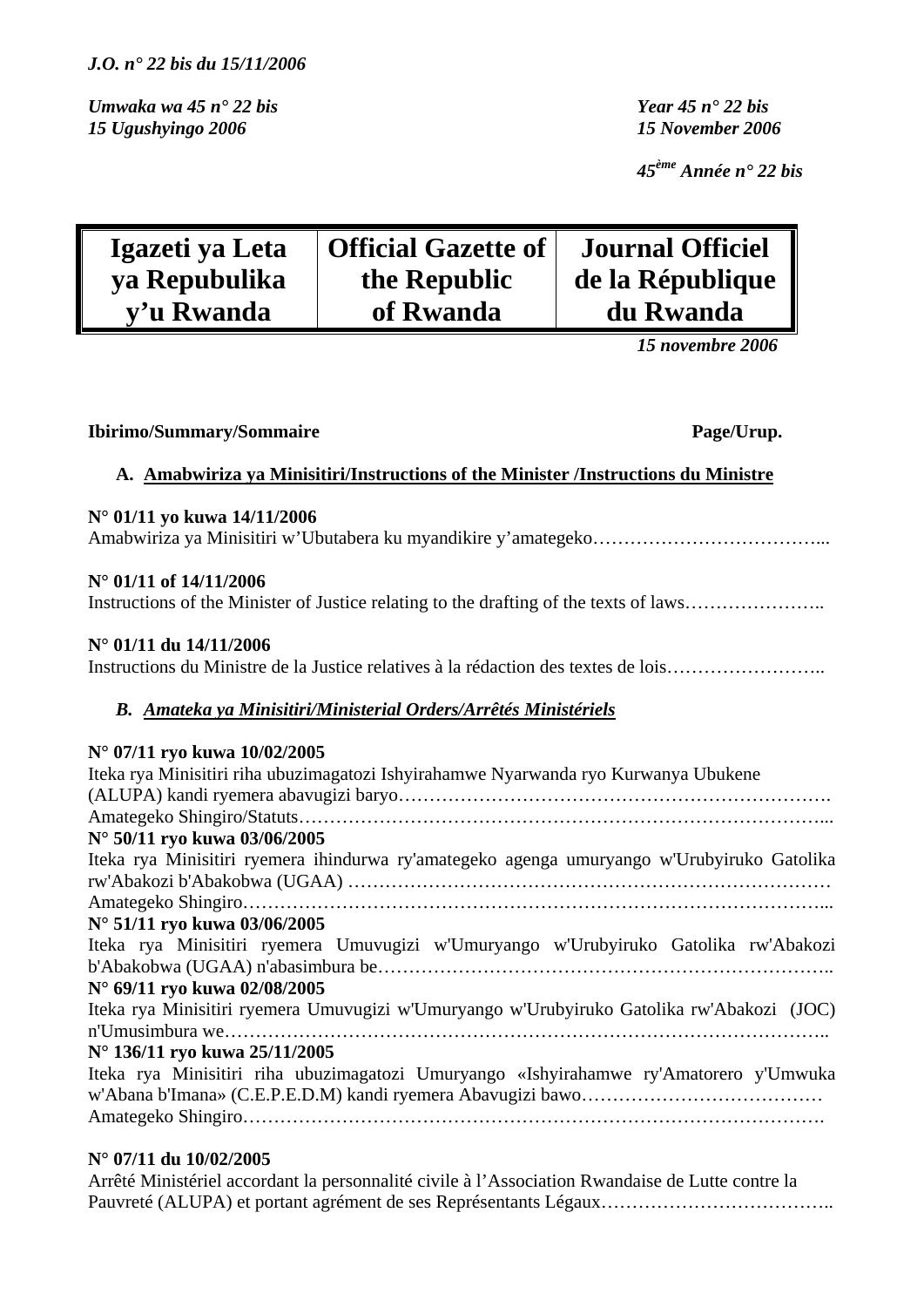# **N° 50/11 du 03/06/2005**

| N° 50/11 du 03/06/2005                                                                                |
|-------------------------------------------------------------------------------------------------------|
| Arrêté Ministériel portant approbation des modifications apportées aux statuts de «L'association      |
|                                                                                                       |
|                                                                                                       |
| N° 51/11 du 03/06/2005                                                                                |
| Arrêté Ministériel portant agrément de la Représentante Légale et de la Représentante Légale          |
| Suppléante de l'association «Jeunesse Ouvrière Catholique Féminine» (JOC-F)                           |
| N° 69/11 du 02/08/2005                                                                                |
| Arrêté Ministériel portant agrément du Représentant Légal et du Représentant Légal Suppléant de       |
|                                                                                                       |
| N° 136/11 du 25/11/2005                                                                               |
| Arrêté Ministériel accordant la personnalité civile à l'Association «Communauté des Eglises           |
| Pentecotistes des Enfants de Dieu dans le Monde» (C.E.P.E.D.M) et portant agrément de ses             |
|                                                                                                       |
|                                                                                                       |
| N° 105/11 du 06/07/2006                                                                               |
| Arrêté Ministériel accordant la personnalité civile à l'Association d'Exécution des Travaux d'Intérêt |
| Public au Rwanda (ASSETIP/RWANDA) et portant agrément de ses Représentants Légaux                     |
|                                                                                                       |
|                                                                                                       |
| C. Société Commerciale                                                                                |
| <b>AMEGERWA SARL</b>                                                                                  |
| Procès-Verbal de la réunion de l'Assemblée Générale Ordinaire tenue à Kigali le 28 avril 2006         |
| Procès-Verbal de la réunion de l'Assemblée Générale Extraordinaire tenue à Kigali le 28 avril         |
|                                                                                                       |
| PREMIER HOTEL APPARTEMENTS SARL                                                                       |
|                                                                                                       |
| TECELKA COMMUNICATION SERVICES, T.C.S. S.A.R.L.                                                       |
|                                                                                                       |
| TOP TOWER HOTELS S.A.                                                                                 |

Statuts…………………………………………………………………………………………………

# *D. Ibindi/Divers*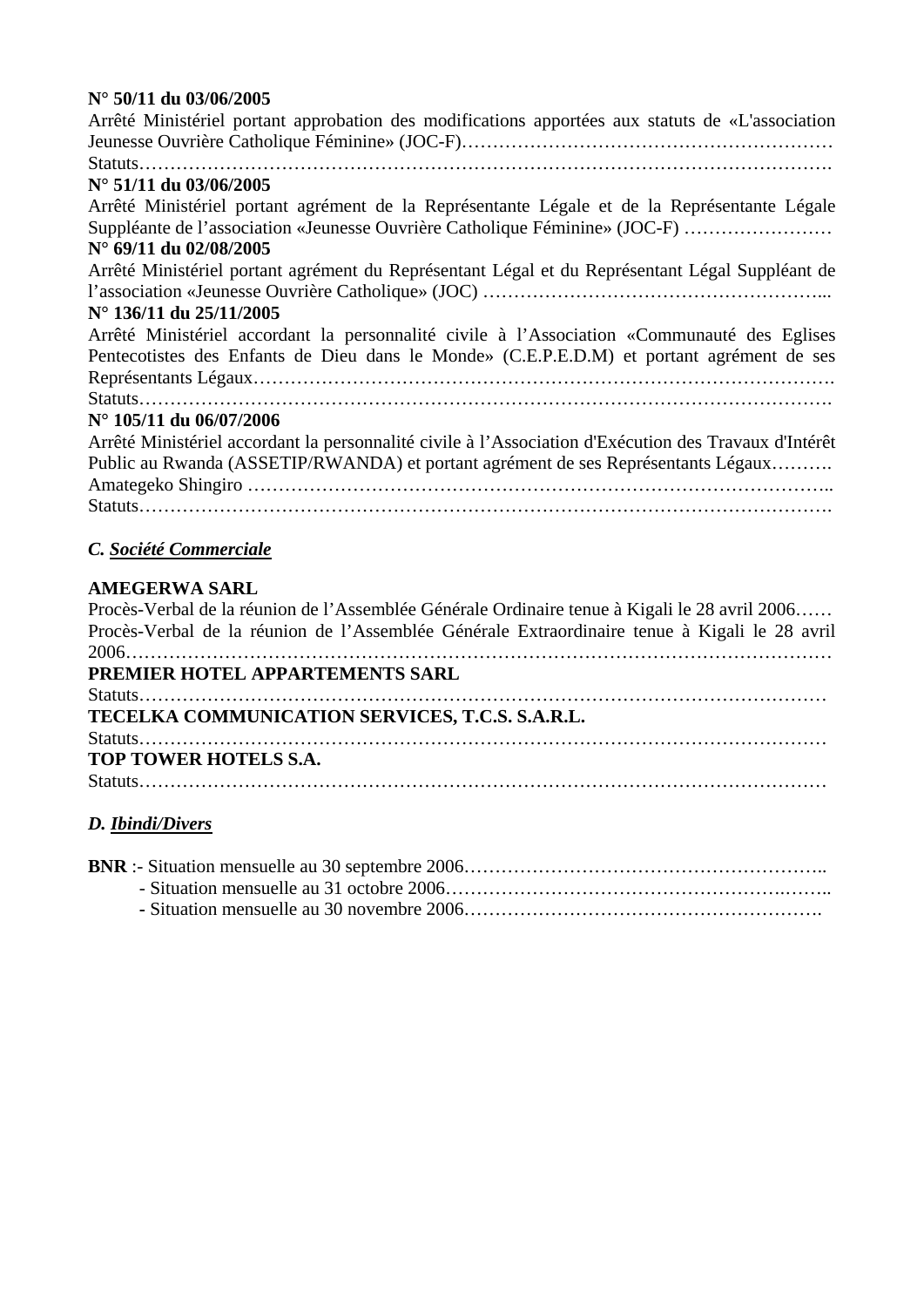| AMABWIRIZA YA MINISITIRI W'UBUTABERA                            | <b>INSTRUCTIONS</b><br><b>MINISTER</b><br>OF<br>OF<br>THE | INSTRUCTIONS DU MINISTRE DE LA JUSTICE              |
|-----------------------------------------------------------------|-----------------------------------------------------------|-----------------------------------------------------|
| N°01/11 YO KUWA 14/11/2006 KU MYANDIKIRE                        | JUSTICE N°01/11 OF 14/11/2006 RELATING TO                 | N° 01/11 DU 14/11/2006 RELATIVES A LA               |
| Y'AMATEGEKO                                                     | THE DRAFTING OF THE TEXTS OF LAWS                         | REDACTION DES TEXTES DE LOIS                        |
| <b>ISHAKIRO</b>                                                 | <b>CONTENTS</b>                                           | <b>TABLE DES MATIERES</b>                           |
| Ingingo ya mbere: Ibigize inyandiko y'itegeko                   | Article One: Contents of the text of law                  | Article premier : Contenu du texte de loi           |
| Ingingo ya 2: Imiterere y'inyandiko y'itegeko                   | <b>Article 2: Structure of the body text of law</b>       | Article 2 : Structure du corps du texte de loi      |
| Ingingo ya 3: Imyandikire mu ndimi zemewe.                      | <b>Article 3: Drafting in official languages</b>          | <b>Article 3 : Rédaction en langues officielles</b> |
| Ingingo ya 4: Guhindura itegeko mu zindi ndimi                  | <b>Article 4: Translation of the texts</b>                | <b>Article 4: Traduction des textes</b>             |
| Ingingo ya 5: Kunoza imyandikire y'amategeko mu<br>ndimi zemewe | <b>Article 5: Finalization of the texts of laws</b>       | Article 5 : Finalisation des textes de lois         |
| Ingingo ya 6: Kuvanwaho kw'ingingo zinyuranije<br>n'amabwiriza  | <b>Article 6: Repealing of inconsistent provisions</b>    | <b>Article 6: Disposition abrogatoire</b>           |
| Ingingo ya7: Igihe cy'ikurikizwa                                | <b>Article 7: Enforcement</b>                             | Article 7 : Entrée en vigueur                       |
|                                                                 |                                                           |                                                     |
|                                                                 |                                                           |                                                     |
|                                                                 |                                                           |                                                     |
|                                                                 |                                                           |                                                     |
|                                                                 |                                                           |                                                     |
|                                                                 |                                                           |                                                     |
|                                                                 |                                                           |                                                     |
|                                                                 |                                                           |                                                     |
|                                                                 |                                                           |                                                     |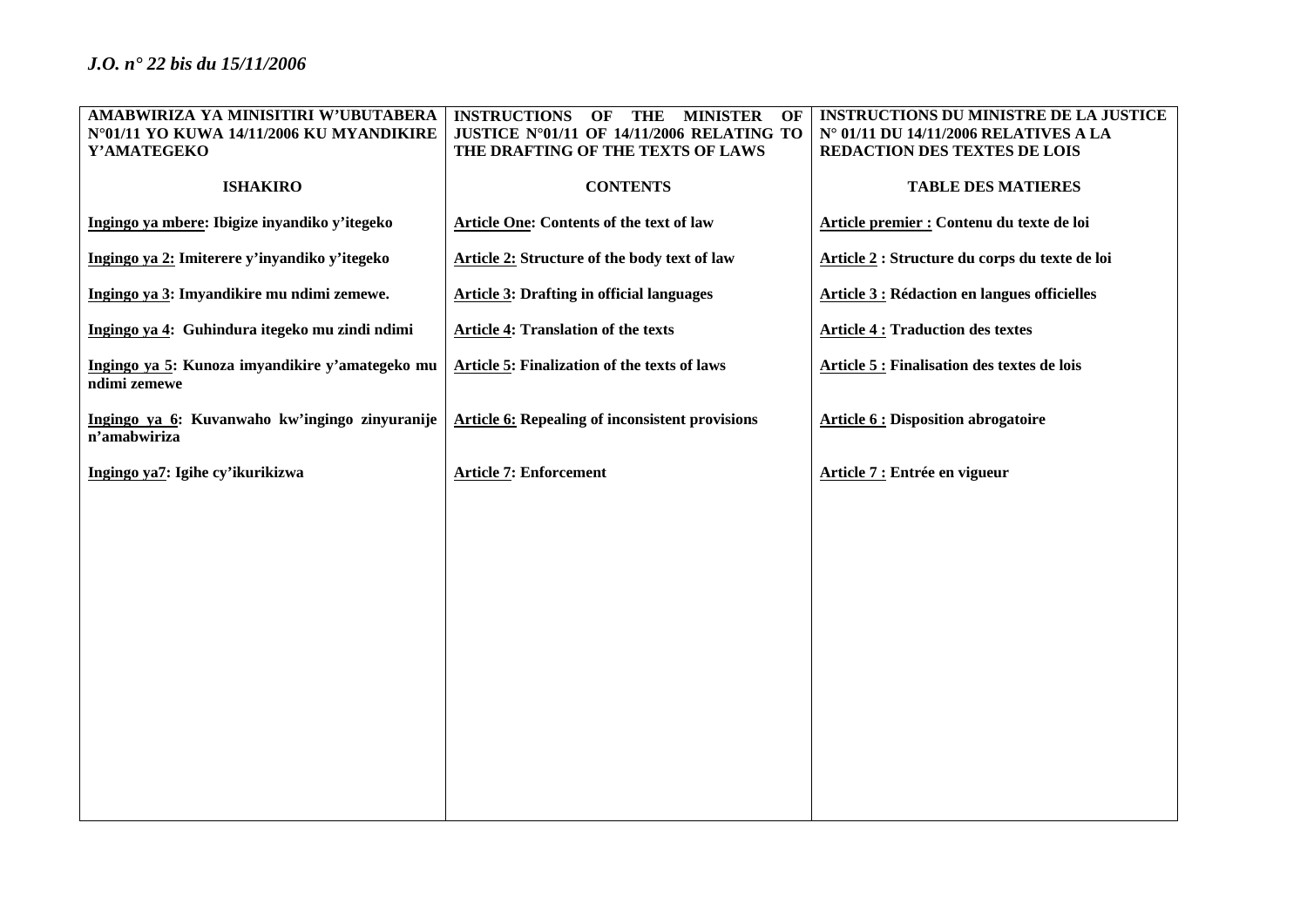| AMABWIRIZA YA MINISITIRI W'UBUTABERA                                                                                                                                                                                                                                                                    | <b>INSTRUCTIONS</b><br>OF<br>THE<br><b>MINISTER</b><br>OF                                                                                                                                                                                                     | <b>INSTRUCTIONS DU MINISTRE DE LA JUSTICE</b>                                                                                                                                                                                                                                 |  |
|---------------------------------------------------------------------------------------------------------------------------------------------------------------------------------------------------------------------------------------------------------------------------------------------------------|---------------------------------------------------------------------------------------------------------------------------------------------------------------------------------------------------------------------------------------------------------------|-------------------------------------------------------------------------------------------------------------------------------------------------------------------------------------------------------------------------------------------------------------------------------|--|
| N°01/11 YO KUWA 14/11/2006 KU MYANDIKIRE                                                                                                                                                                                                                                                                | JUSTICE N°01/11 OF 14/11/2006 RELATING TO                                                                                                                                                                                                                     | N° 01/11 DU 14/11/2006 RELATIVES A LA                                                                                                                                                                                                                                         |  |
| Y'AMATEGEKO                                                                                                                                                                                                                                                                                             | THE DRAFTING OF THE TEXTS OF LAWS                                                                                                                                                                                                                             | <b>REDACTION DES TEXTES DE LOIS</b>                                                                                                                                                                                                                                           |  |
| Minisitiri w'Ubutabera,                                                                                                                                                                                                                                                                                 | The Minister for Justice,                                                                                                                                                                                                                                     | Le Ministre de la Justice,                                                                                                                                                                                                                                                    |  |
| Amaze kubona ko hari imyandikire y'amategeko<br>ikoreshwa ubu ugasanga biruhanyije kuyasoma,<br>kuyumva no kuyakoresha;                                                                                                                                                                                 | Considering that certain drafting of texts of law are<br>such that they make difficult the reading, the<br>comprehension and the use of the laws in force;                                                                                                    | Considérant que certaines rédactions de textes de loi<br>sont telles qu'elles rendent difficile la lecture, la<br>compréhension et l'usage des lois en vigueur;                                                                                                               |  |
| Amaze kubona ko imishinga myinshi y'amategeko<br>iteguye mu ndimi eshatu zikoreshwa mu Rwanda<br>akenshi iba itanoze, ibiri mu rurimi rumwe binyuranyije<br>cyangwa atari byo biri mu zindi ndimi, kandi n'aho<br>byaba birimo hakagaragaramo amakosa menshi y'uko<br>byumvikana cyangwa y'imyandikire; | Considering that the translations of several bills<br>prepared in three official languages are often incorrect,<br>contradictory or incoherent, and even if they are<br>sometimes consistent, they comprise nevertheless basic<br>faults of form and content; | Considérant que les traductions de plusieurs projets de<br>lois préparés en trois langues officielles sont souvent<br>incorrectes, contradictoires ou incohérentes, et même si<br>elles sont parfois fidèles qu'elles comportent<br>néanmoins des fautes de fond et de forme; |  |
| Inama y'Abaminisitiri yateranye ku wa 25/10/2006<br>imaze kubisuzuma no kubyemeza;                                                                                                                                                                                                                      | After examination and adoption by the Cabinet in its<br>session of 25/10/2006;                                                                                                                                                                                | Après examen et adoption par le Conseil des Ministres<br>en sa séance du 25/10/2006;                                                                                                                                                                                          |  |
| Ashyizeho amabwiriza akurikira:                                                                                                                                                                                                                                                                         | Gives the following instructions:                                                                                                                                                                                                                             | Donne les instructions suivantes :                                                                                                                                                                                                                                            |  |
| Ingingo ya mbere: Ibigize inyandiko y'itegeko                                                                                                                                                                                                                                                           | <b>Article One: Contents of the text of law</b>                                                                                                                                                                                                               | Article premier : Contenu du texte de loi                                                                                                                                                                                                                                     |  |
| Buri nyandiko y'itegeko igizwe na:                                                                                                                                                                                                                                                                      | Any draft legislation shall comprise of:                                                                                                                                                                                                                      | Tout texte de loi comporte :                                                                                                                                                                                                                                                  |  |
| (1) Ishakiro hakurikijwe ibice binini biyigize;                                                                                                                                                                                                                                                         | table of contents according to its<br>(1)<br>composition;                                                                                                                                                                                                     | $(1)$ une table des<br>matières<br>selon sa<br>composition;                                                                                                                                                                                                                   |  |
| Inyito y'itegeko ngufi, yumvikana kandi<br>(2)<br>ibumbiye hamwe ibiyikubiyemo;                                                                                                                                                                                                                         | a short, clearly and concise heading<br>(2)<br>according to its contents;                                                                                                                                                                                     | un intitulé de la loi bref, clair et concis<br>(2)<br>selon son contenu;                                                                                                                                                                                                      |  |
| Inyandiko imenyerewe yerekeye guhamya<br>(3)<br>itegeko;                                                                                                                                                                                                                                                | (3)<br>a traditional formula of promulgation;                                                                                                                                                                                                                 | (3) une formule classique de promulgation;                                                                                                                                                                                                                                    |  |
| Irangashingiro rigomba kuba rigizwe na:<br>(4)<br>imvugo<br>yerekeye<br>inzego<br>(i)<br>z'ubutegetsi zifite<br>kwemeza<br>amategeko mu bubasha bwazo;                                                                                                                                                  | (4)<br>a preamble necessarily comprising:<br>mention of the competent<br>(i)<br>legislative authorities;                                                                                                                                                      | préambule<br>$(4)$ un<br>comprenant<br>nécessairement :<br>la mention de l'autorité<br>(i)<br>législative compétente ;                                                                                                                                                        |  |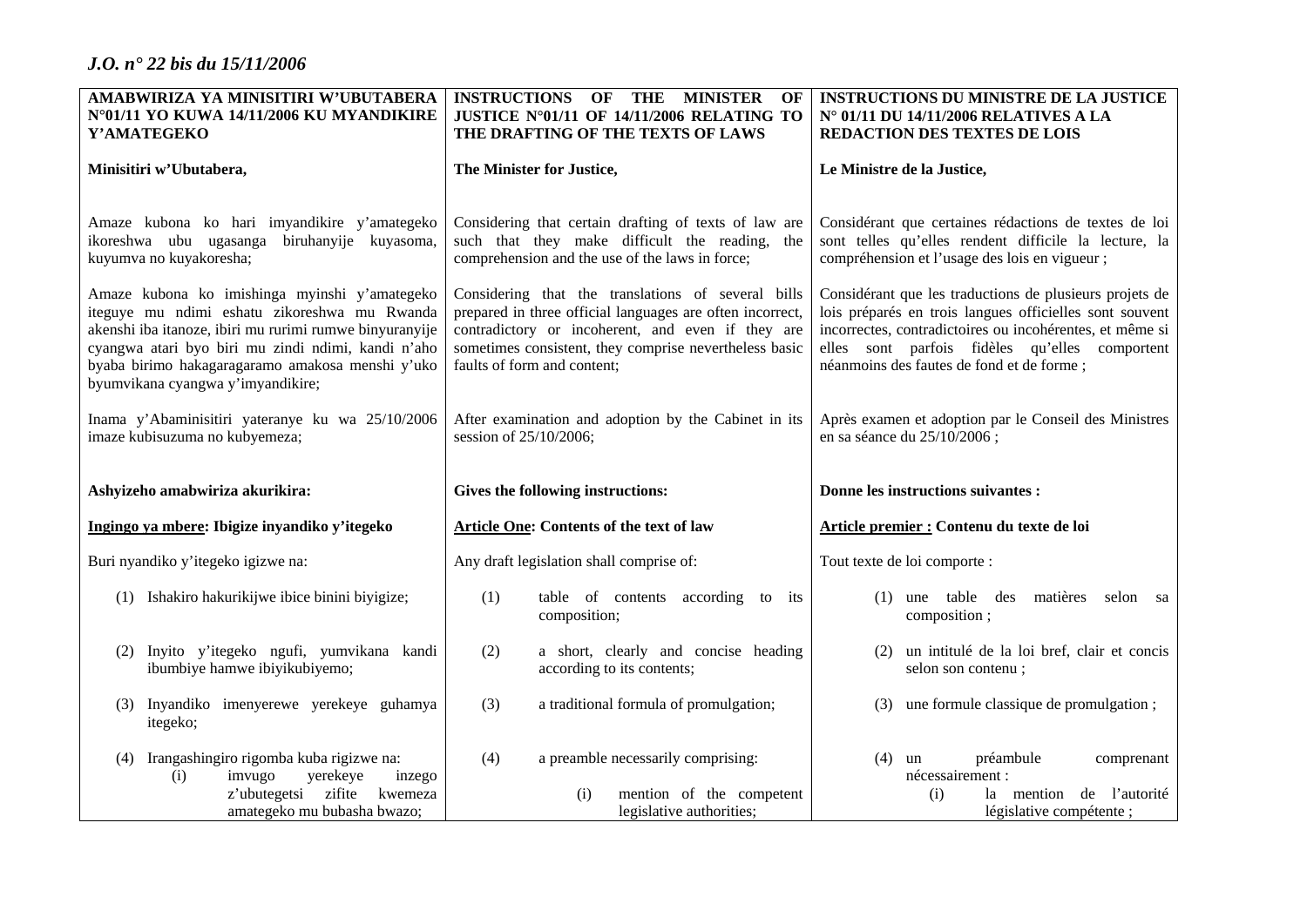|                                                                                                                                                                                    | n'ibiyikubiyemo;<br>byinshi; | (1) igabanyijwemo Ibice, Ibitabo,<br>interuro,<br>imitwe, ibyiciro, utwiciro n'uduce, igihe cyose<br>bishoboka, bitewe n'uko ingana cyangwa<br>(2) ingingo irimo igitekerezo kimwe kandi<br>igitekerezo kimwe ntikiboneke mu ngingo<br>ebyiri zitandukanye kabone n'ubwo icyo<br>gitekerezo cyaba kigabanyijwemo<br>ibice | contents;<br>components;            | (1) Be subdivided, as far as possible, in Parts,<br>Volumes, Titles, Chapters, Sections and Sub-<br>sections, according to its dimension or its<br>(2) have a single idea by article, and not include<br>more than one idea in more than one article,<br>even if this idea would have several | (2)                              | cette<br>composantes; | (1) être subdivisé, dans la mesure du<br>possible, en Parties, Livres, Titres,<br>Chapitres, Sections et Sous-sections,<br>selon sa dimension ou son contenu;<br>avoir une idée unique par article, et<br>ne pas disperser une seule idée dans<br>plus d'un article, même au cas où<br>idée<br>aurait<br>plusieurs |
|------------------------------------------------------------------------------------------------------------------------------------------------------------------------------------|------------------------------|---------------------------------------------------------------------------------------------------------------------------------------------------------------------------------------------------------------------------------------------------------------------------------------------------------------------------|-------------------------------------|-----------------------------------------------------------------------------------------------------------------------------------------------------------------------------------------------------------------------------------------------------------------------------------------------|----------------------------------|-----------------------|--------------------------------------------------------------------------------------------------------------------------------------------------------------------------------------------------------------------------------------------------------------------------------------------------------------------|
| Ingingo ya 2: Imiterere y'inyandiko y'itegeko<br><b>Article 2: Structure of the body of the text of law</b><br>Buri nyandiko y'itegeko igomba kuba:<br>Any draft legislation must: |                              |                                                                                                                                                                                                                                                                                                                           | Tout texte de loi doit :            |                                                                                                                                                                                                                                                                                               |                                  |                       |                                                                                                                                                                                                                                                                                                                    |
|                                                                                                                                                                                    |                              | w'inyandiko y'itegeko.                                                                                                                                                                                                                                                                                                    | end of the draft legislation.       |                                                                                                                                                                                                                                                                                               |                                  |                       | Article 2 : Structure du corps du texte de loi                                                                                                                                                                                                                                                                     |
| (6)                                                                                                                                                                                |                              | Amazina y'abasinya<br>bose<br>ku musozo                                                                                                                                                                                                                                                                                   | (6) Names of all signatories at the |                                                                                                                                                                                                                                                                                               |                                  | texte de loi.         | (6) Les noms de tous signataires à la fin du                                                                                                                                                                                                                                                                       |
|                                                                                                                                                                                    | (iii)<br>(iv)                | Ingingo z'ibitegekwa<br>Ingingo zisoza                                                                                                                                                                                                                                                                                    | (iv) final provisions               | (iii) legislative provisions                                                                                                                                                                                                                                                                  |                                  |                       | (iii) dispositions législatives<br>(iv) dispositions finales                                                                                                                                                                                                                                                       |
| (5)                                                                                                                                                                                | (i)<br>(ii)                  | Umubyimba w'inyandiko igizwe na:<br>Ingingo ibanza<br>Ingingo isobanura amagambo                                                                                                                                                                                                                                          | (5)<br>(ii) terminology             | The main body of the text:<br>(i) introductory provision                                                                                                                                                                                                                                      | $(5)$ un corps du texte :<br>(i) | (ii) terminologie     | essentiels.<br>disposition introductive                                                                                                                                                                                                                                                                            |
|                                                                                                                                                                                    | (iv)                         | Imvugo yerekeye amategeko<br>ashingirwaho n'ahindurwa igihe<br>ahari kandi hakagaragazwa gusa<br>amategeko ya ngombwa.                                                                                                                                                                                                    |                                     | (iv) Mention of relevant laws of<br>and reviewable<br>reference<br>laws, if applicable, while<br>taking care to mention only<br>the essential texts.                                                                                                                                          |                                  | (iv)                  | les mentions relatives, le cas<br>échéant.<br>aux lois de<br>référence ou en modification<br>en veillant à ne mentionner<br>seuls<br>les<br>que<br>textes                                                                                                                                                          |
|                                                                                                                                                                                    | (iii)                        | Imvugo yerekeye Amasezerano<br>Mpuzamahanga<br>ashingirwaho<br>igihe ahari;                                                                                                                                                                                                                                               | (iii)                               | Mention of the International<br>Conventions of reference<br>where applicable;                                                                                                                                                                                                                 |                                  | (iii)                 | les mentions relatives, le cas<br>échéant, aux Conventions<br>internationales de référence;                                                                                                                                                                                                                        |
|                                                                                                                                                                                    | (ii)                         | Imvugo yerekeranye n'Itegeko<br>Nshinga rya Repubulika y'u<br>Rwanda;                                                                                                                                                                                                                                                     | (ii)                                | mention of the Constitution<br>of the Republic of Rwanda;                                                                                                                                                                                                                                     |                                  | (ii)                  | la mention de la Constitution<br>la<br>République<br>de<br>du<br>Rwanda;                                                                                                                                                                                                                                           |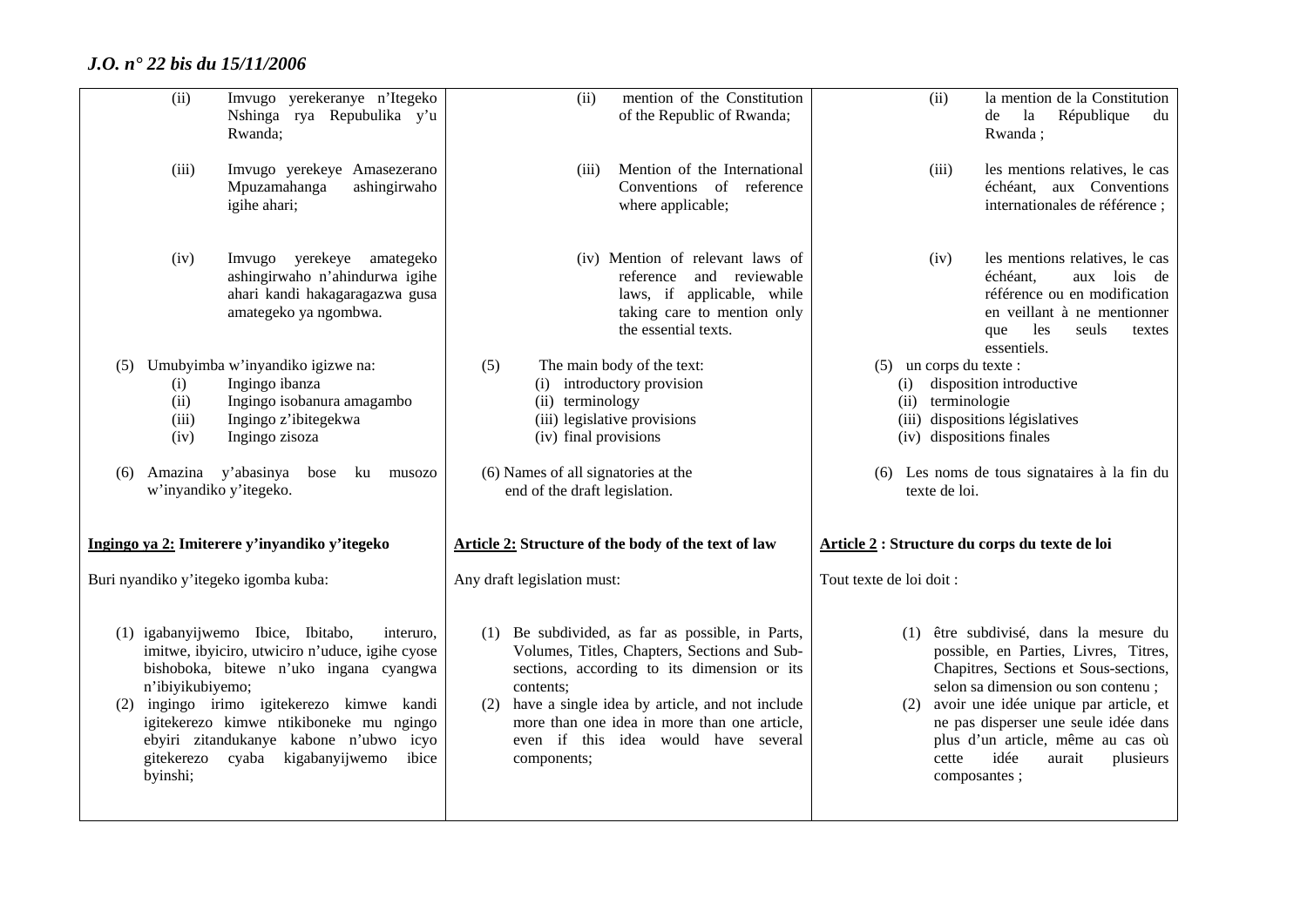| (3) imbere ya buri ngingo hagaragara inyito yayo<br>ibumbira hamwe igitekerezo kirimo.                                                                                                                                                                                                  | (3) indicate before each article a heading<br>reflecting the idea which is developed in it.                                                                                                                                                                                                                                                                        | (3) indiquer devant chaque article une<br>appellation reflétant l'idée qui y est<br>développée.                                                                                                                                                                                                                                                                          |
|-----------------------------------------------------------------------------------------------------------------------------------------------------------------------------------------------------------------------------------------------------------------------------------------|--------------------------------------------------------------------------------------------------------------------------------------------------------------------------------------------------------------------------------------------------------------------------------------------------------------------------------------------------------------------|--------------------------------------------------------------------------------------------------------------------------------------------------------------------------------------------------------------------------------------------------------------------------------------------------------------------------------------------------------------------------|
| Ingingo ya 3: Imyandikire mu ndimi zemewe                                                                                                                                                                                                                                               | <b>Article 3: Drafting in official languages</b>                                                                                                                                                                                                                                                                                                                   | <b>Article 3 : Rédaction en langues officielles</b>                                                                                                                                                                                                                                                                                                                      |
| Inyandiko z'amategeko zose zigomba gutegurwa<br>zikagezwa mu Nama y'Abaminisitiri ziri mu ndimi<br>eshatu zemewe kandi zibangikanye kuri buri rupapuro<br>ingingo ku yindi.                                                                                                             | All draft legislation shall be prepared and submitted to<br>the Cabinet in three official languages so that on each<br>page article by article appears the three texts in parallel.                                                                                                                                                                                | Tous les textes de lois doivent être préparés et soumis<br>au Conseil des Ministres en trois langues officielles de<br>sorte que sur chaque page apparaisse, article par<br>article, les trois textes en parallèle.                                                                                                                                                      |
| Ingingo ya 4: Guhindura itegeko mu zindi ndimi                                                                                                                                                                                                                                          | <b>Article 4: Translation of the texts</b>                                                                                                                                                                                                                                                                                                                         | <b>Article 4: Traduction des textes</b>                                                                                                                                                                                                                                                                                                                                  |
| inyandiko<br>Guhindura<br>z'imishinga<br>y'amategeko<br>bigomba gukoranwa ubuhanga n'ubushishozi kubera ko<br>indimi eshatu zemewe mu Itegeko Nshinga (arizo<br>Ikinyarwanda, Icyongereza n'Igifaransa) zifite agaciro<br>kangana, n'ubwo umushinga waba watangijwe mu<br>rurimi rumwe. | The translation of the texts of bills must be made with<br>necessary technicality and with due diligence owing to<br>the fact that the three official languages mentioned in<br>the Constitution of the Republic of Rwanda (namely<br>Kinyarwanda, English and French) have equal value,<br>even if the project would have been conceived in only<br>one language. | La traduction des textes de projets de lois doit être faite<br>avec la technicité et la perspicacité requises du fait que<br>les trois langues officielles retenues dans la<br>Constitution de la République du Rwanda (à savoir le<br>Kinyarwanda, l'Anglais et le Français) ont une valeur<br>égale, même au cas où le projet aurait été conçu en une<br>seule langue. |
| Ingingo ya 5: Kunoza imyandikire y'amategeko mu<br>ndimi zemewe                                                                                                                                                                                                                         | <b>Article 5: Finalization of the texts of laws</b>                                                                                                                                                                                                                                                                                                                | <b>Article 5: Finalisation des textes de lois</b>                                                                                                                                                                                                                                                                                                                        |
| Abategura inyandiko z'amategeko muri za Minisiteri<br>no mu zindi nzego zose zigira uruhare mu ishyirwaho<br>ry'amategeko bagomba kuzirikana buri gihe ko igihe<br>itegeko rizavira mu Nteko Ishinga Amategeko rizaba<br>rigomba gushyirwaho umukono mu gihe kitarenze                  | All the people in charge of the preparation of the bills<br>within the Ministries and other institutions involved in<br>the legislative drafting process at all times must bear in<br>mind that any law voted by Parliament must by law be<br>promulgated within fifteen (15) days from the date of                                                                | Toutes les personnes chargées de la préparation des<br>projets de lois au sein des Ministères et autres<br>institutions prenant part au processus d'adoption d'une<br>loi doivent, de façon permanente, garder en mémoire<br>qu'une loi votée au Parlement doit obligatoirement être                                                                                     |
| iminsi cumi n'itanu uhereye ku munsi iryo tegeko<br>ryatowe n'Inteko Ishinga Amategeko ryagerejwe kuri<br>Guverinoma. Kubera iyo mpamvu hagomba kuba<br>harakozwe ibishoboka byose buri wese ku rwego rwe<br>kugira ngo risohoke ntabikigomba gukosorwa mu<br>ndimi ryahinduwemo.       | reception by Government of the text adopted by<br>Parliament. For this reason everything possible shall be<br>done at each level of the process, so that the law is<br>voted in its perfect language versions.                                                                                                                                                     | promulguée endéans les quinze (15) jours qui suivent la<br>réception par le Gouvernement du texte définitivement<br>adopté par le Parlement. Pour cette raison tout doit être<br>fait, chacun à son niveau, pour que la loi soit votée en<br>ses parfaites versions.                                                                                                     |
| Ingingo ya 6: Kuvanwaho kw'ingingo zinyuranije<br>n'amabwiriza                                                                                                                                                                                                                          | <b>Article 6: Repealing of inconsistent provisions</b>                                                                                                                                                                                                                                                                                                             | <b>Article 6: Disposition abrogatoire</b>                                                                                                                                                                                                                                                                                                                                |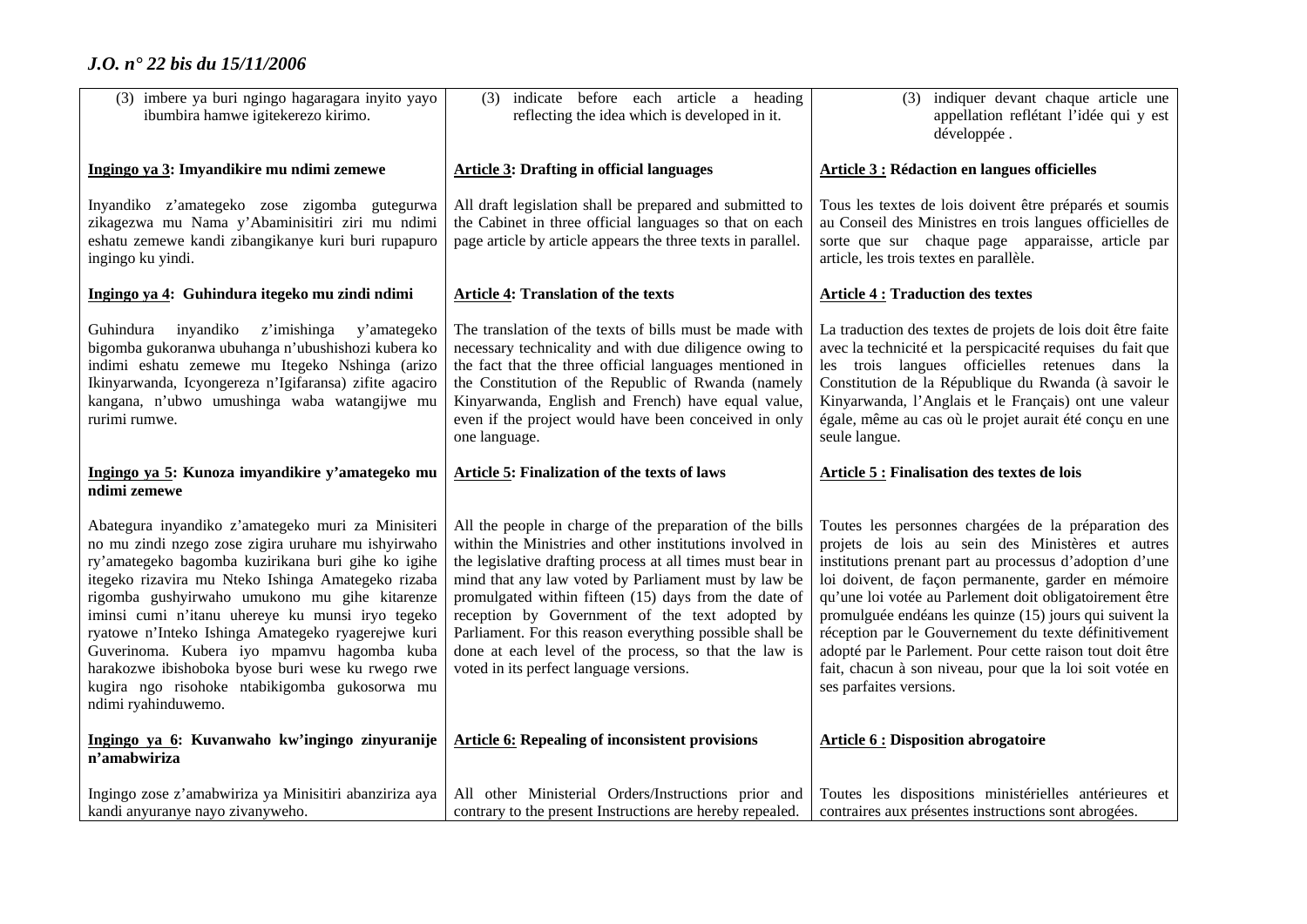| Ingingo ya 7: Igihe cy'ikurikizwa                                                                                                        | <b>Article 7: Enforcement</b>                                                                                              | Article 7 : Entrée en vigueur                                                                                                     |
|------------------------------------------------------------------------------------------------------------------------------------------|----------------------------------------------------------------------------------------------------------------------------|-----------------------------------------------------------------------------------------------------------------------------------|
| mabwiriza<br>atangira<br>gukurikizwa<br>Aya<br>umunsi<br>ashyiriweho umukono. Agaciro kayo gahera tariki ya<br>25/10/2006.               | The present instructions come into force on the day of<br>their signature. They take effect as of 25/10/2006.              | Les présentes instructions entrent en vigueur le jour de<br>leur signature. Elles sortent leurs effets à partir du<br>25/10/2006. |
| Kigali, kuwa 14/11/2006                                                                                                                  | Kigali, on 14/11/2006                                                                                                      | Kigali, le 14/11/2006                                                                                                             |
| Minisitiri w'Ubutabera<br><b>KARUGARAMA Tharcisse</b><br>$(s\acute{e})$                                                                  | The Minister of Justice<br><b>KARUGARAMA Tharcisse.</b><br>$(s\acute{e})$                                                  | Le Ministre de la Justice<br><b>KARUGARAMA Tharcisse.</b><br>$(s\acute{e})$                                                       |
| Bibonywe kandi bishyizweho Ikirango cya<br><b>Repubulika</b><br>Minisitiri w'Ubutabera<br><b>KARUGARAMA Tharcisse.</b><br>$(s\acute{e})$ | Seen and sealed with the Seal of the Republic<br>The Minister of Justice<br><b>KARUGARAMA Tharcisse.</b><br>$(s\acute{e})$ | Vu et scellé du Sceau de la République<br>Le Ministre de la Justice<br><b>KARUGARAMA Tharcisse.</b><br>$(s\acute{e})$             |
|                                                                                                                                          |                                                                                                                            |                                                                                                                                   |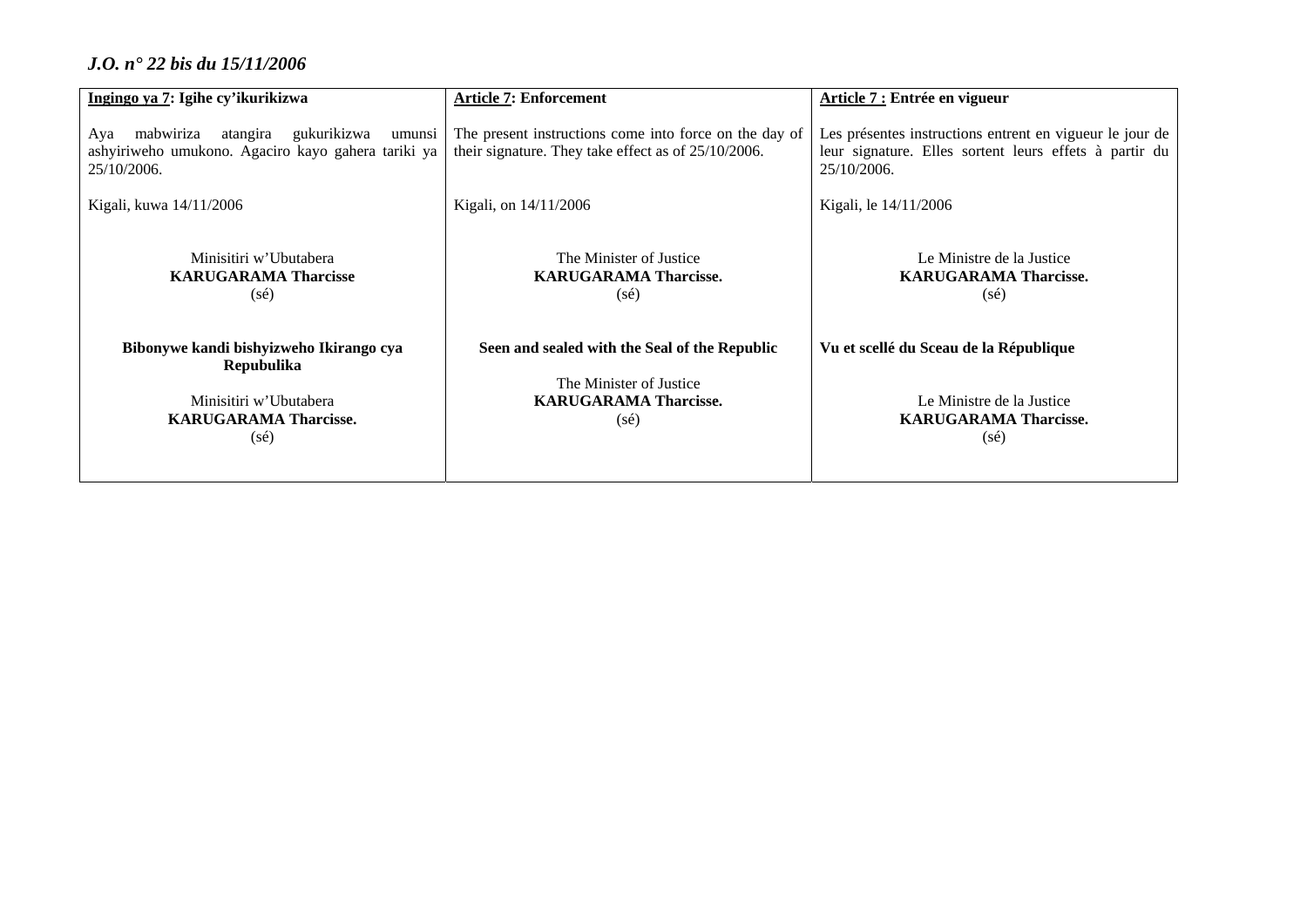#### **ITEKA RYA MINISITIRI N° 07/11 RYO KUWA 10/02/2005 RIHA UBUZIMAGATOZI ISHYIRAHAMWE NYARWANDA RYO KURWANYA UBUKENE (ALUPA) KANDI RYEMERA ABAVUGIZI BAWO**

### **Minisitiri w'Ubutabera ;**

Ashingiye ku Itegeko Nshinga rya Repubulika y'u Rwanda ryo kuwa 04 Kamena 2003, cyane cyane mu ngingo yaryo ya 120 n'iya 121 ;

Ashingiye ku Itegeko n° 20/2000 ryo kuwa 26 Nyakanga 2000 ryerekeye imiryango idaharanira inyungu, cyane cyane mu ngingo yaryo ya 8, iya 9 n'iya 10 ;

Amaze kubona Iteka rya Perezida n° 27/01 ryo kuwa 18 Nyakanga 2004 rigena amwe mu mateka y'Abaminisitiri yemezwa atanyuze mu Nama y'Abaminisitiri, cyane cyane mu ngingo yaryo ya mbere ;

Abisabwe n'Umuvugizi w'Ishyirahamwe Nyarwanda ryo Kurwanya Ubukene (ALUPA) mu rwandiko rwakiriwe kuwa 09 Ugushyingo 2004 ;

### **ATEGETSE :**

### **Ingingo ya mbere :**

Ubuzimagatozi buhawe Ishyirahamwe Nyarwanda ryo Kurwanya Ubukene (ALUPA) rifite icyicaro i Kagarama, Akarere ka Kicukiro, Umujyi wa Kigali.

#### **Ingingo ya 2: Umuryango ugamije:**

- Guteza imbere umurimo wo kurwanya ubukene mu cyaro cy'u Rwanda;
- Gushimangira ubucuti n'ubufatanye mu banyamuryango no mu mashyirahamwe akorana nawo;
- Gucengeza, kugira inama no gufasha kurema amashyirahamwe y'abaturage mu rwego rwo kurwanya ubukene hakoreshejwee neza umutungo uhari;
- Gutera inkunga, kubungabunga no gufasha amashyirahamwe y'abanyacyaro n'ay'urubyiruko mu byerekeye tekiniki, amafaranga, imibereho rusange n'umuco kugirango umusaruro wiyongere;
- Gufasha amashyirahamwe y'abanyacyaro guhunika, kubika, gutunganya umusaruro no kuwucuruza;
- Kongerera amashyirahamwe ubumenyi n'ubushobozi mu byerekeye gusubiza isura yabyo no kubungabunga ibidukikije:
- Guteza imbere umubano n'andi mashyirahamwe afite intego zimwe cyangwa azishyigikiye yaba yaba mu Rwanda cyangwa mu mahanga. Muri rusannge, gushaka no gukora igikorwa cyose cyatuma umuryango ugera ku ntego wiyemeje;
- Gushyigikira amashyirahamwe anyuranye mu guteza imbere ubusabane;
- Gufasha umuryango nyarwanda guteza imbere ubusabane;
- Gufasha umuryango nyarwanda gukora ingamba y'amajyambere mu gihe gito n'igihe kirekire;
- Gutegura gahunda ihamye ku burenganzira bw'ikiremwamuntu.

#### **Ingingo ya 3:**

Uwemerewe kuba Umuvugizi w'Ishyirahamwe Nyarwanda ryo Kurwanya Ubukene (ALUPA) ni Bwana NZABONIMPA Sabin, umunyarwanda uba i Kagarama, Akarere ka Kicukiro, Umujyi wa Kigali.

Uwemerewe kuba Umusimbura w'Uhagarariye iryo shyirahamwe ni Bwana DUSABE Jean Bosco, umunyarwanda uba i Kagarama, Akarere ka Kicukiro, Umujyi wa Kigali.

#### **Ingingo ya 4:**

Iri teka ritangira gukurikizwa umunsi rishyiriweho umukono.

Kigali, kuwa 10/02/2005

Minisitiri w'Ubutabera **MUKABAGWIZA Edda**  (sé)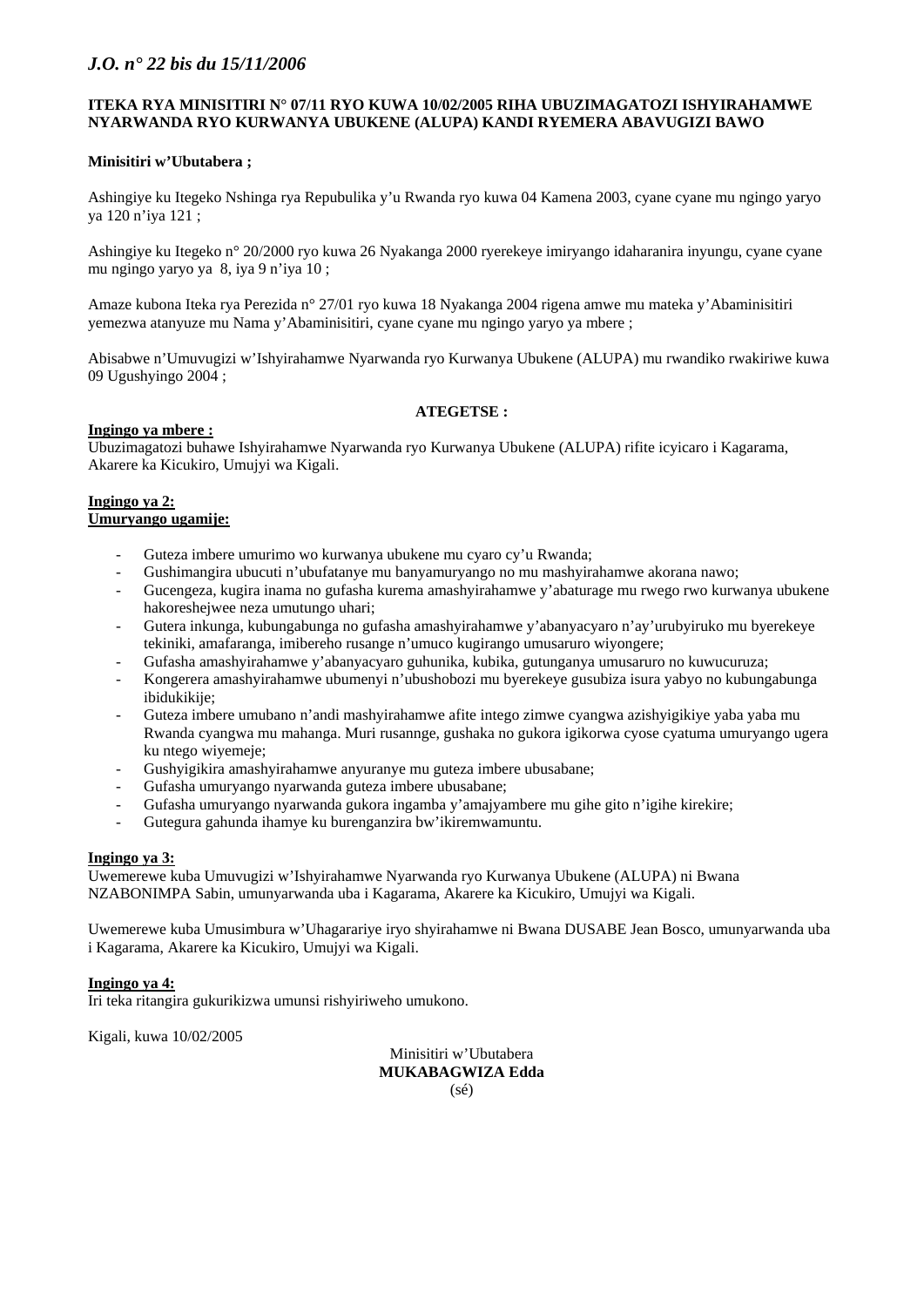### **ARRETE MINISTERIEL N° 07/11 DU 10/02/2005 ACCORDANT LA PERSONNALITE CIVILE A L'ASSOCIATION RWANDAISE DE LUTTE CONTRE LA PAUVRETE (ALUPA) ET PORTANT AGREMENT DE SES REPRESENTANTS LEGAUX**

### **Le Ministre de la Justice ;**

Vu la Constitution de la République du Rwanda du 04 juin 2003, spécialement en ses articles 120 et 121 ;

Vu la loi n° 20/2000 du 26 juillet 2000 relative aux associations sans but lucratif, spécialement en son article 20 ;

Vu l'Arrêté Présidentiel n° 27/01 du 18 juillet 2004 déterminant certains arrêtés ministériels qui ne sont pas adoptés par le Conseil des Ministres, spécialement en son article premier ;

Sur requête du Représentant Légal de l'Association Rwandaise de Lutte contre la Pauvreté (ALUPA) reçue le 09 novembre 2004 ;

## **ARRETE :**

### **Article premier :**

La personnalité civile est accordée à l' Association Rwandaise de Lutte contre la Pauvreté (ALUPA) dont le siège social est à Kagarama, District de Kicukiro, Ville de Kigali.

## **Article 2 :**

L'association a pour objet :

- Promouvoir l'activité de lutte contre la pauvreté en milieu rural rwandais ;
- Renforcer le lien d'amitié et de solidarité entre les membres et avec les associations partenaires ;
- Sensibiliser, conscientiser et organiser en associations la population en milieu rural dans l'action de lutte contre la pauvreté en vue d'une meilleure utilisation des ressources disponible ;
- Appuyer, encadrer et assister techniquement, financièrement, socialement et culturellement les associations des producteurs et des jeunes en vue d'une meilleure rentabilisation des ressources ;
- Aider les associations rurales des producteurs à stocker, à conserver, à transformer les produits et à les commercialiser ;
- Renforcer les capacités des associations des producteurs et des jeunes partenaires notamment dans le domaine de la restauration et de la protection de l'environnement ;
- Développer des échanges de coopération avec des organisations similaires rwandaises et/ou étrangères poursuivant un objet similaire. Généralement, entreprendre toute action visant à concourir à la réalisation de son objet ;
- Renforcer la cohésion sociale des associations mixtes encadrées :
- Initier une stratégie d'intégration de la société civile au développement communautaire à court et à long terme ;
- Elaborer un programme de promotion des droits humains.

## **Article 3 :**

Est agréé en qualité du Représentant Légal de l'Association Rwandaise de Lutte contre la Pauvreté (ALUPA), Monsieur NZABONIMPA Sabin, de nationalité rwandaise, résidant à Kagarama, District de Kicukiro, Ville de Kigali.

Est agréé en qualité de Représentant Légal Suppléant de la même association, Monsieur DUSABE Jean Bosco, de nationalité rwandaise, résidant à Kagarama, District de Kicukiro, Ville de Kigali.

#### **Article 4:**

Le présent arrêté entre en vigueur le jour de sa signature. Kigali, le 10/02/2005

> Le Ministre de la Justice **MUKABAGWIZA Edda**  (sé)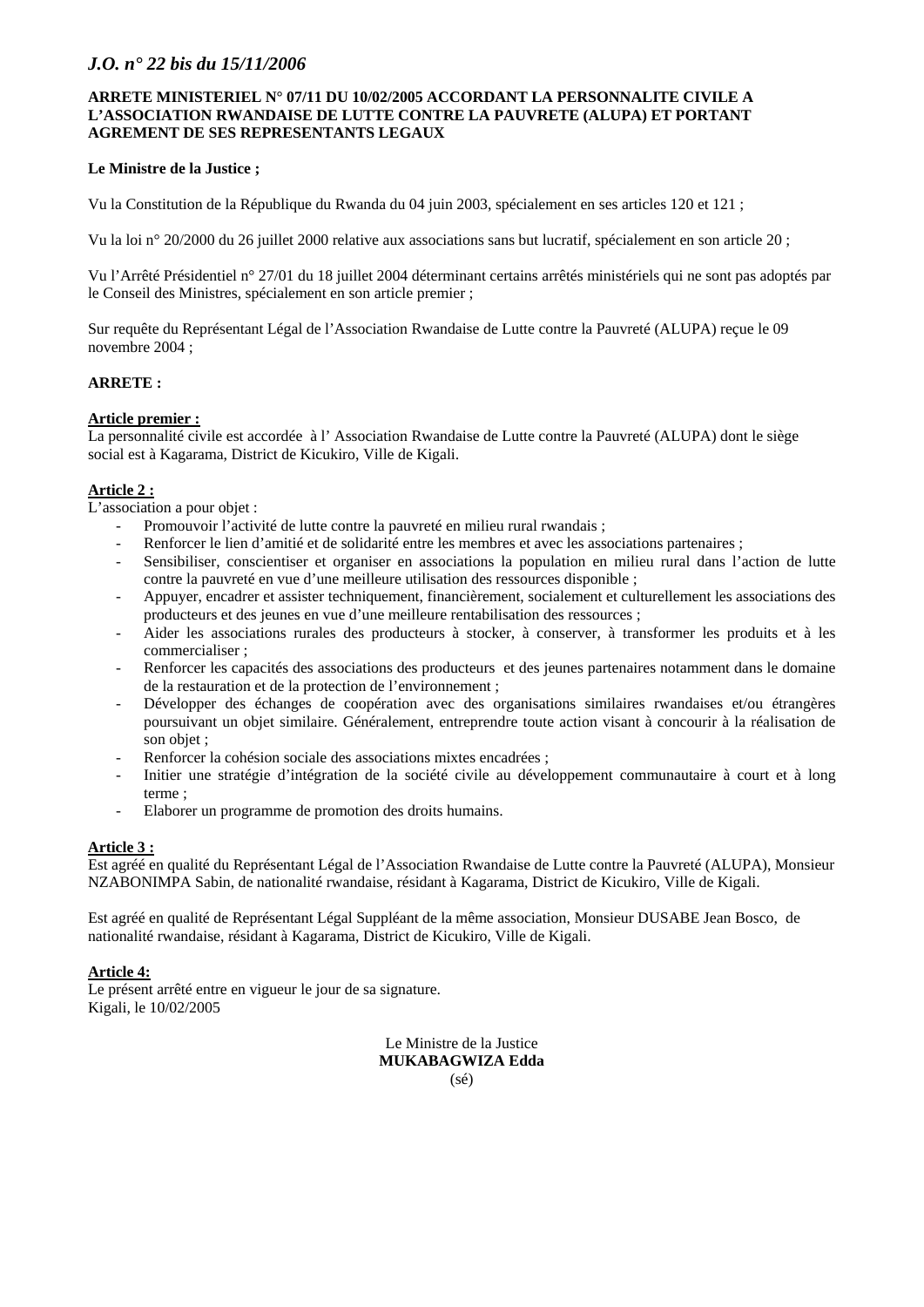| UMURYANGO UDAHARANIRA INYUNGU                                                                                                                                                                                                                                                                                                                                                                                                                                                                                                                                       | ASSOCITION SANS BUT LUCRATIF                                                                                                                                                                                                                                                                                                                                                                                                                                                                                                                                                                                                                                                                                    |
|---------------------------------------------------------------------------------------------------------------------------------------------------------------------------------------------------------------------------------------------------------------------------------------------------------------------------------------------------------------------------------------------------------------------------------------------------------------------------------------------------------------------------------------------------------------------|-----------------------------------------------------------------------------------------------------------------------------------------------------------------------------------------------------------------------------------------------------------------------------------------------------------------------------------------------------------------------------------------------------------------------------------------------------------------------------------------------------------------------------------------------------------------------------------------------------------------------------------------------------------------------------------------------------------------|
| <b>ISHYIRAHAMWE NYARWANDA RYO</b>                                                                                                                                                                                                                                                                                                                                                                                                                                                                                                                                   | <b>ASSOCIATION RWANDAISE DE LUTTE</b>                                                                                                                                                                                                                                                                                                                                                                                                                                                                                                                                                                                                                                                                           |
| <b>KURWANYA UBUKENE (ALUPA)</b>                                                                                                                                                                                                                                                                                                                                                                                                                                                                                                                                     | <b>CONTRE LA PAUVRETE (ALUPA)</b>                                                                                                                                                                                                                                                                                                                                                                                                                                                                                                                                                                                                                                                                               |
| AMATEGEKO NSHINGIRO                                                                                                                                                                                                                                                                                                                                                                                                                                                                                                                                                 | <b>STATUTS</b>                                                                                                                                                                                                                                                                                                                                                                                                                                                                                                                                                                                                                                                                                                  |
| <b>UMUTWE WA MBERE:</b>                                                                                                                                                                                                                                                                                                                                                                                                                                                                                                                                             | <b>CHAPITRE PREMIER:</b>                                                                                                                                                                                                                                                                                                                                                                                                                                                                                                                                                                                                                                                                                        |
| INYITO, ICYICARO, IGIHE UZAMARA                                                                                                                                                                                                                                                                                                                                                                                                                                                                                                                                     | DENOMINATION, SIEGE, DUREE ET                                                                                                                                                                                                                                                                                                                                                                                                                                                                                                                                                                                                                                                                                   |
| N'INTEGO                                                                                                                                                                                                                                                                                                                                                                                                                                                                                                                                                            | <b>OBJET</b>                                                                                                                                                                                                                                                                                                                                                                                                                                                                                                                                                                                                                                                                                                    |
| Ingingo ya mbere:<br>Hashyizweho umuryango witwa "Ishyirahamwe<br>Nyarwanda ryo Kurwanya Ubukene »,<br>ALUPA mu magambo ahinnye y'igifaransa,<br>rigengwa n'aya mategeko shingiro kandi<br>hakurikijwe itegeko N° 20/2000 ryo kuwa<br>26/07/2000 ryerekeye imiryango idaharanira<br>inyungu.                                                                                                                                                                                                                                                                        | Article premier:<br>Il est créé une association dénommée<br>« Association Rwandaise de Lutte contre la<br>Pauvreté », ALUPA en abrégé, régie par les<br>présents statuts et conformément à la loi N°<br>20/2000 du 26/7/2000 régissant les<br>Associations sans but lucratif.                                                                                                                                                                                                                                                                                                                                                                                                                                   |
| Ingingo ya 2:                                                                                                                                                                                                                                                                                                                                                                                                                                                                                                                                                       | <b>Article 2:</b>                                                                                                                                                                                                                                                                                                                                                                                                                                                                                                                                                                                                                                                                                               |
| Igihe umuryango uzamara ntikigenwe.                                                                                                                                                                                                                                                                                                                                                                                                                                                                                                                                 | L'association est constituée pour une durée                                                                                                                                                                                                                                                                                                                                                                                                                                                                                                                                                                                                                                                                     |
| Uzakorera imirimo yawo ku butaka bose bwa                                                                                                                                                                                                                                                                                                                                                                                                                                                                                                                           | indéterminée. Elle exerce ses activités sur toute                                                                                                                                                                                                                                                                                                                                                                                                                                                                                                                                                                                                                                                               |
| Repubulika y'u Rwanda.                                                                                                                                                                                                                                                                                                                                                                                                                                                                                                                                              | l'étendue de la République du Rwanda.                                                                                                                                                                                                                                                                                                                                                                                                                                                                                                                                                                                                                                                                           |
| Ingingo ya 3:                                                                                                                                                                                                                                                                                                                                                                                                                                                                                                                                                       | Article 3 :                                                                                                                                                                                                                                                                                                                                                                                                                                                                                                                                                                                                                                                                                                     |
| Icyicaro cy'umuryango gishyizwe i Kagarama,                                                                                                                                                                                                                                                                                                                                                                                                                                                                                                                         | Le siège est situé à Kagarama, District de                                                                                                                                                                                                                                                                                                                                                                                                                                                                                                                                                                                                                                                                      |
| Akarere ka Kicukiro, Umujyi wa Kigali.                                                                                                                                                                                                                                                                                                                                                                                                                                                                                                                              | Kicukiro, Ville de Kigali. Il peut être transféré                                                                                                                                                                                                                                                                                                                                                                                                                                                                                                                                                                                                                                                               |
| Gishobora kwimurirwa ahandi ku butaka bw'u                                                                                                                                                                                                                                                                                                                                                                                                                                                                                                                          | ailleurs sur le territoire rwandais sur décision de                                                                                                                                                                                                                                                                                                                                                                                                                                                                                                                                                                                                                                                             |
| Rwanda byemejwe n'Inteko Rusange.                                                                                                                                                                                                                                                                                                                                                                                                                                                                                                                                   | l'Assemblée Générale.                                                                                                                                                                                                                                                                                                                                                                                                                                                                                                                                                                                                                                                                                           |
| <u>Ingingo ya 4:</u><br>Umuryango ugamije:<br>-Guteza imbere umurimo wo kurwanya ubukene<br>mu cyaro cy'u Rwanda.<br>-Gushimangira ubucuti n'ubufatanye mu<br>banyamuryango no mu mashyirahamwe akorana<br>nawo.<br>-Gucengeza, kugira inama no gufasha kurema<br>amashyirahamwe y'abaturage mu rwego rwo<br>kurwanya ubukene hakoreshejwe neza umutungo<br>uhari.<br>-Gutera inkunga, kubungabunga no gufasha<br>amashyirahamwe y'abanyacyaro<br>n'ay'urubyiruko mu byerekeye tekinike,<br>amafaranga, imibereho rusange n'umuco<br>kugirango umusaruro wiyongere. | <u>Article 4 :</u><br>L'association a pour objet :<br>-Promouvoir l'activité de<br>lutte<br>contre<br><b>la</b><br>pauvreté en milieu rural rwandais.<br>-Renforcer les liens d'amitié et de solidarité<br>entre les membres et avec les associations<br>partenaires.<br>-Sensibiliser, conscientiser et organiser en<br>associations la population en milieu rural dans<br>l'action de lutte contre la pauvreté en vue d'une<br>meilleure utilisation des ressources disponibles.<br>-Appuyer, encadrer et assister techniquement,<br>financièrement, socialement et culturellement<br>les associations des producteurs et des jeunes en<br>meilleure<br>rentabilisation<br>d'une<br>des<br>vue<br>ressources. |
| -Gufasha amashyirahamwe y'abanyacyaro                                                                                                                                                                                                                                                                                                                                                                                                                                                                                                                               | -Aider les associations rurales des producteurs à                                                                                                                                                                                                                                                                                                                                                                                                                                                                                                                                                                                                                                                               |
| guhunika, kubika, gutunganya umusaruro no                                                                                                                                                                                                                                                                                                                                                                                                                                                                                                                           | stocker, à conserver, à transformer les produits                                                                                                                                                                                                                                                                                                                                                                                                                                                                                                                                                                                                                                                                |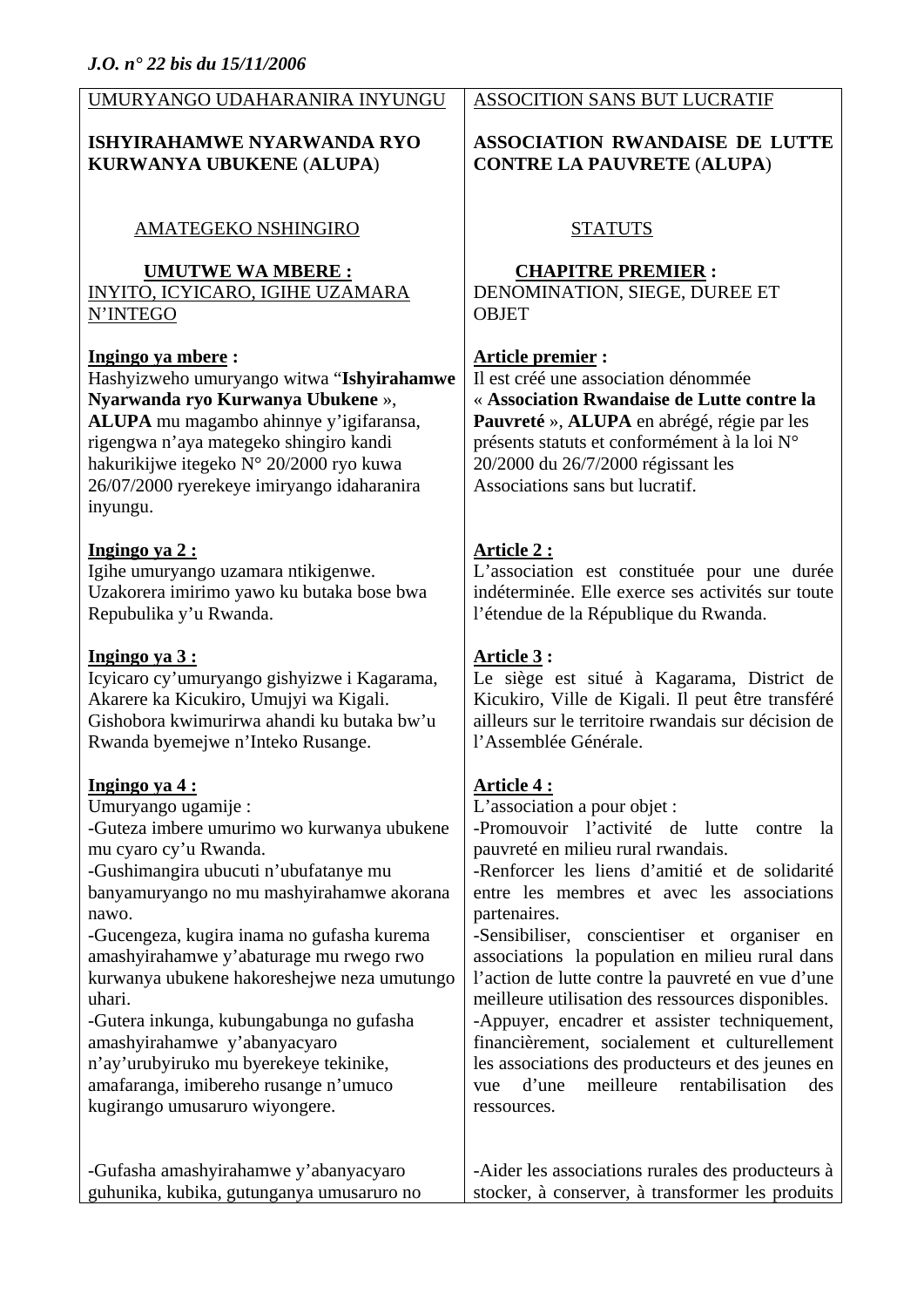| kuwucuruza.<br>-Kongerera amashyirahamwe ubumenyi<br>n'ubushobozi mu byerekeye gusubiza isura<br>yabyo no kubungabunga ibidukikije.<br>-Guteza imbere umubano n'andi mashyirahamwe<br>afite intego zimwe cyangwa azishyigikiye yaba<br>mu Rwanda cyangwa mu mahanga. Muri<br>rusange, gushaka no gukora igikorwa cyose<br>cyatuma umuryango ugera ku ntego wiyemeje.    | et à les commercialiser.<br>-Renforcer les capacités des associations des<br>et<br>des<br>producteurs<br>jeunes<br>partenaires<br>notamment dans le domaine de la restauration<br>et de la protection de l'environnement.<br>-Développer des échanges de coopération avec<br>des organisations similaires rwandaises et/ou<br>étrangères poursuivant un objet similaire.<br>Généralement, entreprendre toute action visant<br>à concourir à la réalisation de son objet. |
|-------------------------------------------------------------------------------------------------------------------------------------------------------------------------------------------------------------------------------------------------------------------------------------------------------------------------------------------------------------------------|--------------------------------------------------------------------------------------------------------------------------------------------------------------------------------------------------------------------------------------------------------------------------------------------------------------------------------------------------------------------------------------------------------------------------------------------------------------------------|
| -Gushyigikira amashyirahamwe anyuranye mu guteza                                                                                                                                                                                                                                                                                                                        | -Renforcer le cohésion sociale des associations mixtes                                                                                                                                                                                                                                                                                                                                                                                                                   |
| imbere ubusabane.<br>-Gufasha umuryango nyarwanda gukora ingamba<br>y'amajyambere mu gihe gito n'igihe kirekire.<br>-Gutegura gahunda ihamye ku burenganzira bw'ikiremwa<br>muntu.                                                                                                                                                                                      | encardrées.<br>-Initier une stratégie d'intégration de la société civile au<br>développement communautaire à court et à long terme.<br>-Elaborer un programme de promotion des droits<br>humains.                                                                                                                                                                                                                                                                        |
| <b>UMUTWE WA II: ABANYAMURYANGO</b>                                                                                                                                                                                                                                                                                                                                     | <b>CHAPITRE II : DES MEMBRES</b>                                                                                                                                                                                                                                                                                                                                                                                                                                         |
| Ingingo ya 5:<br>Umuryango ugizwe n'abanyamuryango bawushinze,<br>abawinjiramo, n'ab'icyubahiro.<br>Abashinze<br>n'abawinjiramo<br>umuryango<br>nibo<br>banyamuryango nyakuri.                                                                                                                                                                                          | <u>Article 5 :</u><br>L'association comprend les membres<br>fondateurs, les membres adhérents et les membres<br>d'honneur.<br>Sont membres effectifs, les membres fondateurs et<br>membres adhérents.                                                                                                                                                                                                                                                                    |
| Ingingo ya 6:<br>Umubare<br>w'abanyamuryango nyakuri<br>ushobora<br>kwiyongera, ariko ntushobora kujya munsi y'abantu<br>batatu.                                                                                                                                                                                                                                        | Article 6 :<br>Le nombre des membres est illimité, mais il ne peut pas<br>être inférieur à trois.                                                                                                                                                                                                                                                                                                                                                                        |
| Ingingo ya 7:<br>Abanyamuryango bawushinze ni abashyize umukono kuri<br>aya mategeko shingiro. Abawinjiramo ni abantu cyangwa<br>imiryango babisaba mu nyandiko, bamaze kwiyemeza<br>gukurikiza aya mategeko shingiro, bakemerwa n'Inteko<br>nk'uko<br>biteganyijwe<br>Rusange<br>mabwiriza<br>mu<br>ngengamikorere y'umuryango.                                        | <b>Article 7:</b><br>Sont membres fondateurs, les signataires des présents<br>statuts. Sont membres adhérents, toutes personnes<br>physiques ou morales qui, sur demande écrite et après<br>avoir souscrit aux présents statuts, sont agréées par<br>l'Assemblée Générale aux conditions définies dans le<br>règlement d'ordre intérieur de l'association.                                                                                                               |
| Ingingo ya 8:<br>Gutakaza ubunyamuryango biterwa n'urupfu, gusezera ku<br>bushake, kwirukanwa cyangwa iseswa ry'umuryango.<br>Usezeye abimenyesha Perezida wa Komite Nyobozi mu<br>nyandiko, bikemezwa n'Inteko Rusange.<br>Icyemezo cyo kwirukana umunyamuryango<br>gifatwa<br>n'Inteko Rusange ku bwiganze bwa bibiri bya gatatu<br>by'abanyamuryango nyakuri bahari. | <u>Article 8 :</u><br>La qualité de membre se perd par décès, par retrait<br>volontaire, par exclusion ou par dissolution de<br>l'association.<br>Le retrait volontaire est adressé par écrit au Président du<br>Comité Exécutif et approuvé par l'Assemblée Générale.<br>L'exclusion d'un membre est prononcée par l'Assemblée<br>Générale à la majorité de deux tiers des membres<br>effectifs présents.                                                               |
| <b>UMUTWE WA III : INZEGO</b>                                                                                                                                                                                                                                                                                                                                           | <b>CHAPITRE III : DES ORGANES</b>                                                                                                                                                                                                                                                                                                                                                                                                                                        |
| Ingingo ya $9$ :<br>Inzego z'umuryango ni Inteko Rusange, Komite Nyobozi,<br>n'Ubugenzuzi bw'imari.                                                                                                                                                                                                                                                                     | Article 9 :<br>Les organes de l'association sont l'Assemblée Générale,<br>le Comité Exécutif et le Commissariat aux comptes.                                                                                                                                                                                                                                                                                                                                             |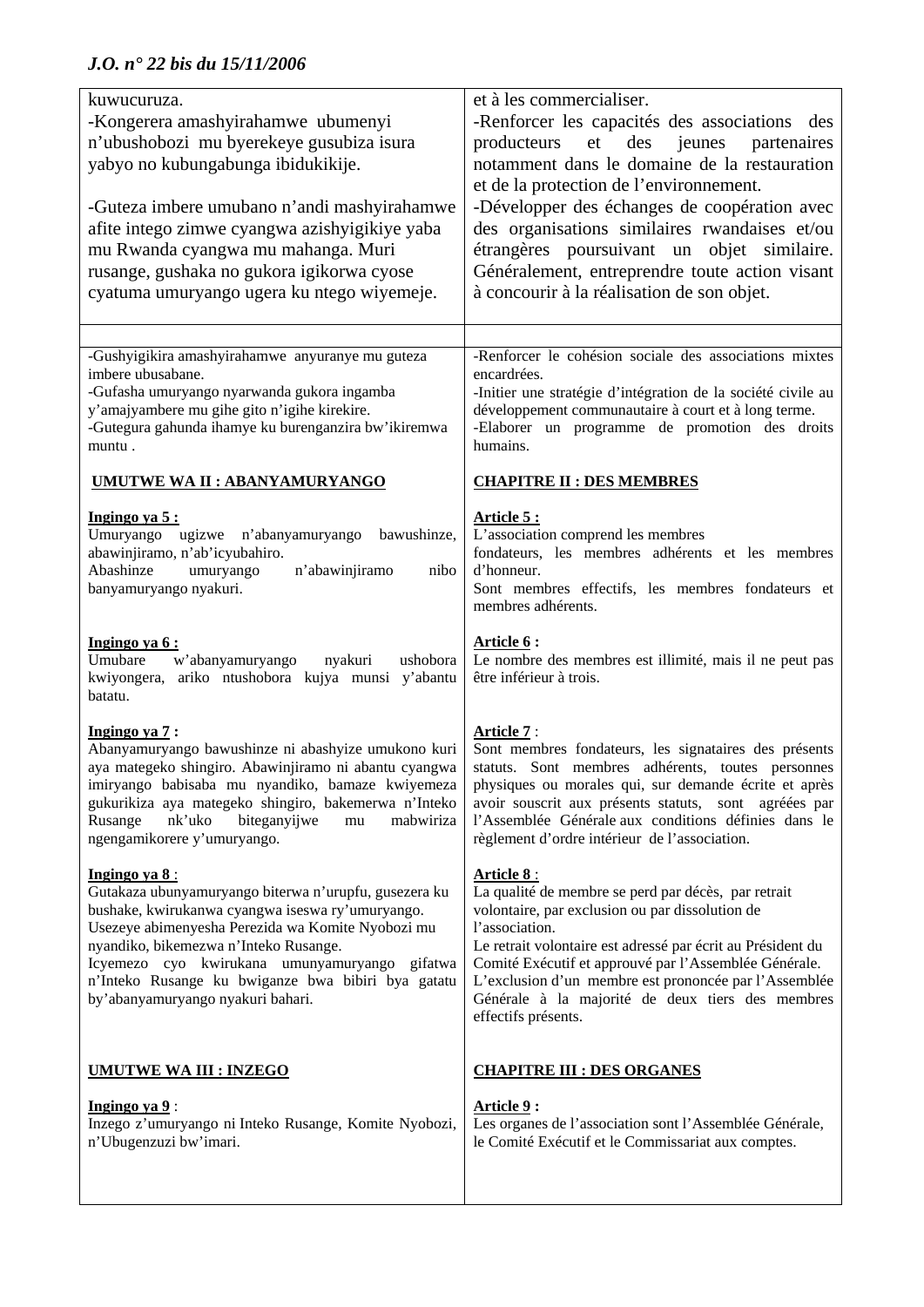| Igice cya mbere: Ibyerekeye Inteko Rusange                                                                                                                                                                                                                                                                                                                                                                                                              | Section première : De l'Assemblée Générale                                                                                                                                                                                                                                                                                                                                                                                         |
|---------------------------------------------------------------------------------------------------------------------------------------------------------------------------------------------------------------------------------------------------------------------------------------------------------------------------------------------------------------------------------------------------------------------------------------------------------|------------------------------------------------------------------------------------------------------------------------------------------------------------------------------------------------------------------------------------------------------------------------------------------------------------------------------------------------------------------------------------------------------------------------------------|
| <b>Ingingo ya 10:</b><br>Inteko Rusange nirwo rwego rw'ikirenga rw'umuryango.<br>Igizwe n'abanyamuryango bose.                                                                                                                                                                                                                                                                                                                                          | <u> Article 10 :</u><br>L'Assemblée<br>Générale est l'organe suprême<br>de<br>l'association. Elle est composée de tous les membres de<br>l'association.                                                                                                                                                                                                                                                                            |
| <b>Ingingo ya 11:</b><br>Inteko Rusange ifite ububasha bukurikira:<br>-Kwemeza no guhindura amategeko n'amabwiriza<br>ngengamikorere by'umuryango.<br>-Gushyiraho no kuvanaho abahagarariye umuryango<br>n'ababungirije.<br>-Kugena gahunda y'imirimo y'umuryango.<br>-Kwemera, guhagarika cyangwa kwirukana<br>umunyamuryango.<br>-Kwemeza raporo y'imikoreshereze y'amafaranga ya buri<br>mwaka.<br>-Kwemera impano n'indagano.<br>-Gusesa umuryango. | <u>  Article 11</u><br>L'Assemblée Générale a pour compétences :<br>-Approuver les statuts et le règlement intérieur de<br>l'association.<br>-Nommer et révoquer les représentants légaux et leurs<br>suppléants.<br>-Déterminer le programme des activités de l'association.<br>-Admettre, suspendre ou exclure un membre.<br>-Approuver les comptes annuels.<br>-Accepter les dons et les legs.<br>-Dissoudre l'association.     |
| Ingingo ya 12:<br>Inteko Rusange iterana kabiri mu mwaka mu nama<br>isanzwe. Ishobora kandi guterana igihe cyose bibaye<br>ngombwa mu nama zidasanzwe, itumijwe n'Umuvugizi<br>w'umuryango cyangwa<br>bisabwe nibura<br>$na \quad 1/3$<br>cy'abanyamuryango nyakuri.                                                                                                                                                                                    | <u>Article 12</u> :<br>L'Assemblée Générale se réunit deux fois par an en<br>session ordinaire. Elle peut également se réunir autant de<br>fois que de besoin en sessions extraordinaires sur<br>convocation du Représentant Légal ou sur demande d'au<br>moins 1/3 des membres effectifs.                                                                                                                                         |
| Ingingo ya 13:                                                                                                                                                                                                                                                                                                                                                                                                                                          | <u>Article 13 :</u>                                                                                                                                                                                                                                                                                                                                                                                                                |
| Inteko Rusange ihamagarwa kandi ikayoborwa<br>n'Umuvugizi w'umuryango; yaba adahari cyangwa<br>atabonetse, bigakorwa n'Umusimbura we.                                                                                                                                                                                                                                                                                                                   | L'Assemblée Générale est convoquée et dirigée par le<br>Représentant Légal de l'association ou en cas d'absence<br>ou d'empêchement, par son Suppléant.                                                                                                                                                                                                                                                                            |
| Igihe Umuvugizi n'umusimbura badahari, batabonetse<br>cyangwa banze, Inteko Rusange ihamagarwa na 1/3<br>cy'abanyamuryango nyakuri. Icyo gihe, abagize Inteko<br>bitoramo Perezida w'Inama n'Umwanditsi.                                                                                                                                                                                                                                                | En cas d'absence, d'empêchement ou de défaillance<br>simultanés du Représentant Légal et de son Suppléant,<br>l'Assemblée Générale est convoquée par 1/3 des<br>membres effectifs. Pour la circonstance, elle élit en son<br>sein un Président de la session et un Secrétaire.                                                                                                                                                     |
| Ingingo ya 14:<br>Inteko Rusange iterana kandi igafata ibyemezo bifite<br>agaciro iyo hari bibiri bya gatatu by'abanyamuryango<br>nyakuri.<br>Uretse ku biteganywa ukundi n'itegeko ryerekeye<br>imiryango idaharanira inyungu hamwe n'aya mategeko<br>shingiro, ibyemezo by'Inteko Rusange bifatwa<br>hakurikijwe ubwiganze busesuye bw'amajwi. Iyo amajwi<br>angana, irya Perezida w'Inama rigira uburemere bw'abiri.                                 | <u> Article 14 :</u><br>L'Assemblée Générale siège et délibère valablement<br>lorsqu'elle réunit la majorité de deux tiers des membres<br>effectifs.<br>Sauf pour les cas expressément prévus par la loi relative<br>aux associations sans but<br>lucratif et par les présents statuts, les décisions de<br>l'Assemblée Générale sont prises à la majorité absolue de<br>voix. En cas de parité, celle du Président compte double. |
| <u>Igice cya kabiri: Komite Nyobozi</u><br>Ingingo ya 15:<br>Umuryango uyoborwa na Komite Nyobozi itorwa<br>n'Inteko Rusange mu ibanga mu banyamuryango nyakuri.<br>Manda yayo imara igihe cy'imyaka itatu gishobora<br>kongerwa.<br>Komite Nyobozi igizwe na:<br>-Perezida: Umuvugizi w'umuryango.                                                                                                                                                     | <b>Section deuxième : Du Comité Exécutif</b><br>Article 15 :<br>L'association est administrée par un Comité Exécutif élu<br>parmi les membres effectifs par l'Assemblée Générale au<br>scrutin secret pour un mandat de trois ans renouvelable.<br>Le Comité Exécutif comprend :<br>-un Président : Représentant Légal de l'association ;                                                                                          |
| -Visi-Perezida: Umuvugizi Wungirije.<br>-Umunyamabanga.<br>-Umubitsi.<br>-Abajyanama babiri.                                                                                                                                                                                                                                                                                                                                                            | -un Vice-Président: Représentant Légal Suppléant ;<br>-un Secrétaire;<br>-un Trésorier;<br>-deux Conseillers.                                                                                                                                                                                                                                                                                                                      |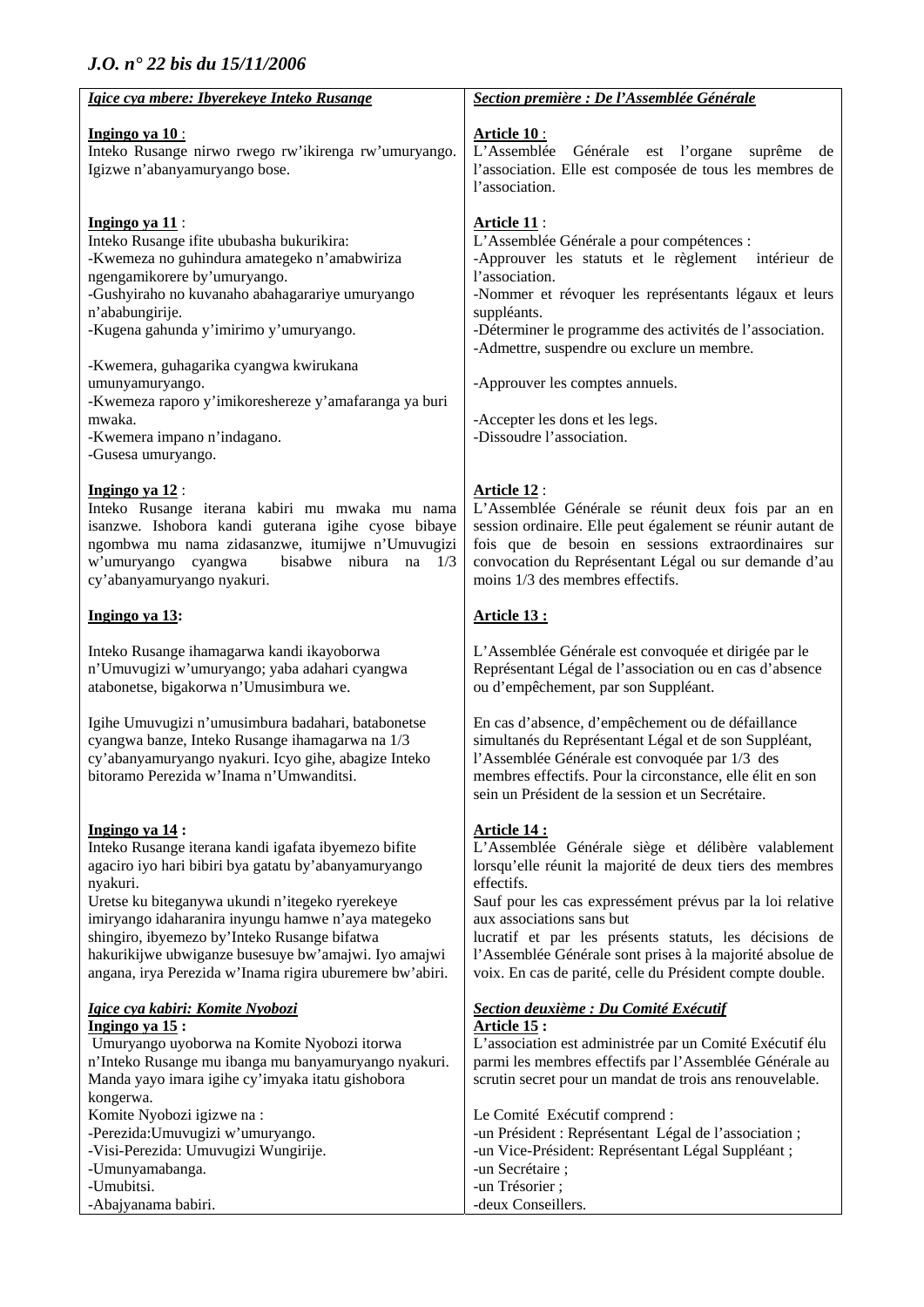| Ingingo ya 16:<br>Komite Nyobozi iterana buri mezi abiri. Ihamagarwa kandi<br>ikayoborwa na Perezida wayo; yaba adahari cyangwa<br>atabonetse, bigakorwa na Visi-Perezida. Ishobora guterana<br>kenshi igihe cyose bibaye ngombwa. Kugirango ishobore<br>guterana, hagomba kuba hari 2/3 by'abayigize, muri bo<br>hakaba hari Perezida cyangwa Visi-Perezida byanze<br>bikunze. | Article 16:<br>Le Comité Exécutif se réunit une fois tous les deux mois.<br>Il est convoqué et dirigé par son Président, ou à défaut<br>par le Vice-Président. Il peut également se réunir autant<br>de fois que de besoin. Le quorum requis est de 2/3 des<br>membres y compris obligatoirement le Président ou le<br>Vice-Président.                                                           |
|---------------------------------------------------------------------------------------------------------------------------------------------------------------------------------------------------------------------------------------------------------------------------------------------------------------------------------------------------------------------------------|--------------------------------------------------------------------------------------------------------------------------------------------------------------------------------------------------------------------------------------------------------------------------------------------------------------------------------------------------------------------------------------------------|
| Ibyemezo bya Komite Nyobozi bifatwa ku bwiganze<br>busesuye bw'amajwi. Iyo amajwi angana, irya Perezida<br>rigira uburemere bw'abiri.                                                                                                                                                                                                                                           | Les décisions du Comité Exécutif sont prises à la<br>majorité absolue de voix. En cas de parité, celle du<br>Président compte double.                                                                                                                                                                                                                                                            |
| Ingingo ya 17:<br>Komite Nyobozi ishinzwe:<br>-Gushyira mu bikorwa ibyemezo n'ibyifuzo by'Inteko<br>Rusange.<br>-Gutegura amategeko ngenga mikorere.<br>-Gutegura ingengo y'imari y'umwaka.<br>-Kwakira kandidatire z'abashaka kwinjira mu muryango<br>no kuyashyikiriza Inteko Rusange.<br>migendekere<br>-Kwita ku<br>myiza<br>ya<br>buri<br>munsi<br>y'umuryango.            | <b>Article 17:</b><br>Le Comité Exécutif est chargé de :<br>-Mettre en exécution les décisions et les<br>recommandations de l'Assemblée Générale;<br>-Elaborer le règlement d'ordre intérieur ;<br>-Elaborer le budget annuel;<br>-Recevoir les candidatures de nouveaux et les présenter à<br>l'Assemblée Générale pour admission ;<br>-Veiller à la bonne marche quotidienne de l'association. |
| Igice cya gatatu: Ubugenzuzi bw'imari                                                                                                                                                                                                                                                                                                                                           | Section troisième : Du Commissariat aux comptes                                                                                                                                                                                                                                                                                                                                                  |
| Ingingo ya 18:<br>Amafaranga n'imitungo<br>by'umuryango<br>bigenzurwa<br>n'abagenzuzi babiri b'inyandiko z'ibaruramari batorwa<br>buri mwaka n'Inteko Rusange. Abo bagenzuzi baha Inteko<br>Rusange ya buri mwaka raporo ku bugenzuzi bakoze ku<br>mwaka urangiye.                                                                                                              | <u>Article 18:</u><br>Les comptes et les biens de l'association sont contrôlés<br>par un collège de deux Commissaires aux comptes élus<br>annuellement par l'Assemblée Générale. Ceux-ci<br>remettent à l'Assemblée Générale annuelle un rapport sur<br>les contrôles qu'il a effectués au cours de l'exercice<br>social écoulé.                                                                 |
| UMUTWE WA IV : IBYEREKEYE UMUTUNGO                                                                                                                                                                                                                                                                                                                                              | <b>CHAPITRE IV: DU PATRIMOINE</b>                                                                                                                                                                                                                                                                                                                                                                |
| Ingingo ya 19:<br>Umutungo w'umuryango ugizwe n'imisanzu<br>y'abanyamuryango, ibintu n'amafaranga akomoka ku<br>bikorwa byawo, impano, imirage n'imfashanyo<br>zinyuranye.<br>Umuryango ushobora kandi gutunga cyangwa gutira ibintu<br>byimukanwa n'ubitimukanwa ukeneye kugirango ugere ku<br>ntego zawo.                                                                     | Article 19 :<br>Les ressources de l'association sont constituées des<br>cotisations des membres, des biens et des fonds<br>provenant de ses réalisations, des dons, des legs et des<br>subventions diverses.<br>L'association peut en outre posséder en propriété ou en<br>jouissance des biens meubles et immeubles nécessaires à<br>la réalisation de ses objectifs.                           |
| UMUTWE WA V : IHINDURWA RY'AMATEGEKO<br><b>N'ISESWA RY'UMURYANGO</b>                                                                                                                                                                                                                                                                                                            | <b>CHAPITRE V : DES MODIFICATIONS AUX</b><br><b>STATUTS ET DE LA DISSOLUTION</b>                                                                                                                                                                                                                                                                                                                 |
| Ingingo ya $20$ :<br>Aya mategeko shingiro ashobora guhindurwa byemejwe<br>n'Inteko Rusange ku bwiganze busesuye bw'amajwi.                                                                                                                                                                                                                                                     | <u>Article 20:</u><br>Les présents statuts peuvent faire l'objet de modifications<br>sur décision de l'Assemblée Générale se prononçant à la<br>majorité absolue de voix.                                                                                                                                                                                                                        |
| Ingingo ya 21:<br>Byemejwe n'Inteko Rusange ku bwiganze bwa 2/3<br>by'amajwi, umuryango ushobora guseswa.<br>Icyo gihe, hamaze gukorwa ibarura ry'umutungo<br>wimukanwa n'utimukanwa no kwishyura imyenda,<br>umutungo usigaye uhabwa undi muryango bihuje intego.                                                                                                              | <u>Article 21 :</u><br>Sur décision de la majorité de 2/3 de voix, l'Assemblée<br>Générale peut prononcer la dissolution de l'association.<br>Dans ce cas, après inventaire des biens meubles et<br>immeubles et après apurement du passif, l'actif du<br>patrimoine est cédé à une association poursuivant un<br>objet similaire.                                                               |
|                                                                                                                                                                                                                                                                                                                                                                                 |                                                                                                                                                                                                                                                                                                                                                                                                  |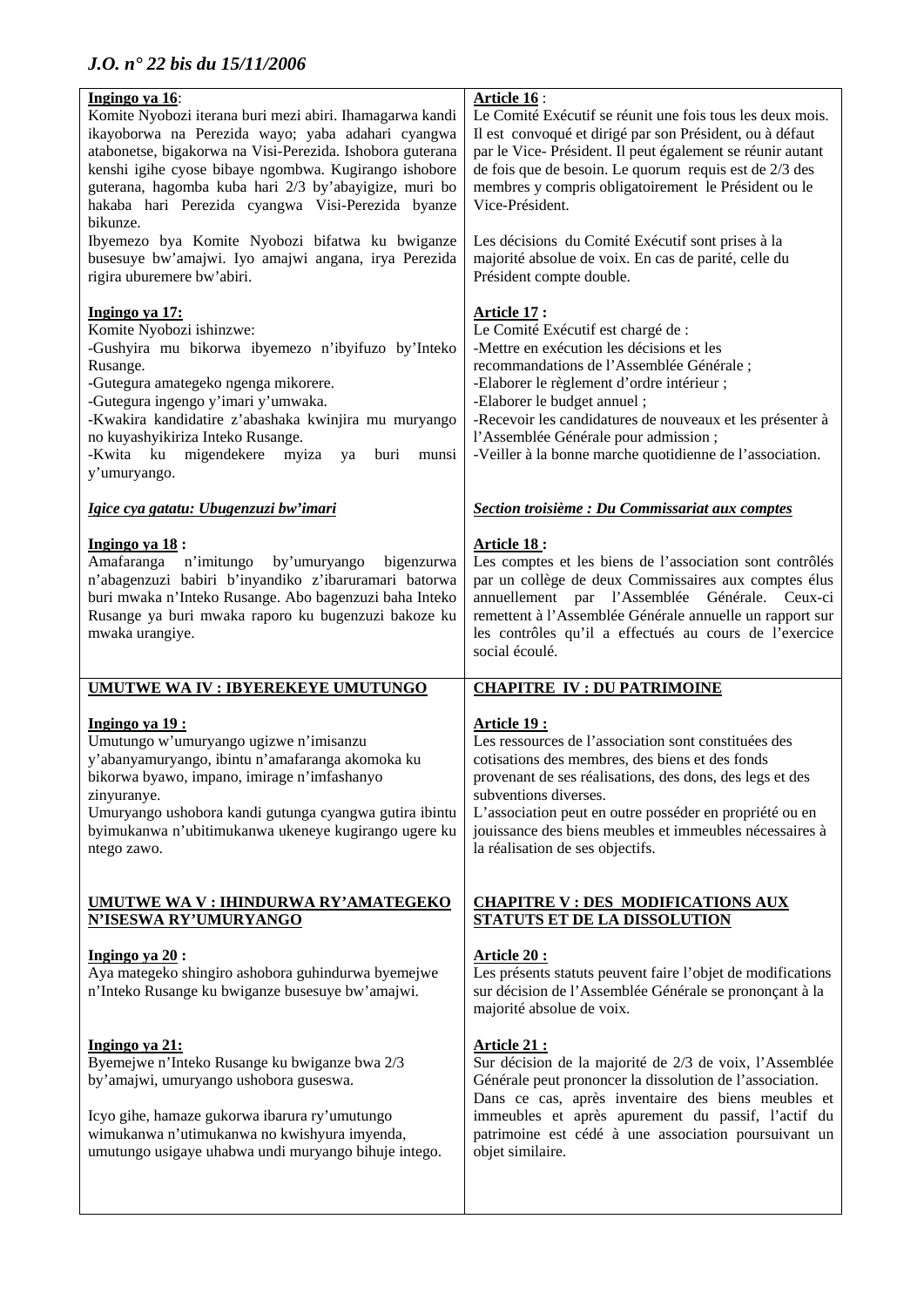| UMUTWE WA VI: INGINGO ZISOZA                        | <b>CHAPITRE VI : DISPOSITIONS FINALES</b>                  |
|-----------------------------------------------------|------------------------------------------------------------|
| Ingingo ya 22 :                                     | Article 22 :                                               |
| Ibitari muri aya mategeko shingiro no mu mabwiriza  | Pour toutes les dispositions non prévues aux présents      |
| ngengamikorere by'umuryango, haziyambazwa amategeko | statuts et au règlement intérieur l'association, référence |
| n'amabwiriza akurikizwa mu Rwanda yerekeye          | sera faite aux lois et règlements en vigueur au Rwanda     |
| imiryango idaharanira inyungu.                      | sur les associations sans but lucratif.                    |
| Ingingo ya $23$ :                                   | <u>Article 23 :</u>                                        |
| Aya mategeko atangira gukurikizwa umunsi yemejwe    | Les présents statuts entrent en vigueur le jour de leur    |
| n'abanyamuryango bawushinze bateraniye mu Nteko     | adoption par les membres fondateurs réunis en              |
| Rusange iwushyiraho.                                | Assemblée Générale constituante.                           |
| Bikorewe i Kigali, kuwa 23/05/2004                  | Fait à Kigali, le 23/05/2004                               |
| Umuvugizi w'Umuryango                               | Le Représentant Légal de l'Association                     |
| <b>NZABONIMPA Sabin</b>                             | <b>NZABONIMPA Sabin</b>                                    |
| $(s\acute{e})$                                      | $(s\acute{e})$                                             |
| Uwungirije Uhagarariye Umuryango                    | Le Représentant Légal Suppléant                            |
| <b>DUSABE Jean Bosco</b>                            | <b>DUSABE Jean Bosco</b>                                   |
| $(s\acute{e})$                                      | $(s\acute{e})$                                             |
|                                                     |                                                            |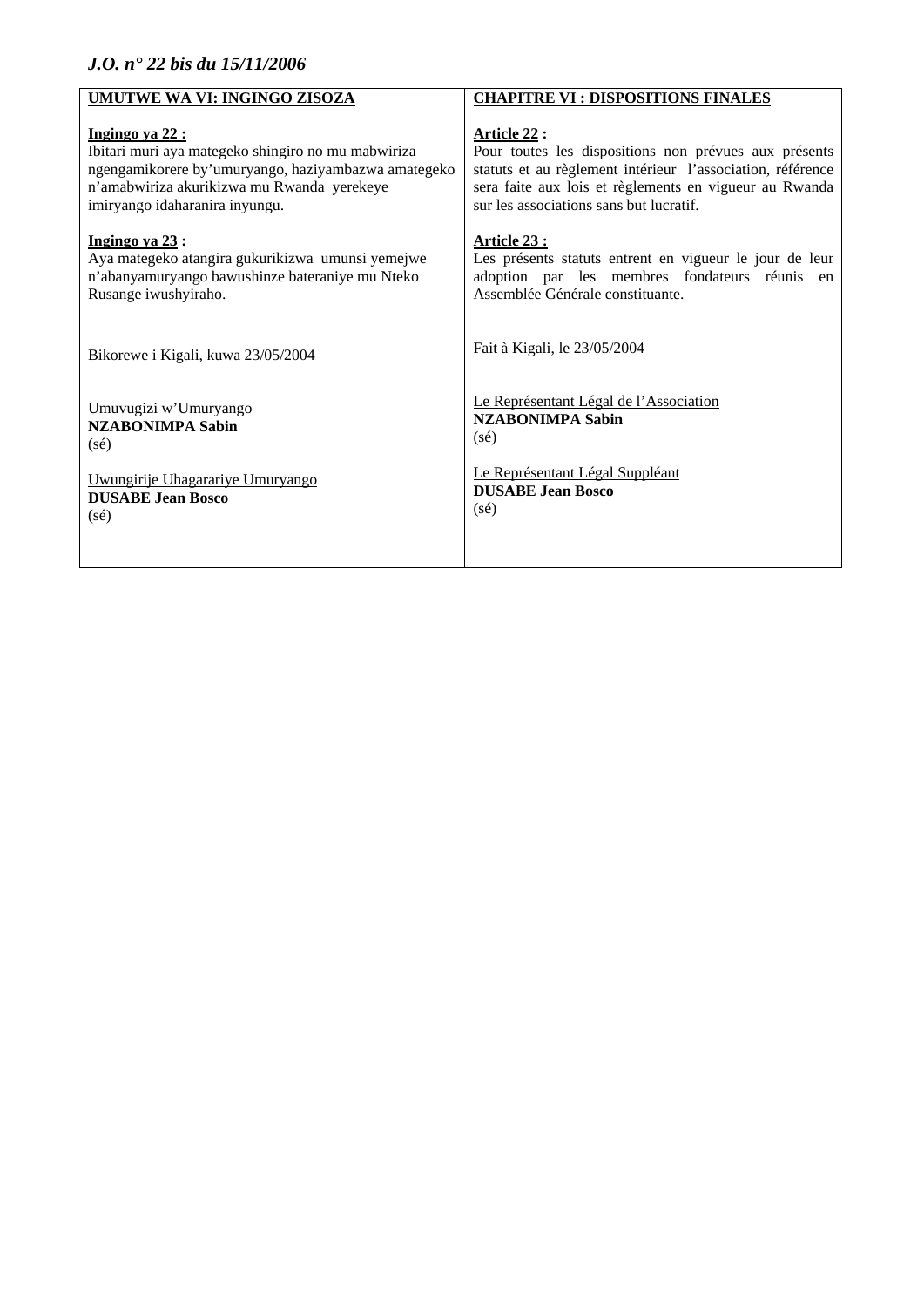#### **ITEKA RYA MINISITIRI N° 50/11 RYO KUWA 03/ 06 2005 RYEMERA IHINDURWA RY'AMATEGEKO AGENGA UMURYANGO W'URUBYIRUKO GATOLIKA RW'ABAKOZI B'ABAKOBWA (UGAA)**

#### **Minisitiri w'Ubutabera,**

Ashingiye ku Itegeko Nshinga rya Repubulika y'u Rwanda ryo kuwa 04 Kamena 2003, cyane cyane mu ngingo yaryo ya 120 n'iya 121;

Ashingiye ku Itegeko n° 20/2000 ryo kuwa 26 Nyakanga 2000 ryerekeye imiryango idaharanira inyungu, cyane cyane mu ngingo yaryo ya 12, iya 14 n'iya 42;

Amaze kubona Iteka rya Perezida n°27/01 ryo kuwa 18 Nyakanga 2004 rigena amwe mu mateka y'Abaminisitiri yemezwa atanyuze mu Nama y'Abaminisitiri, cyane cyane mu ngingo yaryo ya mbere;

Asubiye ku Iteka rya Minisitiri n°66/08 ryo kuwa 12 Mata 1963 riha ubuzimagatozi Umuryango w'Urubyiruko Gatolika rw'Abakozi b'Abakobwa (UGAA), cyane cyane mu ngingo yaryo ya mbere;

Abisabwe n'Umuvugizi w'Umuryango w'Urubyiruko Gatolika rw'Abakozi b'Abakobwa (UGAA), mu rwandiko rwakiriwe kuwa 29 Werurwe 2002;

### **ATEGETSE:**

#### **Ingingo ya mbere:**

Icyemezo cy'abagize ubwiganze bw'Umuryango w'Urubyiruko Gatolika rw'Abakozi b'Abakobwa (UGAA) cyafashwe kuwa 08 Gashyantare 2002 cyo guhindura amategeko agenga uwo muryango nk'uko ateye ku mugereka w'iri teka kiremewe.

### **Ingingo ya 2**:

Ingingo zose z'amateka yabanjirije iri kandi zinyuranyije naryo zivanyweho.

#### **Ingingo ya 3**:

Iri teka ritangira gukurikizwa umunsi rishyiriweho umukono. Agaciro karyo gahera ku itariki ya 08 Gashyantare 2002.

Kigali, kuwa 03/06/2005

Minisitiri w'Ubutabera **MUKABAGWIZA Edda (sé)**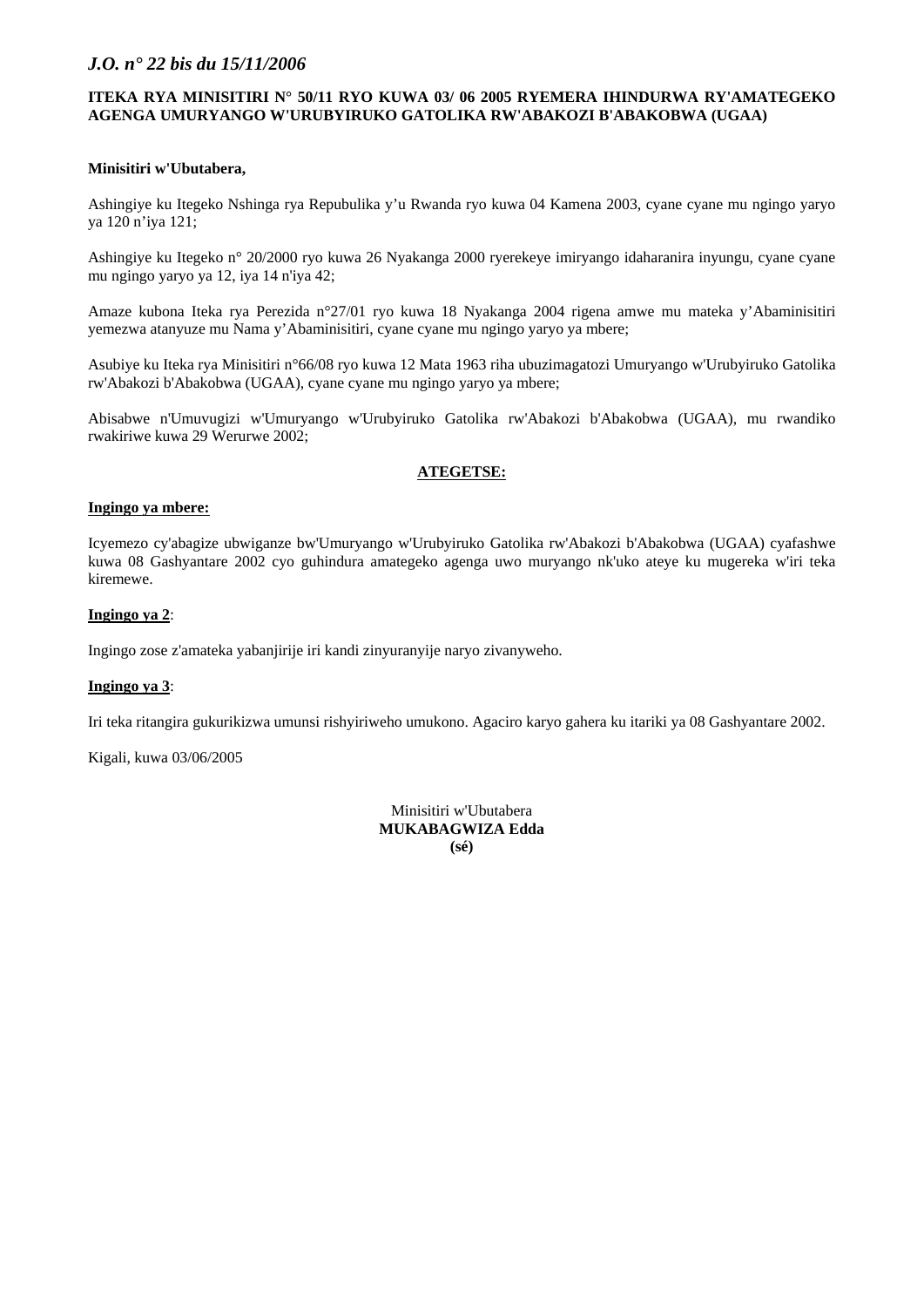### **ARRETE MINISTERIEL N° 50/11 DU 03/06/2005 PORTANT APPROBATION DES MODIFICATIONS APPORTEES AUX STATUTS DE «L'ASSOCIATION JEUNESSE OUVRIERE CATHOLIQUE FEMININE» (JOC-F)**

### **Le Ministre de la Justice**,

Vu la Constitution de la République du Rwanda du 04 juin 2003, spécialement en ses articles 120 et 121 ;

Vu la loi n° 20/2000 du 26 juillet 2000 relative aux associations sans but lucratif, spécialement en ses articles 12, 14 et 42;

Vu l'Arrêté Présidentiel N°27/01 du 18 juillet 2004 déterminant certains arrêtés ministériels qui ne sont pas adoptés par le Conseil des Ministres, spécialement en son article premier ;

Revu l'Arrêté Ministériel n°66/08 du 12 avril 1963 accordant la personnalité civile à l'Association «Jeunesse Ouvrière Catholique Féminine» (JOC-F), spécialement en son article premier;

Sur requête de la Représentante Légale de l'Association «Jeunesse Ouvrière Catholique Féminine» (JOC-F), reçue le 29 mars 2002:

### **ARRETE :**

#### **Article premier :**

Est approuvée la décision de la majorité des membres effectifs de l'Association «Jeunesse Ouvrière Catholique Féminine» (JOC-F), prise le 08 février 2002 de modifier les statuts de ladite association tels qu'ils figurent en annexe du présent arrêté.

### **Article 2**:

Toutes les dispositions réglementaires antérieures contraires au présent arrêté sont abrogées.

## **Article 3 :**

Le présent arrêté entre en vigueur le jour de sa signature. Il sort ses effets à la date du 08 février 2002.

Kigali, le 03/06/005

Le Ministre de la Justice **MUKABAGWIZA Edda**  (sé)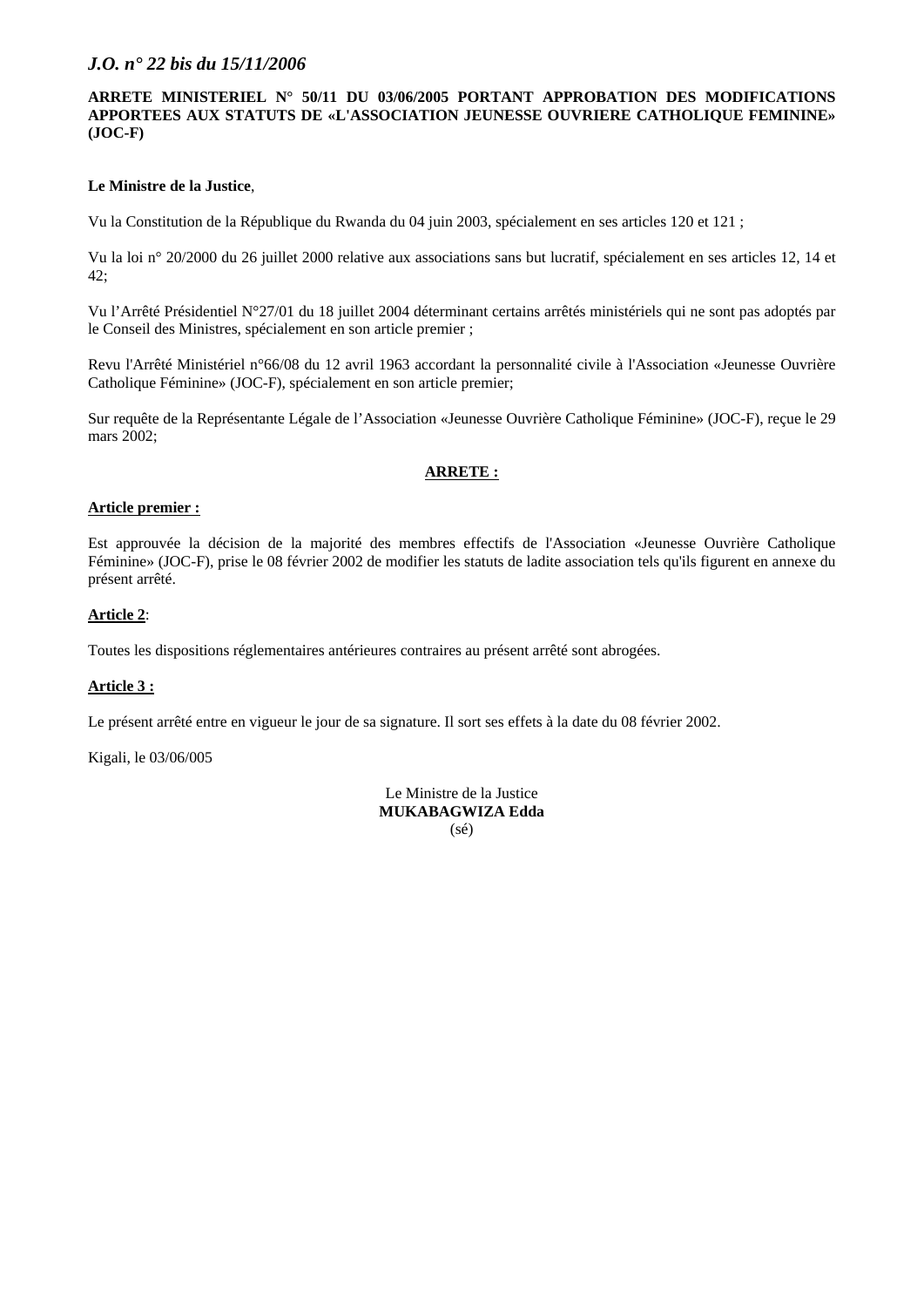### **ITEKA RYA MINISITIRI N° 51/11 RYO KUWA 03/06/2005 RYEMERA UMUVUGIZI W'UMURYANGO W'URUBYIRUKO GATOLIKA RW'ABAKOZI B'ABAKOBWA (UGAA) N'ABASIMBURA BE**

#### **Minisitiri w'Ubutabera,**

Ashingiye ku Itegeko Nshinga rya Repubulika y'u Rwanda ryo kuwa 04 Kamena 2003, cyane cyane mu ngingo yaryo ya 120 n'iya 121;

Ashingiye ku Itegeko n° 20/2000 ryo kuwa 26 Nyakanga 2000 ryerekeye imiryango idaharanira inyungu, cyane cyane mu ngingo zaryo iya 12, iya 14 n'iya 42;

Amaze kubona Iteka rya Perezida n°27/01 ryo kuwa 18 Nyakanga 2004 rigena amwe mu mateka y'Abaminisitiri yemezwa atanyuze mu Nama y'Abaminisitiri, cyane cyane mu ngingo yaryo ya mbere;

Asubiye ku Iteka rya Minisitiri n°233/07 ryo kuwa 29 Ukwakira 1981 riha ubuzimagatozi Umuryango w'Urubyiruko Gatolika rw'Abakozi b'Abakobwa (UGAA), cyane cyane mu ngingo yaryo ya mbere;

Abisabwe n'Umuvugizi w'Umuryango w'Urubyiruko Gatolika rw'Abakozi b'Abakobwa (UGAA) mu rwandiko rwakiriwe kuwa 09 Gicurasi 2005;

## **ATEGETSE:**

#### **Ingingo ya mbere:**

Uwemerewe kuba Umuvugizi w'Umuryango w'Urubyiruko Gatolika rw'Abakozi b'Abakobwa (UGAA) ni Madamu MUKANKUSI Léonille, umunyarwandakazi uba i Kigali, Akarere ka Nyarugenge, Umujyi wa Kigali.

Uwemerewe kuba Umusimbura w'Uhagarariye uwo muryango ni Madamu NKUNDIZANA Domina, umunyarwandakazi utuye i Kigali, Akarere ka Nyarugenge, Umujyi wa Kigali.

#### **Ingingo ya 2**:

Ingingo zose z'amateka yabanjirije iri kandi zinyuranyije naryo zivanyweho.

#### **Ingingo ya 3:**

Iri teka ritangira gukurikizwa umunsi rishyiriweho umukono. Agaciro karyo gahera ku itariki ya 08 Gashyantare 2002.

Kigali, kuwa 03/06/2005

Minisitiri w'Ubutabera **MUKABAGWIZA Edda**  (sé)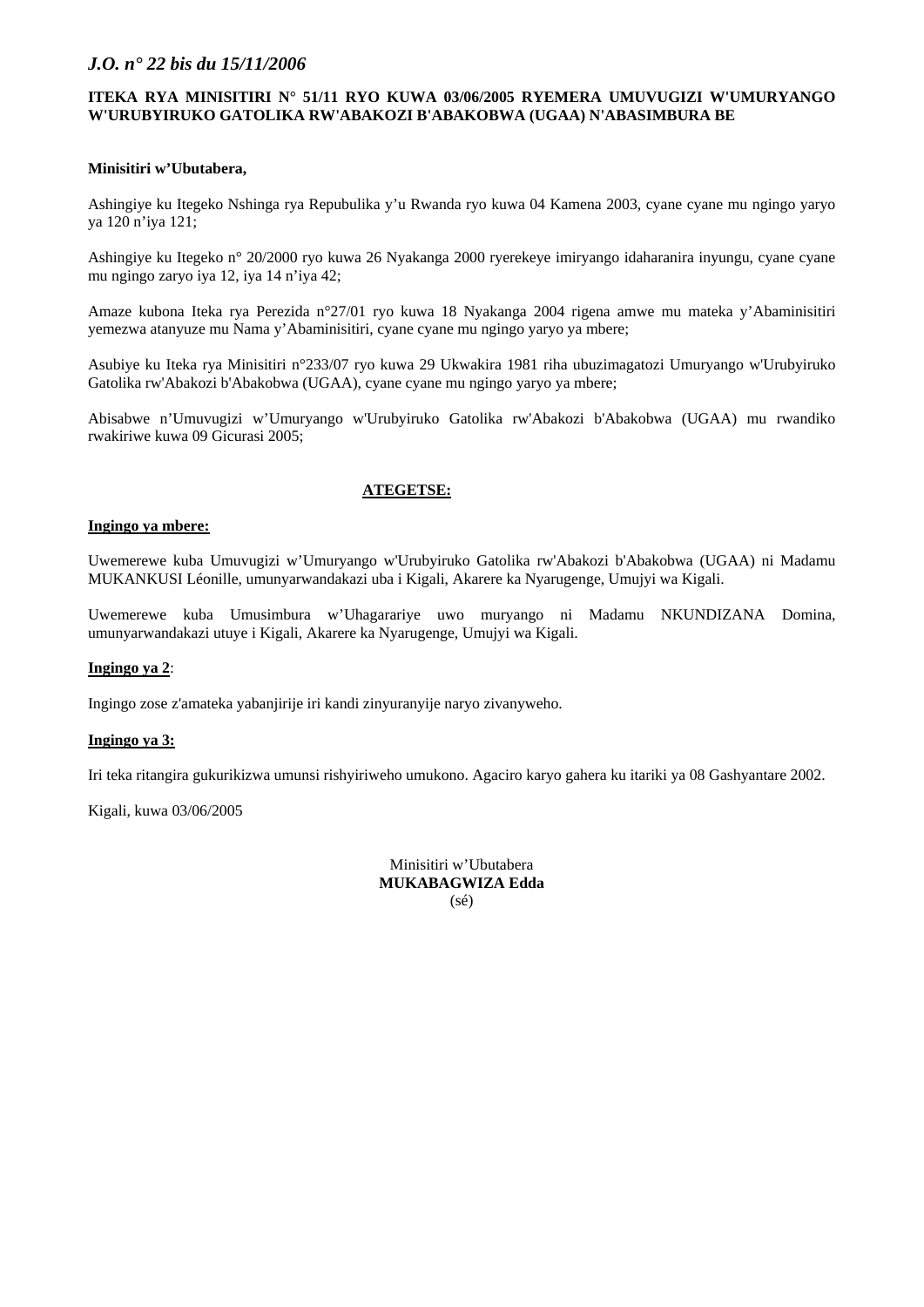### **ARRETE MINISTERIEL N° 51/11 DU 03/06/2005 PORTANT AGREMENT DE LA REPRESENTANTE LEGALE ET DE LA REPRESENTANTE LEGALE SUPPLEANTE DE L'ASSOCIATION «JEUNESSE OUVRIERE CATHOLIQUE FEMININE» (JOC-F)**

### **Le Ministre de la Justice,**

Vu la Constitution de la République du Rwanda du 04 juin 2003, spécialement en ses articles 120 et 121 ;

Vu la Loi n° 20/2000 du 26 juillet 2000 relative aux associations sans but lucratif, spécialement en son article 20;

Vu l'Arrêté Présidentiel n°27/01 du 18 juillet 2004 déterminant certains arrêtés ministériels qui ne sont pas adoptés par le Conseil des Ministres, spécialement en son article premier ;

Revu l'Arrêté Ministériel n°233/07 du 29 octobre 1981 accordant la personnalité civile à l'Association «Jeunesse Ouvrière Catholique Féminine» (JOC-F), spécialement en son article premier;

Sur requête de la Représentante Légale de l'Association «Jeunesse Ouvrière Catholique Féminine» (JOC-F), reçue le 09 mai 2005 ;

### **ARRETE :**

### **Article premier :**

Est agréée en qualité de Représentante Légale de l'Association «Jeunesse Ouvrière Catholique Féminine» (JOC-F), Madame MUKANKUSI Léonille, de nationalité rwandaise, résidant à Kigali, District de Nyarugenege, Ville de Kigali.

En agréée en qualité de Représentante Légale Suppléante de la même association, Madame NKUNDIZANA Domina, de nationalité rwandaise, résidant à Kigali, District de Nyarugenge, Ville de Kigali.

### **Article 2:**

Toutes les dispositions réglementaires antérieures contraires au présent arrêté sont abrogées.

## **Article 3 :**

Le présent arrêté entre en vigueur le jour de sa signature. Il sort ses effets à la date du 08 février 2002.

Fait à Kigali, le 03 juin 2005

Le Ministre de la Justice **MUKABAGWIZA Edda**  (sé)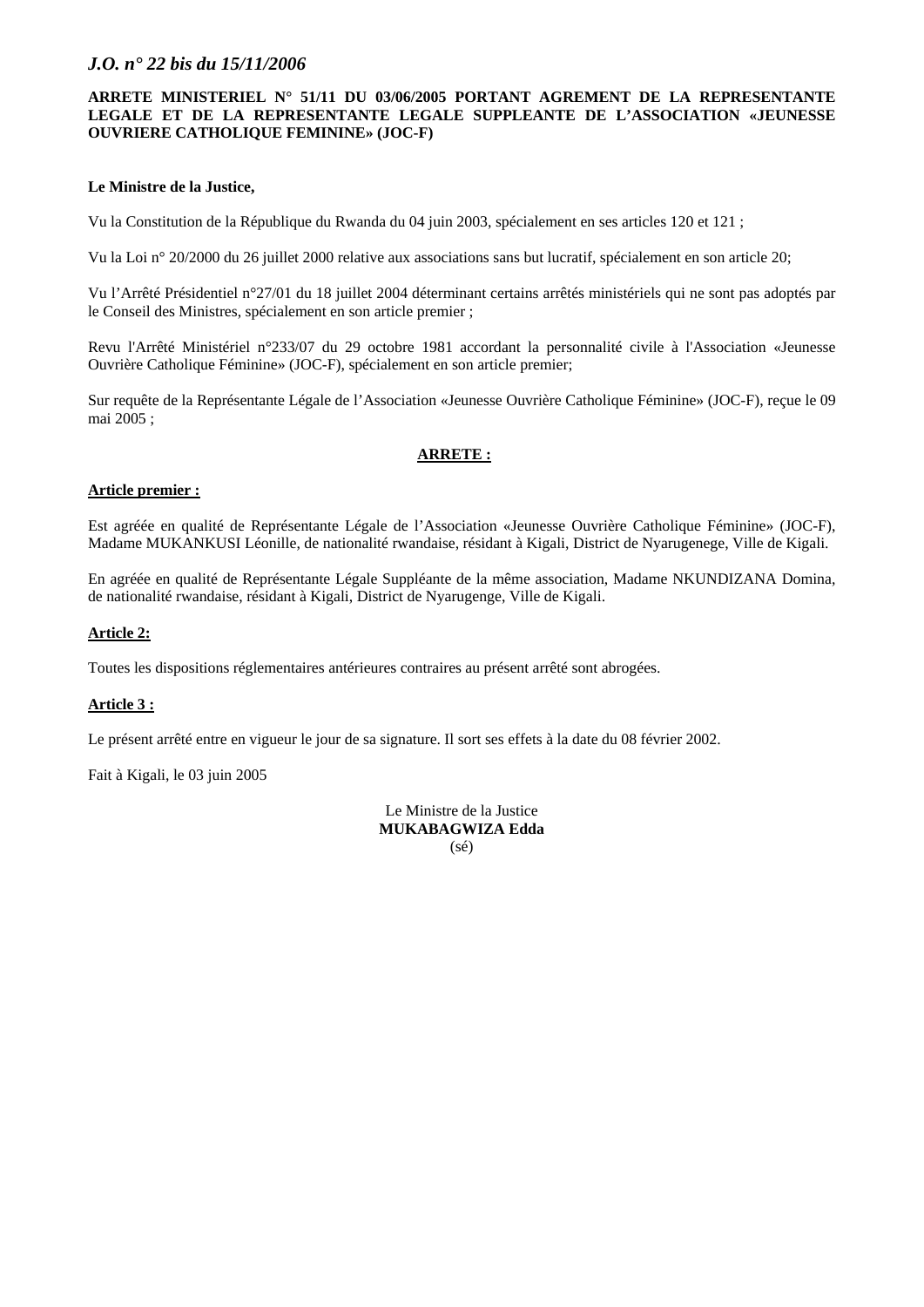#### **ITEKA RYA MINISITIRI N° 69/11 RYO KUWA 02/08/2005 RYEMERA UMUVUGIZI W'UMURYANGO W'URUBYIRUKO GATOLIKA RW'ABAKOZI (JOC) N'UMUSIMBURA WE**

#### **Minisitiri w'Ubutabera,**

Ashingiye ku Itegeko Nshinga rya Repubulika y'u Rwanda ryo kuwa 04 Kamena 2003, cyane cyane mu ngingo yaryo ya 120 n'iya 121;

Ashingiye ku Itegeko n° 20/2000 ryo kuwa 26 Nyakanga 2000 ryerekeye imiryango idaharanira inyungu, cyane cyane mu ngingo zaryo iya 12, iya 14 n'iya 42;

Amaze kubona Iteka rya Perezida n°27/01 ryo kuwa 18 Nyakanga 2004 rigena amwe mu mateka y'Abaminisitiri yemezwa atanyuze mu Nama y'Abaminisitiri, cyane cyane mu ngingo yaryo ya mbere;

Asubiye ku Iteka rya Minisitiri n°234/07 ryo kuwa 29 Ukwakira 1981 riha ubuzimagatozi Umuryango w'Urubyiruko Gatolika rw'Abakozi (JOC), cyane cyane mu ngingo yaryo ya mbere;

Abisabwe n'Umuvugizi w'Umuryango w'Urubyiruko Gatolika rw'Abakozi (JOC) mu rwandiko rwakiriwe kuwa 08 Mata 2005;

### **ATEGETSE:**

#### **Ingingo ya mbere:**

Uwemerewe kuba Umuvugizi w'Umuryango w'Urubyiruko Gatolika rw'Abakozi (JOC) ni Bwana KALISA Ernest, umunyarwanda utuye i Kigali, Akarere ka Nyarugenge, Umujyi wa Kigali.

Uwemerewe kuba Umusimbura w'Uhagarariye uwo muryango ni Bwana HAGUMIMANA Etienne, umunyarwanda utuye i Kigali, Akarere ka Nyarugenege, Umujyi wa Kigali.

#### **Ingingo ya 2**:

Ingingo zose z'amateka yabanjirije iri kandi zinyuranyije naryo zivanyweho.

#### **Ingingo ya 3:**

Iri teka ritangira gukurikizwa umunsi rishyiriweho umukono. Agaciro karyo gahera ku itariki ya 08 Gashyantare 2002.

Kigali, kuwa 02/08/2005

Minisitiri w'Ubutabera **MUKABAGWIZA Edda**  (sé)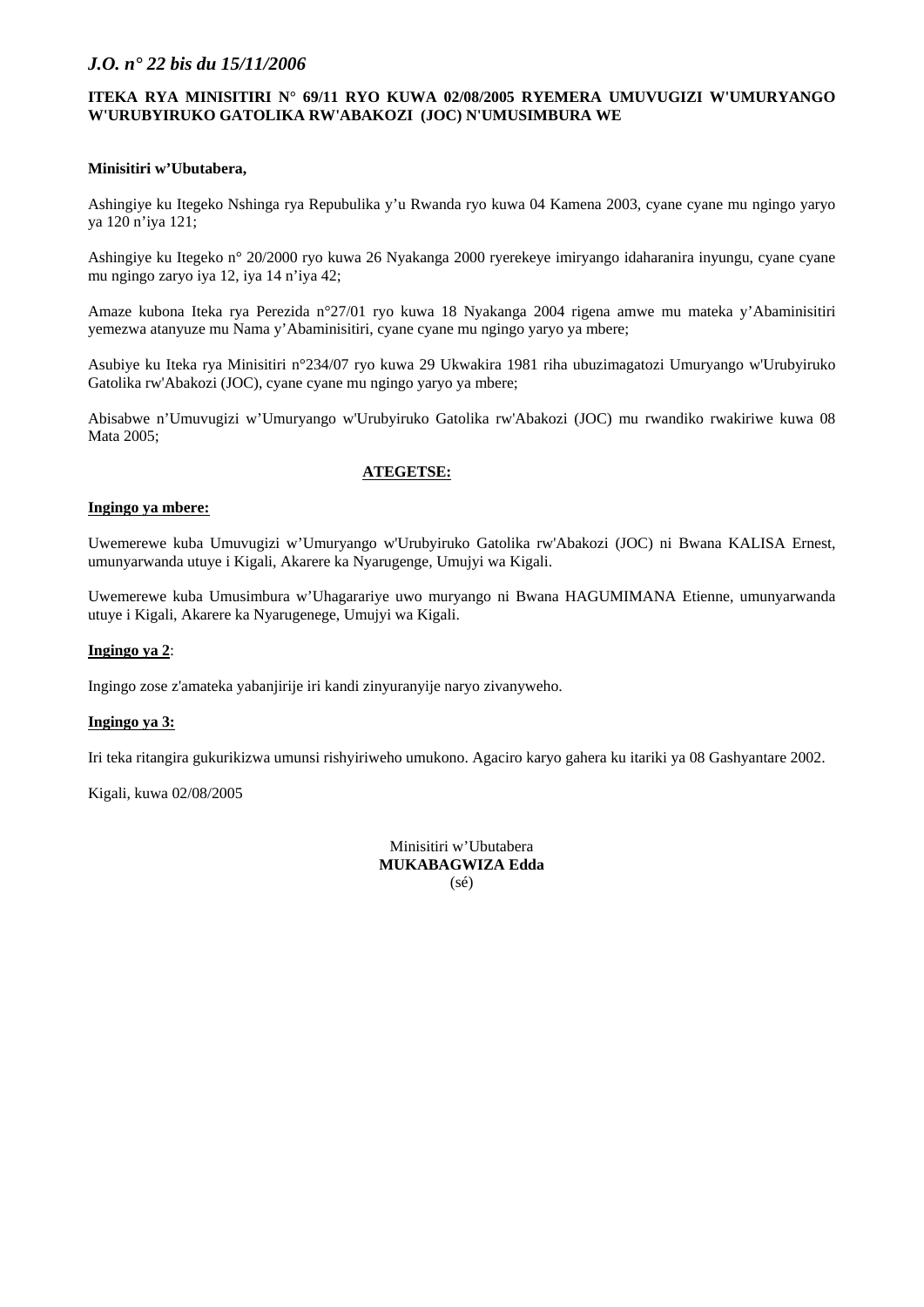#### **ARRETE MINISTERIEL N° 69/11 DU 02/08/2005 PORTANT AGREMENT DU REPRESENTANT LEGAL ET DU REPRESENTANT LEGAL SUPPLEANT DE L'ASSOCIATION «JEUNESSE OUVRIERE CATHOLIQUE» (JOC)**

#### **Le Ministre de la Justice,**

Vu la Constitution de la République du Rwanda du 04 juin 2003, spécialement en ses articles 120 et 121 ;

Vu la Loi n° 20/2000 du 26 juillet 2000 relative aux associations sans but lucratif, spécialement en son article 20;

Vu l'Arrêté Présidentiel N°27/01 du 18 juillet 2004 déterminant certains arrêtés ministériels qui ne sont pas adoptés par le Conseil des Ministres, spécialement en son article premier ;

Revu l'Arrêté Ministériel n°234/07 du 29 octobre 1981 accordant la personnalité civile à l'Association «Jeunesse Ouvrière Catholique» (JOC), spécialement en son article premier;

Sur requête du Représentant Légal de l'Association «Jeunesse Ouvrière Catholique» (JOC), reçue le 08 avril 2005 ;

#### **ARRETE :**

#### **Article premier :**

Est agréé en qualité de Représentant Légal de l'Association «Jeunesse Ouvrière Catholique» (JOC), Monsieur KALISA Ernest, de nationalité rwandaise, résidant à Kigali, District de Nyarugenge, Ville de Kigali.

En agréé en qualité de Représentant Légal Suppléant de la même association, Monsieur HAGUMIMANA Etienne, de nationalité rwandaise, résidant à Kigali, District de Nyarugenge, Ville de Kigali.

#### **Article 2:**

Toutes les dispositions réglementaires antérieures contraires au présent arrêté sont abrogées.

#### **Article 3 :**

Le présent arrêté entre en vigueur le jour de sa signature. Il sort ses effets à la date du 08 février 2002.

Fait à Kigali, le 02/08/2005

Le Ministre de la Justice **MUKABAGWIZA Edda**  (sé)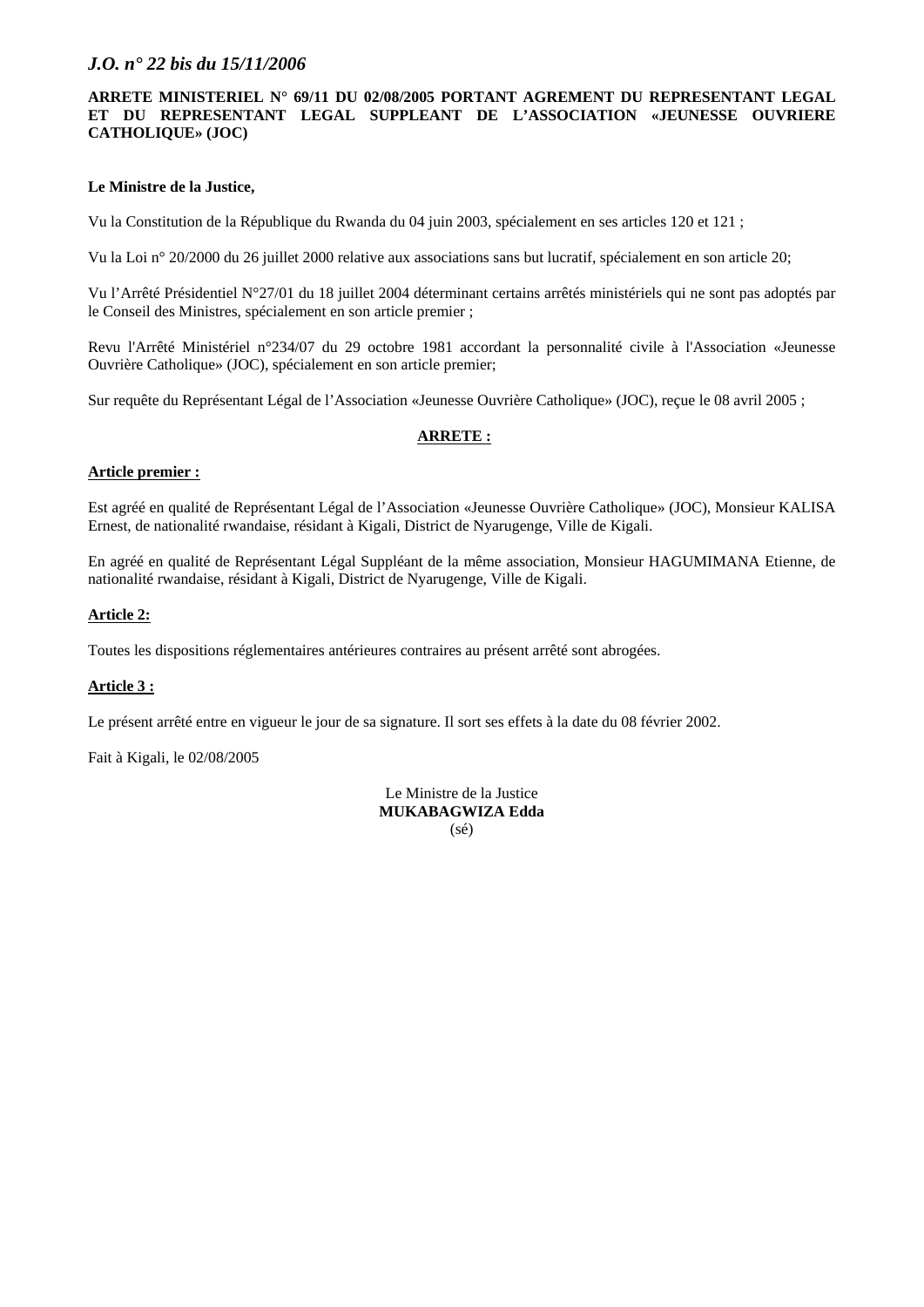### **AMATEGEKO-SHINGIRO Y'UMURYANGO W'URUBYIRUKO GATOLIKA RW'ABAKOZI B'ABAKOBWA (UGAA)**

#### **IRIBURIRO**

Dushingiye ku itegeko teka rya Minisitiri n°66/08 ryo kuwa 12 Mata 1963 riha umuryango « Urubyiruko Gatolika rw'Abakozi b'Abakobwa » (UGAA) ubuzima gatozi hakurikijwe itegeko teka ryo kuwa 25 Mata 1962 ryerekeye imiryango idaharanira inyungu ;

Tumaze kubona itegeko n° 20/2000 ryo kuwa 26 Nyakanga 2000 rigenga imiryango idaharanira inyungu;

Dufashe icyemezo cyo kuvugurura amategeko shingiro y'umuryango « Urubyiruko Gatorika rw'Abakozi b'Abakobwa » yemejwe mu mwaka w'i 1962 agasohoka mu Igazeti ya Leta n° 9 yo kuwa 1/5/1963, ku rupapuro rwa 223;

Inteko Nkuru yateranye kuwa 6-8/02/2002 yemeje ko ku Izina ry'umuryango hakongerwamo ijambo « Abakozi » kuko usanga mu inyandiko y'ikinyarwanda bitagaragaramo.

#### **UMUTWE WA MBERE: IZINA RY'UMURYANGO, ICYICARO, INTEGO UGAMIJE, AHO UKORERA N'IGIHE UZAMARA.**

#### **Ingingo ya mbere: Izina ry'Umuryango**

Hakurikijwe itegeko n° 20/2000 ryo kuwa 26 Nyakanga 2000, ryerekeye imiryango idaharanira inyungu, havuguruwe amategeko shingiro y'umuryango w'« **Urubyiruko Gatolika rw'Abakozi b'Abakobwa** » (UGAA).

Ni umuryango w'urubyiruko rw'abarayiki ukorera muri Kiliziya Gatolika ariko mu mikorere yawo ntuheza urundi rubyiruko.

#### **Ingingo ya 2: Icyicaro cy'Umuryango**

Icyicaro cy'umuryango kiri mu murenge wa Rugenge, Akarere ka Nyarugenge, Umujyi wa KIGALI.

Gishobora kwimurirwa mu kandi karere k'u Rwanda byemejwe na 2/3 by'abagize Inama Nkuru y'Umuryango.

#### **Ingingo ya 3 : Intego z'Umuryango**

Umuryango w'Urubyiruko Gatolika rw'Abakozi b'Abakobwa ugamije :

- 1. Kurera urubyiruko ku buryo bwuzuye mu byerekeye gukomeza imbaraga z'umubiri, ubumenyi, kurutoza Iyobokamana, imigenzo mboneza bupfura, umurimo, umuco, imibanire yarwo n'abandi no gukunda igihugu.
- 2. Kwiga ibibazo byerekeye urubyiruko n'imifatanyirize yarwo, gushyiraho ibintu bya ngombwa mw'irera ryarwo no kurufasha kwitegurira ku buryo bwuzuye uko ruzamera mu gihe kizaza.
- 3. Guhuriza urubyiruko mu itorero rigari, rituma intego zavuzwe ku n° ya 2 zigerwaho ; kuruhagararira no kuruvugira.
- 4. Kurutoza kumenya agaciro k'ikiremwa muntu n'ak'umurimo uwo ariwo wose.
- 5. Gutoza urubyiruko guharanira ubusugire, amahoro amajyambere y'abari n'abategarugori mu rwego rw'imibereho myiza, ubukungu n'urw'amategeko.

Izi ntego UGAA izigeraho ikoresheje uburyo bwayo aribwo : KUREBA, KWITEGEREZA, GUKORA

#### **Ingingo ya 4 : Imbibi zaho Umuryango ukorera.**

Umuryango ukorera mu Rwanda hose, kandi ugakorana na UGAA zo mu bindi bihugu.

#### **Ingingo ya 5 : Igihe Umuryango uzamara**

Umuryango w'Urubyiruko Gatolika rw'Abakozi b'Abakobwa uzamara igihe kitagenwe.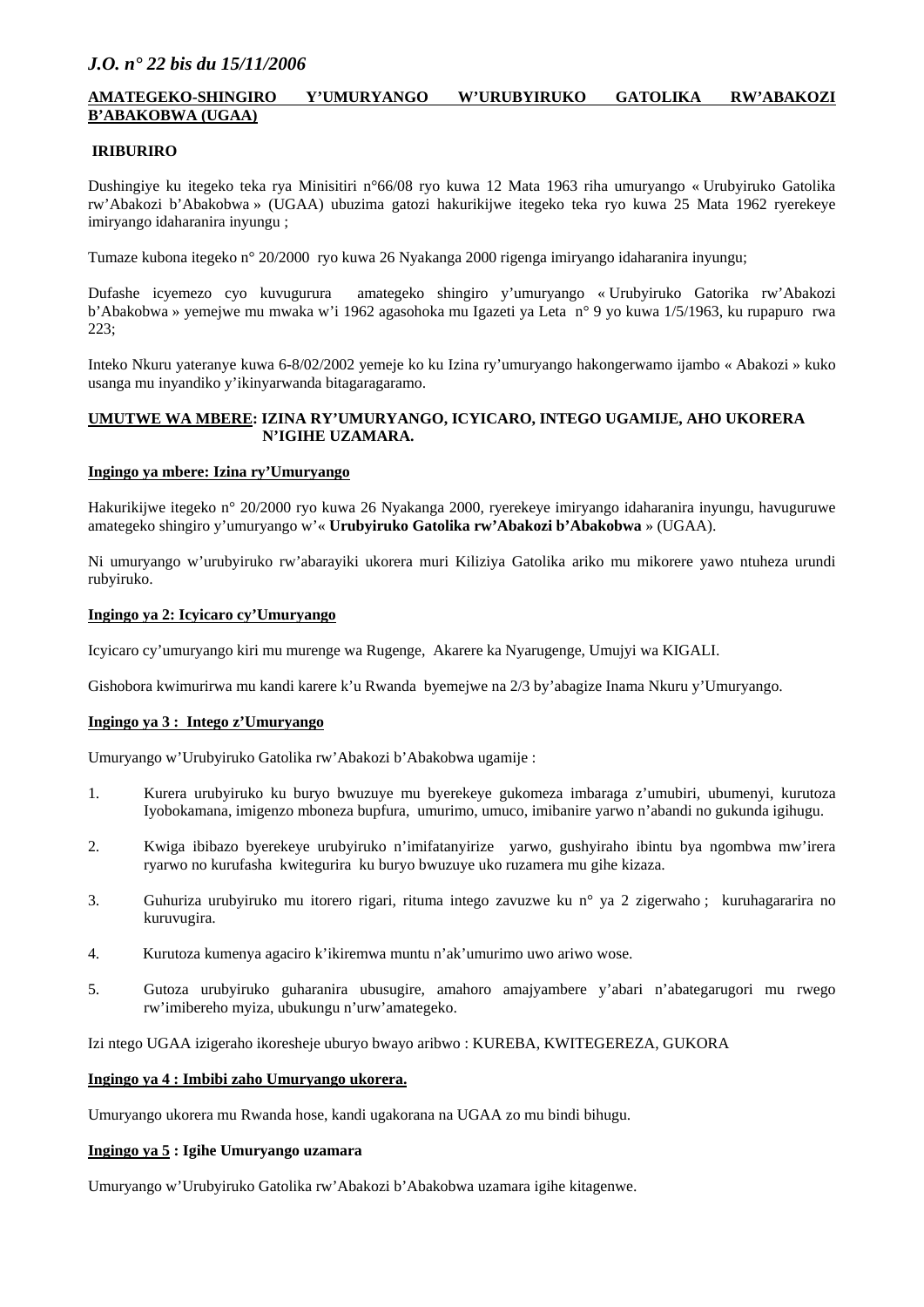## **UMUTWE WA II :**

#### **Ingingo ya 6 : Abanyamuryango**

Umuryango UGAA ugizwe n'ibice bibiri by'abanyamuryango :

- -Abanyamuryango bawushinze bakanashyira umukono ku mategeko awugenga.
- Abanyamuryango bazawinjiramo.

## **Ingingo ya 7 : Iyemerwa ry'Umunyamuryango**

Kugira ngo umuntu abe umunyamuryango agomba :

- Kuba afite imyaka 14 y'amavuko
- Kuba atarengeje imyaka 35 y'amavuko
- Kuba yemera amategeko y'umuryango.
- Kwemerwa n'Inteko Rusange ya Ekipe, ku bwiganze bwa 2/3 by'abayigize.

## **Ingingo ya 8** : **Kureka kuba Umunyamuryango**

Umuntu areka kuba umunyamuryango:

- 1. Iyo apfuye
- 2. Iyo yeguye ku bushake bwe,yandikira inama y'ubuyobozi bwa Ekipe, bikemerwa n'Inteko Rusange.
- 3. Iyo asezerewe burundu n'Inteko Rusange, icyi cyemezo gifatwa ku bwiganze bwa 2/3 by'abagize Inteko Rusange.
- 4. Iyo umuryango usheshwe
- 5. Kuba umunyamuryango arengeje imyaka 35 y'amvuko.

### **Ingingo ya 9** : **Inshingano z'Abanyamuryango**

Buri munyamuryango wemewe wa UGAA asabwa :

- 1. Kubahiriza amategeko n'amabwiriza agenga umuryango
- 2. Kwitabira gahunda zose zateguwe n'umuryango.
- 3. Guharanira icyateza umuryango imbere;
- 4. Kwamamaza umuryango no kurengera inyungu zawo;
- 5. Gutanga imfashanyo n'umusanzu byagenwe n'Inteko Rusange;
- 6. Gushyira mu bikorwa ibyemezo by'umuryango.

## **Ingingo ya 10: Uburenganzira bw'abanyamuryango**

- 1. Ntagomba guhezwa muri gahunda z'umuryango no gutanga ibitekerezo bigamije kuwubaka.
- 2. Afite uburenganzira ku byiza byose byagezweho n'umuryango;
- 3. Mu nama rusange abanyamuryango bagira amajwi angana.

## **UMUTWE WA III: INZEGO Z'UMURYANGO, ISHYIRWAHO RY'ABAGIZE UBUYOBOZI.**

#### **Ingingo ya 11: Inzego z'umuryango.**

Uhereye ku rwego rubanza, umuryango ugizwe:

- 1. Ekipe
- 2. Itorero
- 3. Diyoseze
- 4. Urwego rw'Igihugu

Buri rwego rugira Inama rusange. Ikitwa Inteko Nkuru ku rwego rw'igihugu, zikanagira inama nyobozi. Ububasha bwazo, abazigize n'uko zitumizwa bisobanurwa mu mategeko yihariye agenga umuryango wa UGAA.

## **Ingingo ya 12: Inzego z'Ubuyobozi**

Umuryango w'Urubyiruko Gatolika rw'Abakozi b'Abakobwa ugizwe n'inzego eshatu z'ubuyobozi :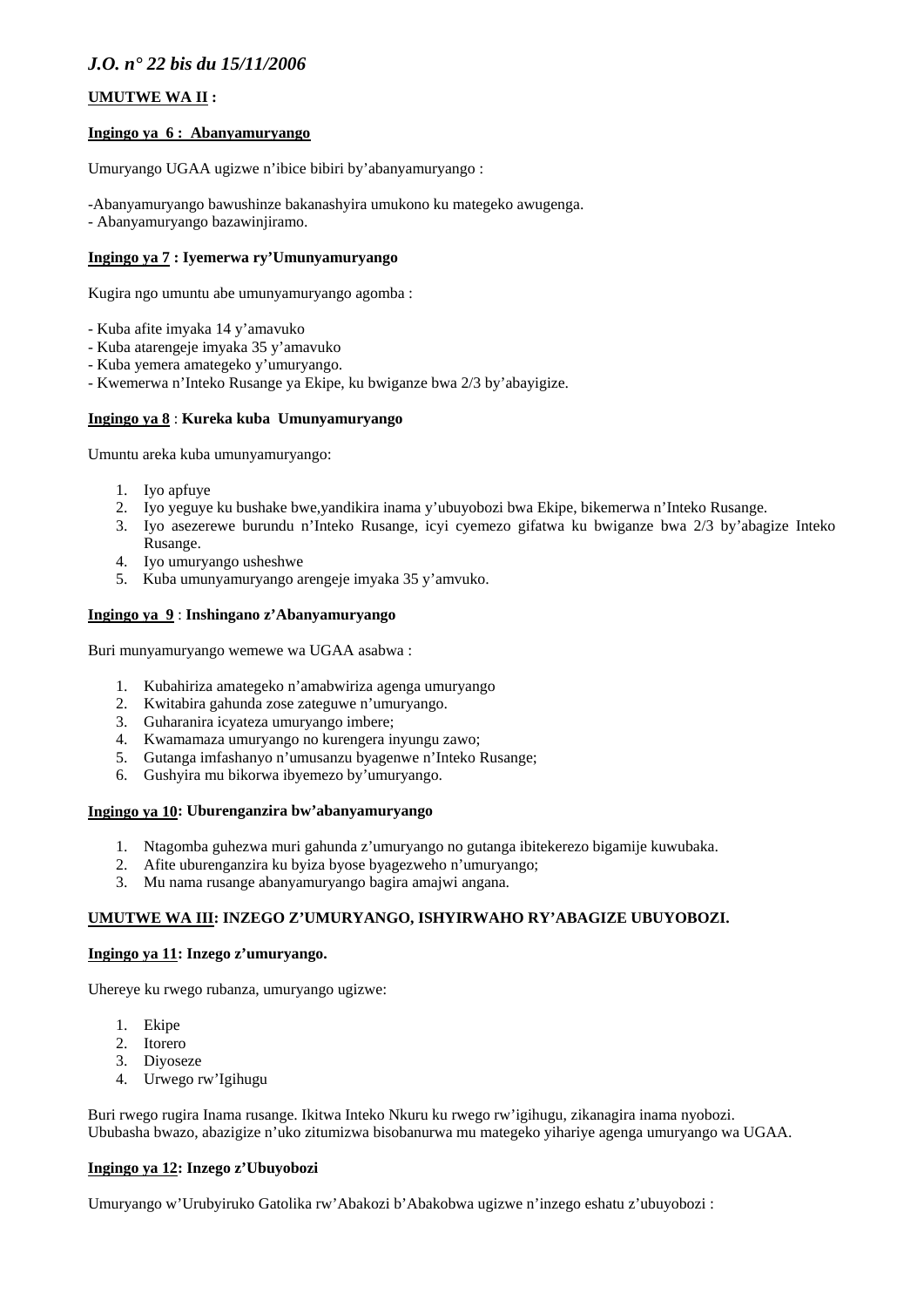-Inteko Nkuru y'Igihugu -Inama-Nyobozi -Abagenzuzi b'imari.

#### **Ingingo ya 13: Inteko Nkuru y'Igihugu**

Inteko Nkuru y'Igihugu igizwe n'abanyamuryango bose. Bahagararirwa n'abantu batanu ba buri Diyoseze na batanu bagize Inama-Nyobozi y'Igihugu.

#### **Ingingo ya 14 : Uko Inteko Nkuru y'igihugu iterana.**

Inteko Nkuru y'igihugu iterana rimwe mu mwaka mu nama isanzwe n'ikindi gihe cyose bibaye ngombwa mu nama idasanzwe. Ntishobora guterana ku buryo bwemewe hatari nibura 2/3 by'abayigize, icyemezo cyayo gifatwa ku bwiganze bwa 2/3 by'abaje mu nama. Iyo habaye kunganya amajwi inshuro ebyiri, ijwi rya Perezidante rikemura impaka.

#### **Ingingo ya 15: Uko inteko nkuru y'igihugu itumizwa.**

Inteko Nkuru y'Igihugu itumizwa mbere y'iminsi mirongo itatu (30), igatumizwa mu nyandiko ikagaragaza ibizigwamo.

Iyo hakozwe ubutumire umubare wa ngombwa w'abanyamuryango ntuboneke, inama yongera gutumizwa nyuma y'iminsi cumi n'itanu.

Iyo umubare wa ngombwa utabonetse, inama iba ifite ububasha bwo gufata ibyemezo bakurikije umubare w'abari mu nama.

Inteko Nkuru y'igihugu itumizwa n'umuyobozi w'umuryango ku rwego rw'igihugu, iyo atabonetse igatumizwa n'umuyobozi wungirije w'umuryango ku rwego rw'igihugu.

Iyo bombi batabonetse cyangwa banze gutumiza inama y'Inteko Nkuru, itumizwa kandi ikayoborwa n'umwanditsi wo ku rwego rw'igihugu.

#### **Ingingo ya 16 : Inshingano z'Inteko Nkuru y'Igihugu.**

Inteko Nkuru y'Igihugu, ni rwo rwego rukuru rw'umuryango rushinzwe ibi bikurikira :

- 1.Kwemeza no guhindura amategeko agenga umuryango n'amategeko yihariye yawo;
- 2.Gushyiraho no kuvanaho abahagarariye umuryango n'abungirije;
- 3. Kwemeza ibyo umuryango uzakora;
- 4. Kwemerera guhagarika no kwirukana umunyamuryango, bisabwe na Ekipe;
- 5. Kwemeza buri mwaka imicungire y'umutungo w'umuryango;
- 6. Kwemera impano n'indagano;

7.Gusesa umuryango.

#### **Ingingo ya 17 : Inama Nyobozi**

Buri rwego rw'ubuyobozi rugira Inama Nyobozi igizwe n'abantu batanu batorwa n'Inama Rusange ku bwiganze busanzwe bw'amajwi y'abari mu nama batorerwa manda y'imyaka 3 ivugururwa inshuro imwe.

- Inama Nyobozi y'Igihugu igizwe :
- -Umuyobozi ku rwego rw'Igihugu
- -Umuyobozi wungirije ku rwego rw'Igihugu
- -Umwanditsi k'urwego rw'Igihugu
- -Umubitsi k'urwego rw'Igihugu
- -Umumararungu k'urwego rw'Igihugu
- -Umuyobozi k'urwego rw'Igihugu niwe uhagararira umuryango imbere y'amategeko.
- -Uhagarariye umuryango wungirije ni umuyobozi wungirije w'umuryango ku rwego rw'Igihugu.

#### **Ingingo ya 18:**

Inama nyobozi y'igihugu iterana rimwe mu gihembwe n'igihe cyose bibaye ngombwa.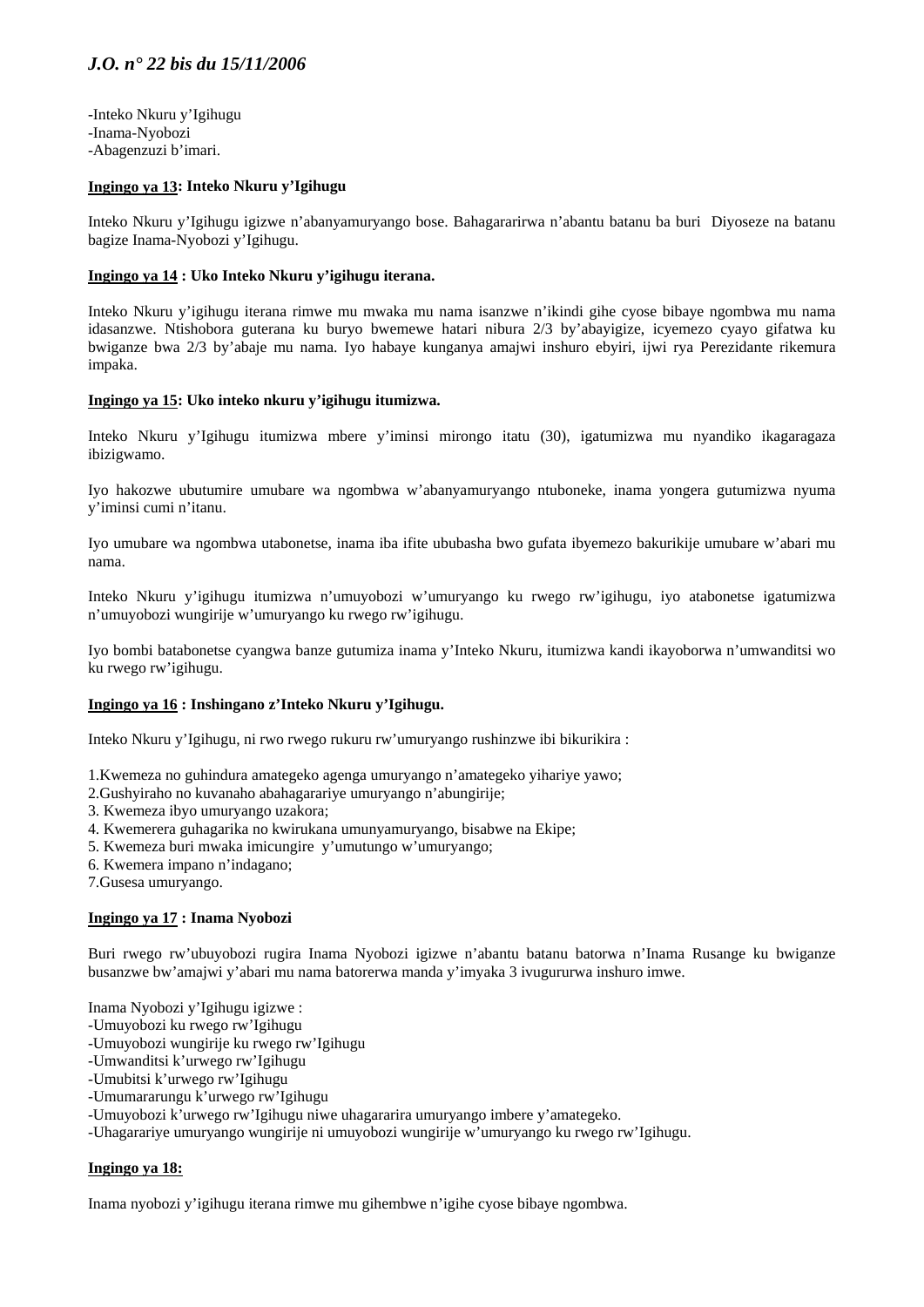Itumizwa mu nyandiko n'umuyobozi w'umuryango k'urwego rw'igihugu akanayiyobora. Iyo umuyobozi adahari itumizwa n'umuyobozi wungirije k'urwego rw'igihugu.

Iterana nibura hari 2/3 by'abayigize, iyo batabonetse irasubikwa ikongera gutumizwa nyuma y'iminsi mirongo itatu, icyo gihe abahari bafata icyemezo kandi kigakurikizwa.

Abagize inama y'ubuyobozi k'urwego rw'igihugu bafata ibyemezo k'ubwiganze bw'amajwi bwa 2/3 by'abahari. Iyo habaye kunganya amajwi inshuro ebyiri, ijwi ry'umuyobozi w'inama niryo rikemura impaka.

### **Ingingo ya 19 : Abagenzuzi b'Imari.**

Inteko Rusange ya buri rwego itora abagenzuzi b'imari batatu bashinzwe kugenzura imikoreshereze y'umutungo. Inyandiko z'ubugenzuzi zishyikirizwa Inteko Rusange ya buri rwego.

Abagenzuzi b'imari batorerwa manda y'imyaka itatu ivugururwa inshuro imwe.

### **UMUTWE WA IV: UMUTUNGO W'UMURYANGO**

#### **Ingingo ya 20 : Ibigize umutungo w'Umuryango**

Umutungo w'umuryango ugizwe n'ibintu byimukanwa n'ibitimukanwa.

Uwo mutungo ukomoka aha hakurikira :

- Imisanzu y'abanyamuryango
- Ibikorwa by'abanyamuryango
- Impano n'imirage

#### **Ingingo ya 21: Icungwa n'ikoreshwa ry'umutungo**

Umutungo w'umuryango ucungwa n'abayobozi ku rwego rw'igihugu, bagakora inyandiko igaragaza imicungire yawo, bakayishyikiriza Inteko Nkuru y'igihugu rimwe mu mwaka.

#### **Ingingo ya 22: Ikoreshwa ry'Umutungo**

Abahagarariye umuryango ku rwego rw'igihugu ntibashobora gukoresha uwo mutungo mu bintu bitateganyijwe muri gahunda y'umuryango cyangwa bidahuye n'intego zawo.

#### **UMUTWE WA V : ISESWA RY'UMURYANGO N'IHINDURWA RY'AYA MATEGEKO**

#### **Ingingo ya 23 : Iseswa ry'Umuryango**

Umuryango useswa byemejwe na 2/3 by'abagize Inteko Nkuru y'igihugu cyangwa urukiko rubishizwe.

#### **Ingingo ya 24:**

Umuryango usheshwe, Inteko Nkuru ishyiraho akanama karangiza ibibazo n'iyanzura ry'umuryango.

Igihe umuryango usheshwe umutungo uhabwa undi muryango w'Agisiyo Gatolika ufite intego nk'iza UGAA.

#### **Ingingo ya 25:**

Aya mategeko-shingiro ashobora guhindurwa no kuvugururwa byemejwe ku bwiganze busesuye bw'abagize Inteko Nkuru y'igihugu.

#### **UMUTWE WA VI: INGINGO ZISOZA**

#### **Ingingo ya 26:**

Ibidateganyijwe mu mategeko-shingiro, hakurikizwa ibivugwa mu mategeko y'umwihariko agenga umuryango no mu itegeko N° 20/2000 ryo kuwa 26/7/2000 rigenga imiryango adaharanira inyungu mu Rwanda.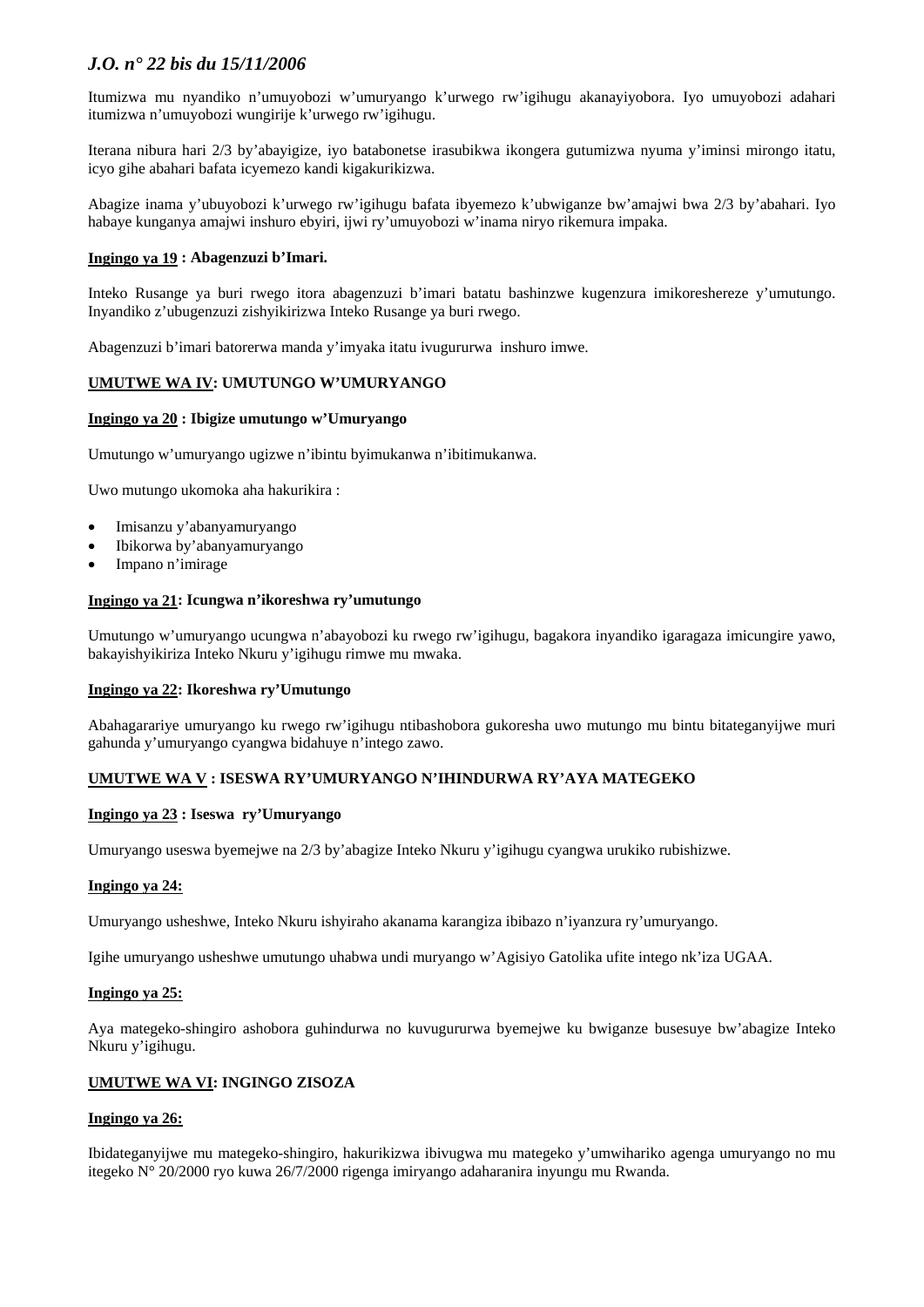## **Ingingo ya 27:**

Aya mategeko atangira gukurikizwa amaze gushyirwaho umukono n'abanyamuryango bari ku mugereka w'aya mategeko shingiro baje mu Nteko Nkuru y'igihugu.

Bikorewe i Kigali, kuwa 08 Gashyantare 2002.

Uhagarariye Umuryango ku rwego rw'Igihugu **MUKANKUSI Léonille (sé)** 

> Uhagarariye Umuryango Wungirije **NKUNDIZANA Domina**  (sé)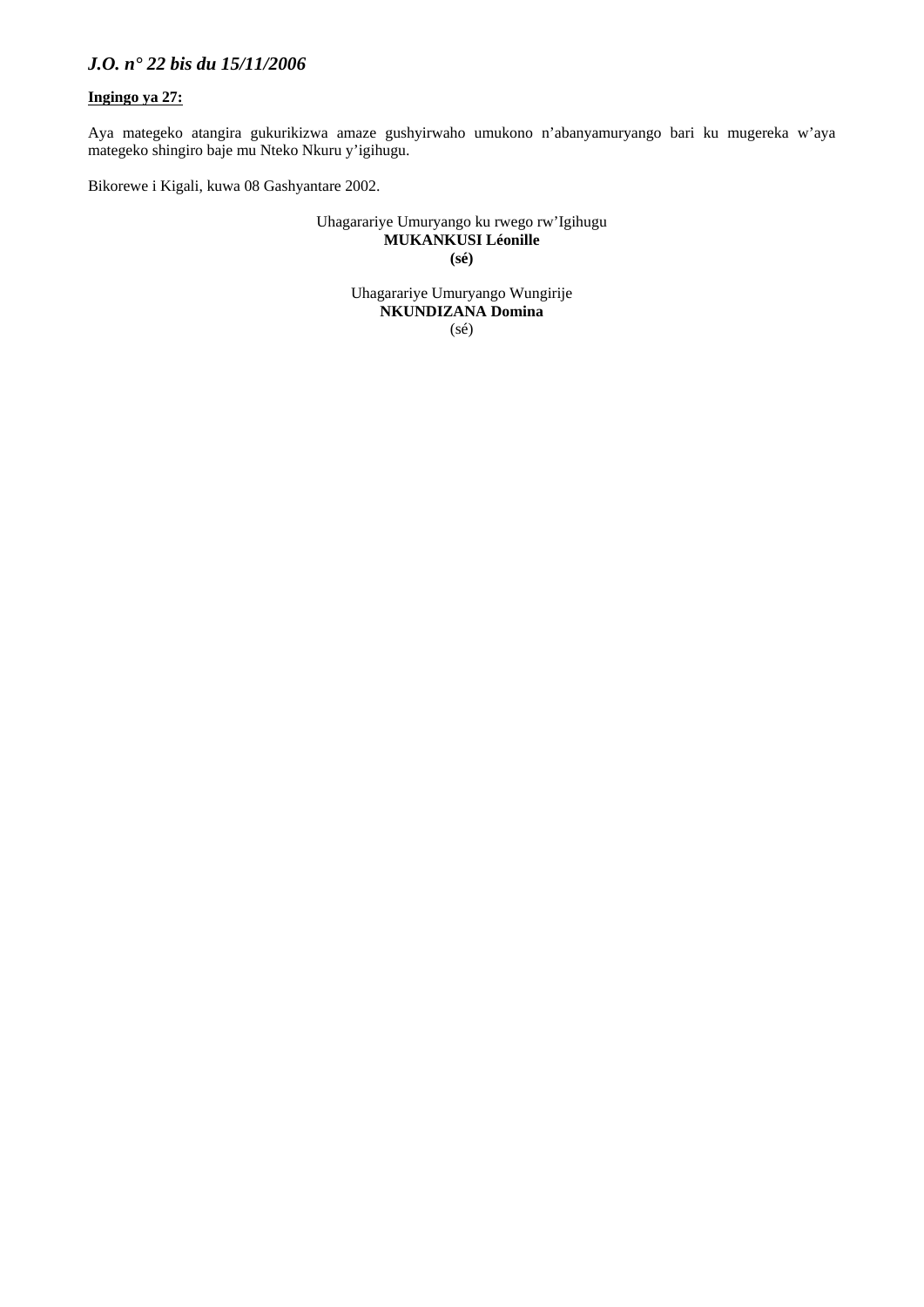#### **STATUTS DE L'ASSOCIATION « JEUNESSE OUVRIERE CATHOLIQUE FEMININE» (JOC-F) A.S.B.L**

## **PREAMBULE**

Nous considérons l'Arrête Ministériel n° 66/08 du 12 avril 1963 octroyant à la «Jeunesse Ouvrière Catholique Féminine » (JOC-F) la personnalité civile conformément à l'édit du 25 avril 1962 relative aux Associations Sans But Lucratif ;

Vu la loi N° 20/2000 du 26 Juillet 2000 relative aux Associations Sans But Lucratif.

Nous décidons de modifier les statuts de la « Jeunesse Ouvrière Catholique Féminine » adoptés en l'an 1962 et publiés au Journal Officiel N° 9 du 1 /5/1963, sur page 223.

L'Assemblée Nationale du 6-8/02/2002 a décidé que dans la dénomination du mouvement soit mentionné le mot « ouvrière »car habituellement ce texte ne figure pas dans le texte Kinyarwanda.

## **CHAPITRE PREMIER : DENOMINATION, SIEGE, OBJET, CHAMP D'ACTION ET DUREE**

#### **Article premier : De la dénomination**

Conformément à la loi n° 20/2000 du 26/7/2000 régissant les associations sans but lucratif au Rwanda, il a été modifié les statuts de l'Association dénommée «JEUNESSE OUVRIERE CATHOLIQUE- FEMININE », JOC-F en sigle.

Est une Association des Laïcs œuvrant au sein de l'Eglise Catholique, dans ses activités n'exclut pas d'autres jeunesses.

#### **Article 2: Du siege social**

Le siège social de la JOC-F est établi au Secteur RUGENGE, District de NYARUGENGE, dans la Ville de KIGALI.

Il peut être transféré à n'importe quel autre endroit du territoire Rwandais sur décision des membres effectifs prise à la majorité de 2/3 de l'Assemblée Générale.

#### **Article 3 : Objet**

L'association de la Jeunesse Ouvrière Catholique Féminine (JOC-F) a pour objet :

- 1. L'éducation de la jeunesse d'une façon complète sur le développement physique, intellectuel, religieux, moral, social, professionnelle, culturel, civique.
- 2. L'étude des problèmes des jeunes et l'entraide fraternelle entre eux, la création de services de tout genre indispensable à leur éducation et à la préparation intégrale de leur éducation et de leur avenir.
- 3. Rassembler les jeunes dans une vaste association visant l'atteinte des buts précisés dans le deuxième objectif, les représenter et les plaidoyer.
- 4. Sensibilisation des jeunes aux droits de l'homme et avoir l'amour du travail quelqu'il soit manuel ou intellectuel.
- 5. Sensibilisation des jeunes à lutter pour la souveraineté, la paix concept Genre et Développement sur le point de vie sociale, développement et de la constitution.

Pour arriver à ces objectifs, la JOCF emploie sa méthode de : **« VOIR, JUGER et AGIR ».** 

#### **Article 4 : Du champ d'action**

L'Association exerce ses activités sur toute l'étendue du territoire rwandais et avec les Associations JOC-F des autres pays.

## **Article 5 : De la durée**

L'Association de la Jeunesse Ouvrière Catholique Féminine est créée pour une durée indéterminée.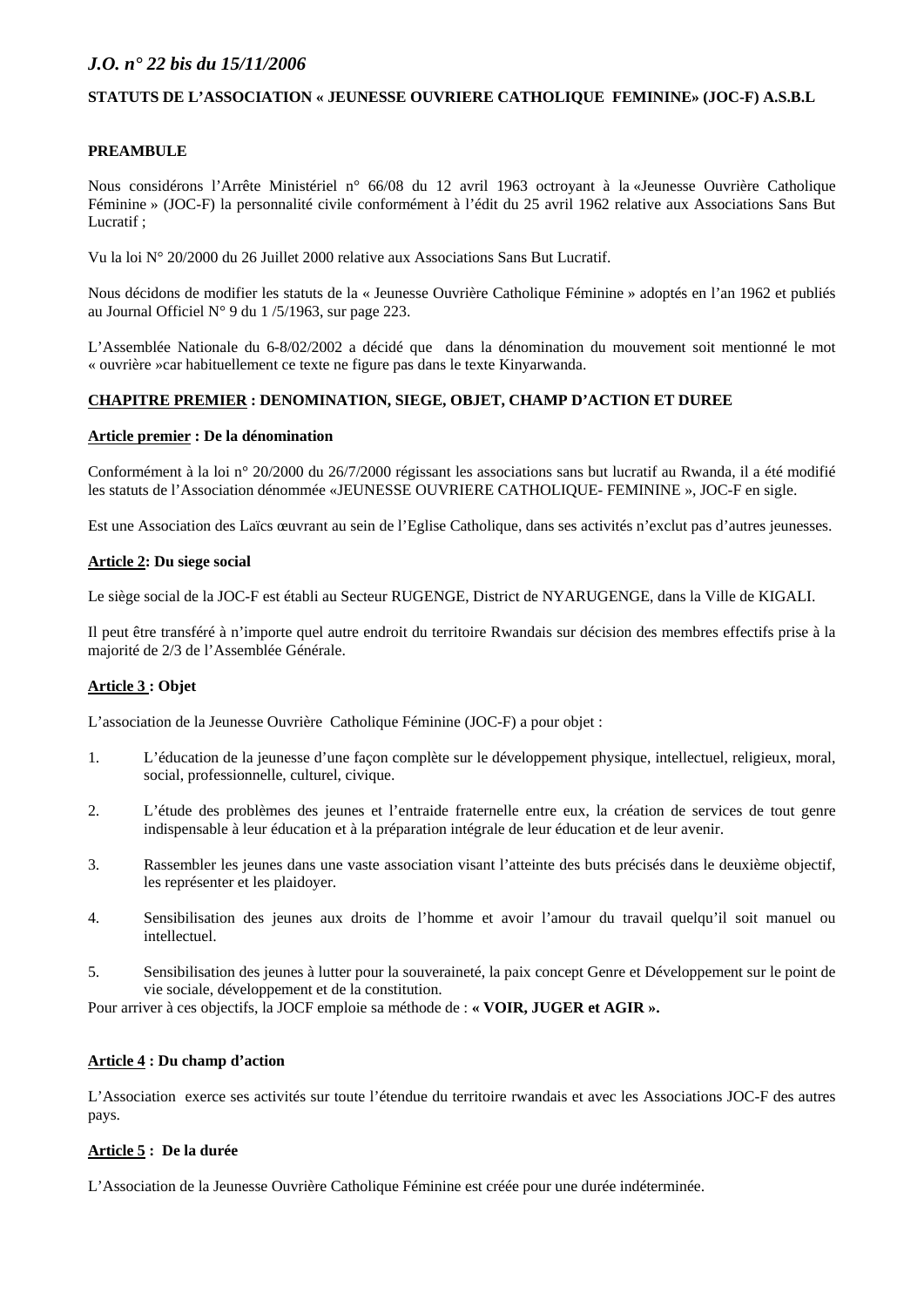## **CHAPITRE II :**

#### **Article 6 : Des membres de l'Association.**

L'Association de la Jeunesse Ouvrière Catholique Féminine (JOC-F) est composée de deux catégories des membres :

-Membres fondateurs signataires des statuts. -Membres qui pourront y adhérer dans la suite.

### **Article 7: De l'adhésion**.

Pour être membre de l'Association il faut :

-Etre âge de 14 ans

-Ne dépassant pas l'âge de 35 ans

-Se conformer aux règlements de l'Association

-Etre approuvé par l'Assemblée Générale de l'Equipe de base à la majorité de 2/3 des membres effectifs.

### **Article 8 : De la perte de la qualité de membre**

La qualité de membres se perd :

1. Par décès

2. Par la démission volontaire adressée par écrit au Comité Directeur de l'Equipe et approuvée par l'Assemblé Générale ;

- 3. Par exclusion définitive sur décision de l'Assemblée Générale prise à la majorité de 2/3 des membres.
- 4. Par dissolution de l'Association
- 5. Avoir dépassé 35 ans.

#### **Article 9 : Des obligations des membres**

Tout membre reconnu par l'Association JOC-F doit :

- 1. Respecter et appliquer les statuts et les règlements d'ordre intérieur et d'autres instructions de l'association
- 2. Participer activement à la vie de l'Association, être actif aux activités auxquelles on est convié.
- 3. Défendre les intérêts de l'Association
- 4. Contribution à la promotion des intérêts de l'association
- 5. S'acquitter des obligations financières telles que approuvées par l'Assemblée Générale.
- 6. Mettre en exécution les décisions prises par l'Association.

### **Article 10: Les droits des membres.**

- 1. Ne peut pas être exclu des activités de l'Association et de suggestions contribuant au développement de l'Association
- 2. Il a droit à l'usufruit des activités de l'association
- 3. Le droit de membre donne un même droit de voix lors de vote de l'Assemblée Nationale.

#### **CHAPITRE III : DE LA STRUCTURE, DE LA NOMINATION DES MEMBRES DIRIGEANTS DE L'ASSOCIATION**

#### **Article 11 : Structure de l'Association.**

La structure de base de l'Association est constituée de :

- 1. Equipe de base
- 2. Section
- 3. Diocèse
- 4. Niveau national

Chaque organe dispose d'un Conseil Général, appelé Assemblée Nationale au niveau du pays et d'un Comité Directeur.

Leurs compétences, sa composition et leurs convocations sont définies par règlement d'ordre intérieur de la JOC-F.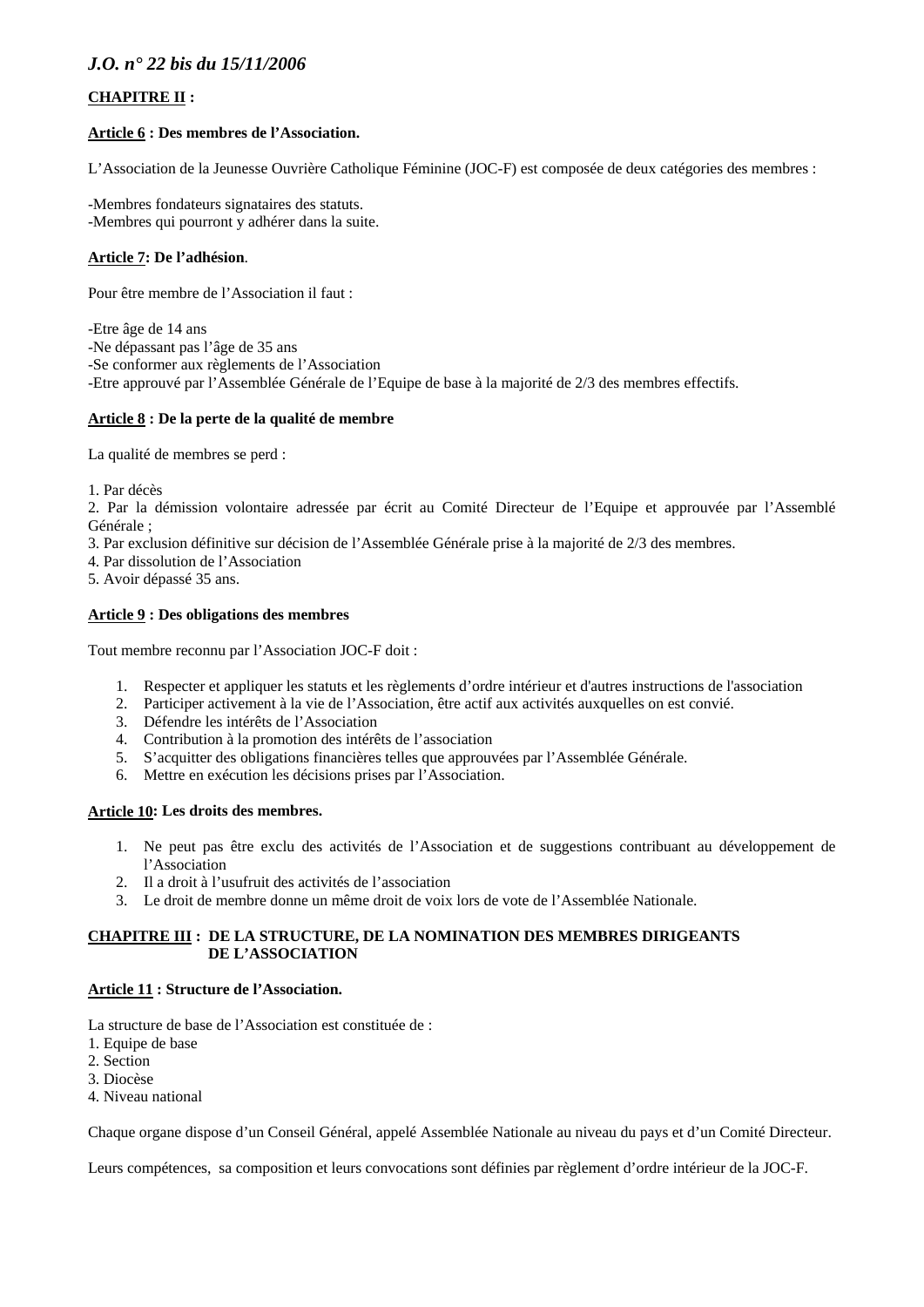### **Article 12 : Des organes de Direction**

L'Association de la Jeunesse Ouvrière Catholique Féminine est composée de trois organes de direction :

-Assemblée Nationale -Comité National -Commission de contrôle

#### **Article 13 : Assemblée Nationale**

L'Assemblée Nationale est composée par tous les membres. Ils sont représentés par cinq délégués du Diocèse et cinq du Comité National.

#### **Article 14 : L'Assemblée Nationale**

L'Assemblée Nationale se réunit une fois par an dans une réunion ordinaire et autant de fois en cas de besoin dans une réunion extraordinaire. L'Assemblée Nationale ne peut se tenir qu'au cas où les 2/3 des membres sont atteints et prend les décisions par la majorité des 2/3 des membres présents. En cas d'égalité des voix à deux reprises, celle du Président est prépondérante

#### **Article 15: De la convocation de l'Assemblée Nationale**

L'Assemblée Nationale est convoquée endéans trente (30) jours par écrit détaillant d'ordre du jour.

Au cas où le quorum n'est pas atteint, la réunion de l'Assemblée Nationale est remise dans les 15 jours qui suivent.

Lorsque le quorum n'est pas atteint, l'Assemblée Nationale a le plein pouvoir de prendre les décisions quelque soit le nombre des membres présents.

L'Assemblée Nationale est convoquée par la Présidente Nationale, en cas d'absence, la Vice-Président Nationale la convoque valablement.

En cas d'absence des Représentantes Légales de l'Association ou refuse de convoquer la réunion, l'Assemblée Nationale est convoquée et dirigée par la Secrétaire Nationale.

#### **Article 16 : De l'obligation de l'Assemblée Nationale.**

L'Assemblée Nationale est l'organe suprême de l'Association. Elle exerce les attributions suivantes :

1.Adoption et modification des statuts et du règlement d'ordre intérieur ;

2.Nomination et révocation de la Représentante Légale et de la Représentante Légale Suppléante ;

3.Détermination des activités de l'Association ;

4.Admission, suspension ou exclusion d'un membre, sur demande de l'Equipe de base ;

5.Approbation des comptes annuels ;

6.Acceptation des dons et legs ;

7.Dissolution de l'Association.

#### **Article 17 : Comité National**

Chaque Comité Directeur est composé de 5 membres élus par le Conseil Général à la majorité simple des participants pour un mandat de trois ans renouvelable une seule fois.

Le Comité National est composé par :

-Présidente Nationale

- -Vice-Présidente Nationale
- Secrétaire Nationale
- Trésorière Nationale
- Animatrice Nationale

La Présidente Nationale est la Représentante Légale de l'Association.

La Vice-Présidente Nationale est en même temps la Représentante Légale Suppléante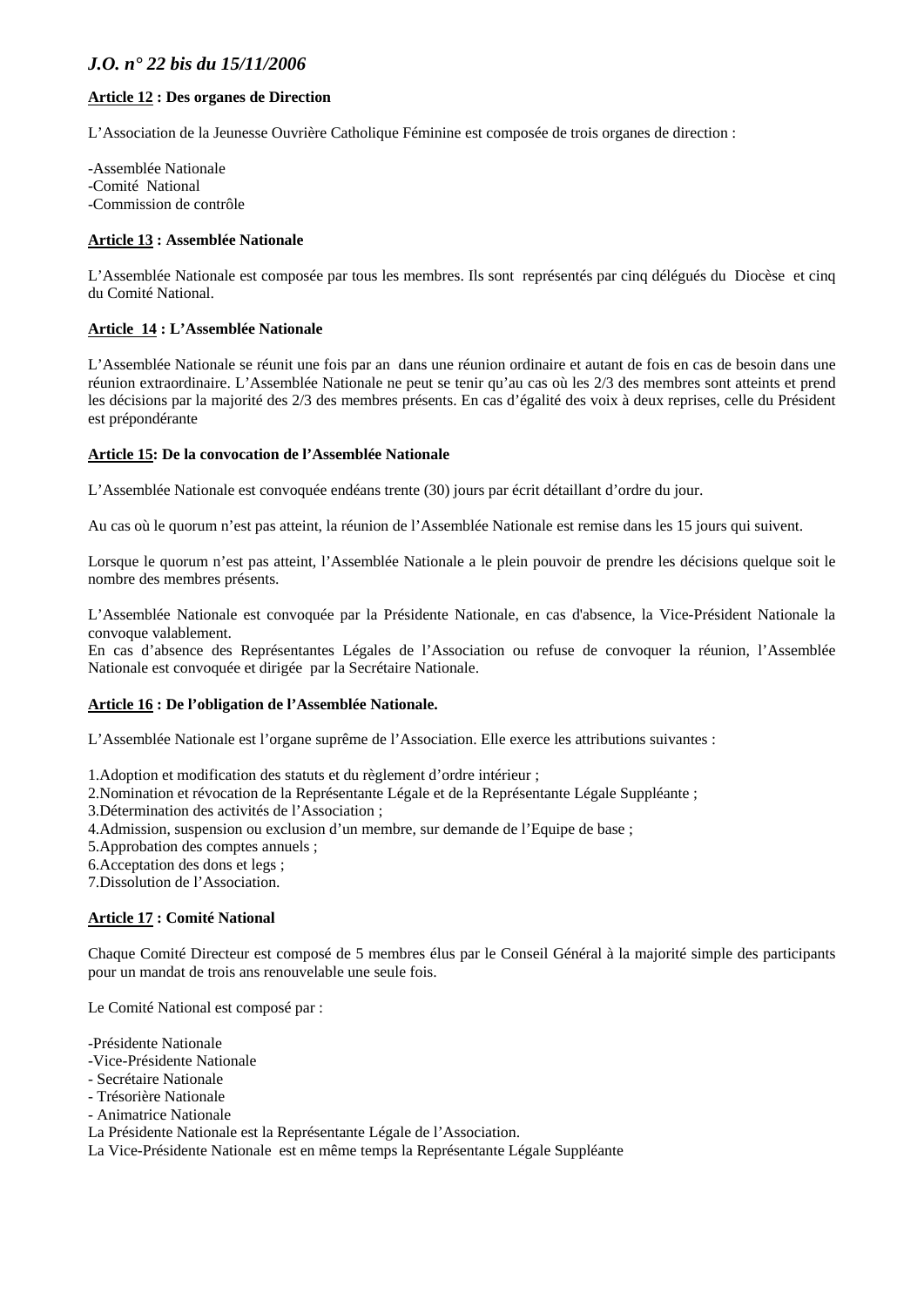## **Article 18:**

Le Comité National se réunit une fois par trimestre et en cas de besoin dans une réunion extraordinaire. Il est convoqué par écrit et présidé par la Présidente Nationale de l'Association. En cas d'empêchement, la Vice-Présidente Nationale convoque la réunion.

Le Comité National se réunit en présence de 2/3 du quorum. S'il n'est pas atteint le Comité ne se tient pas et est reporté trente jours après. Dans ce cas les membres présents prennent de décisions valablement. Les membres présents dans la réunion du Comité National prennent des décisions par la majorité de 2/3. En cas d'égalité des voix à deux reprises, celle de la Présidente de la réunion est prépondérante.

#### **Article 19: Les Commissaires aux comptes**

 L'Assemblée Générale de chaque organe élus les Commissaires aux comptes, chargés de contrôler l'utilisation du patrimoine de l'Association. Le rapport de la commission est soumis à l'Assemblée Générale.

Les Commissaires aux comptes sont élus pour un mandat de trois ans renouvelable une seule fois

### **CHAPITRE IV : LE PATRIMOINE DE L'ASSOCIATION**

#### **Article 20 : De la composition du patrimoine**

Le patrimoine de l'Association est composé des biens mobiliers et immobiliers. Ce patrimoine provient :

- Des cotisations des membres de l'Association
- Des activités des membres
- Des donations et héritages.

#### **Article 21: De la gestion et de l'utilisation du patrimoine**

Le patrimoine de l'Association est géré par le comité au niveau national, tout en établissant le rapport explicite sur la gestion de patrimoine, transmis à l'Assemblée Nationale une fois par an.

#### **Article 22 : De l'utilisation du patrimoine**

Les Représentantes Légales de l'Association au niveau national ne peuvent pas utiliser le patrimoine en dehors des activités de l'Association ou dans les activités contraires aux buts et aux objectifs de l'Association.

#### **CHAPITRE V : DE LA DISSOLUTION DE L'ASSOCIATION**

#### **Article 23 : De la dissolution de l'Association**

L'Association peut être dissoute sur décision des membres effectifs prise à la majorité des 2/3 ou par décision judiciaire.

#### **Article 24:**

Lors de la dissolution de l'Association, l'Assemblée Nationale nomme un comité de liquidation de cette Association.

Au cas où l'Association est dissoute, son patrimoine est cédé à une tierce Association d'Action catholique ayant les mêmes objectifs que ceux de la JOC-F.

#### **Article 25:**

Ces statuts peuvent être amendés ou modifiés sur décision de la majorité absolue des membres de l'Assemblée Nationale.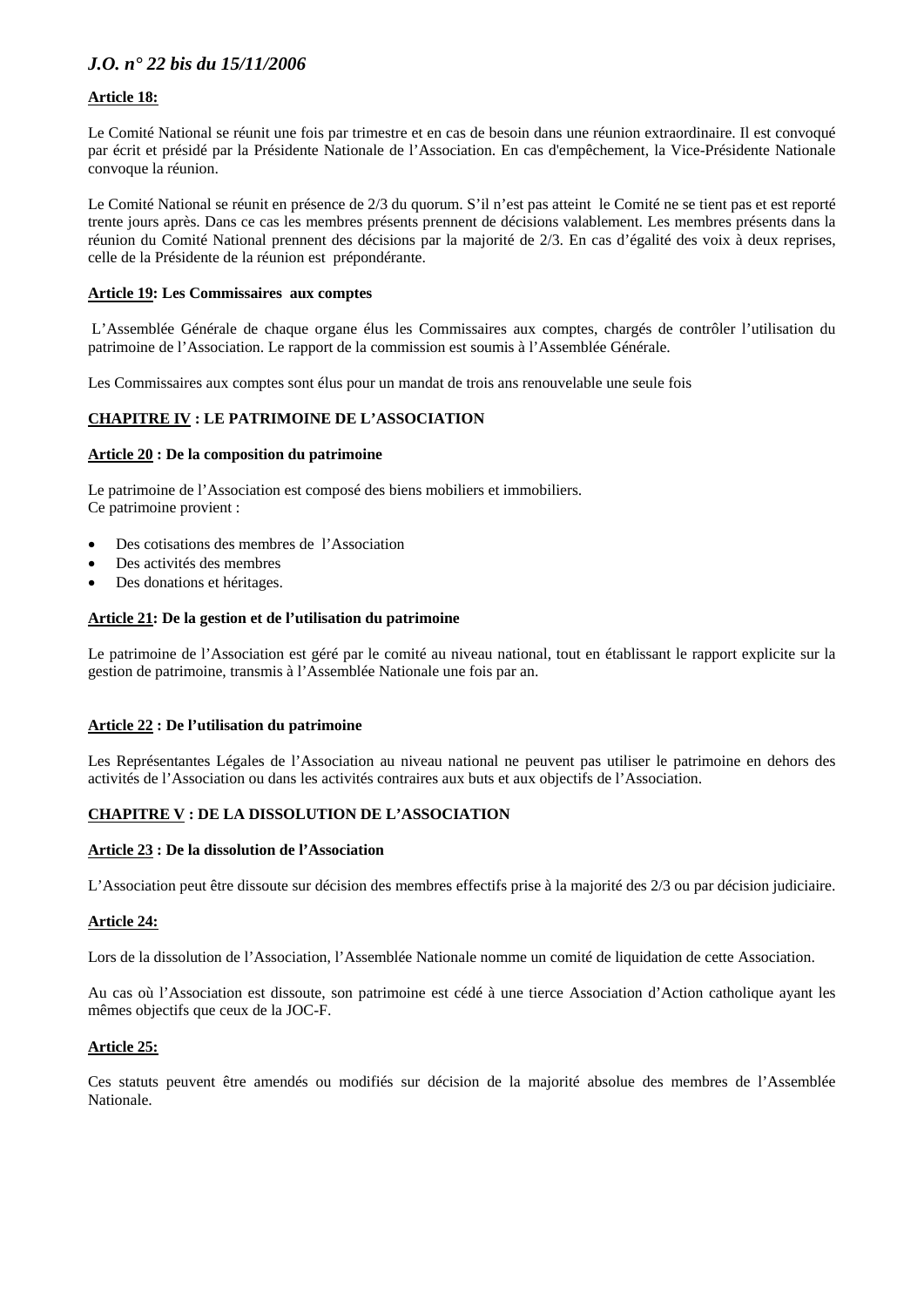### **CHAPITRE VI : DISPOSITION FINALE**

#### **Article 26:**

Pour ce qui n'est pas prévu dans ces statuts, on se réfère à la loi n° 20/2000 du 26/07/2000 relative aux Associations sans but lucratif du Rwanda et au règlement d'ordre intérieur.

#### **Article 27:**

Ces statuts entrent en vigueur le jour de sa signature par les membres de l'Assemblée Nationale qui ont sur la liste en annexe de ces Statuts.

Fait à Kigali, le 08 février 2002

La Représentante Légale **MUKANKUSI Léonille**  (sé) La Représentante Légale Suppléante **NKUNDIZANA Domina**  (sé)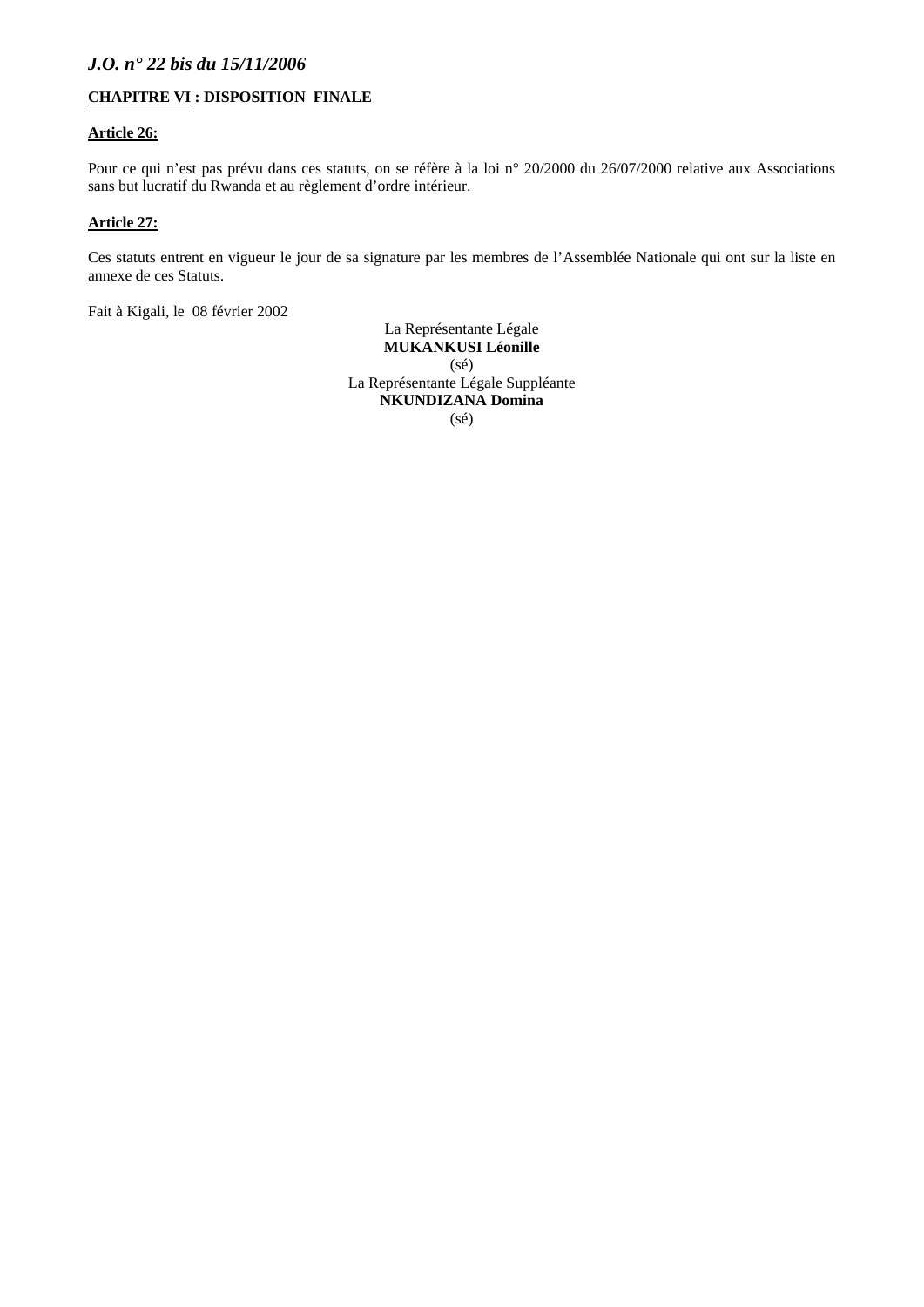### **ITEKA RYA MINISITIRI N° 136/11 RYO KUWA 25/11/2005 RIHA UBUZIMAGATOZI UMURYANGO «ISHYIRAHAMWE RY'AMATORERO Y'UMWUKA W'ABANA B'IMANA» (C.E.P.E.D.M) KANDI RYEMERA ABAVUGIZI BAWO**

#### **Minisitiri w'Ubutabera,**

Ashingiye ku Itegeko Nshinga rya Repubulika y'u Rwanda ryo kuwa 04 Kamena 2003, cyane cyane mu ngingo yaryo ya 120 n'iya 121;

Ashingiye ku Itegeko n° 20/2000 ryo kuwa 26 Nyakanga 2000 ryerekeye imiryango idaharanira inyungu, cyane cyane mu ngingo zaryo iya 8, iya 9 n'iya 10;

Amaze kubona Iteka rya Perezida n°27/01 ryo kuwa 18 Nyakanga 2004 rigena amwe mu mateka y'Abaminisitiri yemezwa atanyuze mu Nama y'Abaminisitiri, cyane cyane mu ngingo yaryo ya mbere;

Abisabwe n'Abavugizi b'Umuryango «Ishyirahamwe ry'Amatorero y'Umwuka y'Abana b'Imana» (C.E.P.E.D.M) mu rwandiko rwakiriwe kuwa 13 Ugushyingo 2002;

## **ATEGETSE:**

#### **Ingingo ya mbere:**

Ubuzimagatozi buhawe Umuryango «Ishyirahamwe ry'Amatorero y'Umwuka y'Abana b'Imana» (C.E.P.E.D.M), ufite icyicaro i Kigali, Akarere ka Kanombe, Umujyi wa Kigali.

#### **Ingingo ya 2**:

Umuryango ugamije:

- kwamamaza Ubutumwa bwiza bwa Yesu Kristo hakurikijwe amahame akubiye muri Bibiliya Yera;
- guteza imbere uburezi bw'ingeri zose;
- gushinga ibikorwa byita ku mibereho y'abaturage hubakwa ibitaro n'ibigo by'bubuvuzi mu byaro;
- gushyigikira no guteza imbere umuco nyarwanda;
- guharanira indyo inoze hamamazwa uburyo bushya bwo guhinga no korora kijyambere;
- gufasha abapfakazi, impfubyi n'abarwaye SIDA.

#### **Ingingo ya 3:**

Uwemerewe kuba Umuvugizi w'Umuryango «Ishyirahamwe ry'Amatorero y'Umwuka y'Abana b'Imana» (C.E.P.E.D.M) ni Bwana NIYONKURU Abraham, umunyarwanda uba i Kigali, Akarere ka Kanombe, Umujyi wa Kigali.

Uwemerewe kuba Umusimbura w'Uhagarariye uwo muryango ni Bwana NGOMBE MULONDA, umunyekongo uba i Bukavu, Repubulika Iharanira Demokarasi ya Kongo.

#### **Ingingo ya 4**:

Iri teka ritangira gukurikizwa umunsi rishyiriweho umukono.

Kigali, kuwa 25/11/2005.

Minisitiri w'Ubutabera **MUKABAGWIZA Edda**  (sé)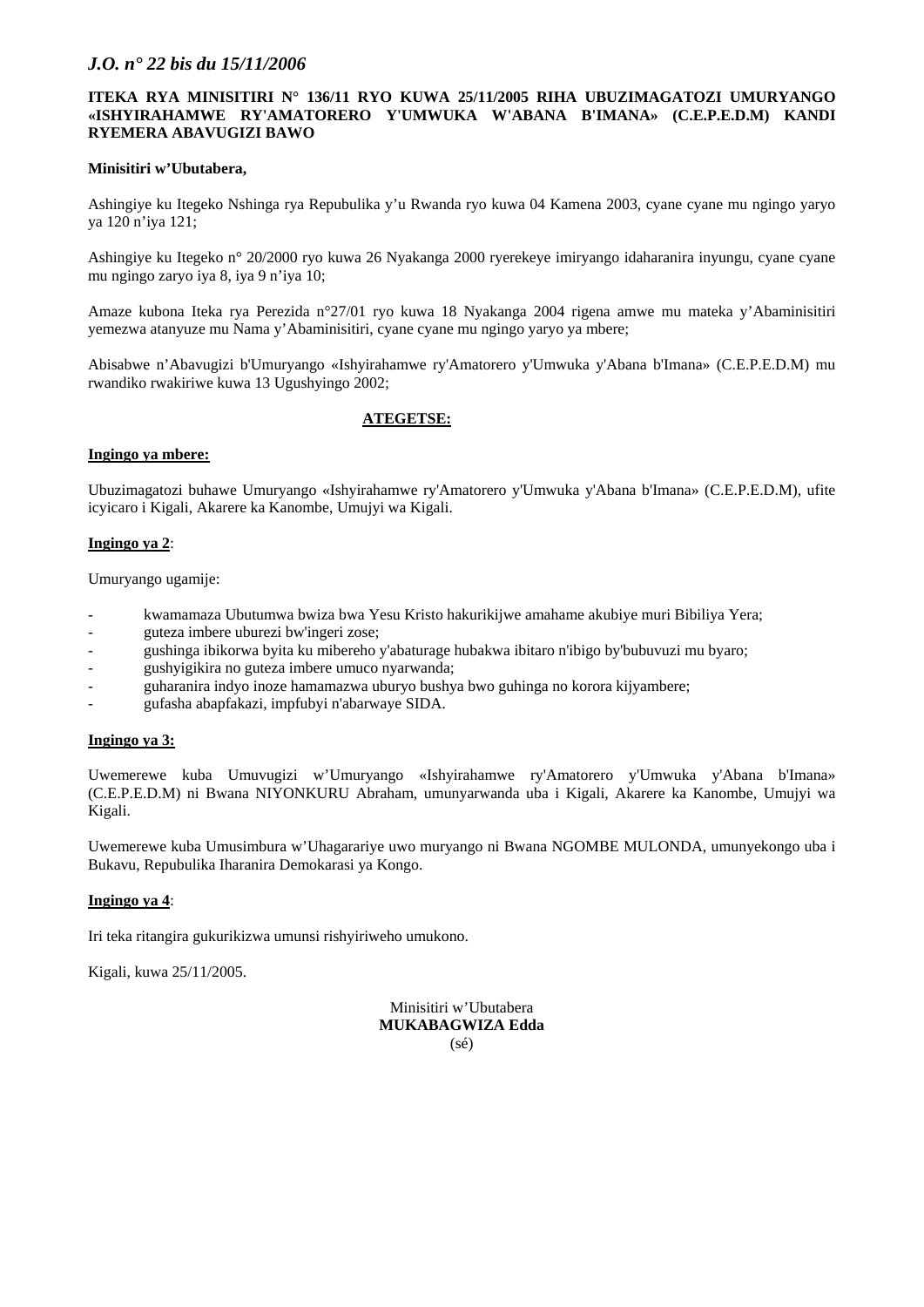### **ARRETE MINISTERIEL N° 136/11 DU 25/11/2005 ACCORDANT LA PERSONNALITE CIVILE A L'ASSOCIATION «COMMUNAUTE DES EGLISES PENTECOTISTES DES ENFANTS DE DIEU DANS LE MONDE» (C.E.P.E.D.M) ET PORTANT AGREMENT DE SES REPRESENTANTS LEGAUX**

#### **Le Ministre de la Justice,**

Vu la Constitution de la République du Rwanda du 04 juin 2003, spécialement en ses articles 120 et 121 ;

Vu la Loi n° 20/2000 du 26 juillet 2000 relative aux associations sans but lucratif, spécialement en ses articles 8, 9 et  $10<sup>°</sup>$ 

Vu l'Arrêté Présidentiel n°27/01 du 18 juillet 2004 déterminant certains arrêtés ministériels qui ne sont pas adoptés par le Conseil des Ministres, spécialement en son article premier ;

Sur requête des Représentants Légaux de l'Association «Communauté des Eglises Pentecotistes des Enfants de Dieu dans le Monde» (C.E.P.E.D.M), reçue le 13 novembre 2002 ;

## **ARRETE :**

#### **Article premier :**

La personnalité civile est accordée à l'association «Communaute des Eglises Pentecotistes des Enfants de Dieu dans le Monde» (C.E.P.E.D.M) dont le siège social est à Kigali, District de Kanombe, Ville de Kigali.

## **Article 2:**

L'association a pour objet:

- proclamer l'Evangile de Jésus-Christ selon les principes de la Sainte Bible;
- promouvoir l'éducation sous toutes les formes;
- créer des oeuvres sociales pour la construction des hôpitaux et des centres de santé en milieux ruraux;
- soutenir et promouvoir la culture rwandaise;
- lutter pour une alimentation améliorée par la vulgarisation des méthodes culturales et l'élevage moderne;
- assister les veuves, les orphelins et les malades du VIH/SIDA.

#### **Article 3:**

Est agréé en qualité de Représentant Légal de l'Association «Communauté des Eglises Pentecotistes des Enfants de Dieu dans le Monde» (C.E.P.E.D.M), Monsieur NIYONKURU Abraham, de nationalité rwandaise, résidant à Kanombe, District de Kanombe, Ville de Kigali.

En agréée en qualité de Représentant Légal Suppléant de la même association, Monsieur NGOMBE MULONDA, de nationalité rwandaise, résidant à Bukavu, République Démocratique du Congo.

## **Article 4:**

Le présent arrêté entre en vigueur le jour de sa signature.

Fait à Kigali, le 25/11/2005

Le Ministre de la Justice **MUKABAGWIZA Edda**  (sé)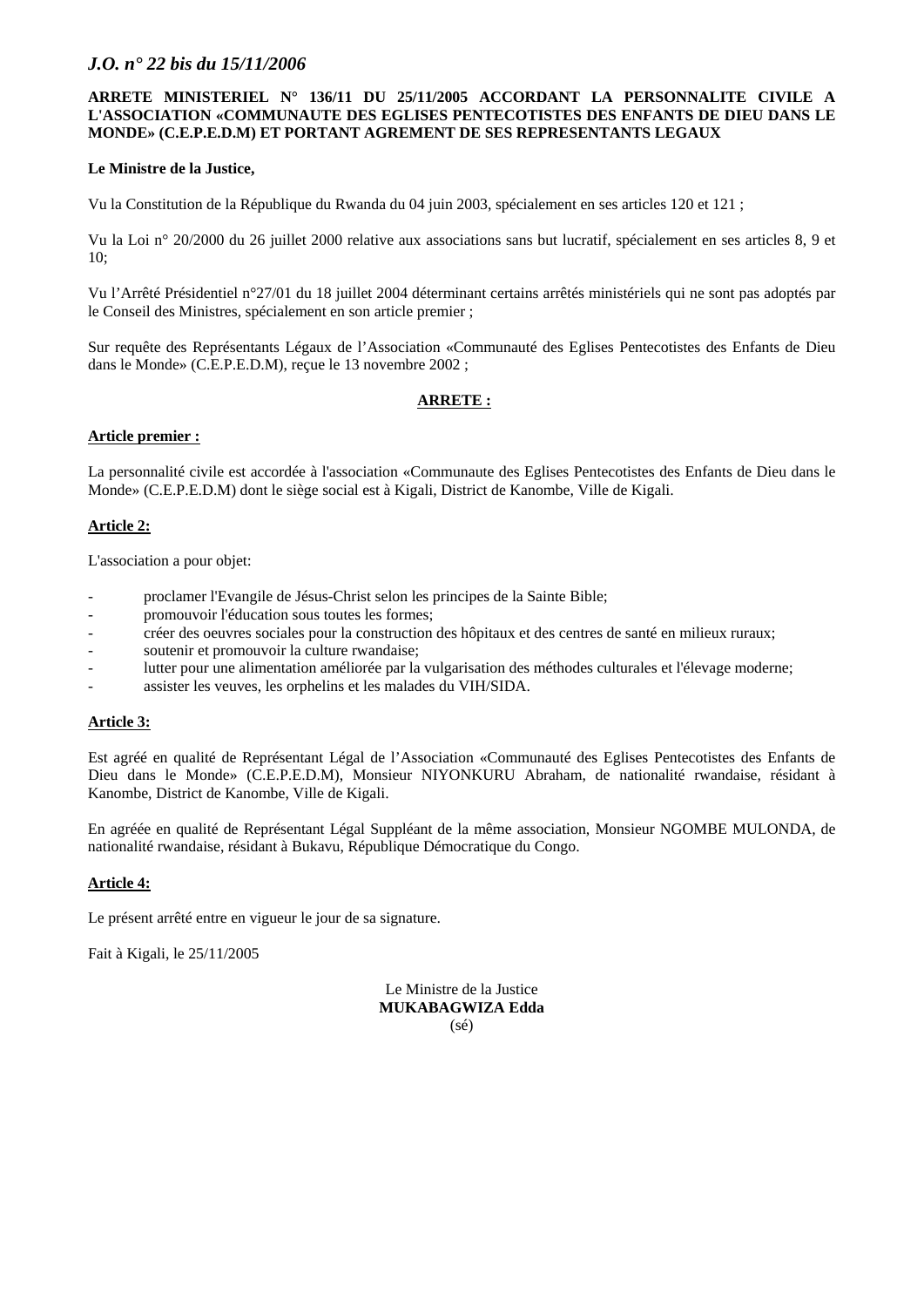#### **UMURYANGO UDAHARANIRA INYUNGU**

#### **ISHYIRAHAMWE RY'AMATORERO Y'UMWUKA Y'ABANA B'IMANA (C.E.P.E.D.M)**

### **AMATEGEKO SHINGIRO**

#### **UMUTWE WA MBERE**: **IZINA , INTEBE , IGIHE N'INTEGO**

#### **Ingingo ya mbere :**

Abashyize umukono kuri aya mategeko bashinze umuryango witwa «**Ishyirahamwe ry'Amatorero y'Umwuka y'Abana b'Imana ku Isi** », **C.E.P.E.D.M** mu magambo ahinnye, ugengwa n'aya mategeko shingiro hamwe n'itegeko n° 20/2000 ryo kuwa 26 Nyakanga 2000 ryerekeye imiryango idaharanira inyungu.

#### **Ingingo ya 2 :**

Icyicaro cy'umuryango gishyizwe ku Kigali, Akarere ka Kanombe, Umujyi wa Kigali. Ariko gishobora kwimurirwa ahandi mu Rwanda byemejwe n'Inteko Rusange.

#### **Ingingo ya 3 :**

Umuryango ukorera imirimo yawo ku butaka bwose bwa Repubulika y'u Rwanda. Igihe uzamara ntikigenwe.

#### **Ingingo ya 4 :**

Umuryango ugamije:

- kwamamaza Ubutumwa bwiza bwa Yesu Kristo hakurikijwe amahame akubiye muri Bibiliya Yera;
- guteza imbere uburezi bw'ingeri zose;
- gushinga ibikorwa byita ku mibereho y'abaturage hubakwa ibitaro n'ibigo by'bubuvuzi mu byaro;
- gushyigikira no guteza imbere umuco nyarwanda;
- guharanira indyo inoze hamamazwa uburyo bushya bwo guhinga no korora kijyambere;
- gufasha abapfakazi, impfubyi n'abarwaye SIDA.

#### **UMUTWE WA II : ABANYAMURYANGO**

#### **Ingingo ya 5 :**

Umuryango ugizwe n'abanyamuryango bawushinze, abawinjiramo n'ab'icyubahiro. Abanyamuryango bawushinze ni abashyize umukono kuri aya mategeko shingiro. Abanyamuryango bawinjiramo ni abantu cyangwa imiryango babisaba bamaze kwiyemeza gukurikiza aya mategeko shingiro, bakemerwa n'Inteko Rusange.

Abashinze umuryango n'abawinjiramo ni abanyamuryango nyakuri. Bafite uburenganzira bumwe n'inshingano zimwe ku birebana n'umuryango. Abanyamuryango b'icyubahiro n'abantu ku giti cyabo cyangwa imiryango bemerwa n'Inteko Rusange kubera ibyiza by'akarusho bakoreye umuryango.

#### **Ingingo ya 6 :**

Abanyamuryango nyakuri biyemeza gukorera umuryango batizigamye. Baza mu Nteko Rusange kandi bafite uburenganzira bwo gukora. Bagomba gutanga umusanzu wa buri mwaka ugenwa n'Inteko Rusange.

### **Ingingo ya 7 :**

Inzandiko zisaba kwinjira mu muryango zohererezwa Perezida wa Komite Nyobozi, akazishyikiriza Inteko Rusange kugira ngo ibyemeze.

### **Ingingo ya 8 :**

Abanyamuryango b'icyubahiro batangwa na Komite Nyobozi, bakemezwa n'Inteko Rusange. Bagishwa inama gusa, ariko ntibatora.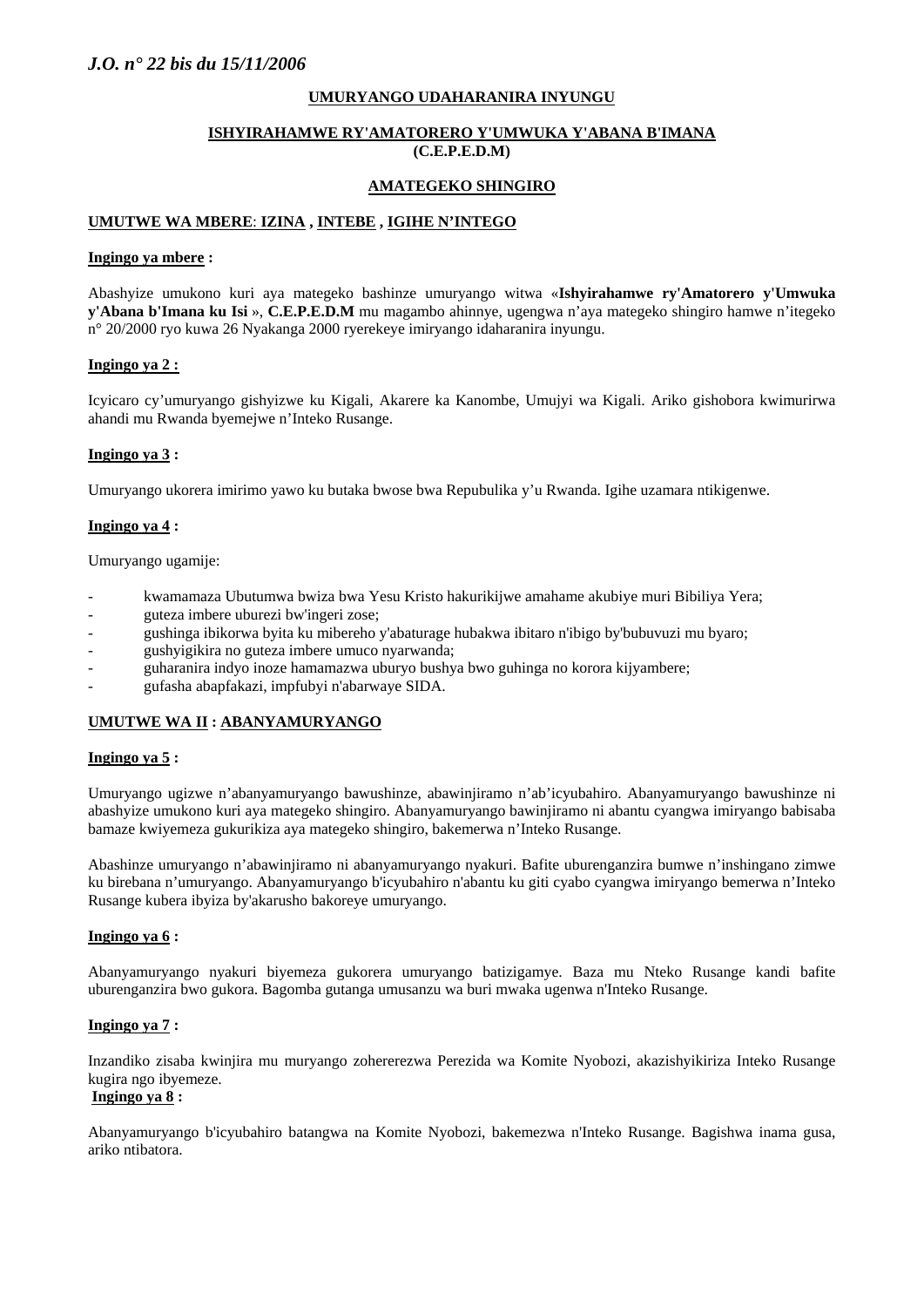#### **Ingingo ya 9:**

Umuntu areka kuba umunyamuryango igihe apfuye, iyo yeguye ku bushake, iyo yirukanywe cyangwa iyo umuryango usheshwe. Usezeye ku bushake yandikira Perezida wa Komite Nyobozi, bikemezwa n'Inteko Rusange.

Icyemezo cyo kwirukana umunyamuryango gifatwa n'Inteko Rusange ku bwiganze bwa 2/3 by'amajwi iyo atacyubahiriza aya mategeko shingiro n'amabwiriza ngengamikorere y'umuryango.

#### **UMUTWE WA III : IBYEREKEYE UMUTUNGO**

#### **Ingingo ya 10 :**

Umuryango ushobora gutira cyangwa gutunga ibintu byimukanwa n'ibitimukanwa ukeneye kugira ngo ugere ku nshingano zawo.

#### **Ingingo ya 11:**

Umutungo w'umuryango ugizwe n'imisanzu y'abanyamuryango, amaturo, icya cumi, impano, imirage, imfashanyo zinyuranye.

#### **Ingingo ya 12 :**

Umuryango ugenera umutungo wawo ibikorwa byose byatuma ugera ku ntego zawo ku buryo buziguye cyangwa butaziguye.

Nta munyamuryango ushobora kuwiyitirira cyangwa ngo agire umugabane asaba igihe asezeye, yirukanywe cyangwa iyo umuryango usheshwe.

#### **Ingingo ya 13 :**

Igihe umuryango usheshwe, Inteko Rusange ishyiraho umuntu umwe cyangwa benshi bashinzwe kurangiza iryo seswa.

Iyo hamaze gukorwa ibarura ry'agaciro k'ibintu byimukanwa n'ibitimukanwa by'umuryango no kwishyura imyenda, umutungo usigaye uhabwa undi muryango bihuje intego.

#### **UMUTWE WA IV : IBYEREKEYE INZEGO**

#### **Ingingo ya 14 :**

Inzego z'umuryango ni:

- Inteko Rusange;
- Komite Nyobozi;
- Ubugenzuzi bw'imari.

#### **Igice cya mbere : Ibyerekeye Inteko Rusange**

#### **Ingingo ya 15:**

Inteko Rusange nirwo rwego rw'ikirenga rw'umuryango. Igizwe n'abanyamuryango bose.

### **Ingingo ya 16:**

Inteko Rusange ihamagarwa kandi ikayoborwa na Perezida wa Komite Nyobozi; yaba adahari cyangwa atabonetse, bigakorwa na Visi-Perezida.

Igihe Perezida na Visi-Perezida badahari, batabonetse cyangwa banze, Inteko Rusange ihamagazwa mu nyandiko isinyweho na 1/2 cy'abanyamuryango nyakuri. Icyo gihe, abagize Inteko Rusange bitoramo Umuyobozi w'inama.

#### **Ingingo ya 17:**

Inteko Rusange iterana rimwe mu mwaka mu nama isanzwe kugira ngo igene umurongo umuryango uzagenderaho no kwemeza raporo y'ibyakozwe na Komite Nyobozi. Inzandiko z'ubutumire zikubiyemo ibiri ku murongo w'ibyigwa, zishyikirizwa abanyamuryango nibura mbere y'iminsi 30.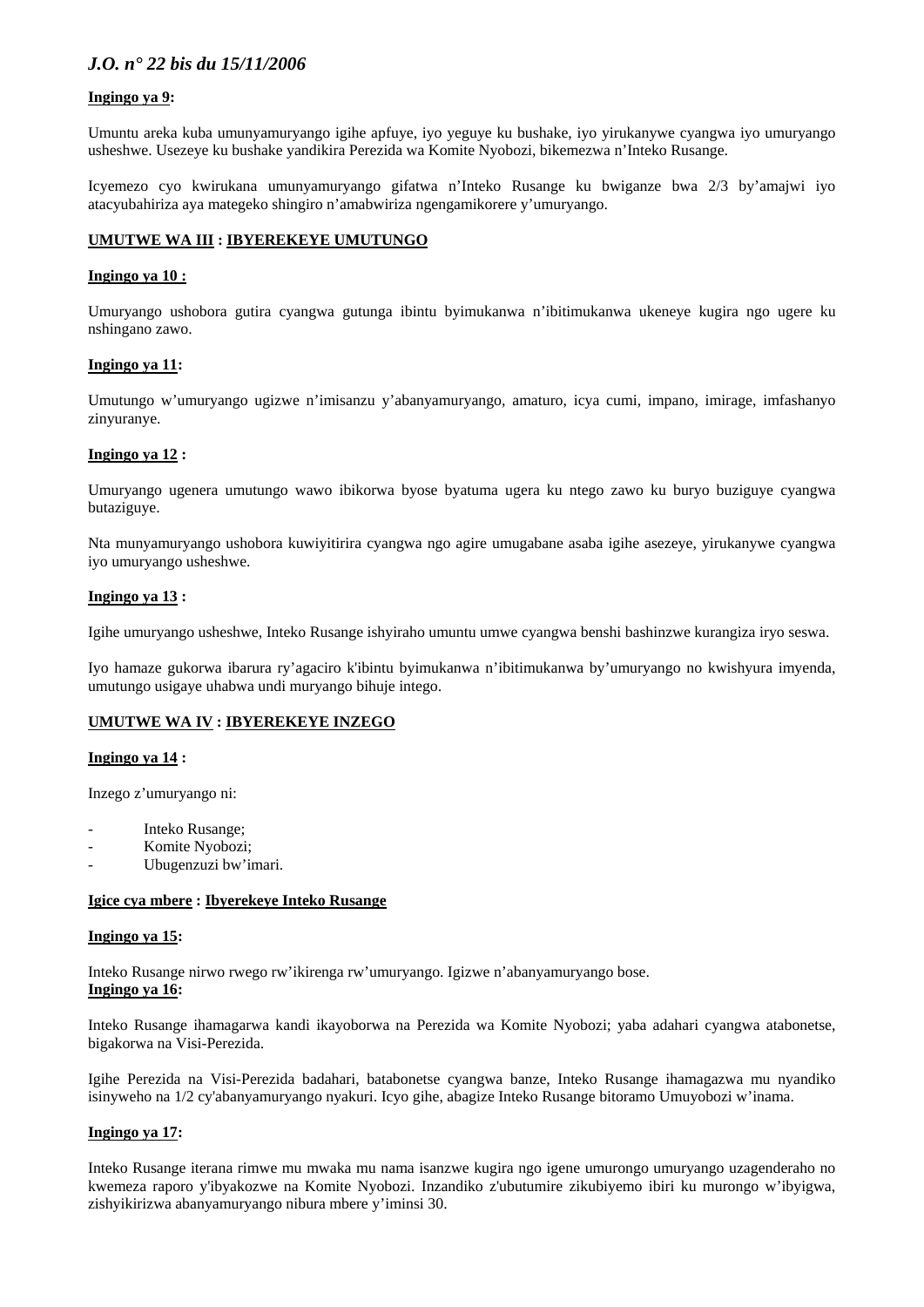#### **Ingingo ya 18:**

Inteko Rusange iterana kandi igafata ibyemezo iyo 2/3 by'abanyamuryango nyakuri bahari. Iyo uwo mubare utuzuye, indi nama itumirwa mu minsi 15.

Icyo gihe, Inteko Rusange iraterana kandi igafata ibyemezo bifite agaciro ku bibazo byari biri ku murongo w'ibyigwa, uko umubare w'abahari waba ungana kose.

#### **Ingingo ya 19:**

Inteko Rusange idasanzwe iterana buri gihe iyo bibaye ngombwa. Ihamagazwa kandi ikayoborwa mu buryo bumwe nk'ubw'Inteko Rusange isanzwe.

Bitabangamiye ingingo ya 17 y'aya mategeko shingiro, igihe cyo kuyihamagaza gishobora kumanurwa ku minsi 7 iyo hari impamvu yihutirwa cyane.

#### **Ingingo ya 20:**

Uretse ibiteganywa ukundi n'itegeko ryerekeye imiryango idaharanira inyungu kimwe n'aya mategeko shingiro, ibyemezo by'Inteko Rusange bifatwa hakurikijwe ubwiganze busesuye bw'amajwi. Iyo amajwi angana, irya Perezida rigira uburemere bw'abiri.

#### **Ingingo ya 21:**

Ububasha bw'Inteko Rusange ni bumwe n'ubuteganywa mu ngingo ya 16 y'itegeko n°20/2000 ryo kuwa 26 Nyakanga 2000 ryerekeye imiryango idaharanira inyungu, aribwo:

- kwemeza no guhindura amategeko agenga umuryango n'amabwiriza mbonezamikorere yawo;
- gushyiraho no kuvanaho abahagarariye umuryango n'ababungirije;
- kwemeza ibyo umuryango uzakora;
- kwemerera, guhagarika no kwirukana umunyamuryango;
- kwemeza buri mwaka imicungire y'imari ;
- kwemera impano n'indagano;
- gusesa umuryango.

#### **Igice cya kabiri : Komite Nyobozi**

#### **Ingingo ya 22 :**

Komite Nyobozi igizwe na:

-Perezida: Umuvugizi w'umuryango; -Visi-Perezida : Umuvugizi w'umuryango Wungirije ; -Umunyamabanga; -Umubitisi.

#### **Ingingo ya 23:**

Abagize Komite Nyobozi batorwa n'Inteko Rusange mu banyamuryango nyakuri. Manda yabo imara imyaka irindwi ishobora kongerwa. Iyo umwe mu bagize Komite Nyobozi yeguye ku bushake, avanywe ku mwanya we n'Inteko Rusange cyangwa apfuye, umusimbuye arangiza manda uwo asimbuye yari yaratorewe.

### **Ingingo ya 24:**

Komite Nyobozi iterana igihe cyose bibaye ngombwa, ariko byanze bikunze rimwe mu gihembwe, ihamagawe kandi iyobowe na Perezida wayo, yaba adahari cyangwa atabonetse, bigakorwa n'Umusimbura we.

Iterana kandi igafata ibyemezo hakurikijwe ubwiganze busesuye bw'abayigize. Ayo amajwi angana, irya Perezida rigira uburemere bw'abiri.

#### **Ingingo ya 25:**

Komite Nyobozi ishinzwe :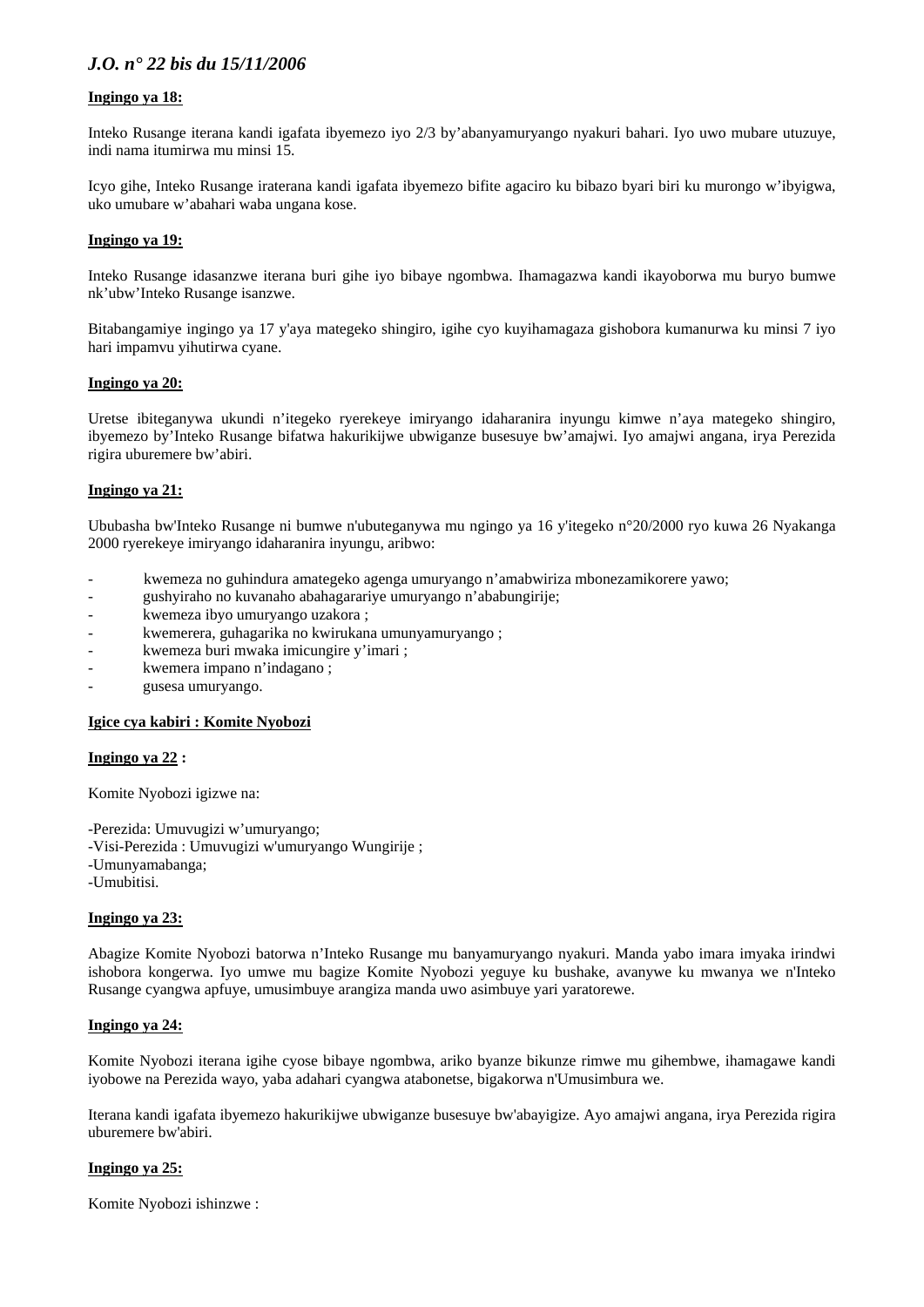- gushyira mu bikorwa ibyemezo n'ibyifuzo by'Inteko Rusange;
- kwita ku micungire ya buri munsi y'umuryango ;
- gukora raporo y'ibyakozwe mu mwaka urangiye ;
- gutegura ingengo y'imari igomba gushyikirizwa Inteko Rusange ;
- gushyikiriza Inteko Rusange ingingo z'amategeko n'amabwiriza ngengamikorere zigomba guhindurwa ;
- gutegura inama z'Inteko Rusange ;
- kugirana imishyikirano n'indi miryango igamije ubutwererane no gushaka inkunga.
- gushaka, gushyiraho no kuvanaho abakozi bo mu nzego zinyuranye z'imirimo y'umuryango.

#### **Igice cya gatatu: Ubugenzuzi bw'imari**

#### **Ingingo ya 26 :**

Inteko Rusange ishyiraho abagenzuzi b'imari babiri bamara igihe cy'imyaka ibiri, bafite inshingano yo kugenzura igihe icyo ari cyo cyose imicungire y'imari y'umuryango no kuvuga icyo bayitekerezaho. Bafite uburenganzira bwo kureba mu bitabo n'inyandiko z'ibaruramari z'umuryango ariko atabivanye mu bubiko. Batanga raporo zabo mu Nteko Rusange.

#### **Ingingo ya 27**:

Iteko Rusange ishobora kuvanaho Umugenzuzi w'umutungo utuzuza neza inshingano ze, igashyiraho umusimbura wo kurangiza manda ye.

## **UMUTWE WA V : IBYEREKEYE INGINGO ZISOZA**

#### **Ingingo ya 28 :**

Aya mategeko ashobora guhindurwa byemejwe n'Inteko Rusange ku bwiganze busesuye bw'amajwi, bisabwe na Komite Nyobozi cyangwa na 1/2 cy'abanyamuryango nyakuri.

#### **Ingingo ya 29 :**

Byemejwe n'abagize ubwiganze bwa 2/3 by'amajwi, Inteko Rusange ishobora gusesa umuryango, kuwufatanya n'undi muryango cyangwa kuwomeka ku wundi ufite inshingano zihwanye.

#### **Ingingo ya 30 :**

Uburyo aya mategeko shingiro azubahirizwa kimwe n'ibindi bidateganyijwe nayo bisobanurwa ku buryo burambuye mu mabwiriza ngengamikorere y'umuryango yemejwe n'Inteko Rusange.

#### **Ingingo ya 31 :**

Aya mategeko yemejwe kandi ashyizweho umukono n'abanyamuryango nyakuri bari kuri lisiti iyometseho.

Bikorewe i Kigali, kuwa 06/04/2002.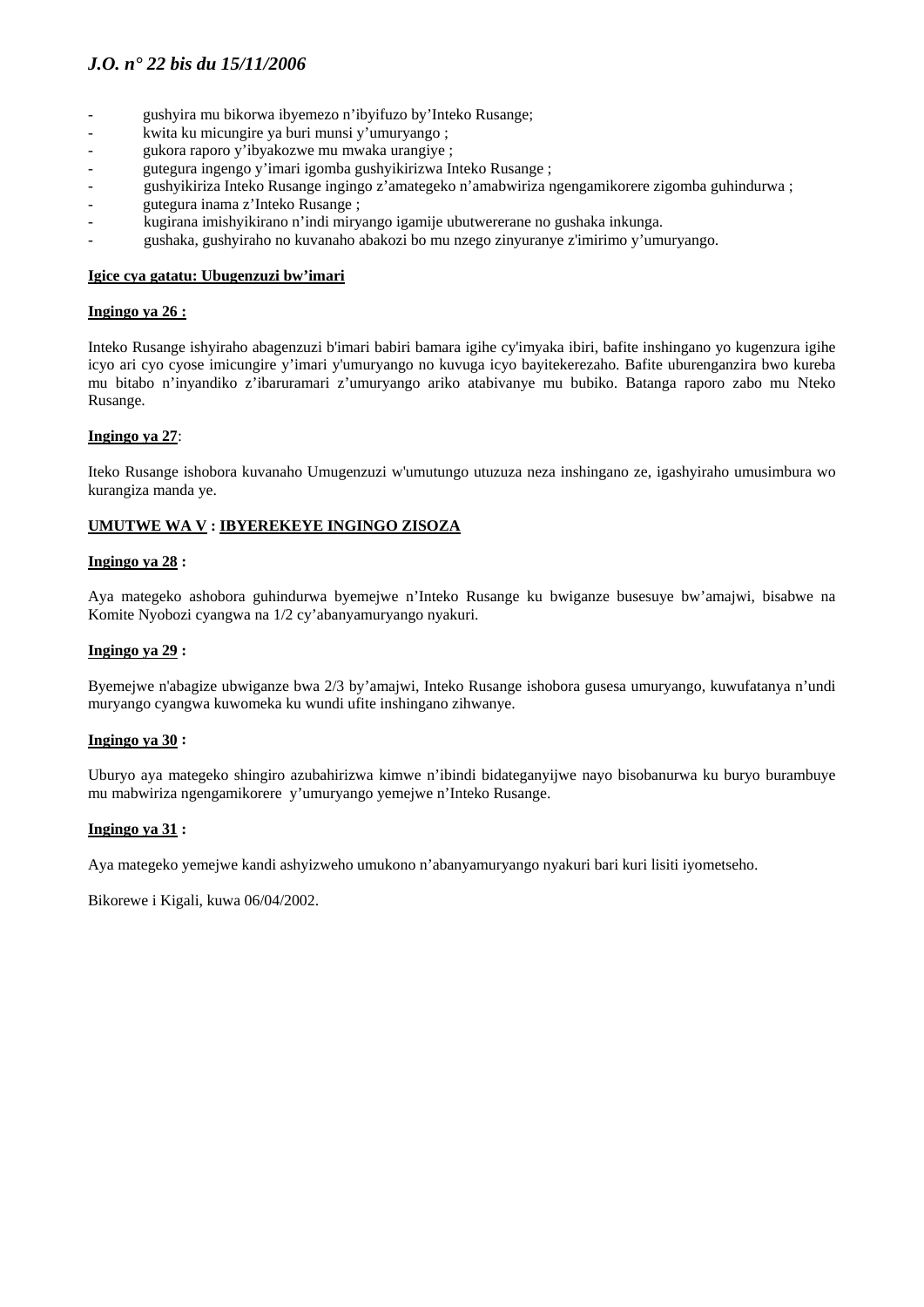#### **INYANDIKO-MVUGO Y'INTEKO RUSANGE ISHYIRAHO UMURYANGO «COMMUNAUTE DES EGLISES PENTECOTISTES DES ENFANTS DE DIEU DANS LE MONDE» (C.E.P.E.D.M).**

Tariki ya 06/04/2002, i Nyarugunga habereye inama y'Inteko Rusange ishyiraho umuryango «Communauté des Eglises Pentecotistes des Enfants de Dieu dans le Monde» (C.E.P.E.D.M). Inama yatangiye saa tatu za mu gitondo iyobowe na Pasitori NIYONKURU Abrahamu.

Ku murongo w'ibyigwa, hari ingingo eshatu:

- Gushyiraho umuryango;
- Kwemeza amategeko shingiro azawugenga;
- Gushyiraho abayobozi b'umuryango.
- 1. Ku ngingo ya mbere, abari mu nama bemeranyije gushyiraho umuryango udaharanira inyungu witwa «Communauté des Eglises Pentecotistes des Enfants de Dieu dans le Monde» (C.E.P.E.D.M) mu magambo ahinnye.
- 2. Ku ngingo ya kabiri, abashinze umuryango bize ingingo ku yindi, bemeza amategeko shingiro umuryango uzagenderaho.
- 3. Ku gingo ya gatatu, abashinze umuryango bashyizeho mu bwumvikane abayobozi bawo ku buryo bukurikira:
	- 1. Pasitori NIYONKURU Abraham : Umuvugizi w'umuryango
		-
	- 2. Bwana NGOMBE Dieudonné : Umuvugizi Wungirije

Inama yarangiye saa tanu za mu gitondo.

#### **ABASHINZE UMURYANGO**:

| Amazina                 | Imikono |
|-------------------------|---------|
| 01. NIYONKURU Abraham   | (sé)    |
| 02. NGOMBE Dieudonné    | (sé)    |
| 03. NTIRWONZA Jeanne    | (sé)    |
| 04. MUNYENTWALI Emile   | (sé)    |
| 05. MUKAYUHI Germaine   | (sé)    |
| 06. MUTABAZI Fred       | (sé)    |
| 07. BARISHINGE Boniface | (sé)    |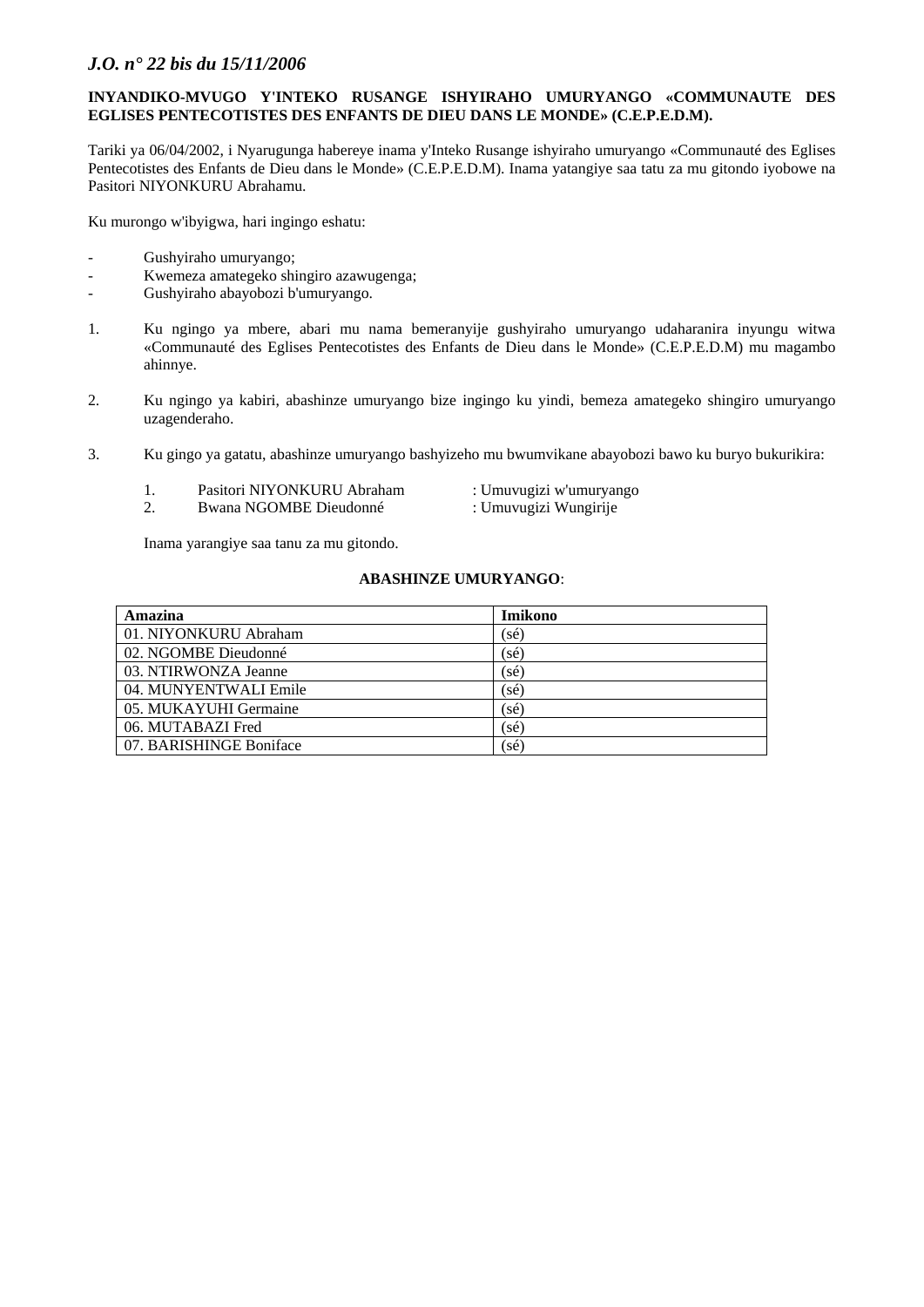#### **INYANDIKO ISHYIRAHO ABAYOBOZI B'UMURYANGO «COMMUNAUTE DES EGLISES PENTECOTISTES DES ENFANTS DE DIEU DANS LE MONDE» (C.E.P.E.D.M).**

Twebwe, abashinze umuryango «Communauté des Eglises Pentecotistes des Enfants de Dieu dans le Monde» (C.E.P.E.D.M),

Twemeje ko aba bakurikira batubera abayobozi mu buryo bukurikira:

- 1. Pasitori NIYONKURU Abraham : Umuvugizi w'umuryango
	-
- 2. Bwana NGOMBE Dieudonné : Umuvugizi Wungirije
- 

Bikorewe i Nyarugunga, kuwa 06/04/2002.

#### **ABASHINZE UMURYANGO**:

| Amazina                 | <b>Imikono</b> |
|-------------------------|----------------|
| 01. NIYONKURU Abraham   | (sé)           |
| 02. NGOMBE Dieudonné    | (sé)           |
| 03. NTIRWONZA Jeanne    | (sé)           |
| 04. MUNYENTWALI Emile   | (sé)           |
| 05. MUKAYUHI Germaine   | (sé)           |
| 06. MUTABAZI Fred       | sé)            |
| 07. BARISHINGE Boniface | (sé)           |

#### **ILISITI Y'ABASHINZE UMURYANGO**:

| Amazina                 | Imikono |  |
|-------------------------|---------|--|
| 01. NIYONKURU Abraham   | (sé)    |  |
| 02. NGOMBE Dieudonné    | (sé)    |  |
| 03. NTIRWONZA Jeanne    | (sé)    |  |
| 04. MUNYENTWALI Emile   | sé)     |  |
| 05. MUKAYUHI Germaine   | (sé)    |  |
| 06. MUTABAZI Fred       | (sé)    |  |
| 07. BARISHINGE Boniface | (sé)    |  |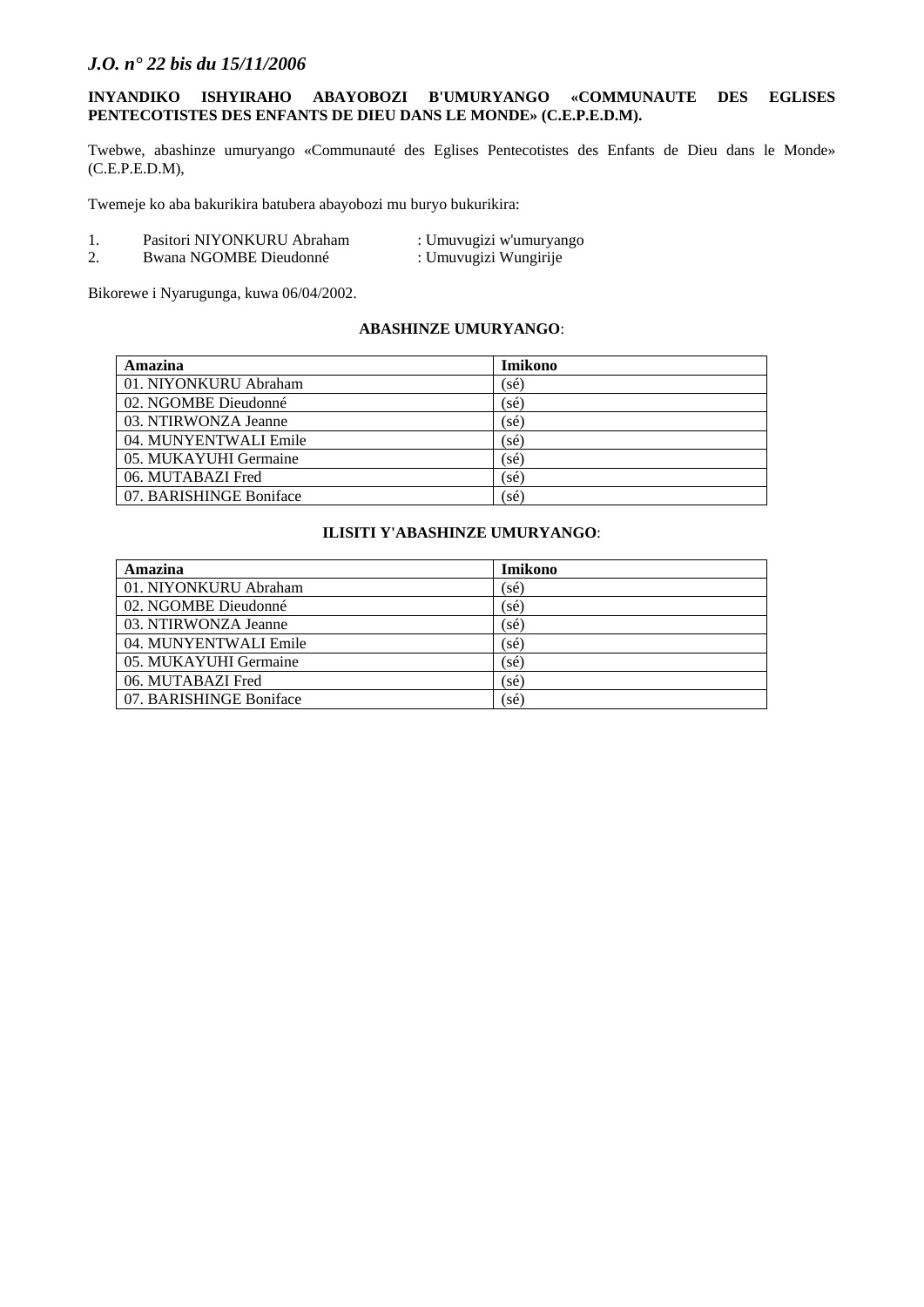#### **ASSOCIATION SANS BUT LUCRATIF**

#### **«COMMUNAUTE DES EGLISES PENTECOTISTES DES ENFANTS DE DIEU DANS LE MONDE» (C.E.P.E.D.M)**

#### **STATUTS**

#### **CHAPITRE PREMIER**: **DENOMINATION , SIEGE , DUREE ET OBJET**

#### **Article premier :**

Il est constitué entre les soussignés, une association dénommée «Communauté des Eglises Pentecotistes des Enfants de Dieu dans le Monde», C.E.P.E.D.M. en sigle, régie par les présents statuts et soumise aux dispositions de la loi n°20/2000 du 26 juillet 2000 relative aux associations sans but lucratif.

#### **Article 2 :**

Le siège de l'association est établi à Kigali, District de Kanombe, Ville de Kigali. Il peut être transféré ailleurs au Rwanda sur décision de l'Assemblée Générale.

#### **Article 3 :**

L'association exerce ses activités sur toute l'étendue de la République du Rwanda. Elle est créée pour une durée indéterminée.

#### **Article 4 :**

- proclamer l'Evangile de Jésus-Christ selon les principes de la Sainte Bible;
- promouvoir l'éducation sous toutes les formes;
- créer des oeuvres sociales pour la construction des hôpitaux et des centres de santé en milieux ruraux;
- soutenir et promouvoir la culture rwandaise;
- lutter pour une alimentation améliorée par la vulgarisation des méthodes culturales et l'élevage moderne;
- assister les veuves, les orphelins et les malades du VIH/SIDA.

# **CHAPITRE II: DES MEMBRES**

#### **Article 5 :**

L'association se compose des membres fondateurs, des membres adhérents et des membres d'honneur.

Sont membres fondateurs les signataires des premiers statuts. Sont membres adhérents toutess personnes physiques ou morales qui, sur demande et après avoir souscrit aux présents statuts, sont agréées par l'Assemblée Générale.

Les membres fondateurs et les membres adhérents sont les membres effectifs de l'association. Ils ont les mêmes droits et devoirs vis-à-vis de l'association.

Les membres d'honneur sont des personnes physiques ou morales auxquelles l'Assemblée Générale aura décerné ce titre en reconnaissance des services spéciaux et appréciables rendus à l'association.

#### **Article 6**:

Les membres effectifs prennent l'engagement de participer inconditionnellement aux activités de l'association. Ils assistent aux réunions de l'Assemblée Générale avec voix délibérative. Ils ont le devoir de verser une cotisation annuels dont le montant est fixé par l'Assemblée Générale.

# **Article 7:**

Les demandes d'adhésion sont adressées par écrit au Président du Comité Exécutif qui les soumet à l'approbation de l'Assemblée Générale.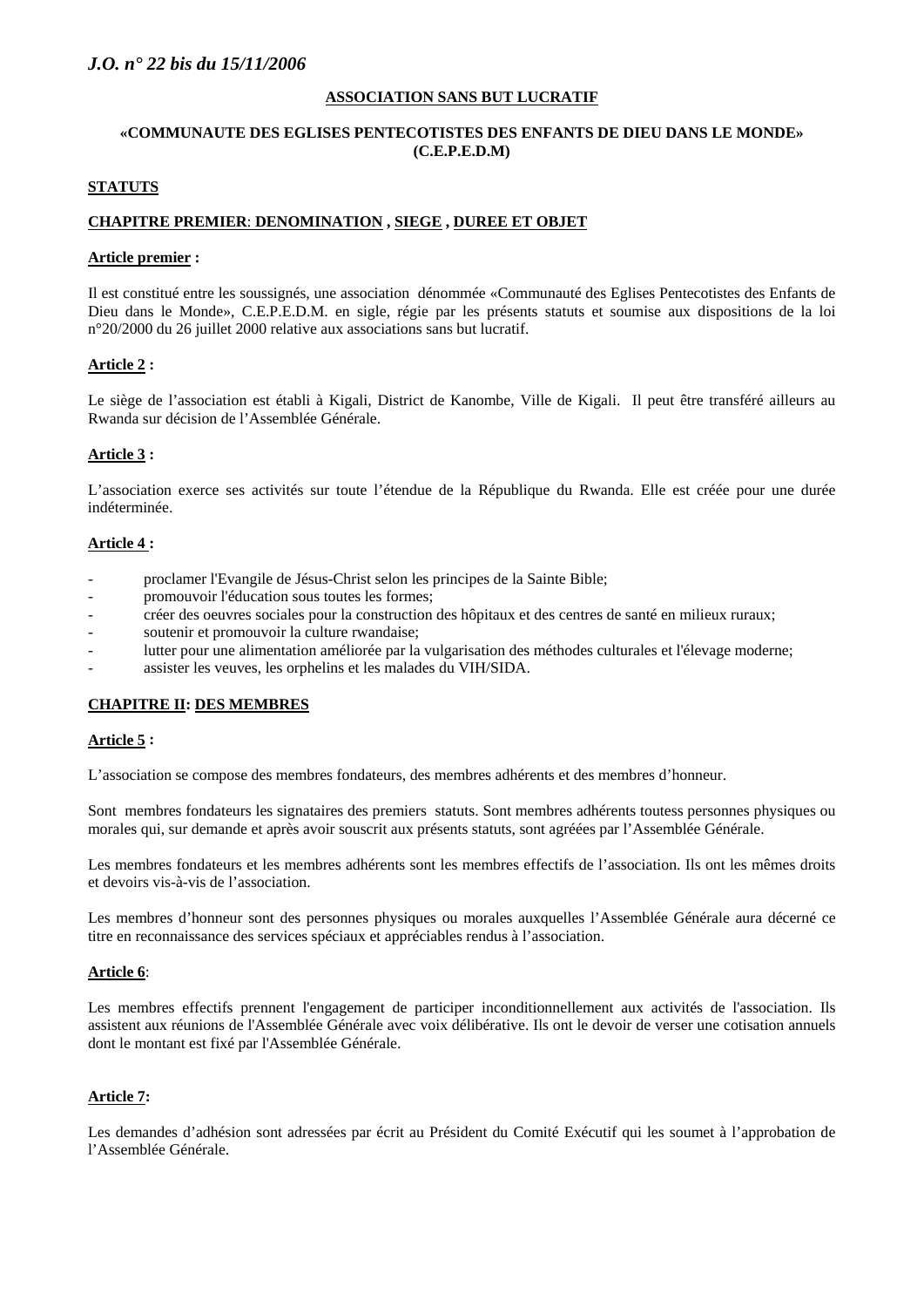# **Article 8:**

Les membres d'honneur sont proposés par le Comité Exécutif et agréés par l'Assemblée Générale. Ils jouent un rôle consultatif mais ne prennent pas part au vote.

#### **Article 9:**

La qualité de membre se perd par le décès, la démission volontaire, l'exclusion ou la dissolution de l'association. La démission volontaire est adressée par écrit au Président du Comité Exécutif et soumise à l'approbation de l'Assemblée Générale.

L'exclusion est prononcée par l'Assemblée Générale à la majorité de 2/3 des voix contre un membre qui ne se conforme plus aux présents statuts et au règlement d'ordre intérieur de l'association.

#### **CHPITRE III : DU PATRIMOINE**

#### **Article 10:**

L'association peut posséder, soit en jouissance, soit en propriété, les biens meubles et immeubles nécessaires à la réalisation de son objet.

#### **Article 11:**

Les ressources de l'association sont constitués par les cotisations des membres, les offrandes, les dimes, les dons, les legs et les subventions diverses.

#### **Article 12:**

L'association affecte ses ressources à tout ce qui concourt directement ou indirectement à la réalisation de son object.

Aucun membre ne peut s'en arroger le droit de possession ni en exiger une part quelconque en cas de démission, d'exclusion ou de dissolution de l'association.

#### **Article 13:**

En cas de dissolution, l'Assemblée Générale désigne un ou plusieurs curateurs chargés de procéder à la liquidation des biens de l'association.

Après inventaire des biens meubles et immeubles de l'association et après apurement du passif, l'actif du patrimoine est cédé à une autre association poursuivant les objectifs similaires.

#### **CHAPITRE IV : DES ORGANES**

#### **Article 14:**

Les organes de l'association sont:

- l'Assemblée Générale;
- le Comité Exécutif;
- le Commissariat aux comptes.

#### **Section première : De l'Assemblée Générale**

#### **Article 15 :**

L'Assemblée Générale est l'organe suprême de l'association. Elle est composée de tous les membres de l'association.

#### **Article 16:**

L'Assemblée Générale est convoquée et présidée par le Président du Comité Exécutif ou à défaut, par le Vice-Président.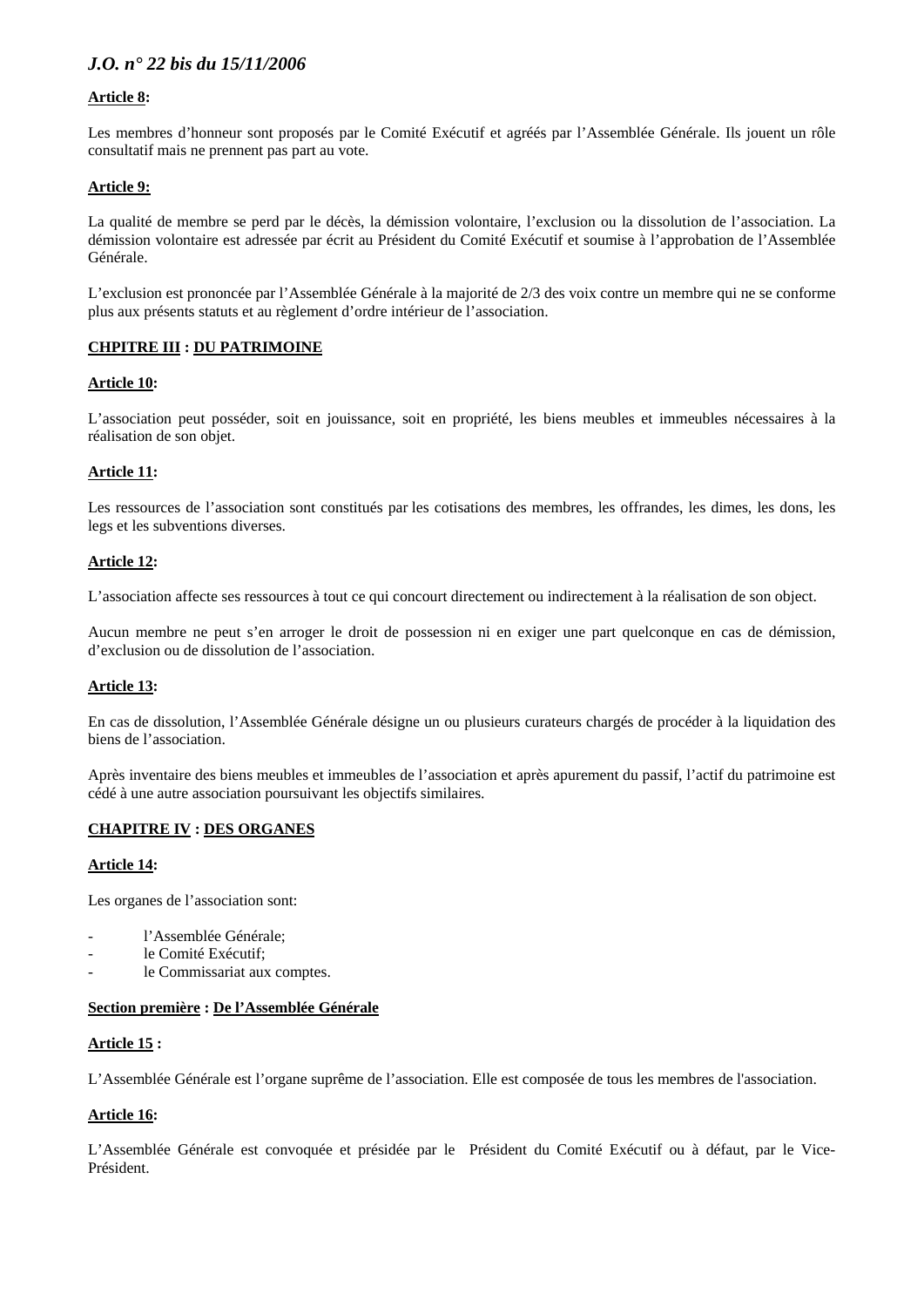En cas d'absence, d'empêchement ou de défaillance simultanés du Président et du Vice-Président, l'Assemblée Générale est convoquée par écrit par 1/2 des membres effectifs. Pour la circonstance, l'Assemblée élit en son sein un Président.

# **Article 17:**

L'Assemblée Générale se réunit une fois par an en session ordinaire pour définir les grandes orientations de l'association et approuver les rapports du Comité Exécutif. Les invitations contenant l'ordre du jour sont remises aux membres au moins 30 jours avant la réunion.

# **Article 18:**

L'Assemblée Générale siège et délibère valablement lorsque les 2/3 de membres sont présents. Si ce quorum n'est pas atteint, une nouvelle convocation est lancée dans un délai de 15 jours.

A cette échéance, l'Assemblée Générale siège et délibère valablement quel que soit le nombre de membres présents.

# **Article 19:**

L'Assemblée Générale extraordinaire se tient autant de fois que de besoin. Les modalités de sa convocation et de sa présidence sont les mêmes que celles de l'Assemblée Générale ordinaire.

Sans préjudice à l'article 17 des présents statuts, les délais de sa convocation peuvent être réduits à 7 jours en cas d'entrême urgence.

# **Article 20:**

Sauf pour les cas expressément prévus par la loi relative aux associations sans but lucratif et par les présents statuts, les décisions de l'Assemblée Générale sont prises à la majorité absolue des voix. En cas de parité de voix, celle du Président compte double.

# **Article 21:**

Les pouvoirs dévolus à l'Assemblée Générale sont ceux définis à l'article 16 de la loi n°20/2000 du 26 juillet 2000 relative aux associations sans but lucratif, à savoir:

- adopter et modifier des statuts et du règlement d'ordre intérieur ;
- élire et révoquer le Représentant Légal et les Représentants Légaux Suppléants ;
- déterminer les activités de l'association :
- admettre, suspendre ou exclure un membre ;
- approuver les comptes annuels :
- accepter les dons et legs;
- dissoudre l'association.

#### **Section deuxième : Du Comité Exécutif**

#### **Article 22:**

Le Comité Exécutif est composé :

- du Président : Représentant Légal de l'association ;
- du Vice-Président : Représentant Légal Suppléant ;
- d'un Secrétaire;
- du Trésorier.

# **Article 23:**

Les membres du Comité Exécutif sont élus parmi les membres effectifs par l'Assemblée Générale pour un mandat de sept ans renouvellable.

En cas de démission volontaire ou forcée prononcée par l'Assemblée Générale ou de décès d'un membre du Comité Exécutif au cours du mandat, le successeur élu achève le mandat de son prédécesseur.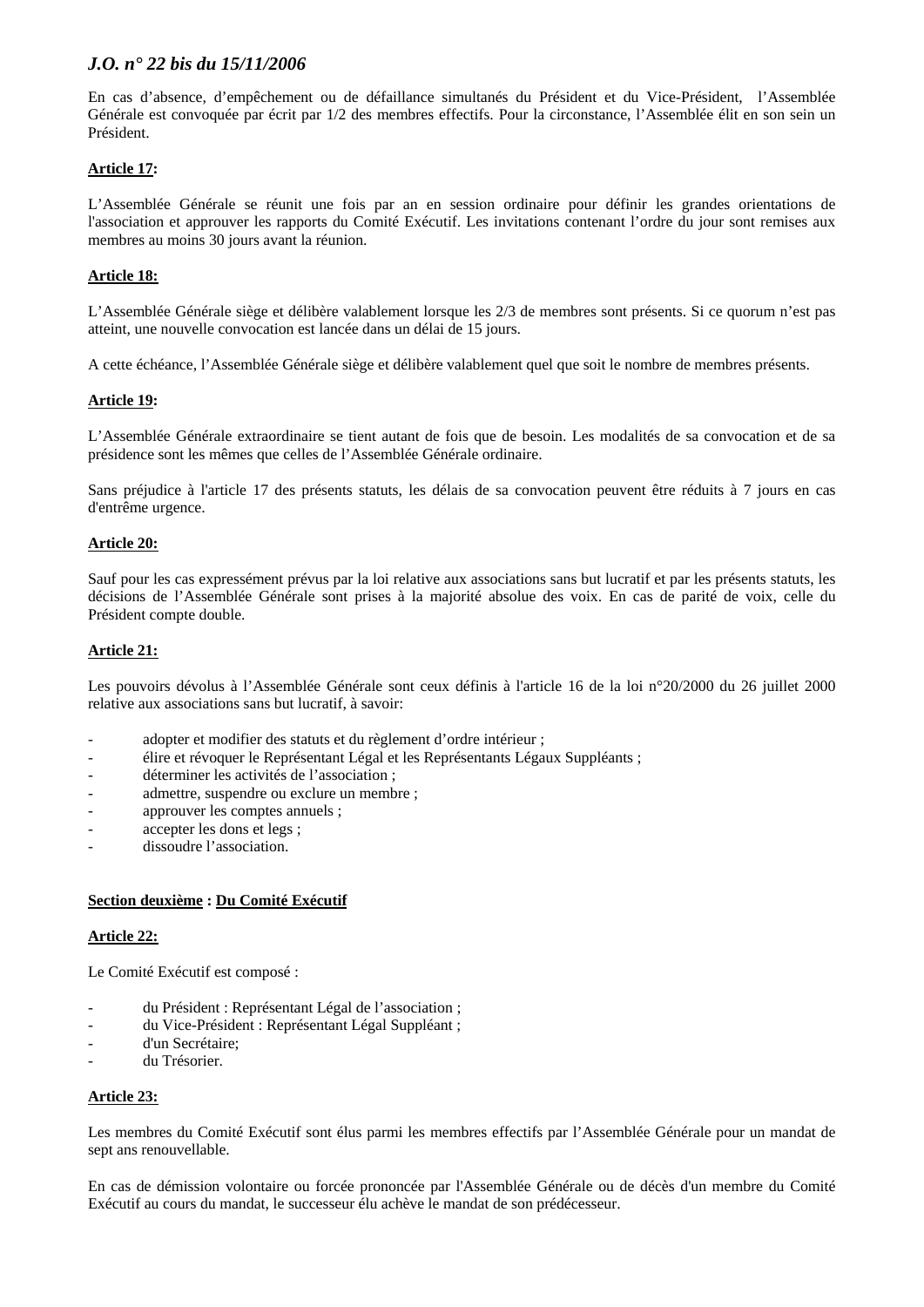# **Article 24:**

Le Comité Exécutif se réunit autant de fois que de besoin, mais obligatoirement une fois par trimestre, sur convocation et sous la présidence, soit de son Président, soit du Vice-Président en cas d'absence ou d'empêchement du premier.

Il siège et délibère à la majorité absolue de membres. En cas de parité de voix, celle du Président est prépondérante.

#### **Article 25 :**

Le Comité Exécutif est chargé notamment de :

- exécuter les décisions et les recommandations de l'Assemblée Générale ;
- s'occuper de la gestion quotidienne de l'association ;
- rédiger le rapport annuel d'activités de l'exercice écoulé ;
- élaborer les prévisions budgétaires à soumettre à l'Assemblée Générale ;
- proposer à l'Assemblée Générale les modifications aux statuts intérieur ;
- préparer les sessions de l'Assemblée Générale ;
- négocier les accords de coopération et de financement avec des partenaires ;
- recruter, nommer et révoquer le personnel de différents services de l'association.

#### **Section troixième: Du Commissariat aux comptes**

#### **Article 26:**

L'Assemblée Générale nomme pour un mandat de deux ans un collège de deux Commissaires aux comptes ayant pour mission de contrôler en tout temps la gestion des finances de l'association et lui en fournir avis.

Ils ont l'accès, sans les déplacer, aux livres et aux écritures comptables de l'association. Ils rendent des comptes à l'Assemblée Générale.

#### **Article 27**:

L'Assemblée Générale peut mettre fin au mandat d'un Commissaire aux comptes qui ne remplit pas convenablement sa mission et pourvoir à son remplacement pour achever son mandat.

#### **CHAPITRE V : DISPOSITIONS FINALES**

#### **Article 28 :**

Les présents statuts peuvent faire objet de modifications sur décision de l'Assemblée Générale prise à la majorité absolue des voix, soit sur proposition du Comité Exécutif, soit à la demande de la moitié des membres effectifs.

#### **Article 29 :**

Sur décision de la majorité de 2/3 des voix, l'Assemblée Générale peut prononcer la dissolution de l'association, sa fusion avec ou son affiliation à toute autre association poursuivant un but analogue.

#### **Article 30 :**

Pour toutes les dispositions non prévues dans les présents statuts, l'association sans but lucratif et au règlement intérieur de l'association adopté par l'Assemblée Générale.

#### **Article 31 :**

Les présents statuts sont approuvés et adoptés par les membres effectifs de l'association dont la liste est en annexe.

Fait à Kigali, le 06/04/2002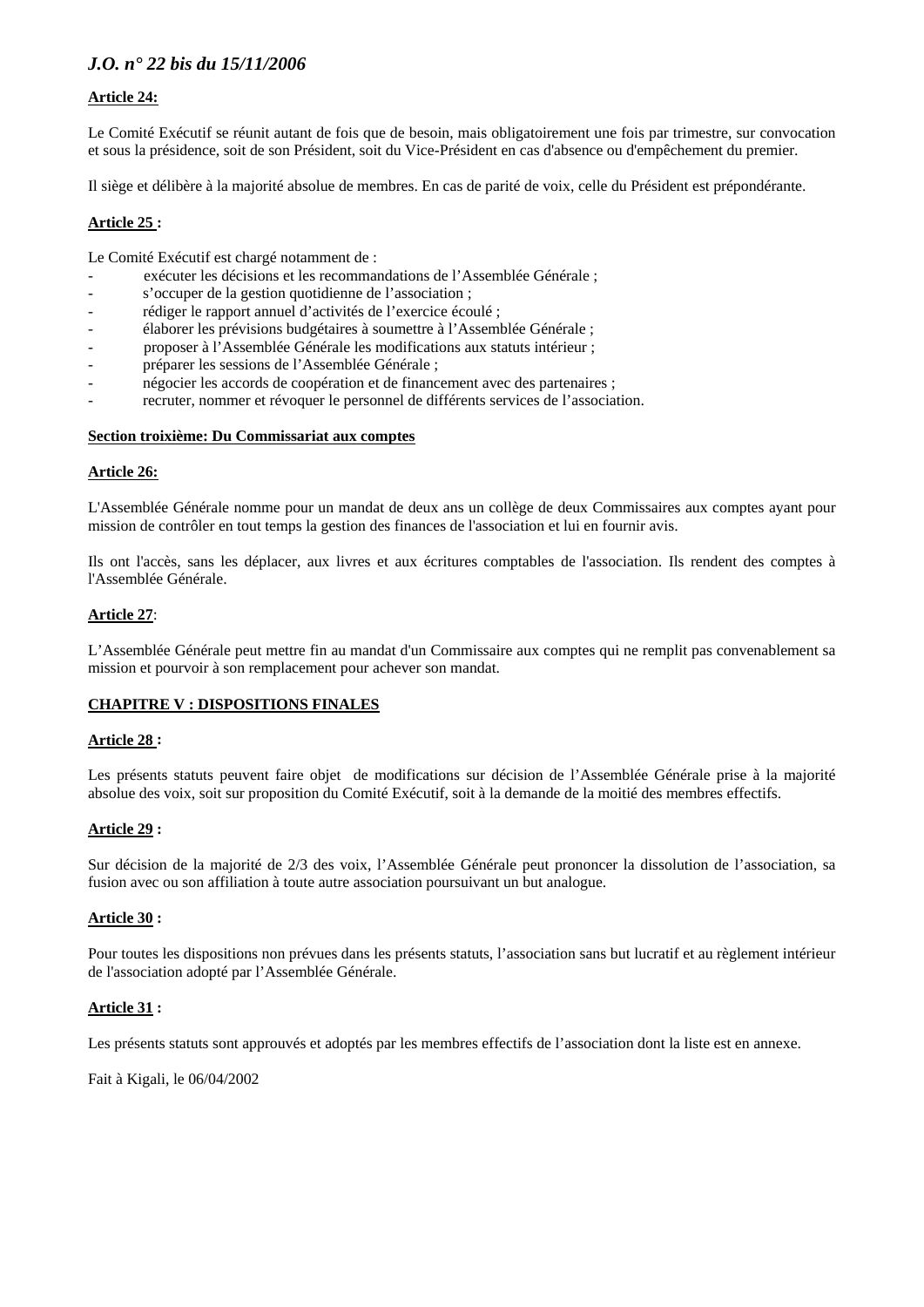#### **ARRETE MINISTERIEL N° 105/11 DU 06/07/2006 ACCORDANT LA PERSONNALITE CIVILE A L'ASSOCIATION D'EXECUTION DES TRAVAUX D'INTERET PUBLIC AU RWANDA (ASSETIP/RWANDA) ET PORTANT AGREMENT DE SES REPRESENTANTS LEGAUX**

#### **Le Ministre de la Justice,**

Vu la Constitution de la République du Rwanda du 04 juin 2003, spécialement en ses articles 120 et 121 ;

Vu la Loi n° 20/2000 du 26 juillet 2000 relative aux associations sans but lucratif, spécialement en ses articles 8, 9 et  $10<sup>°</sup>$ 

Vu l'Arrêté Présidentiel n°27/01 du 18 juillet 2004 déterminant certains arrêtés ministériels qui ne sont pas adoptés par le Conseil des Ministres, spécialement en son article premier ;

Sur requête du Représentant Légal de l'Association d'Exécution des Travaux d'Intérêt Publique au Rwanda (ASSETIP/RWANDA), reçue le 13 juin 2006 ;

#### **ARRETE :**

#### **Article premier :**

La personnalité civile est accordée à l'Association d'Exécution des Travaux d'Intérêt Publique au Rwanda (ASSETIP/RWANDA) dont le siège est à Kigali, District de Gasabo, Ville de Kigali.

#### **Article 2**:

L'Association a pour objet:

- Favoriser l'implication des populations, des associations, de développement, des collectivités locales, des ONG national et internationales, dans la conception, la programmation et le suivi des programmes d'infrastructures publiques;
- Oeuvrer à la maximisation des résultants de ces programmes et leurs effets positifs sur l'emploi des populations cibles;
- Améliorer les conditions de vie des populations bénéficiaires et encourager leur autopromotion;
- Faire exécuter les travaux d'utilité publique du domaine des infrastructures et renforcement des équipements collectifs, selon des procédures et technique facilitant le développement et le renforcement des petites et moyennes entreprises ainsi que les bureaux d'études nationaux;
- Encadrer les bureaux d'études, les petites et moyens entreprises opérant dans le domaine des travaux publics et du bâtiment;
- Oeuvrer à l'amélioration du savoir-faire de la main-d'oeuvre du secteur des travaux publics et du bâtiment.

#### **Article 3**:

Est agréée en qualité de la Représentante Légale de l'Association d'Exécution des Travaux d'Intérêt Publique au Rwanda (ASSETIP/RWANDA), Madame NYINAWAGAGA Claudine, de nationalité rwandaise, résidant à Kimironko, District de Gasabo, Ville de Kigali.

En agréé en qualité de Premier Représentant Légal Suppléant de la même association, Monsieur KALISA Jean Bosco, de nationalité rwandaise, résidant à Nyarugenge, District de Nyarugenge, Ville de Kigali.

#### **Article 4 :**

Le présent arrêté entre en vigueur le jour de sa signature.

Fait à Kigali, le 06/07/2006

Le Ministre de la Justice **MUKABAGWIZA Edda**  (sé)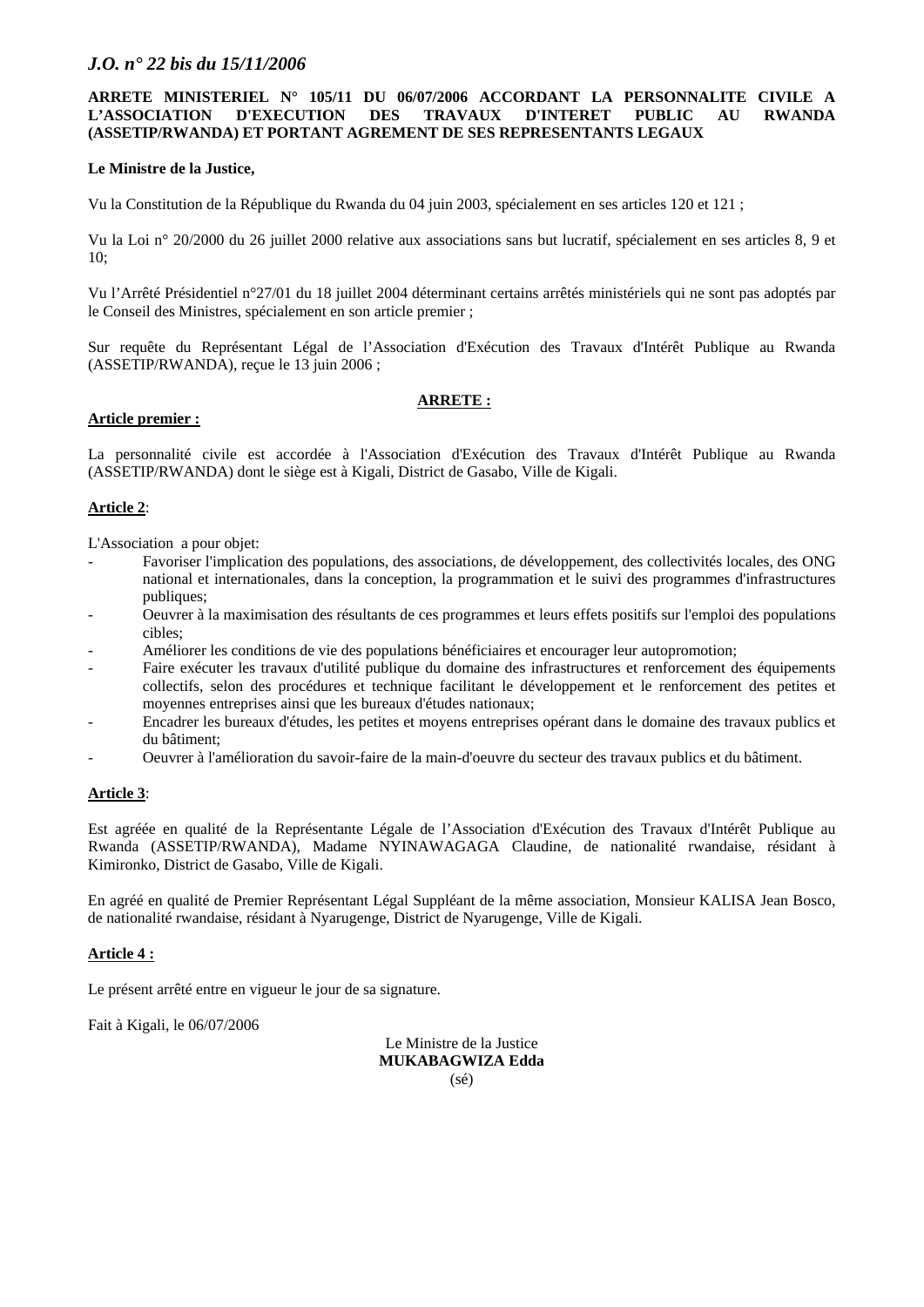#### **AMATEGEKO-SHINGIRO Y'ISHYIRAHAMWE RIDAHARANIRA INYUNGU «ISHYIRAHAMWE RIGAMIJE GUSHYIRA MU BIKORWA IMIRIMO Y'INYUNGU RUSANGE MU RWANDA » « ASSETIP-RWANDA »**

#### **AMATEGEKO-SHINGIRO**

#### **INTERURO YA MBERE: ISHINGWA - IZINA RY'UMURYANGO - ICYICARO**

#### **Ingingo ya mbere :**

Hakurikijwe itegeko N° 20/2000 ryo kuwa 26/07/2000 rigenga imiryango idaharanira inyungu mu Rwanda, hashinzwe ishyirahamwe ridaharanira inyungu mu Rwanda. Iryo shyirahamwe ryiswe « **Ishyirahamwe rigamije gushyira mu bikorwa imirimo y'inyungu rusange mu Rwanda «ASSETIP »** mu magambo ahinnye y'igifaransa.

#### **Ingingo ya 2** :

Icyicaro cy'ishyirahamwe gishyizwe mu Mujyi wa Kigali, mu Karere ka Kacyiru. Gishobora kwimurirwa ahandi hose mu gihugu byemejwe n'Inteko Rusange.

#### **INTERURO YA KABIRI: INTEGO, AHO RIZAKORERA IMIROMO YARYO N'IGIHE RIZAMARA**

#### **Ingingo ya 3** :

Ishyirahamwe rifite intego zikurikira :

- 1. Gufasha abaturage, amashyirahamwe agamije iterambere, Uturere n'Imijyi, imiryango idaharanira inyungu yo mu Gihugu cyangwa yo hanze, mu gushyiraho, gutegura no gukurikirana ibikorwa remezo by'abaturage ;
- 2. Gukora ibishoboka kugirango izo gahunda zigerweho bikozwe n'itsinda ry'abaturage batoranijwe :
	- Hahangwa imirimo ibyara inyungu mu mijyi no mu byaro;
	- Hashyirwaho uburyo bworoheje kandi butavunanye ariko bugaragara kandi bushobora gusuzumwa kugirango bube igipimo ngenderwaho mu gukora neza, mu gucunga amasoko n'imirimo rusange n'indi mirimo bijyanye cyangwa bifitanye isano;
	- Hashyirwa imbere uburyo bwo gukora imirimo hakoreshejwe abantu benshi ;
- 3. Kongera imibereho y'abaturage Ishyirahamwe rizakorera no kubashyigikira mu kwiteza imbere ;
- 4. Gukoresha imirimo ifite akamaro mu byerekeranye n'ibikorwa remezo, hakurikijwe inzira n'ubuhanga bworoshya iterambere no gushyigikira abikorera ku giti cyabo bato, n'abaciriritse bo mu Gihugu ;
- 5. Gushyigikira abikorera ku giti cyabo bato n'abaciriritse bakora imirimo yerekeranye n'ibikorwa remezo rusange;
- 6. Kongerera ubumenyi abakora imirimo y'amaboko mu byerekeye imirimo rusange n'imirimo ijyanye n'ubwubatsi.

#### **Ingingo ya 4** :

Ishyirahamwe rizamara igihe kitagenwe. Rizakorera imirimo yaryo ku butaka bwose bw'u Rwanda.

#### **INTERURO YA III: ABANYAMURYANGO**

#### **Ingingo ya 5** :

Ishyirahamwe rigizwe n'ibigo bigendera ku mategeko y'u Rwanda.

Abo banyamuryango barimo ibice 3: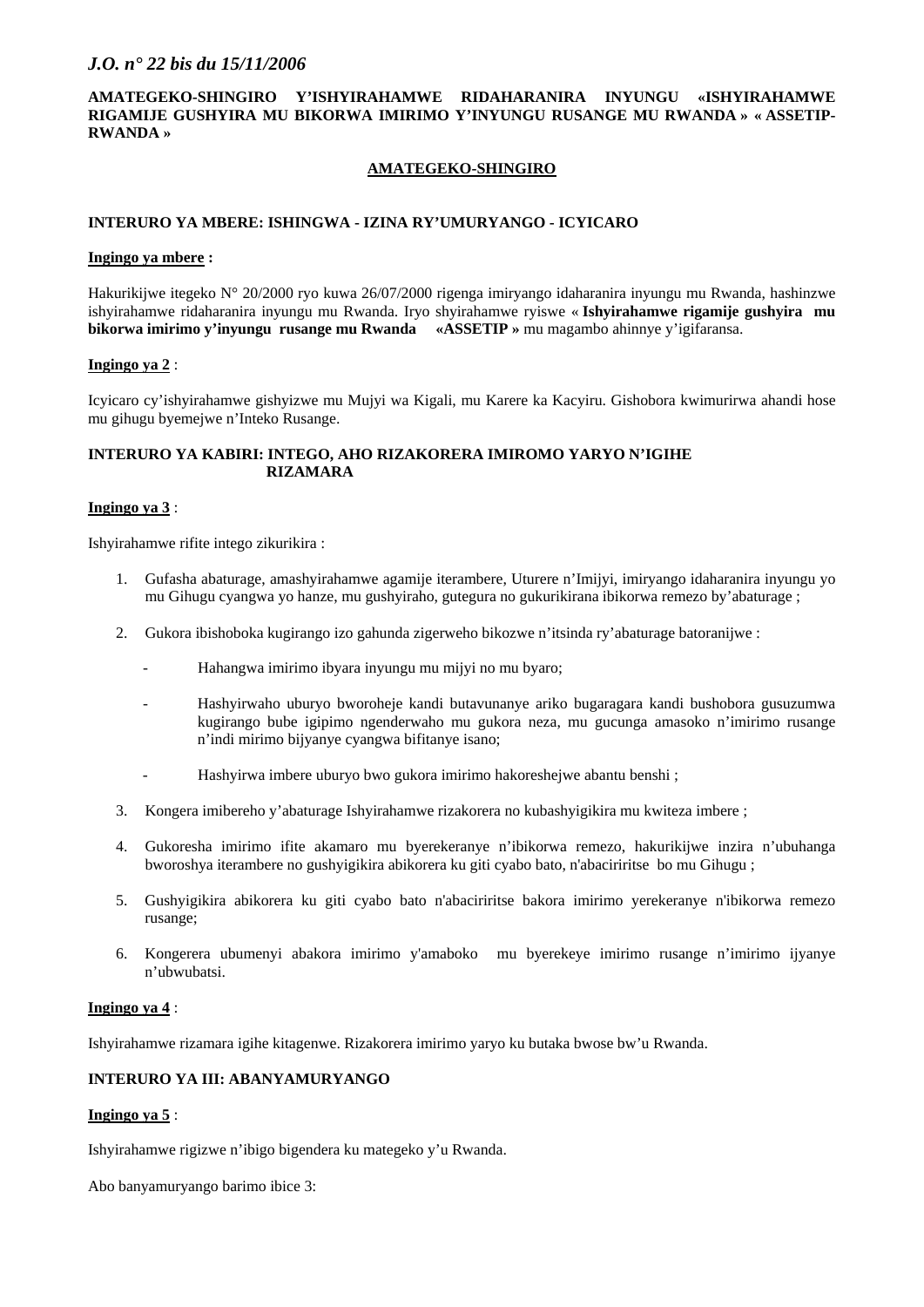- Abanyamuryango barishinze ;
- Abanyamuryango baryemerewemo ;
- Abanyamuryango b'icyubahiro.

#### **Ingingo ya 6** :

Abanyamuryango barishinze ni ibigo bishyira umukono kuri aya mategeko-shingiro. Abanyamuryango baryemerewemo ni ibigo bisaba kuryinjiramo bikabyemererwa n'Inteko Rusange. Abanyamuryango b'icyubahiro ni ibigo biryinjiramo bibyemerewe n'Inteko Rusange, bigamije kuritera inkunga.

# **Ingingo ya 7** :

Abanyamuryango barishinze n'abanyamuryango baryinjiyemo nibo banyamuryango buzuye b'Ishyirahamwe. Bagira ijwi nkemurampaka mu nama kandi bashobora gutorerwa kujya mu nzego zitandukanye z'Ishyirahamwe.

#### **Ingingo ya 8** :

Abanyamuryango b'icyubahiro bakurikirana inama z'Inteko Rusange ariko ntibatora.

#### **Ingingo ya 9** :

Kwemerewa kuba umunyamuryango mushya bisaba ibi bikurikira :

- 1. Kwemera kugendera ku mategeko-shingiro n'amategeko yihariye y'Ishyirahamwe ;
- 2. Kwandika ubisaba ;
- 3. Kwemererwa n'Inteko Rusange.

#### **Ingengo ya 10** :

Kuba umunyamuryango birangira iyo habayeho:

- Gusezera ku bushake,
- Kwirukanwa,
- Guseswa kw'ikigo cyari umunyamuryango ;
- Guseswa kw'Ishyirahamwe

#### **Ingingo ya 11** :

Umunyamuryango utuzuza inshingano ze ashobora kwirukanwa mu Ishyirahamwe. Kwirukanwa kw'umunyamuryango kwemezwa n'ubwiganze bwa 2/3 by'abanyamuryango bateraniye mu Nteko Rusange.

Icyemezo cy'Inteko Rusange ntabwo kijuririrwa kandi ntabwo kijyanwa mu rukiko. Utakiri umunyamuryango, agomba kwishyura imyenda yose yarabereyemo Ishyirahamwe.

# **INTERURO YA IV : INZEGO Z'ISHYIRAHAMWE N'IBYO ZISHINZWE**

#### **Ingingo ya 12** :

Inzego z'Ishyirahamwe ni izi :

- Inteko Rusange :
- Inama y'Ubutegetsi ;
- Ubugenzuzi bw'umutungo ;
- Ubuyobozi Bukuru.

Uretse ibikubiye muri aya mategeko-shingiro, inshingano n'uko izi nzego zikora bishyirwaho n'amategeko yihariye.

Ariko igihe cyose bibaye ngombwa, Ishyirahamwe rishobora gushyiraho izindi nzego zikenewe mu kazi karyo.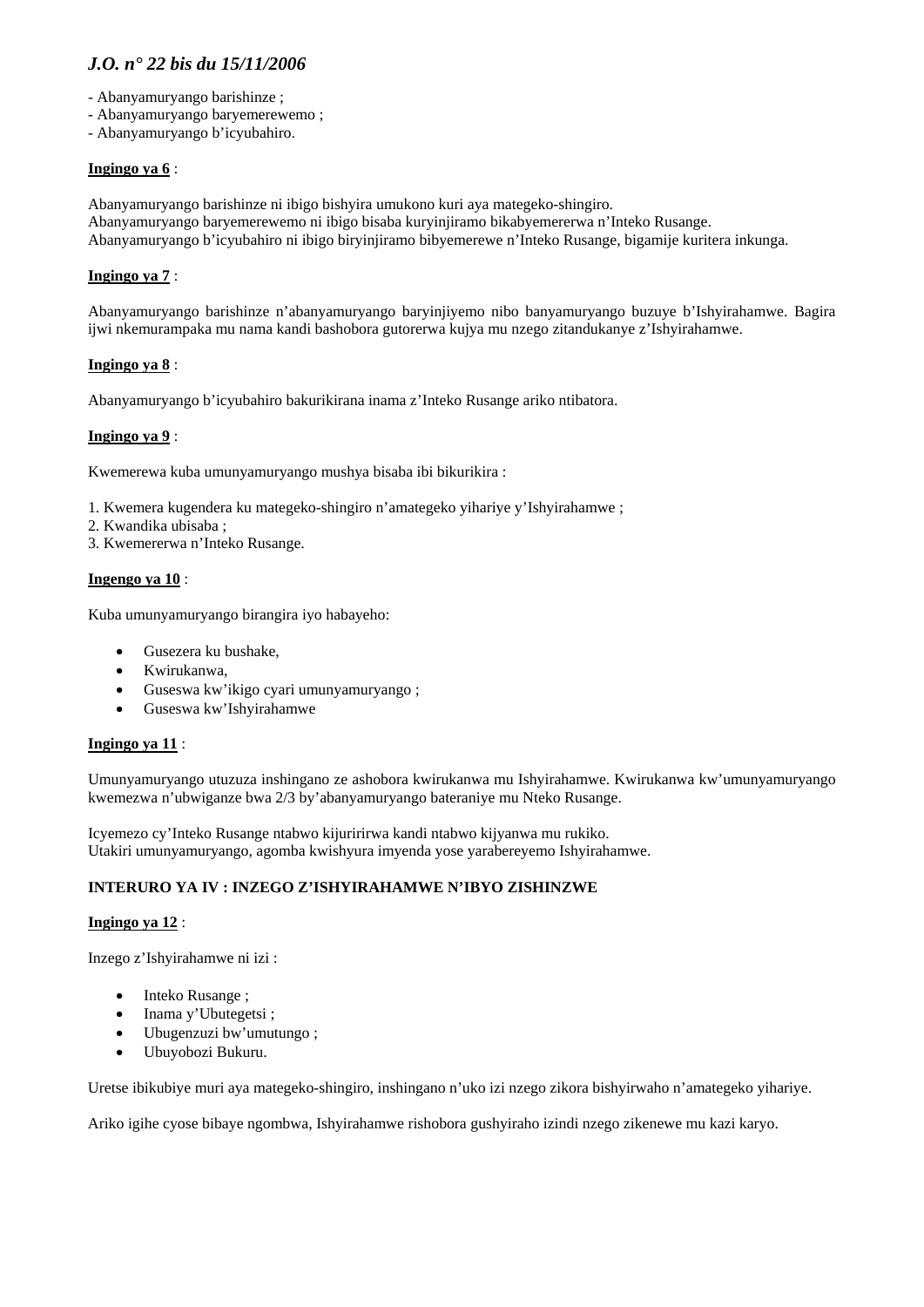#### **Ingingo ya 13** :

Inteko Rusange ni Urwego rw'Ikirenga rw'Ishyirahamwe. Rugizwe n'abanyamuryango bose. Ibyemezo bifashwe bikurikije aya mategeko-shingiro bireba abanyamuryango barishinze n'abaryinjiyemo. Mu gihe cy'amatora, buri munyamuryango ahabwa ijwi rimwe.

#### **Ingingo ya 14** :

Inteko Rusange ifata ibyemezo byose birebana n'intego z'Ishyirahamwe.

Ifite inshingano zikurikira :

- Kwemeza no gushyiraho umurongo w'ibikorwa by'Ishyirahamwe ;
- Kwemeza no guhindura amategeko-shingiro n'amategeko yihariye y'Ishyirahamwe;
- Gushyiraho no gukuraho abahagarariye Ishyirahamwe n'Umuyobozi Mukuru waryo;
- Kwemera, guhagarika no kwirukana abanyamuryango ;
- Kwemeza raporo z'umwaka z'Ishyirahamwe ;
- Kwemera impano n'indagano ;
- Gusesa Ishyirahamwe.

Inteko Rusange ishobora guha bumwe mu bubasha bwayo Inama y'Ubutegetsi cyangwa izindi nzego ;

#### **Ingingo ya 15** :

Inteko Rusange iterana kabiri mu mwaka mu nama isanzwe. Ishobora no guterana mu nama idasanzwe, biturutse ku bagize Inama y'Ubutegetsi cyangwa bisabwe nibura na 1/3 cy'abanyamuryango buzuye.

#### **Ingingo ya 16** :

Inama z'Inteko Rusange zitumizwa kandi zikayoborwa na Perezida w'Inama y'Ubutegetsi cyangwa na Visi-Perezida iyo Perezida atashoboye kuboneka.

Igihe Perezida na Visi-Perezida bagize impamvu ituma bataboneka bose, Inteko Rusange itumizwa n'Umunyamabanga, ataboneka igatumizwa n'Umubitsi.

Igihe aba bose batashoboye kuboneka, Inteko Rusange ishobora gutumizwa n'undi munyamuryango wese ugize Inama y'Ubutegetsi ikayoborwa n'uwatowe ngo ayobore inama muri ako kanya.

Ibyemezo by'Inteko Rusange bihabwa agaciro iyo nibura 2/3 by'abanyamuryango buzuye baje mu nama cyangwa bahagarariwe. Ibyemezo bifatwa ku bwiganze busesuye.

Iyo uwo mubare utagezeho, indi nteko itumizwa mu minsi cumi n'itanu (15). Icyo gihe, Inteko ifata ibyemezo uko baba bangana kose. Ibyemezo bifatwa ku bwiganze bwa ¾ by'abanyamuryango bari mu nama cyangwa bahagarariwe.

#### **Ingingo ya 17** :

Ishyirahamwe riyoborwa n'Inama y'Ubutegetsi igizwe n'abanyamuryango 7 bakurikira :

- Perezida ;
- Visi-Perezida ;
- Umunyamabanga ;
- Umubitsi ;
- Uhagarariye Minisiteri ifite Ibikorwa Remezo mu nshingano zayo ;
- Uhagarariye Minisiteri ifite Imari mu nshingano zayo;
- Uhagarariye Ikigega Rusange Gitsura Amajyambere.

Uretse abahagarariye izo Minisiteri, Inama y'Ubutegetsi itorwa n'Inteko Rusange kuri manda y'imyaka ibiri ishobora kongerwa inshuro imwe. Iyo manda ishobora kurangira igihe cyayo kitageze byemejwe nibura na 2/3 by'abanyamuryango baje mu nama.

#### **Ingingo ya 18** :

Inama y'Ubutegetsi ifite ububasha busesuye mu birebana n'ubutegetsi n'imicungire ya buri munsi y'Ishyirahamwe.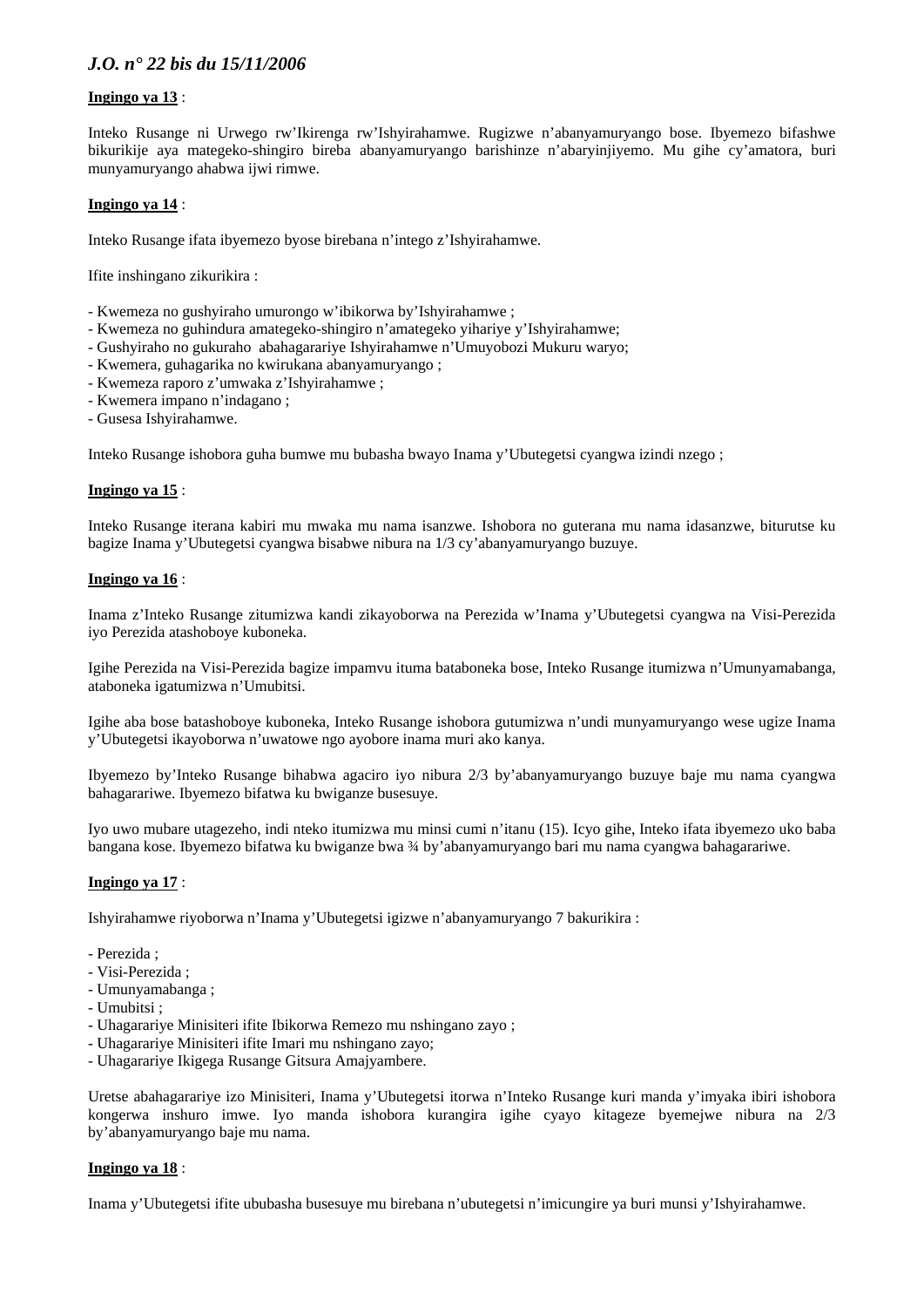Ku bw'umwihariko Inama y'Ubutegetsi ishinzwe :

- Guhagararira Ishyirahamwe ;
- Kureba ko ibyemezo by'Inteko Rusange bishyirwa mu bikorwa ;
- Gutanga ibitekerezo by'ukuntu amategeko-shingiro n'amategeko yihariye yahindurwa;
- Guhuza no kuyobora ibikorwa by'Ishyirahamwe ;
- Gucunga umutungo w'Ishyirahamwe
- Gushaka amasezerano y'ubufatanye hamwe n'indi miryango cyangwa ibigo byo mu gihugu cyangwa hanze ;
- Guha akazi no kwirukana Umuyobozi Mukuru hakurikijwe ibikubiye mu ngingo ya 14.

Inama y'Ubutegetsi ishobora guha bumwe mu bubasha bwayo Ubuyobozi Bukuru.

#### **Ingingo ya 19** :

Inama y'Ubutegetsi iterana mu nama isanzwe byibura rimwe mu gihembwe, ihamagawe na Perezida wayo. Igihe Perezida adashoboye kuboneka, inama zitumizwa zikanayoborwa na Visi-Perezida.

Ishobora guterana mu nama yayo idasanzwe igihe ari ngombwa cyangwa bisabwe n'abayigize. Uko itumizwa ni kimwe nko mu nama isanzwe.

Inama y'Ubutegetsi ntishobora guterana hatabonetse nibura 2/3 by'abayigize cyangwa ababahagarariye.

# **INTERURO YA V : UBUGENZUZI BW'UMUTUNGO**

#### **Ingingo ya 20 :**

Ubugenzuzi bw'umutungo bugizwe n'abanyamuryango batatu batorwa n'Inteko Rusange kuri manda y'imyaka ibiri itongerwa.

Imirimo y'umugenzuzi w'umutungo ntibangikanwa no kuba umunyamuryango w'izindi nzego z'Ishyirahamwe.

#### **Ingingo ya 21**:

Ubugenzuzi bw'Umutungo bufite inshingano zikurikira:

- Kugenzura igihe cyose imicungire y'umutungo w'Ishyirahamwe;
- Kugenzura iyubahirizwa ry'ishyirwa mu bikorwa rya gahunda y'ibikorwa y'umwaka;
- Kugenzura no kwemeza ko ibikubiye mu mbonerahamwe y'umutungo w'Ishyirahamwe aribyo.

Ubugenzuzi bw'umutungo ni urwego rwigenga. Rukora raporo y'ubugenzuzi rukayishyikiriza Inteko Rusange.

#### **INTERURO YA VI : UBUYOBOZI BUKURU**

#### **Ingingo ya 22 :**

Buhawe amabwiriza n'Inama y'Ubutegetsi, Ubuyobozi Bukuru bushinzwe imicungire ya buri munsi no guhuza ibikorwa by'Ishyirahamwe.

Buyoborwa n'Umuyobozi Mukuru ushyirwaho n'Inama y'Ubutegetsi.

Umuyobozi Mukuru afashwa mu kazi ke n'abakozi bashyirwaho hakurikijwe amategeko yo gutanga akazi. Umuyobozi Mukuru akurikirana inama zose z'Inama y'ubutegetsi ariko ntatora.

# **INTERURO YA VII : UMUTUNGO N'AHO UKOMOKA**

#### **Ingingo ya 23:**

Ishyirahamwe rishobora gutizwa cyangwa rikigurira umutungo wimukanwa n'utimukanwa.

Umutungo w'Ishyirahamwe utandukanye n'umutungo w'abanyamuryango bawo. Icungwa ry'uwo mutungo rigenwa n'amategeko yihariye.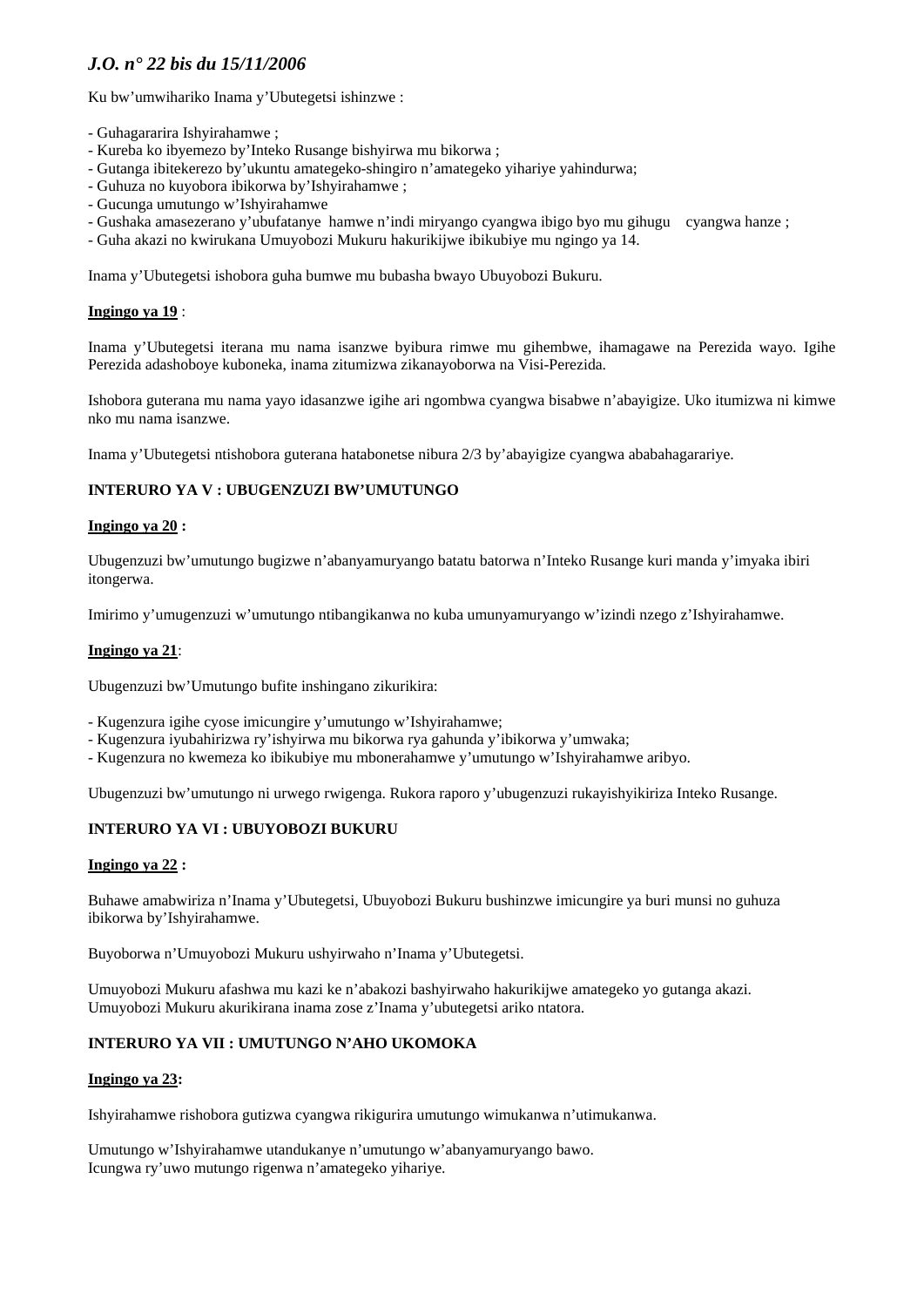# **Ingingo ya 24 :**

Umutungo w'Ishyirahamwe uturuka aha hakurira :

- Imisanzu y'abanyamuryango ;
- Imfashanyo ;
- Impano n'indagano ;
- Mu mirimo rikorera abarigana.

# **INTERURO YA VIII : IHINDURWA RY'AMATEGEKO**

#### **Ingingo ya 25:**

Aya mategeko-shingiro hamwe n'amategeko yihariye ntashobora guhindurwa bitemejwe n'ubwiganze busesuye bw'abanyamuryango b'Inteko Rusange baje mu nama cyangwa bahagarariwe.

Igitekerezo cyose cyo guhindura gitanzwe n'umunyamuryango kigomba kwandikwa kigashyikirizwa Perezida w'Inama y'Ubutegetsi kugirango agishyire mubizigwa n'Inteko Rusange izongera guterana.

#### **INTERURO YA IX: ISESWA RY'ISHYIRAHAMWE**

#### **Ingingo ya 26:**

Iseswa ry'Ishyirahamwe ryemezwa nibura na 2/3 by'Inteko Rusange mu nama yayo idasanzwe yatumijwe kubera iyo mpamvu.

# **Ingingo ya 27:**

Kubera impamvu z'iseswa, inteko Rusange ishyiraho umuntu umwe cyangwa benshi bagomba gusesa Ishyirahamwe. Ku bw'ibyo, Inteko Rusange yemeza gahunda y'iseswa ikanagena aho umutungo w'Ishyirahamwe uzajya.

#### **INTERURO YA X : INGINGO ZISOZA**

#### **Ingingo ya 28 :**

Ibirebana n'ishyirwa mu bikorwa ry'aya mategeko-shingiro bigenwa n'amategeko yihariye y'Ishyirahamwe.

Byemejwe n'Inteko Rusange mu nama yayo isanzwe yateraniye i Kigali, kuwa 24/03/2005

Uhagarariye Ishyirahamwe **KANAMUGIRE Callixte**  (sé)

Uwungirije Uhagarariye Ishyirahamwe **KALISA John Bosco**  (sé)

> Umunyamabanga **RUSILIBYA Jacqueline**. (sé)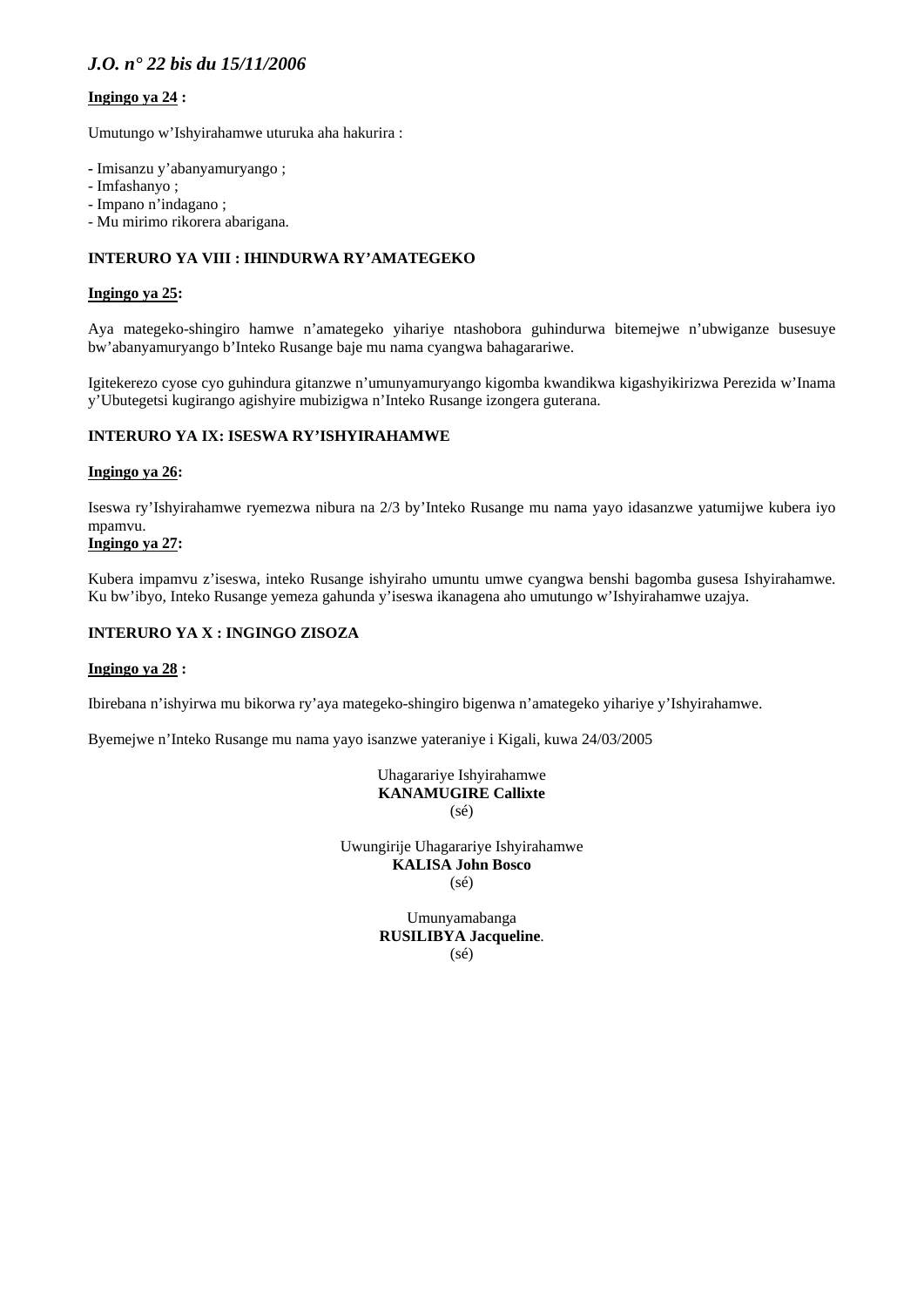#### **STATUTS DE L'ASSOCIATION SANS BUT LUCRATIF « ASSOCIATION D'EXECUTION DES TRAVAUX D'INTERET PUBLIC AU RWANDA « ASSETIP- RWANDA » A.s.b.l en sigle**

#### **STATUTS**

#### **TITRE PREMIER : DE LA CREATION, DE LA DENOMINATION ET DU SIEGE SOCIAL**

#### **Article premier :**

**C**onformément à la loi rwandaise N°20/2000 du 27/07/2000 relative aux Associations Sans But Lucratif, il est créé une Association dénommée **« Association d'Exécution des Travaux d'Intérêt Public au Rwanda », ASSETIP/RWANDA** en sigle.

#### **Article 2** :

Le siège social de l'Association est établi dans la Ville de Kigali, dans le District de Kacyiru. Il peut être transféré en tout autre lieu du territoire national sur décision de l'Assemblée Générale.

#### **TITRE II : DE L'OBJET, DU CHAMP D'APPLICATION ET DE LA DUREE**

#### **Article 3 :**

L'Association a pour objet :

- 1. Favoriser l'implication des populations, des associations de développement, des collectivités locales, des Organisations Non Gouvernementales (ONG) nationales et internationales, dans la conception, la programmation et le suivi des programmes d'infrastructures publiques ;
- 2. Œuvrer à la maximisation des résultats de ces programmes et leurs effets positifs sur l'emploi des populations cibles, notamment :
	- Par la création des activités génératrices de revenus dans les centres urbains et en milieu rural,
	- Par l'introduction des procédures simplifiées et moins contraignantes, de nature à servir de référence d'efficacité pour l'Administration dans la gestion des marchés publics, des travaux et des services connexes, - Par la sensibilisation à l'usage des méthodes à haute intensité de main d'œuvre (HIMO) ;
- 3. Améliorer les conditions de vie des populations bénéficiaires et encourager leur autopromotion ;
- 4. Faire exécuter les travaux d'utilité publique du domaine des infrastructures et équipements collectifs, selon des procédures et techniques facilitant le développement et le renforcement des petites et moyennes entreprises ainsi que les bureaux d'études nationaux ;
- 5. Encadrer les bureaux d'études, les petites et moyennes entreprises opérant dans le domaine des travaux publics et du bâtiment ;
- 6. Oeuvrer à l'amélioration du savoir-faire de la main d'oeuvre du secteur des travaux publics et du bâtiment.

#### **Article 4:**

L'Association est créée pour une durée indéterminée. Elle exerce ses activités sur toute l'étendue du territoire de la République du Rwanda.

#### **TITRE III : DES MEMBRES**

#### **Article 5 :**

L'Association se compose de personnes morales de droit rwandais.

Ces membres sont de trois catégories :

- Les membres fondateurs,
- Les membres adhérents,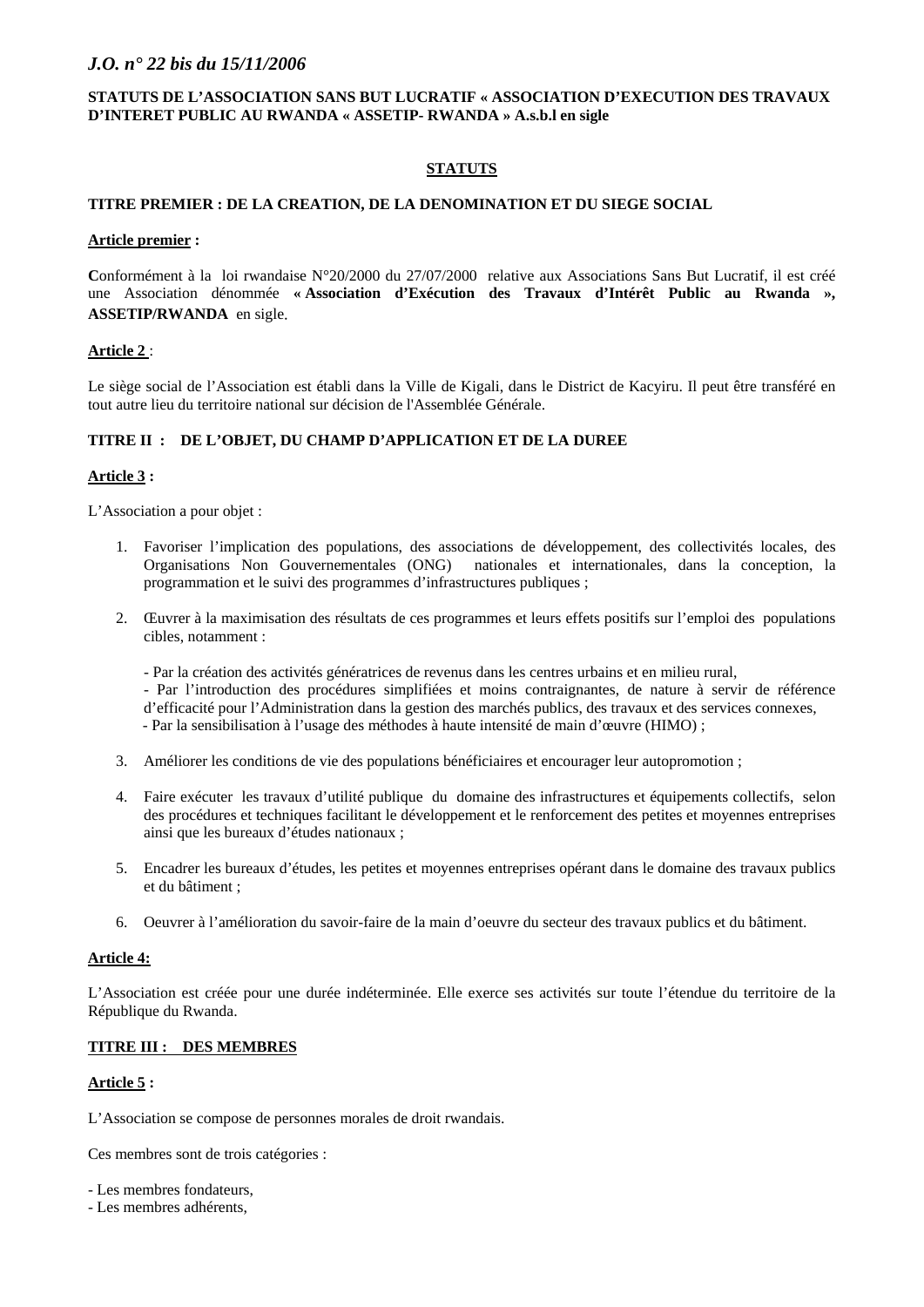- Les membres d'honneur.

#### **Article 6 :**

Sont membres fondateurs, les personnes morales signataires des présents statuts.

Sont membres adhérents, les personnes morales qui, sur leurs demandes, ont été agréées par l'Assemblée Générale. Sont membres d'honneur, les personnes morales qui sont agréées comme telles par l'Assemblée Générale, et qui soutiennent matériellement les activités de l'Association.

# **Article 7 :**

Les membres fondateurs et les membres adhérents constituent les membres effectifs de l'Association. Ils siègent avec voix délibérative et sont éligibles dans les différents organes.

#### **Article 8 :**

Les membres d'honneur participent aux réunions de l'Assemblées Générale. Ils n'ont qu'une voix consultative.

# **Article 9 :**

Pour acquérir la qualité de nouveau membre, il faut :

- 1. Accepter de se conformer aux statuts et Règlement d'Ordre Intérieur de l'Association ;
- 2. En faire la demande écrite ;
- 3. Etre agréé par l'Assemblée Générale.

#### **Article 10 :**

La qualité de membre se perd par :

- La démission volontaire,
- L'exclusion,
- La dissolution de l'organisation membre,
- La dissolution de l'Association.

#### **Article 11 :**

Tout membre qui n'accomplit pas les devoirs prescrits peut être exclu de l'Association. L'exclusion d'un membre est décidée par l'Assemblée Générale se prononçant à la majorité de 2/3 de tous les membres effectifs de l'Association.

La décision de l'Assemblée Générale est sans appel et ne peut donner lieu à aucune poursuite judiciaire, ni à aucune revendication quelconque sur les biens de l'Association.

Toutefois, le membre qui a perdu sa qualité reste tenu de s'acquitter de tous ses engagements financiers antérieurs à l'égard de l'Association.

#### **TITRE IV : DES ORGANES ET DE LEURS ATTRIBUTIONS**

#### **Article 12 :**

Les organes de l'Association sont :

- o L'Assemblée Générale ;
- o Le Conseil d'Administration ;
- o Le Commissariat aux comptes ;
- o La Direction Générale.

Sous réserve des dispositions des présents statuts, les attributions et les modalités de fonctionnement de ces organes sont précisées par le Règlement d'ordre Intérieur.

Néanmoins, chaque fois qu'elle le jugera impératif, l'Association pourra créer tout autre organe utile à son fonctionnement.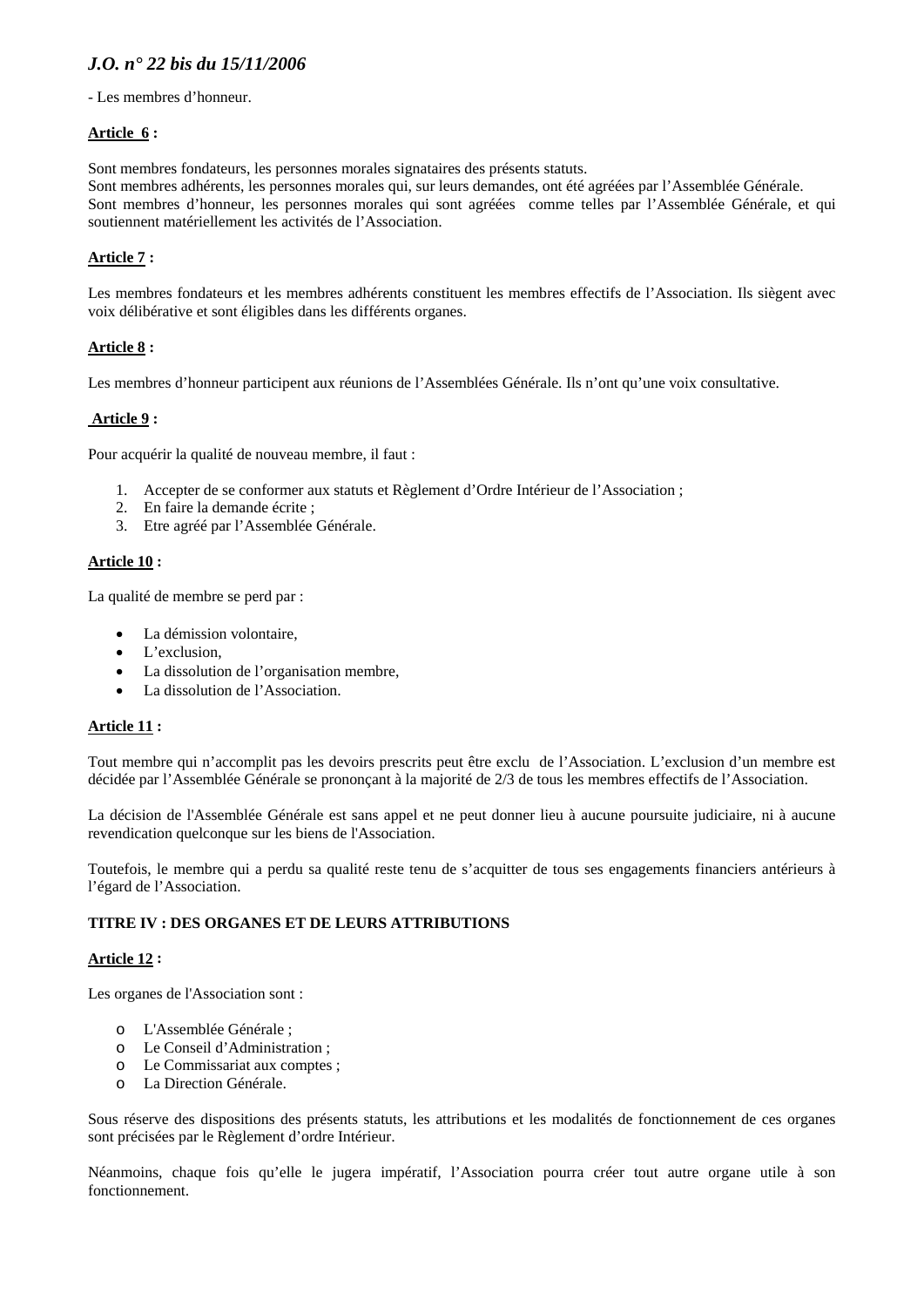#### **Article 13 :**

L'Assemblée Générale est l'organe suprême de l'Association. Elle est constituée par l'ensemble des membres de l'Association. Les décisions prises conformément aux présents statuts, s'imposent à l'ensemble des membres fondateurs et adhérents. En cas de vote, chaque membre a droit à une voix

#### **Article 14** *:*

L'Assemblée Générale prend toutes les décisions se rapportant à la mission de l'Association. Elle exerce les attributions suivantes :

- La détermination et l'orientation des grandes lignes et des activités de l'Association ;
- L'adoption et la modification des statuts et du Règlement d'Ordre Intérieur ;
- La nomination et la révocation des Représentants Légaux et le Directeur Général de l'Association ;
- L'admission, la suspension ou l'exclusion des membres ;
- L'approbation des comptes annuels de l'Association ;
- L'acceptation des dons et legs ;
- La dissolution de l'Association.

L'Assemblée Générale peut déléguer certains de ses pouvoirs au Conseil d'Administration ou aux autres organes.

#### **Article 15 :**

L'Assemblée Générale se réunit deux fois l'an en session ordinaire.

Elle peut aussi se réunir en session extraordinaire, soit sur l'initiative des membres du Conseil d'Administration, soit à la demande d'un tiers au moins des membres effectifs de l'Association.

#### **Article 16 :**

Les réunions de l'Assemblée Générale sont convoquées et présidées par le Président du Conseil d'Administration ou par le Vice-Président en cas d'empêchement de ce dernier.

En cas d'empêchement simultané du Président et du Vice-Président, l'Assemblée Générale est convoquée par le Secrétaire ou le Trésorier en l'absence du Secrétaire.

En cas d'empêchement de tous ces responsables, l'Assemblée Générale peut être convoquée par tout autre membre du Conseil d'Administration et présidée par l'un des délégués désigné par ses pairs séance tenante.

L'Assemblée Générale ne délibère valablement que si les 2/3 des membres effectifs sont présents ou représentés. Les décisions sont prises à la majorité absolue.

Lorsque ce quorum n'est pas atteint, une nouvelle Assemblée est convoquée dans les quinze jours. A cette occasion, l'Assemblée délibère quel que soit le quorum. Les décisions sont prises à la majorité de ¾ des membres présents ou représentés.

#### **Article 17 :**

L'Association est administrée par un Conseil d'administration composé de 7 membres suivants :

- Un (e) Président (e) ;
- Un (e) Vice-Président(e) ;
- Un (e) Secrétaire ;
- Un (e) trésorier (e) ;
- Un membre délégué du Ministère ayant les infrastructures dans ses attributions ;
- Un membre délégué du Ministère ayant les finances dans ses attributions ;
- Un membre délégué du CDF.

A l'exception des membres délégués, le Conseil d'administration est élu par l'Assemblée Générale pour un mandat de deux ans renouvelable une fois. Toutefois ce mandat peut prendre fin avant son terme sur décision de la majorité de 2/3 des membres effectifs présents à l'Assemblée Générale.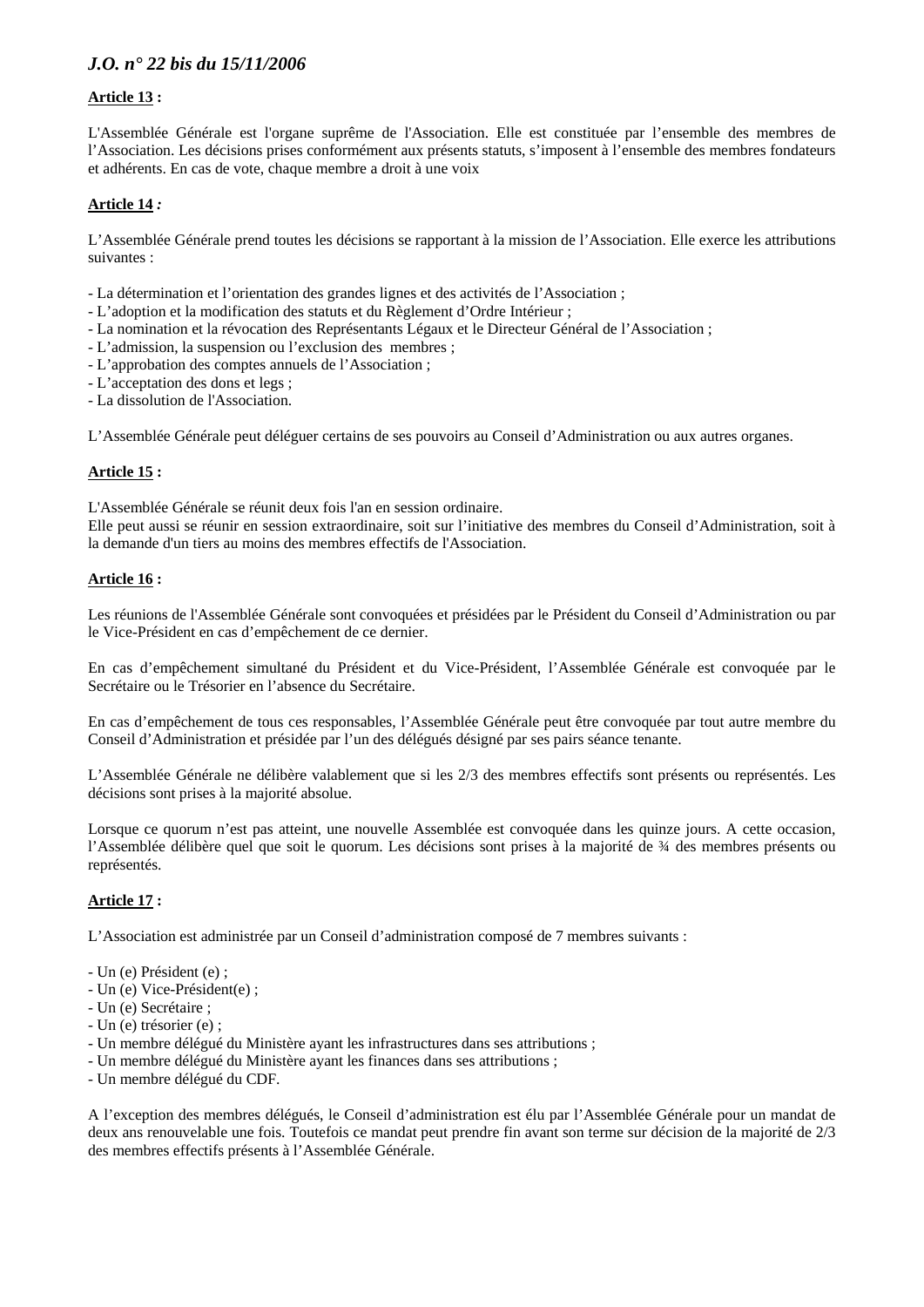#### **Article 18 :**

Le Conseil d'Administration dispose de tous les pouvoirs d'administration et de gestion de l'Association non expressément réservés à l'Assemblée Générale.

Il a particulièrement pour attributions de :

- Représenter légalement l'Association,
- Veiller à l'application des résolutions de l'Assemblée Générale,
- Proposer des modifications des statuts et du Règlement d'Ordre Intérieur,
- Coordonner et diriger les activités de l'Association,
- Gérer le patrimoine de l'Association,
- Créer des liens et initier les accords de coopération avec les autres groupements, organisations ou institutions tant au niveau national qu'international,
- Recruter et démettre le Directeur Général selon les dispositions de l'article 14.

Toutefois, le Conseil d'administration peut déléguer certains de ses pouvoirs à la Direction Générale.

#### **Article 19 :**

Le Conseil d'Administration se réunit en session ordinaire au moins une fois par trimestre, sur convocation de son Président. En cas d'empêchement du Président, les réunions sont convoquées et présidées par le Vice- Président.

Il peut se réunir en session extraordinaire en cas de nécessité ou sur la demande de ses membres. La procédure de convocation est la même que celle de la session ordinaire.

Le Conseil d'Administration ne se réunit valablement que lorsque les 2/3 de ses membres sont présents ou représentés.

#### **TITRE V** : **DU COMMISSARIAT AUX COMPTES**

#### **Article 20 :**

Le Commissariat aux comptes est composé de trois membres élus par l'Assemblée Générale pour un mandat de deux ans non renouvelable.

La fonction de Commissaire aux comptes est incompatible avec celle de membre des autres organes de l'Association.

#### **Article 21:**

Le Commissariat aux comptes a pour mission :

- ¾ De contrôler en tout temps la gestion du patrimoine de l'Association;
- ¾ De vérifier le respect de l'exécution du plan d'action et des programmes annuels d'activités;
- $\triangleright$  De vérifier et certifier la régularité, la fidélité et la sincérité des inventaires, des bilans, et des comptes.

Le Commissariat aux comptes est un organe indépendant. Il fait rapport de sa vérification à l'Assemblée Générale.

#### **TITRE VI** : **DE LA DIRECTION GENERALE**

#### **Article 22 :**

Sous la supervision du Conseil d'Administration, la Direction Générale assure la gestion quotidienne et la coordination des activités de l'Association.

Elle est dirigée par un Directeur Général nommé par le Conseil d'Administration.

Le Directeur Général est appuyé dans ses fonctions par un personnel engagé suivant la réglementation de recrutement.

Le Directeur Général participe à toutes les réunions du Conseil d'Administration mais son rôle n'est que consultatif.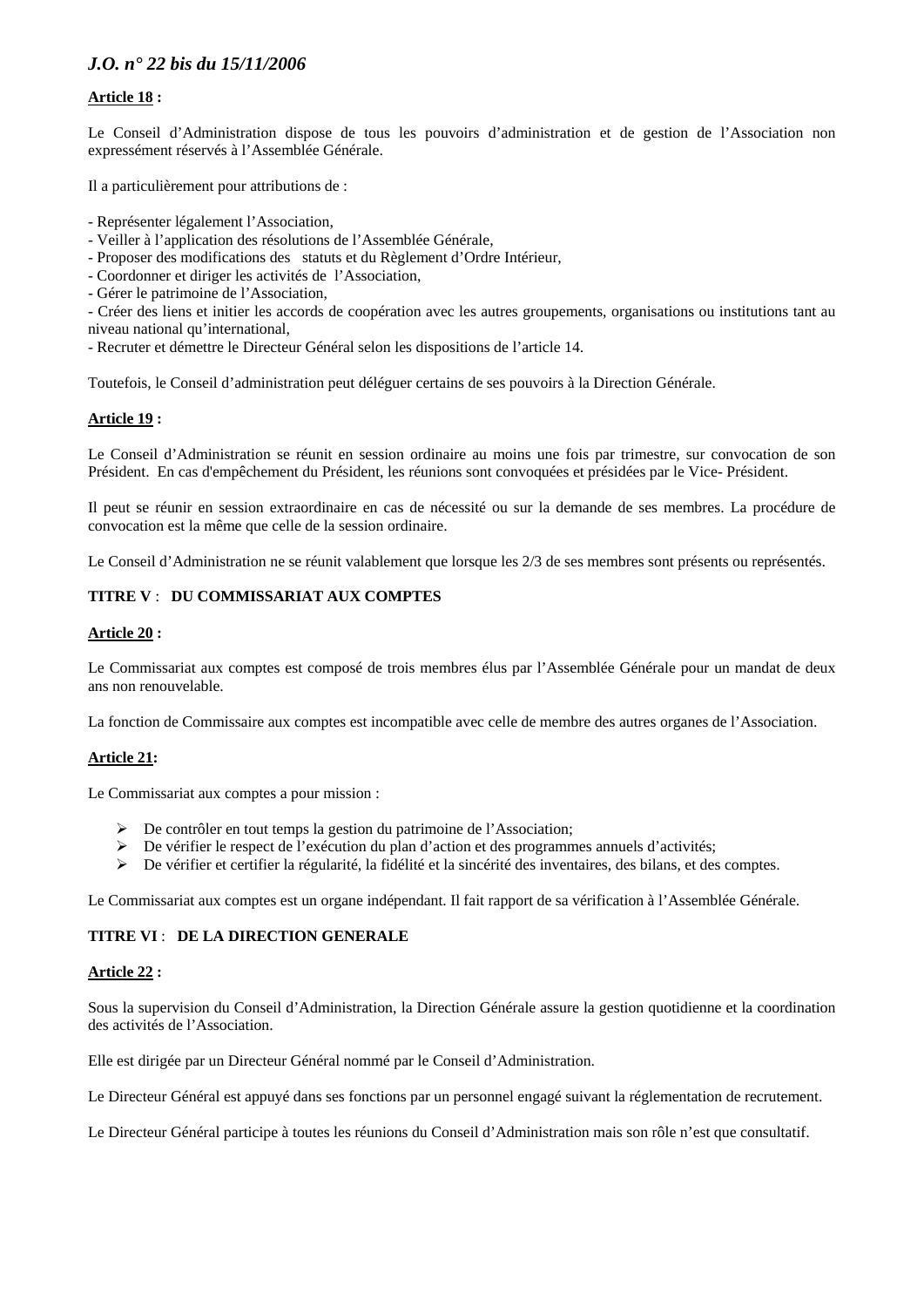# **TITRE VII : DU PATRIMOINE ET DES RESSOURCES**

#### **Article 23 :**

L'Association peut posséder soit en jouissance, soit en propriété, des biens meubles et immeubles. Le patrimoine de l'Association est distinct de celui de ses membres. La gestion de ce patrimoine est précisée par le Règlement d'Ordre Intérieur.

#### **Article 24 :**

Les ressources de l'Association proviennent :

- Des cotisations de ses membres ;
- Des subventions ;
- Des dons et legs ;
- Des prestations des services.

# **TITRE VIII : DE LA MODIFICATION DES STATUTS**

#### **Article 25 :**

Les présents statuts ainsi que le Règlement d'Ordre Intérieur ne peuvent être modifiés que par décision de l'Assemblée Générale statuant conformément à la majorité absolue des membres présents ou représentés. Toute proposition de modification émanant d'un membre de l'Association doit être formulée par écrit et soumise au Président du Conseil d'Administration afin d'être portée à l'ordre du jour de l'Assemblée Générale la plus prochaine.

#### **TITRE IX : DE LA FUSION ET DE LA DISSOLUTION**

#### **Article 26 :**

La dissolution ou la fusion de l'Association est décidée par l'Assemblée Générale à la majorité de 2/3 des membres effectifs, au cours d'une session extraordinaire convoquée uniquement à cet effet.

#### **Article 27 :**

Pour les besoins de la dissolution, l'Assemblée Générale désigne un ou plusieurs liquidateurs. A cet effet, elle adopte le plan de liquidation et détermine la destination des biens de l'Association.

#### **TITRE X : DES DISPOSITIONS FINALES**

#### **Article 28 :**

Les modalités d'exécution des présents Statuts sont précisées dans le Règlement d'Ordre Intérieur de l'Association.

Adoptés par l'Assemblée Générale en sa session ordinaire tenue à Kigali, le 24/03/2005

Le Représentant Légal **KANAMUGIRE Callixte**  (sé)

Le Représentant Légal Suppléant **KALISA John Bosco**  (sé)

> Le Secrétaire **RUSILIBYA Jacquéline**  (sé)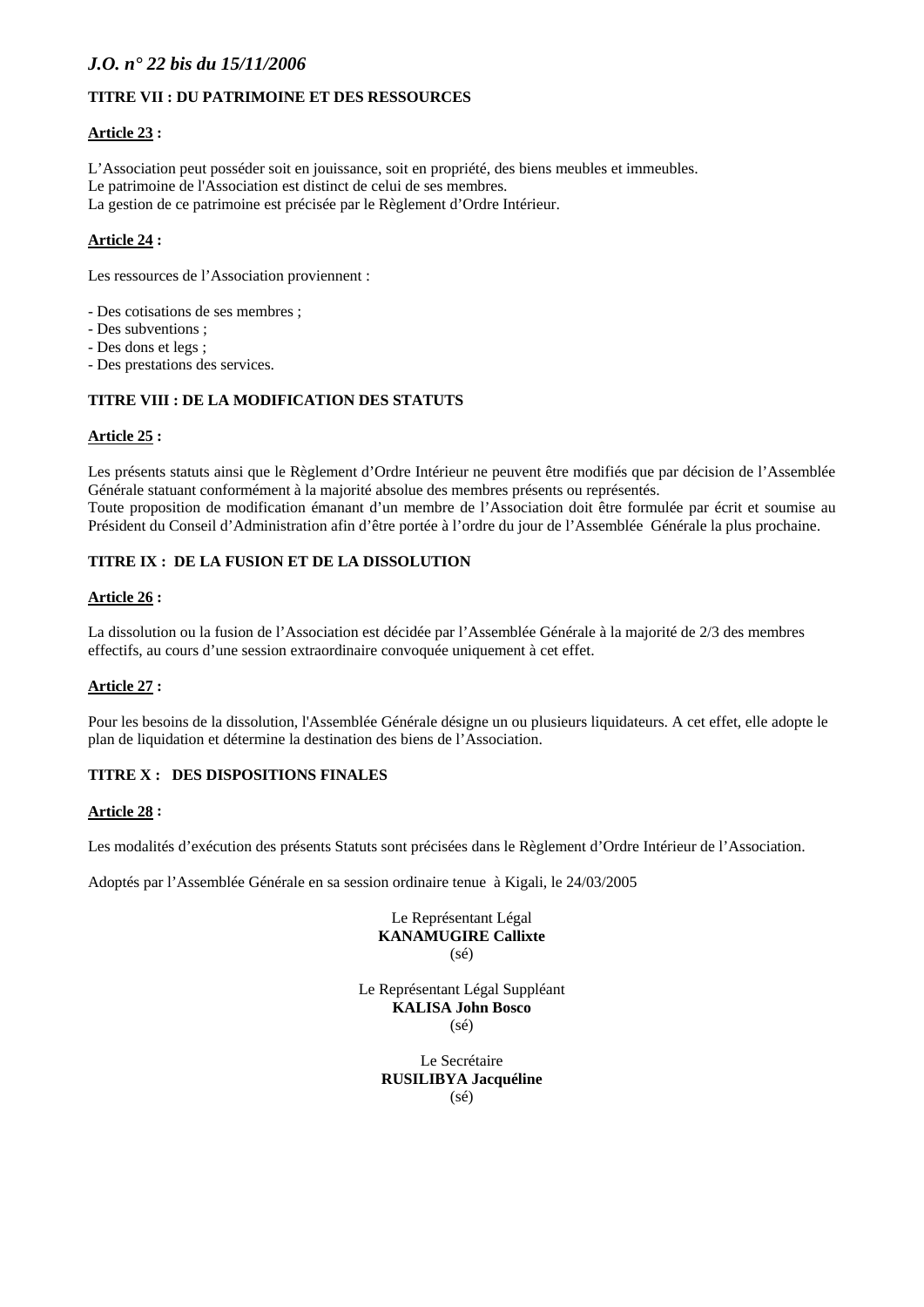#### **AMEGERWA SARL**

#### **PROCES-VERBAL DE LA REUNION DE L'ASSEMBLEE GENERALE EXTRAORDINAIRE TENUE A KIGALI LE 28 AVRIL 2006**

Sur convocation du Président en fonction, l'Assemblée Générale Extraordinaire de la société AMEGERWA sàrl s'est tenue au siège social en date du 28 avril 2006 à 16 heures.

Etaient présents:

- Monsieur MAKUZA Bertin, propriétaire de 4.000 parts sociales,
- Madame MUGIRASONI Judith, propriétaire de 1.000 parts sociales.

#### Etaient invités:

- □ Monsieur MAKUZA Robert, invité;
- □ Monsieur MAKUZA Claude, invité ;
- □ Monsieur MAKUZA Patrick, invité ;
- Monsieur MAKUZA Christian, invité;
- □ Madame MAKUZA Irène, invitée;
- □ Madame MAKUZA Yvonne, invitée;
- **Monsieur NGENDAHIMANA Yvon, invité;**
- **Monsieur RUGEMANSHURO Régis, invité.**

#### **Ordre du jour** :

- Cession des parts sociales
- Modification des statuts

#### **Déroulement:**

La séance débute à 16 heures au siège de la Société sous la présidence de Mr MAKUZA Bertin, président de l'assemblée générale en exercice.

Le Président désigne comme secrétaire Monsieur NDUWUMWAMI Dominique et comme scrutateur Mme MUGIRASONI Judith.

Après vérification des pouvoirs et autres formalités, il se trouve que le quorum exigé est atteint et que la réunion peut dès lors délibérer valablement.

Le président rappelle les points inscrits à l'ordre du jour ; après échanges de vues et délibérations, l'assemblée prend les résolutions suivantes:

#### **Première résolution :**

L'Assemblée prend acte de la décision de l'associé MAKUZA Bertin de céder une bonne partie de ses 4.000 parts comme suit :

- □ Monsieur MAKUZA Robert, 600 parts sociales
- □ Monsieur MAKUZA Claude, 500 parts sociales
- □ Monsieur MAKUZA Patrick, 500 parts sociales
- □ Monsieur MAKUZA Christian, 400 parts sociales
- □ Madame MAKUZA Irène, 400 parts sociales
	-
- □ Madame MAKUZA Yvonne, 400 parts sociales
- Monsieur NGENDAHIMANA Yvon, 400 parts sociales
- Monsieur RUGEMANSHURO Régis, 400 parts sociales
- □ Monsieur MAKUZA Bertin garde, 400 parts sociales

L'Assemblée prend en outre acte de la décision de l'associé MUGIRASONI Judith de se retirer de la société et de céder ses 1.000 parts comme suit :

- □ Monsieur MAKUZA Robert, 125 parts sociales
- □ Monsieur MAKUZA Claude, 125 parts sociales
- □ Monsieur MAKUZA Patrick, 125 parts sociales
- □ Monsieur MAKUZA Christian, 125 parts sociales
	-
- 
-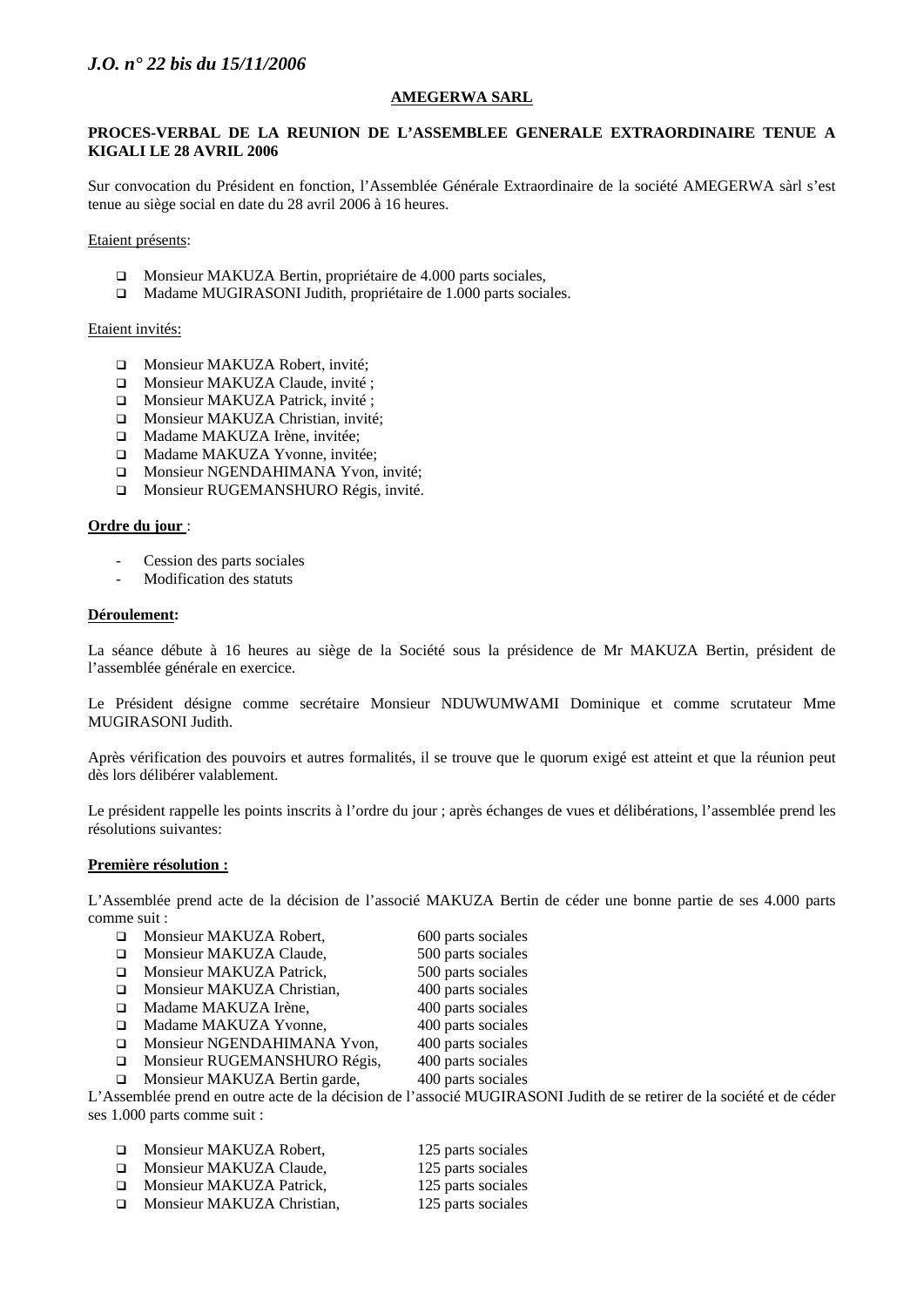- □ Madame MAKUZA Irène, 125 parts sociales
- □ Madame MAKUZA Yvonne, 125 parts sociales
- □ Monsieur NGENDAHIMANA Yvon, 125 parts sociales

□ Monsieur RUGEMANSHURO Régis, 125 parts sociales

#### **Deuxième résolution :**

En conséquence de ce cette double cession des parts et de ce retrait, la réunion approuve la nouvelle situation de l'actionnariat qui se présente désormais comme suit :

| $\Box$ | Monsieur MAKUZA Robert,<br>Monsieur MAKUZA Claude,<br>Monsieur MAKUZA Patrick,                             | 725 parts sociales<br>625 parts sociales<br>625 parts sociales                       |
|--------|------------------------------------------------------------------------------------------------------------|--------------------------------------------------------------------------------------|
|        | Monsieur MAKUZA Christian,<br>Madame MAKUZA Irène,<br>Madame MAKUZA Yvonne,<br>Monsieur NGENDAHIMANA Yvon, | 525 parts sociales<br>525 parts sociales<br>525 parts sociales<br>525 parts sociales |
|        | Monsieur RUGEMANSHURO Régis,<br>Monsieur MAKUZA Bertin,                                                    | 525 parts sociales<br>400 parts sociales                                             |

-------------------

Soit Total : 5.000 parts sociales

#### **Troisième résolution:**

L'assemblée décide de modifier comme suit l'article 11 des statuts :

*« Les cessions entre vifs ou transmissions à cause de mort de parts sociales sont, nonobstant toutes dispositions ou conventions contraires, subordonnées au droit de préemption des associés ou, à défaut, de la société.* 

*Lorsque le cas de cession ou de transmission de part subordonnée au droit de préemption se pose, les intéressés en font part à la Gérance qui, immédiatement, en informe les associés et fait convoquer ou convoque l'assemblée générale pour qu'ils se prononcent sur leur droit de préemption respectif dans les deux mois.* 

*S'il est fait usage du droit de préemption dans ce délai, la valeur des droits sociaux du cessionnaire est celle qui résulte du dernier bilan et le payement doit intervenir dans un délai maximum de six mois.* 

*Lorsque tous les associés font usage de leur droit de préemption, celui-ci s'exerce proportionnellement aux parts que chacun d'eux possède.* 

*S'il n'est pas fait usage du droit de préemption dans ce même délai, la société doit racheter les parts sociales de l'associé cédant soit au moyen du capital, soit au moyen de réserves facultatives.* 

*Dans le premier cas, le capital social est réduit et les parts annulées; dans le second cas, la société dispose d'un délai de deux ans pour aliéner les parts, les associés conservant ou devant exercer le droit de préemption. Passé ce délai sans qu'il y ait un associé qui manifeste sa volonté d'exercer le droit de préemption, les parts sont annulées de plein droit sans qu'il en résulte une réduction du capital social. »* 

#### **Quatrième résolution :**

L'assemblée demande et charge la Gérance de faire toutes les autres formalités légales ou réglementaires éventuelles exigées par la nouvelle situation ainsi créée.

Constatant que tous les points inscrits à l'ordre du jour ont été examinés et épuisés, le Président a clos la séance à 17 heures.

Fait à Kigali, le 28 avril 2006

#### Président **Secrétaire**

 $(s\acute{e})$  (sé)

MAKUZA Bertin **NDUWUMWAMI** Dominique

**Scrutateur:**  MUGIRASONI Judith (sé)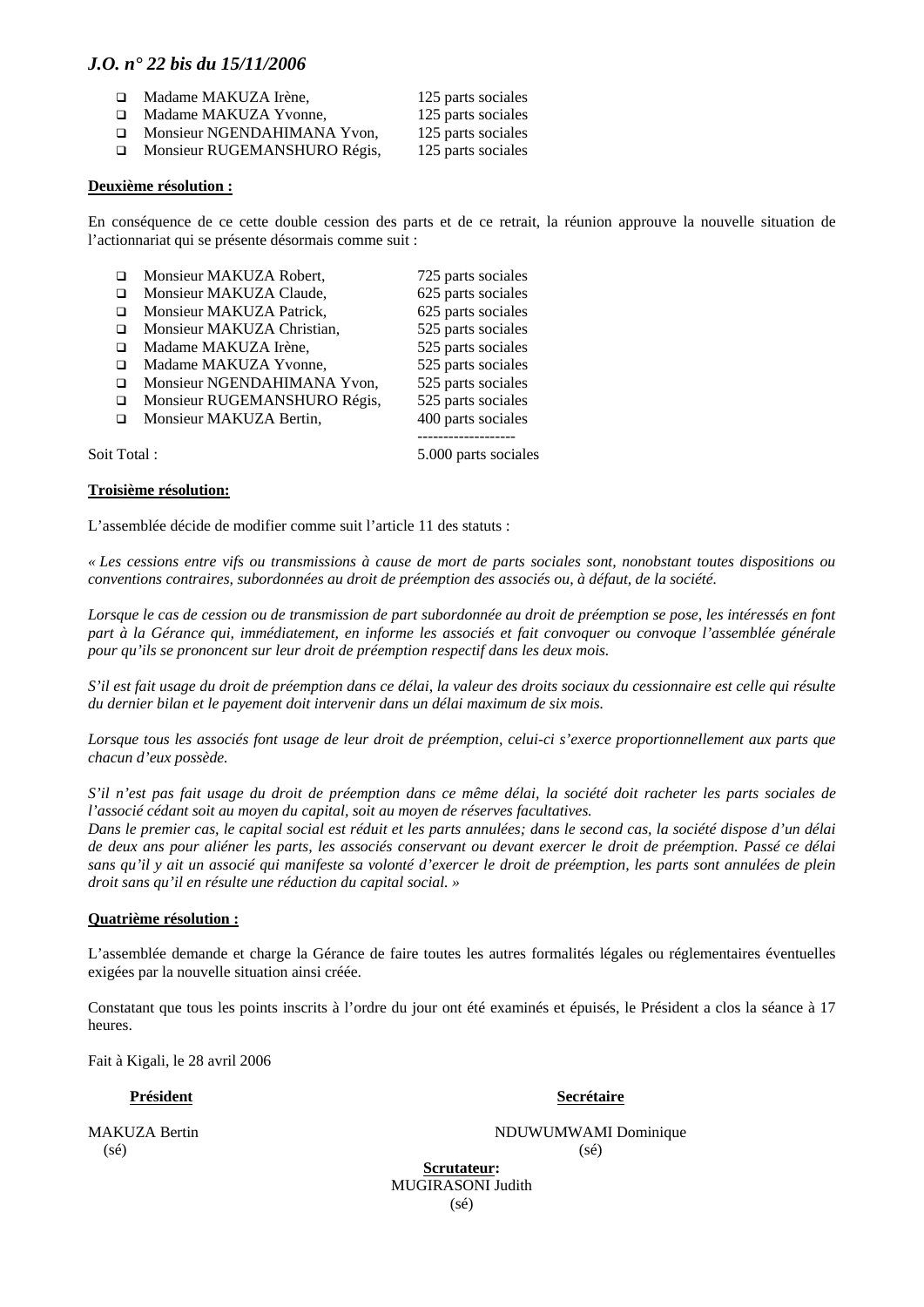#### **Les participants :**

#### **Les associés**

- □ Madame MUGIRASONI Judith (sé)
- $\Box$  Monsieur MAKUZA Bertin (sé)

#### **Les nouveaux associés**

|        | □ Monsieur MAKUZA Robert      | $(s\acute{e})$ |
|--------|-------------------------------|----------------|
| $\Box$ | Monsieur MAKUZA Claude        | (sé)           |
|        | □ Monsieur MAKUZA Patrick     | (sé)           |
|        | □ Monsieur MAKUZA Christian   | (sé)           |
|        | □ Madame MAKUZA Irène         | $(s\acute{e})$ |
|        | □ Madame MAKUZA Yvonne        | (sé)           |
|        | Monsieur NGENDAHIMANA Yvon    | $(s\acute{e})$ |
|        | □ Monsieur RUGEMANSHURO Régis | $(s\acute{e})$ |
|        |                               |                |

#### **ACTE NOTARIE NUMERO TRENTE UN MILLE QUATRE CENTS SEIZE VOLUME DCXXI**

L'an deux mille six, le deuxième jour du mois de mai, Nous MURERWA Christine, Notaire à l'Office Notarial National étant et résidant à Kigali, certifions que l'acte dont les clauses sont reproduites ci-avant nous a été présenté par:

- Madame MUGIRASONI Judith
- **D** Monsieur MAKUZA Bertin
- Monsieur MAKUZA Robert
- **IMONSIEUR MAKUZA Claude**
- **Monsieur MAKUZA Patrick**
- **D** Monsieur MAKUZA Christian
- □ Madame MAKUZA Irène
- Madame MAKUZA Yvonne
- **IN** Monsieur NGENDAHIMANA Yvon
- **Monsieur RUGEMANSHURO Régis**

En présence de NDUWUMWAMI Dominique, résidant à Kigali et de GACINYA Cyrille, résidant à Kigali, témoins instrumentaires à ce requis et réunissant les conditions exigées par la loi.

Lecture du contenu de l'acte ayant été faite aux comparants et aux témoins, les comparants déclarent devant Nous et en présence desdits témoins que l'acte tel que rédigé, renferme bien l'expression de leur volonté.

En foi de quoi, le présent acte a été signé par les comparants, les témoins et Nous, Notaire, et revêtu du Sceau de l'Office Notarial National.

#### **LES COMPARANT**S

Madame MUGIRASONI Judith Monsieur MAKUZA Bertin  $(s\acute{e})$  (sé)

Monsieur MAKUZA Robert **Monsieur MAKUZA Claude**  $(s\acute{e})$  (sé)

 $(s\acute{e})$  (sé)

 $(s\acute{e})$  (sé)

 $(s\acute{e})$  (sé)

**LES TEMOINS**

1. NDUWUMWAMI Dominique 2. GACINYA Cyrille  $(s\acute{e})$  (sé)

Monsieur MAKUZA Patrick Monsieur MAKUZA Christian

Madame MAKUZA Irène Madame MAKUZA Yvonne

Monsieur NGENDAHIMANA Yvon Monsieur RUGEMANSHURO Régis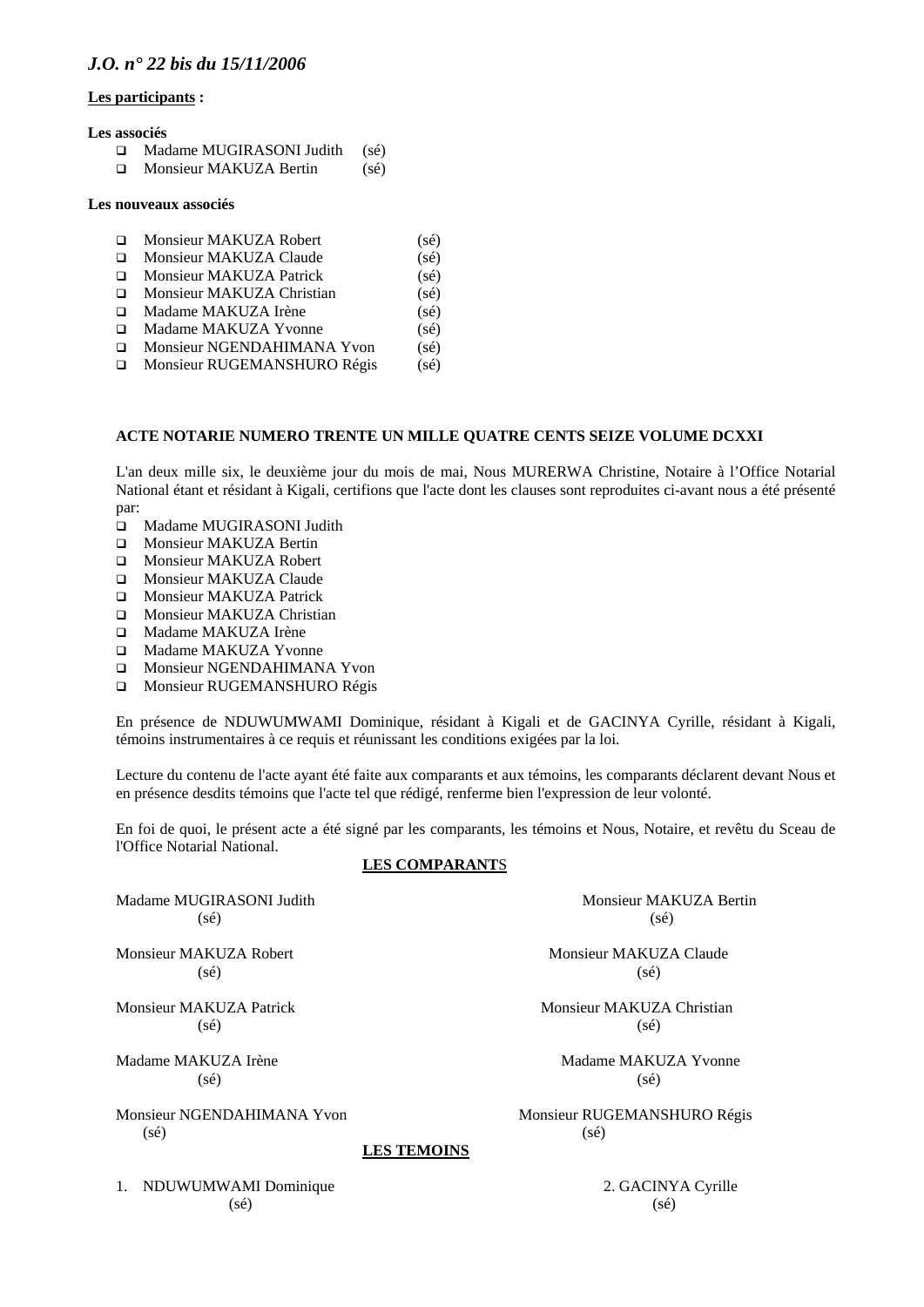#### **LE NOTAIRE**

MURERWA Christine (sé)

**DROITS PERÇUS:** Frais d'acte: Deux mille cinq cents francs rwandais; enregistré par Nous, MURERWA Christine, Notaire Officiel de l'Etat Rwandais étant et résidant à Kigali, sous le numéro 31416 Volume DCXXI dont le coût deux mille cinq cents francs rwandais perçus suivant quittance  $n^0$  2153814 du 28 avril deux mille six, délivrée par le Comptable Public de Kigali.

# **LE NOTAIRE**

MURERWA Christine

(sé)

**FRAIS D'EXPEDITION**: POUR EXPEDITION AUTHENTIQUE DONT LE COUT EST DE QUATRE MILLE FRANCS RWANDAIS PERÇUS POUR UNE EXPEDITION AUTHENTIQUE SUR LA MEME QUITTANCE.

#### LE NOTAIRE **MURERWA Christine**  (sé)

#### **A.S. N°41648**

Reçu en dépôt au greffe du Tribunal de Grande Instance de Nyarugenge, le 24/07/2006 et inscrit au registre ad hoc des actes de société sous le n°R.C.A. 074/KIG le dépôt de: P.V de l'Assemblée Générale Extraordinaire de la Société AMEGERWA SARL du 28/04/2006.

Droits perçus:

- Droits de dépôt : 5.000 Frw
- Amende pour dépôt tardif : 5.000 Frw
- Droit proportionnel (1,2% du capital): ……. Frw suivant quittance n°2333451 du 19/07/2006

Le Greffier du Tribunal de Grande Instance de Nyarugenge **MUNYENTWALI Charles** 

**(**sé)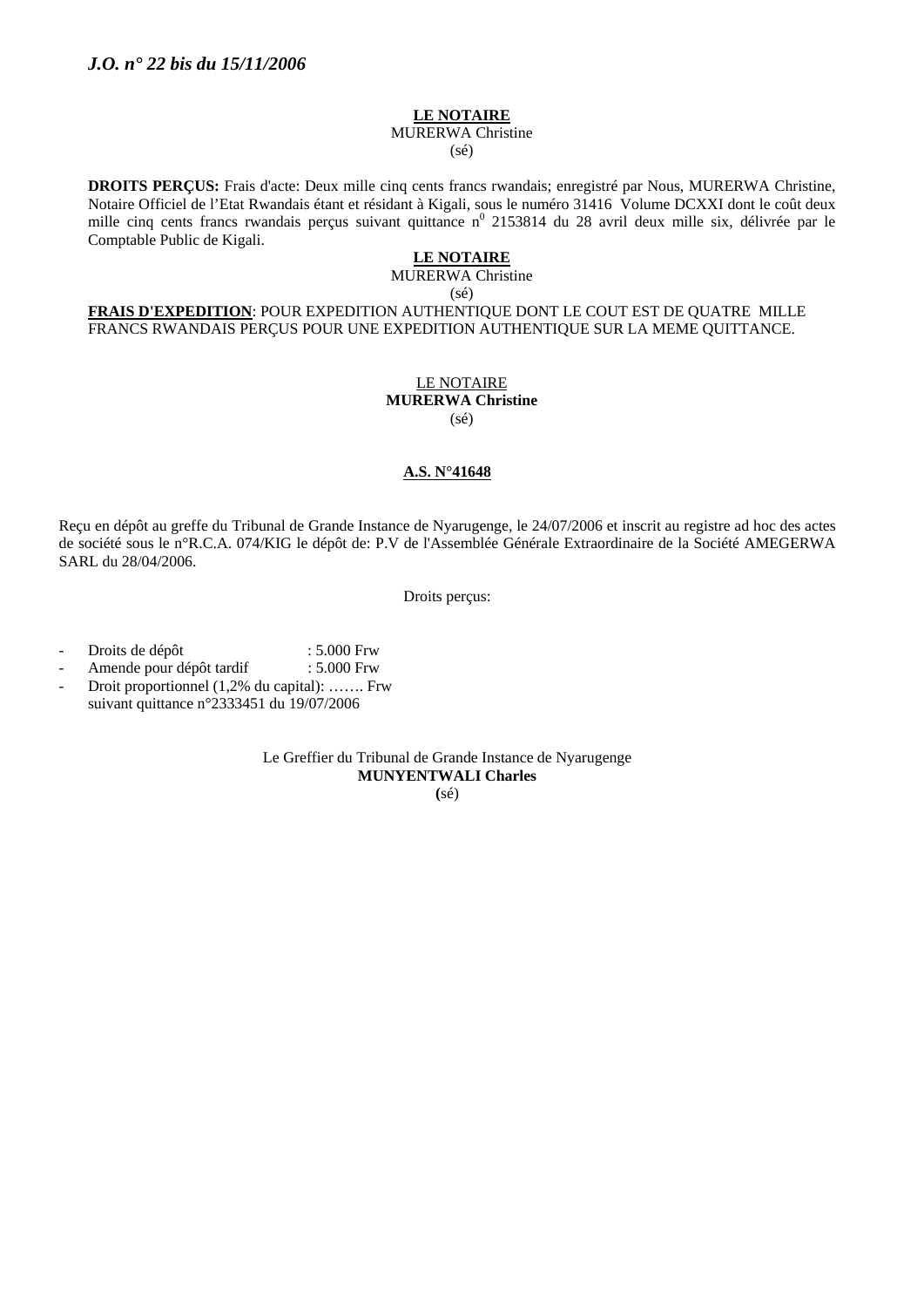#### **AMEGERWA SARL**

#### **PROCES-VERBAL DE LA REUNION DE L'ASSEMBLEE GENERALE ORDINAIRE TENUE A KIGALI LE 28 AVRIL 2006**

Sur convocation du Gérant, l'Assemblée Générale extraordinaire de la société AMEGERWA sarl s'est tenue au siège social en date du 28 Avril 2006.

#### **Etaient présents:**

- □ Monsieur MAKUZA Bertin, propriétaire de 4.000 parts sociales,
- Madame MUGIRASONI Judith, propriétaire de 1.000 parts sociales,
- Monsieur MAKUZA Robert, Gérant

#### **Ordre du jour** :

- Examen de la situation générale de la société ;
- Approbation du bilan et des comptes de résultat de l'exercice écoulé ;
- Décharge à la Gérance ;
- Divers.

#### **Déroulement:**

Conformément à l'article 22 des statuts sociaux, la réunion de l'assemblée générale de l'AMEGERWA SARL s'est tenue le vendredi 28 avril 2006 à 15 heures au siège de la Société sous la présidence de Monsieur MAKUZA Bertin, Président de l'assemblée générale en exercice.

Le Président désigne comme secrétaire Monsieur MAKUZA Robert et comme scrutateur Madame MUGIRASONI Judith.

Après vérification des pouvoirs et autres formalités, il se trouve que le quorum requis est atteint et la réunion peut dès lors délibérer valablement.

Le président rappelle les points inscrits à l'ordre du jour ; après échanges de vues et délibérations, l'assemblée prend les résolutions suivantes:

#### **Première résolution :**

La réunion est informée par la Gérance de la situation générale de la société, des réalisations accomplies depuis la dernière assemblée générale, des nouvelles activités entamées. La réunion encourage la Gérance à poursuivre sur la même ligne et à voir la possibilité de continuer la diversification des activités dans le but de rendre la société plus présente et compétitive sur le marché, à l'effet surtout d'atteindre un bon niveau dans son programme des exportations sur le marché CEPGL et COMESA.

#### **Deuxième résolution :**

Après l'examen du bilan et de la situation patrimoniale de la société pour l'exercice clôturé le 31 décembre 2005, la réunion approuve ledit bilan et les comptes de l'exercice écoulé, ainsi que les propositions formulées par la Gérance et donne décharge au Gérant qui est en même temps reconduit dans ses fonctions. Constatant que tous les points inscrits à l'ordre du jour ont été examinés et épuisés, le Président a clos la séance à 16

heures.

Fait à Kigali, le 28/04/2006 **Le Président** Le Secrétaire du Secrétaire du Secrétaire du Secrétaire du Secrétaire du Secrétaire du Secrétaire du Secrétaire du Secrétaire du Secrétaire du Secrétaire du Secrétaire du Secrétaire du Secrétaire du Secrétai **MAKUZA Bertin MAKUZA Robert**  $(s\acute{e})$  (se)  $(s\acute{e})$ 

#### **L Scrutateur : MUGIRASONI Judith**

(sé)

# **ACTE NOTARIE NUMERO TRENTE ET UN MILLE QUATRE CENTS QUINZE VOLUME DCXXI**

L'an deux mille six, le deuxième jour du mois de mai, Nous, MURERWA Christine, Notaire à l'Office Notarial National étant et résidant à Kigali, certifions que l'acte dont les clauses sont reproduites ci avant nous a été présenté par :

- MAKUZA Bertin
- MUGIRASONI Judith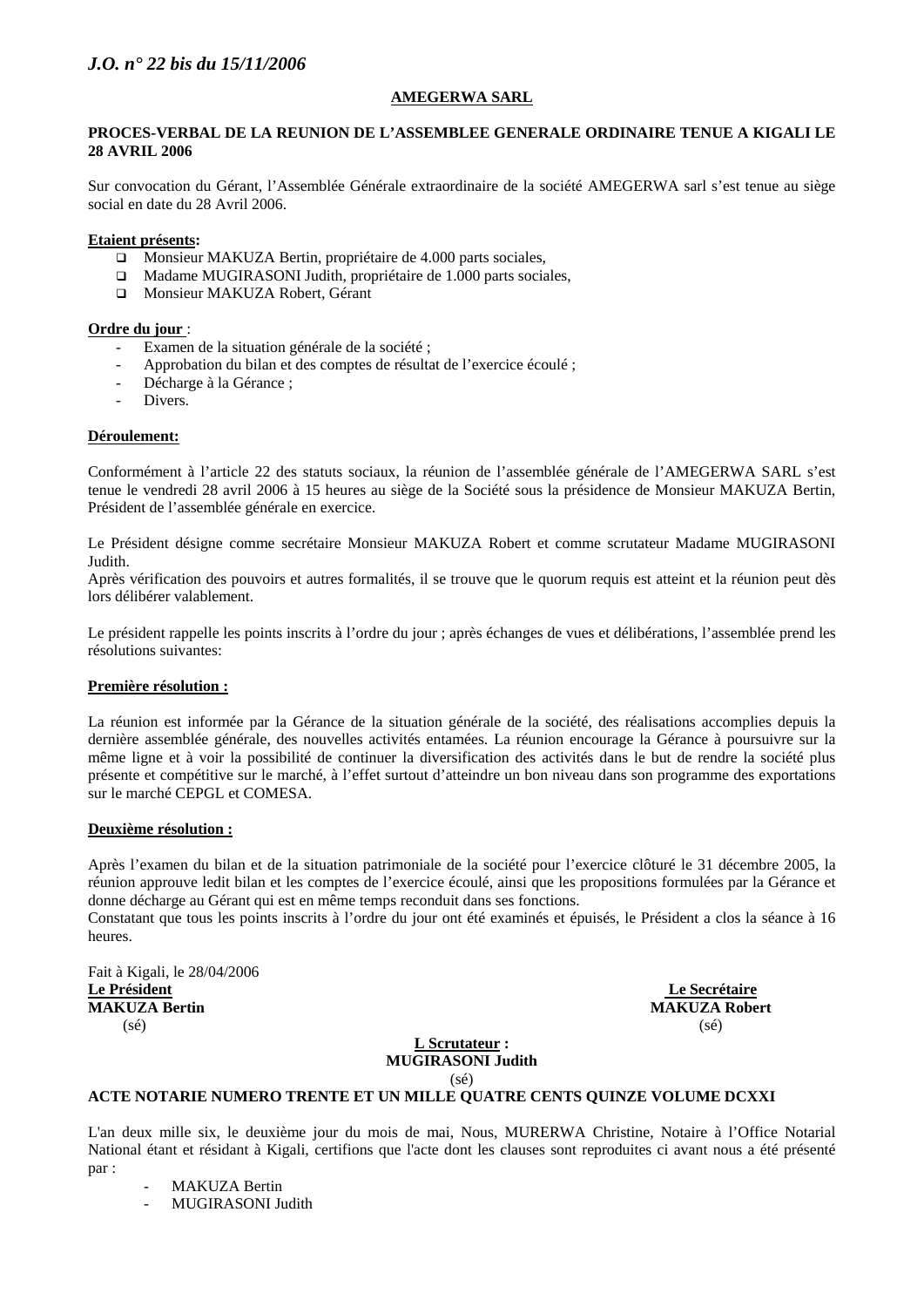En présence de MAKUZA Robert, résidant à Kigali et de NDUWUMWAMI Dominique, résidant à Kigali, témoins instrumentaires à ce requis et réunissant les conditions exigées par la loi.

Lecture du contenu de l'acte ayant été faite aux comparants et aux témoins, les comparants déclarent devant Nous et en présence desdits témoins que l'acte tel que rédigé, renferme bien l'expression de leur volonté.

En foi de quoi, le présent acte a été signé par les comparants, les témoins et Nous, Notaire, et revêtu du Sceau de l'Office Notarial National.

#### **LES COMPARANT**S

1. MAKUZA Bertin 2. MUGIRASONI Judith

#### **LES TEMOINS**

1. MAKUZA Robert 2. NDUWUMWAMI Dominique

**LE NOTAIRE**

MURERWA Christine

(sé)

**DROITS PERÇUS:** Frais d'acte:Deux mille cinq cents francs rwandais; enregistré par Nous, MURERWA Christine, Notaire Officiel de l'Etat Rwandais étant et résidant à Kigali, sous le numéro 31415 Volume DCXXI dont le coût deux mille cinq cents francs rwandais perçus suivant quittance n°2153816 du 28 avril deux mille six, délivrée par le Comptable Public de Kigali.

#### **LE NOTAIRE**

MURERWA Christine

(sé)

**FRAIS D'EXPEDITION**: POUR EXPEDITION AUTHENTIQUE DONT LE COUT EST DE DEUX MILLE QUATRE CENTS FRANCS RWANDAIS PERÇUS POUR UNE EXPEDITION AUTHENTIQUE SUR LA MEME QUITTANCE.

#### **LE NOTAIRE**

MURERWA Christine

(sé)

#### **A.S. N°41647**

Reçu en dépôt au greffe du Tribunal de Grande Instance de Nyarugenge, le 24/07/2006 et inscrit au registre ad hoc des actes de société sous le n°R.C.A. 074/KIG le dépôt de: P.V de l'Assemblée Générale Ordinaire de la Société AMEGERWA SARL du 28/04/2006.

Droits perçus:

- Droits de dépôt : 5.000 Frw
- Amende pour dépôt tardif : 5.000 Frw
- Droit proportionnel (1,20% du capital): ……. Frw suivant quittance n°233683 du 24/07/2006

Le Greffier du Tribunal de Grande Instance de Nyarugenge **MUNYENTWALI Charles** 

**(sé)** 

 $(s\acute{e})$  (sé)

# $(s\acute{e})$  (sé)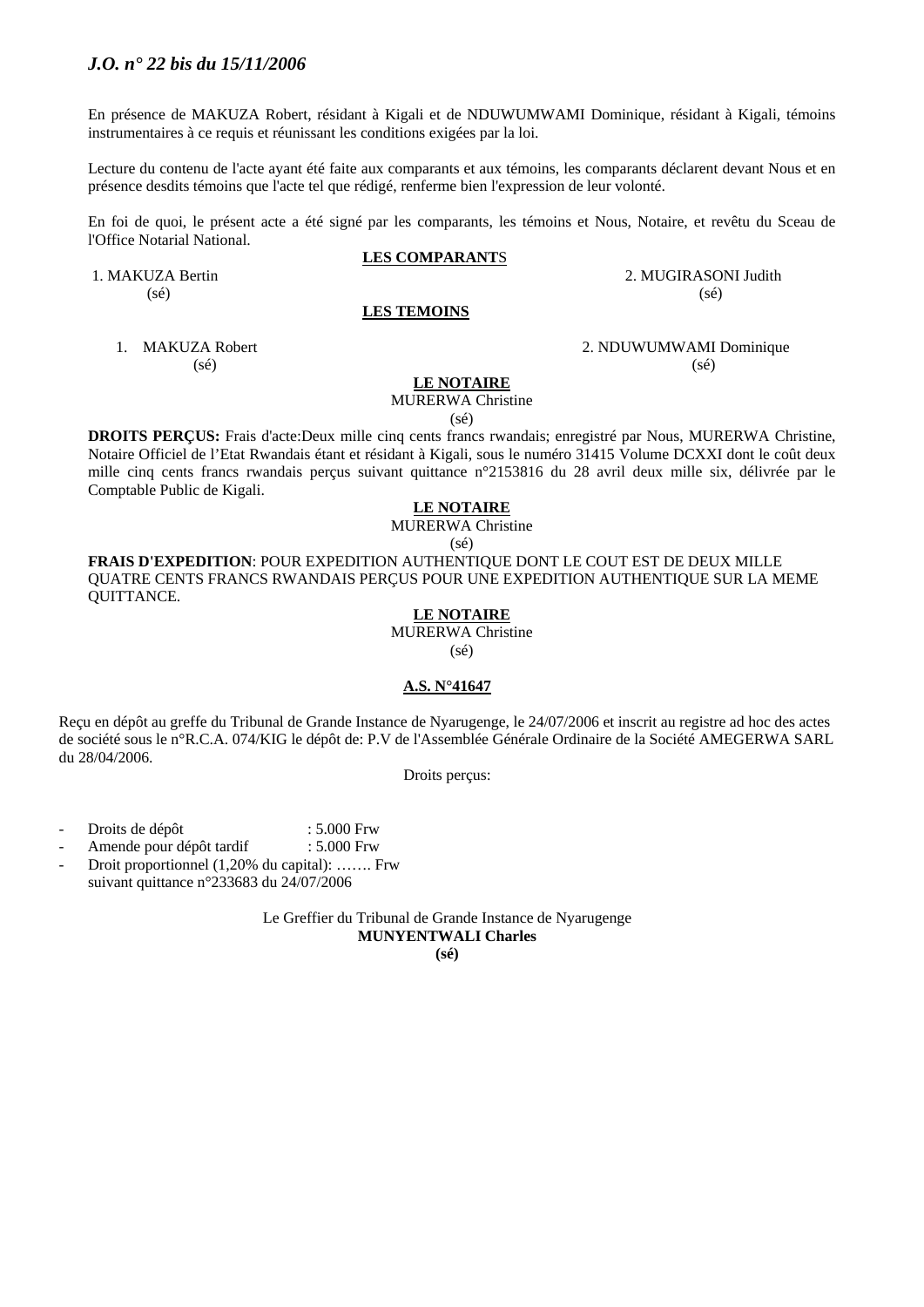# <u>TELAPPARTIEMENTSSA</u>

# STATUTS SOCIAUX

#### Entre les soussignés:

- 1. RWIGARA Assinapol, de nationalité rwandaise, résidant à Kiyovu, District de Nyarugenge , ville de Kigali ;
- 2. MUKANGEMANYI Adeline, de nationalité rwandaise, résidant à Kiyovu, District de Nyarugenge , ville de Kigali ;

Il est convenu la constitution d'une société commerciale régie par les dispositions ci-après :

# **CHAPITRE I. DENOMINATION-OBJET-SIEGE SOCIAL-DUREE**

#### **Article premier :**

Il est constitué une société à responsabilité limitée régie par les lois en vigueur au Rwanda et par les présents statuts, dénommée PREMIER HOTEL APPARTEMENTS s.a.r.l.

# **Article 2 :**

La société a pour **objet** :

- -Les activités d'hôtellerie et de vente en détails des différents articles en relation avec l'hôtel ;
- -Importation de tous objets qui rentrent dans l'exploitation de l'hôtel
- -Exploitation des salles des conférences et des jeux de loisir ;

-Exploitation de toute autre activité rentrant dans le commerce, ainsi que toutes opérations généralement quelconques financières, mobilières ou immobilières, se rapportant directement ou indirectement à son objet ou de nature à le favoriser.

# **Article 3 :**

Le siège social est fixé à Kigali, capitale du Rwanda. Le siège social pourra être transféré en toute autre localité du Rwanda par décision de l'Assemblée Générale des associés. La société peut ouvrir des succursales, agences ou représentations tant au Rwanda qu'à l'étranger.

# **Article 4 :**

La société est créée pour une durée indéterminée prenant cours à la date de son immatriculation au registre du commerce. Elle peut être dissoute à tout moment par décision de l'Assemblée Générale des Associés, à la majorité requise pour la modification des statuts.

# **CHAPITRE II. CAPITAL SOCIAL-PARTS SOCIALES**

# **Article 5 :**

Le capital social est fixé à cent millions de francs rwandais (100.000.000Frw) répartis en 1000 parts sociales de 100.000Frw chacune.

Les parts sont intégralement souscrites et entièrement libérées comme suit :

-RWIGARA Assinapol 600 parts sociales, soit 60.000.000 Frw -MUKANGEMANYI Adeline 400 parts sociales, soit 40.000.000 Frw. **Article 6 :**

Les parts sociales sont nominatives et ne sont pas librement cessibles. Toute cession ou transmission des parts sociales est subordonnée à l'agrément des autres associés.

# **Article 7 :**

Les associés ne sont responsables des engagements de la société que jusqu'à concurrence du montant de leurs parts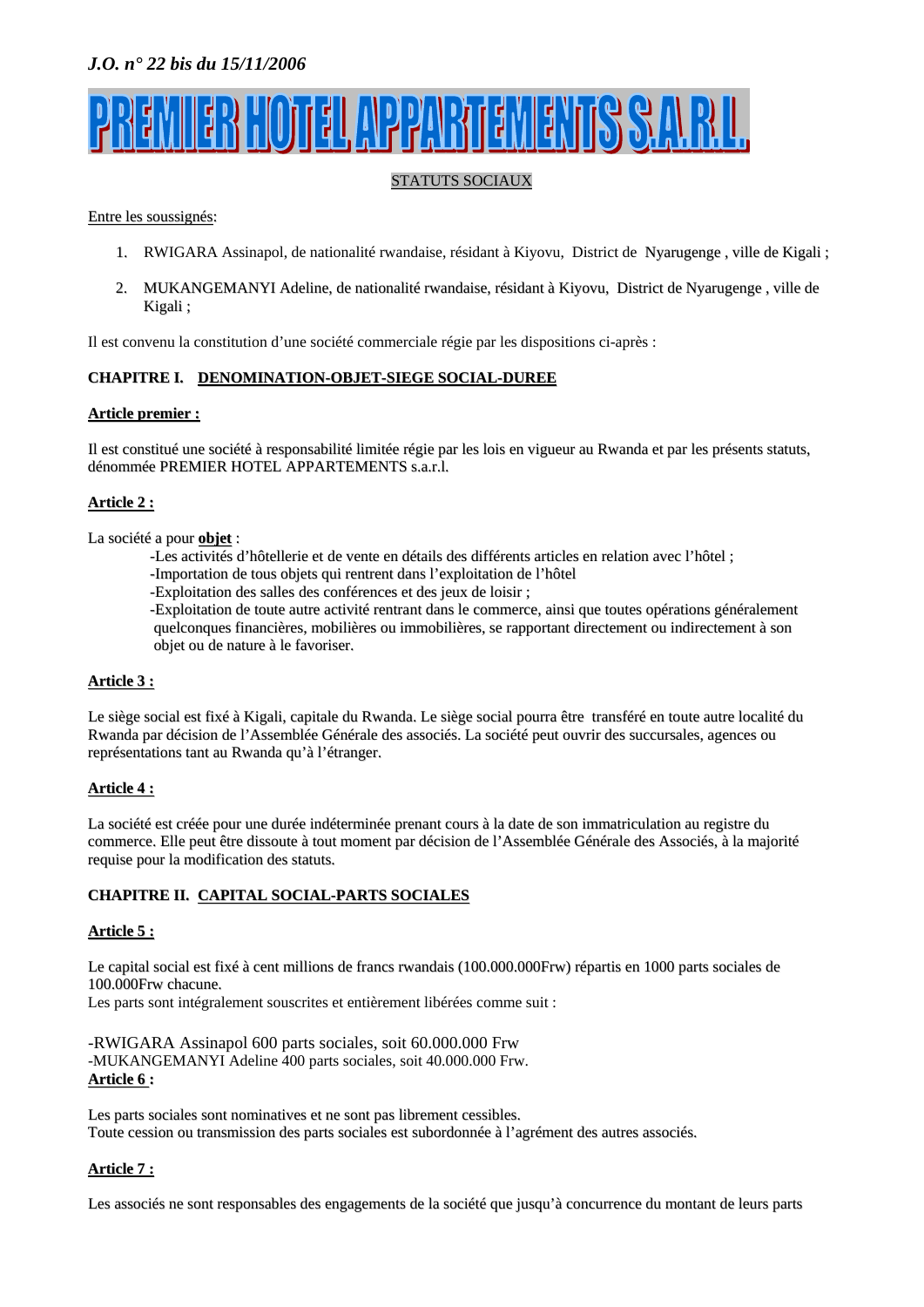souscrites.

#### **CHAPITRE III. ADMINISTRATION – SURVEILLANCES**

#### **Article 8 :**

La société est gérée et administrée par un Directeur Général, associé ou non, nommé par l'Assemblée Générale. Le Directeur Général est révocable à tout moment pour juste motif par l'assemblée générale. Est nommé Directeur Général Monsieur RWIGARA Assinapol.

# **Article 9 :**

Le Gérant a les pouvoirs le plus étendus pour gérer et administrer les biens et les affaires de la société dans les limites de l'objet social. Tout ce qui n'est pas expressément réservé à l'Assemblée Générale par la loi ou par les statuts est de sa compétence. Il a la signature sociale.

#### **Article 10 :**

Les actions en justice, tant en demandant qu'en défendant, de même que tous recours judiciaires ou administratifs sont intentés, formés ou soutenus au nom de la société par le Directeur Général qui bénéficie dans cette tâche du concours d'un Fondé des Pouvoirs de la société qui co-agit sur procuration du Directeur Général.

#### **Article 11 :**

Les opérations de société sont contrôlées par un commissaire aux comptes nommé et révoqué par l'Assemblée Générale. Son mandat est de trois ans renouvelable.

#### **CHAPITRE IV. ASSEMBLEE GENERALE**

#### **Article 12 :**

L'Assemblée Générale régulièrement constituée représente l'universalité des associés. Ainsi, les délibérations, prises conformément à la loi et aux statuts, obligent tous les associés, même les absents, les dissidents ou les incapables.

# **Article 13 :**

L'Assemblée Générale Ordinaire se tient une fois l'an au premier trimestre de l'année. L'Assemblée Générale Extraordinaire se tient chaque fois que l'intérêt de la société l'exige ou à la demande d'un des associés.

#### **Article 14 :**

Les résolutions sont prises à la majorité des parts sociales, laquelle majorité est requise pour que l'Assemblée se tienne. Au moins deux associés doivent être présents ou représentés sur procuration. ¾ des voix exprimées sont nécessaires pour modifier les statuts, une voix correspondant à une part sociale.

#### **CHAPITRE IV. BILAN–INVENTAIRE–REPARTITION DES BENEFICES**

#### **Article 15 :**

L'exercice social commence le premier Janvier pour se terminer le 31 décembre de chaque année. Toutefois, le premier exercice commence le jour de l'immatriculation de la société au registre du commerce pour expirer le 31 décembre de l'année en cours.

#### **Article 16 :**

Il est établi à la fin de chaque exercice social, par les soins du Directeur Général, un inventaire général de l'actif et du passif, et un compte des pertes et profits.

#### L'Assemblée Générale Ordinaire statue sur l'adoption du bilan et les comptes des pertes et profits.

Elle se prononce par un vote spécial sur la décharge du Directeur Général. Les bénéfices, s'il yen a, sont répartis entre associés au prorata de leurs parts sociales.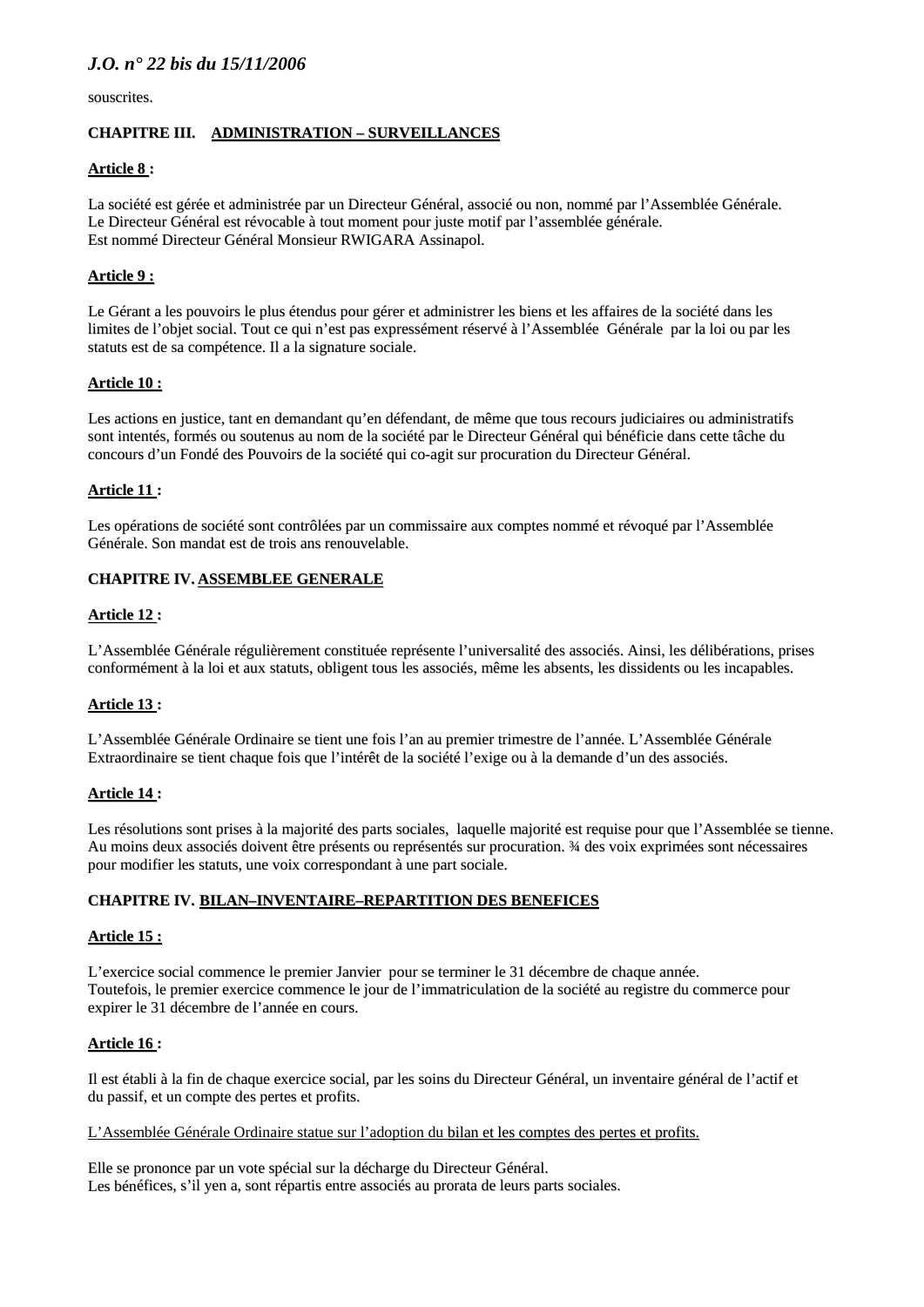# **CHAPITRE VI. DISSOLUTION – LIQUIDATION**

#### **Article 17 :**

En cas de perte du quart du capital, le Directeur Général doit convoquer l'Assemblée Générale Extraordinaire des associés et lui soumettre les mesures de redressement de la société.

Si les pertes ont atteint la moitié du capital, le Directeur Général est tenu de convoquer l'Assemblée Générale des associés afin de décider s'il y a lieu de la dissolution de la société.

Dans ce dernier cas, la dissolution ne peut être décidée que par les associés possédant au moins la moitié des parts sociales pour lesquelles il est pris part au vote.

#### **Article 18 :**

En cas de dissolution, le solde bénéficiaire de la liquidation du patrimoine social est partagé entre les associés suivant le nombre de leurs mises respectives, chaque part conférant un droit égal. Les pertes éventuelles sont supportées entre les associés dans la même proportion.

# **CHAPITRE VIII. DISPOSITIONS FINALES**

#### **Article 19 :**

Pour l'exécution des présents statuts, les soussignés font élection de domicile au siège social de la société. En cas de litige entre la société et un des associés ou avec les tiers, une réconciliation sera tentée et si elle n'aboutit pas, les juridictions rwandaises trancheront.

#### **Article 20 :**

Toute disposition légale à laquelle il n'est pas licitement dérogé par les présents statuts y est réputée inscrite.

# **Article 21 :**

Les frais de constitution de la société sont estimés à cinq cent mille (500.000Frw) francs rwandais.

Fait à Kigali le 04 septembre 2006.

RWIGARA Assinapol  **(sé)** 

#### MUKANGEMANYI Adeline (**sé)**

#### **ACTE NOTARIE NUMERO TROIS CENT SOIXANTE HUIT VOLUME VIII**

L'an deux mille six, le cinquième jour du mois de septembre, Nous , **RUZINDANA Landrine** , Notaire Officiel de l'Etat Rwandais, étant et résidant à Kigali, certifions que l'acte dont les clauses sont reproduites ci avant Nous a été présenté par :

- 1. RWIGARA Assinapol , de nationalité rwandaise, résidant à Kiyovu, District de Nyarugenge, ville de Kigali ;
- 2. MUKANGEMANYI Adeline, de nationalité rwandaise, résidant à Kiyovu , District de Nyarugenge , ville de Kigali ;

 En présence de MAHIRANE Jean Claude et de SINALIBARAGA Amon , témoins instrumentaires à ce requis et réunissant les conditions exigées par la loi.

 Lecture du contenu de l'acte ayant été faite aux comparants et aux témoins, les comparants ont déclaré devant Nous et en présence des dits témoins, que l'acte tel qu'il est rédigé renferme bien l'expression de leur volonté.

 En foi de quoi, le présent acte a été signé par les comparants, les témoins et Nous, Notaire et revêtu du sceau de l'Office Notarial de Kigali.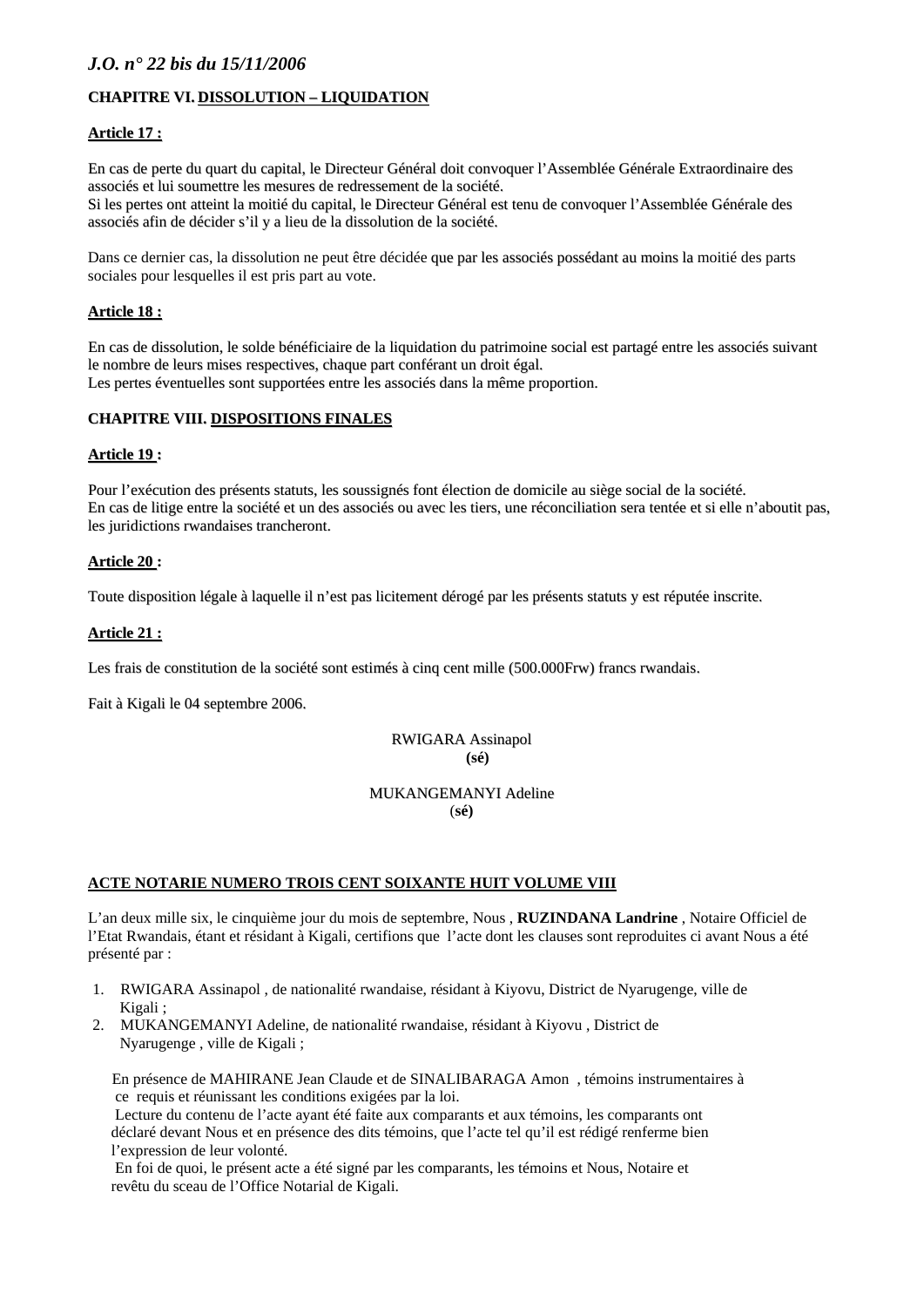#### **Les comparants :**

 $(s\acute{e})$  (se)

1. RWIGARA Assinapol 2. MUKANGEMANYI Adeline

 **Les témoins :**

MAHIRANE Jean Claude **SINALIBARAGA** Amon  $(s\acute{e})$  (sé)

**Le Notaire**

#### RUZINDANA Landrine (sé)

#### **DROITS PERCUS**

#### **Frais d'acte : Deux mille cinq cents francs rwandais**

Enregistrés par Nous RUZINDANA Landrine, Notaire Officiel de l'Etat Rwandais, étant et résidant à Kigali, sous le numéro **368** volume **VIII** dont le coût 2 500 francs rwandais perçu suivant quittance n° **50 795** délivrée par le District de Kicukiro.

#### **Le Notaire**

RUZINDANA Landrine

 $(sé)$ 

 **Frais d'expédition :** Pour expédition authentique dont coût : Quatre mille huit cents francs rwandais perçus pour une expédition authentique sur la même quittance.

#### **Le Notaire :**

RUZINDANA Landrine

(sé)

#### **A.S. N° 41820**

Reçu en dépôt au Greffe du Tribunal de Grande Instance de Nyarugenge, le 18/10/2006 et inscrit au registre adhoc des actes de société sous le n° R.C.A. 433/06/KIG le dépôt de : PREMIER HOTEL APPARTEMENTS SARL. Droit perçus :

-Droits de dépôt : 5.000 Frw

-Amende pour dépôt tardif :…………Frw

-Droit proportionnaire (1,20% du capital) : 1.200.000 Frw suivant quittance n° 2421380 du 16/10/2006.

LE GREFFIER DU TRIBUNAL DE GRANDE INSTANCE DE NYARUGENGE **MUNYENTWARI Charles** 

**(sé)**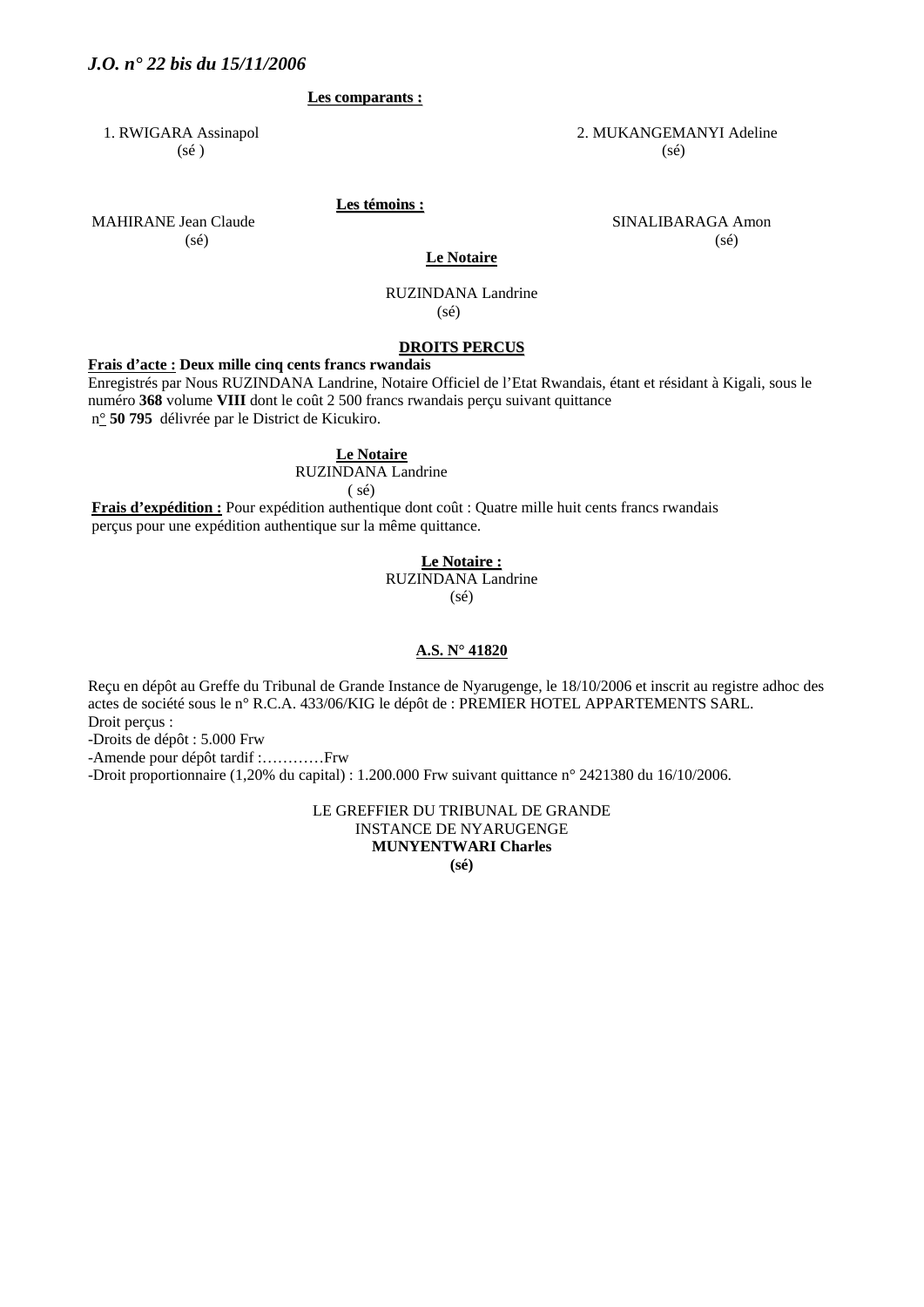# **TECELKA COMMUNICATION SERVICES, T.C.S. S.A.R.L.**

# **STATUTS**

#### **Entre les soussignés :**

1. NYATANYI Léandre de nationalité Rwandaise , résidant à Kicukiro, Ville de Kigali. 2. BISAMAZA Ange de nationalité Rwandaise , residant à Kicukiro, Ville de Kigali Il a été convenu ce qui suit :

# **CHAPITRE 1. DENOMINATION ,OBJET,SIEGE SOCIAL, DUREE**

#### **Article premier :**

Les soussignés déclarent créer une société à responsabilité limitée régie par les lois en vigueur en République du Rwanda et par les présents statuts, dénommée '' TECELKA COMMUNICATION SERVICES '', T.C.S. S.A.R.L. en sigle .

#### **Article 2 :**

La société a pour objet :

- -Import-Export,
- -Fourniture de quelques produits diversifiés , le commerce général,
- -Construction,
- -Conseil en Communication / Marketing Communication ,
- -Développement de logiciels d'assurance , Conseil en Assurance ,
- -Informatique/ Ingéniérie informatique et de la formation, Bureautique ,
- Audit Organisationnel, Financier& Comptable ,
- -Formation en Management Recrutement, Conseil en Management,Business Plans, Marketing Plans.

Elle peut accomplir toutes opérations commerciales, financières, mobilières ou immobilières se rattachant directement ou indirectement à son objet social.

Elle peut représenter les sociétés poursuivant les mêmes objectifs.

# **Article 3 :**

Le siège social de la société est fixé à Kicukiro,dans la ville de Kigali.Il peut être transféré en un autre lieu du Rwanda, sur décision de l'assemblée générale.

La société peut avoir des succursales et des représentations(agences ou bureaux) tant au Rwanda qu'à l'étranger.

# **Article 4 :**

La société est créée pour une durée indéterminée prenant cours à la date d'immatriculation au registre de commerce.

# **CHAPITRE 2. CAPITAL SOCIAL-PARTS SOCIALES**

# **Article 5 :**

Le capital de la société est fixé à cinq millions de francs rwandais représentés par 100 parts sociales, d'une valeur de 50 000 chacune.

La souscription est répartie comme suit :

- 1. NYATANYI Léandre : 90 parts sociales ; soit 4 500 000 francs rwandais équivalents à 90% du capital social.
- 2. BISAMAZA Ange : 10 parts sociales : soit 500 000 francs rwandais équivalents à 10% du capital social .

# **Article 6 :**

Le capital social peut être augmenté ou réduit par décision de l'assemblée Générale statuant dans les conditions requises pour la modification des statuts. En cas d'augmentation du capital social, les associés disposent d'un droit de préemption pour la souscription de tout ou partie de la dite augmentation .Le cas échéant ;l'Assemblée Générale décide de l'importance dudit droit ainsi que du délai dans lequel il devra être exercé et de toutes autres modalités de son exercice.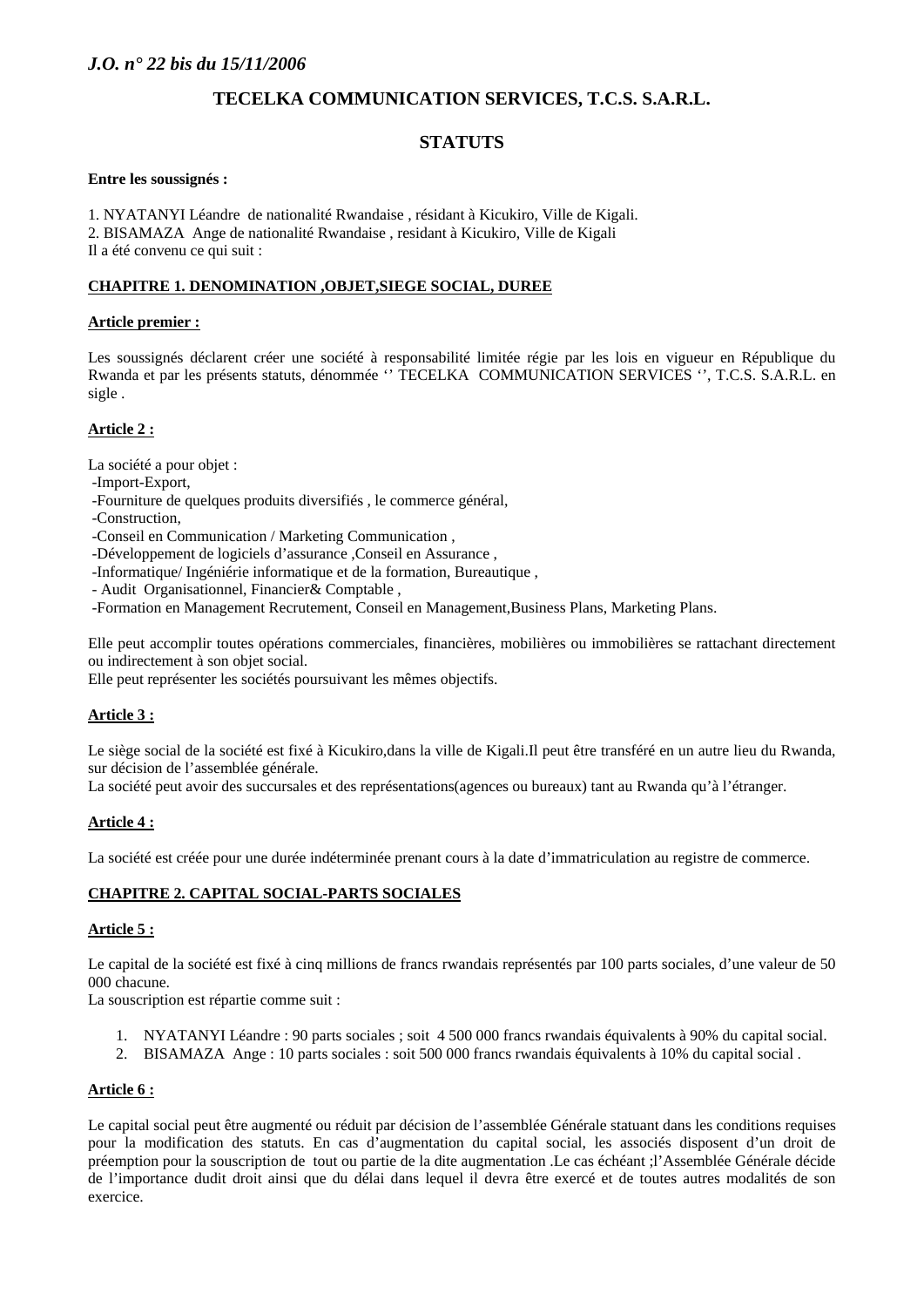# **Article 7 :**

Les parts sociales sont entièrement libérées.

#### **Article 8 :**

Les parts sont nominatives .Il est tenu au siège social, un registre des associés stipulant leurs parts souscrites et libérées, conformément à la loi.Tout associé et tout tiers intéressé peut en prendre connaissance sans le déplacer.

# **Article 9 :**

Chaque associé n'est responsable des engagements de la société que jusqu'à concurrence du montant de sa souscription.

#### **Article 10 :**

 Les parts sociales sont indivisibles et librement cessibles entre associés. Toute cession ou transmission de parts sociales à d'autres personnes est subordonnée à l'agrément de l'Assemblée Générale, sauf si la cession ou la transmission s'opère au profit du conjoint de l'associé cédant ou défunt ou de ses ascendants ou descendants en ligne directe ou de tout autre héritier.

#### **CHAPITRE III. ADMINISTRATION,DIRECTION,CONTROLE**

#### **Article 11 :**

La gestion de la société est confiée à un Directeur Général associé ou non, désigné par l'Assemblée générale.

#### **Article 12 :**

Le Directeur Général ne peut ni pour lui ni pour le compte des tiers, s'occuper soit directement ou indirectement d'affaires similaires à celles rentrant dans l'objet social de la société.

#### **Article 13 :**

 Le Directeur Général dispose de tout pouvoir d'agir au nom de la société. Toutes autres opérations notamment contracter des emprunts, constituer des hypothèques, acheter ou vendre des immeubles etc.,devrons être sujettes aux décisions de l'Assemblée Générale.

Il assure également le secrétariat de l'Assemblée Générale et dresse les inventaires,les bilans et les comptes.

 Il est responsable devant l'Assemblée Générale et doit faire un rapport détaillé sur les activités de la société à chaque Assemblée Générale et répondre à toutes les questions posées par les associés.

#### **Article 14 :**

Le contrôle de la société appartient à tout associé qui dispose de tous les droits de vérifier les livres et les comptes de la société.

#### **CHAPITRE IV. ASSEMBLEE GENERALE**

#### **Article 15 :**

L'Assemblée Générale se tient deux fois par an ,la première dans la première quinzaine du mois de janvier et la seconde dans la première quinzaine du mois de juillet.

Des Assemblées extraordinaires se tiennent chaque fois que l'intérêt de la société l'exige ou à la demande de l'un des associés.

#### **Article 16 :**

Les résolutions se prennent à la majorité des 2/3 des voix présentes ou représentées, chaque part donne droit à une voix. Pour délibérer valablement l'Assemblée doit réunir 2 /3 des parts sociales.

#### **Article 17:**

Tout associé peut se faire représenter à l'Assemblée générale par un mandataire agréé par les associés. Toutefois l'un des associés doit être présent à l'Assemblée Générale.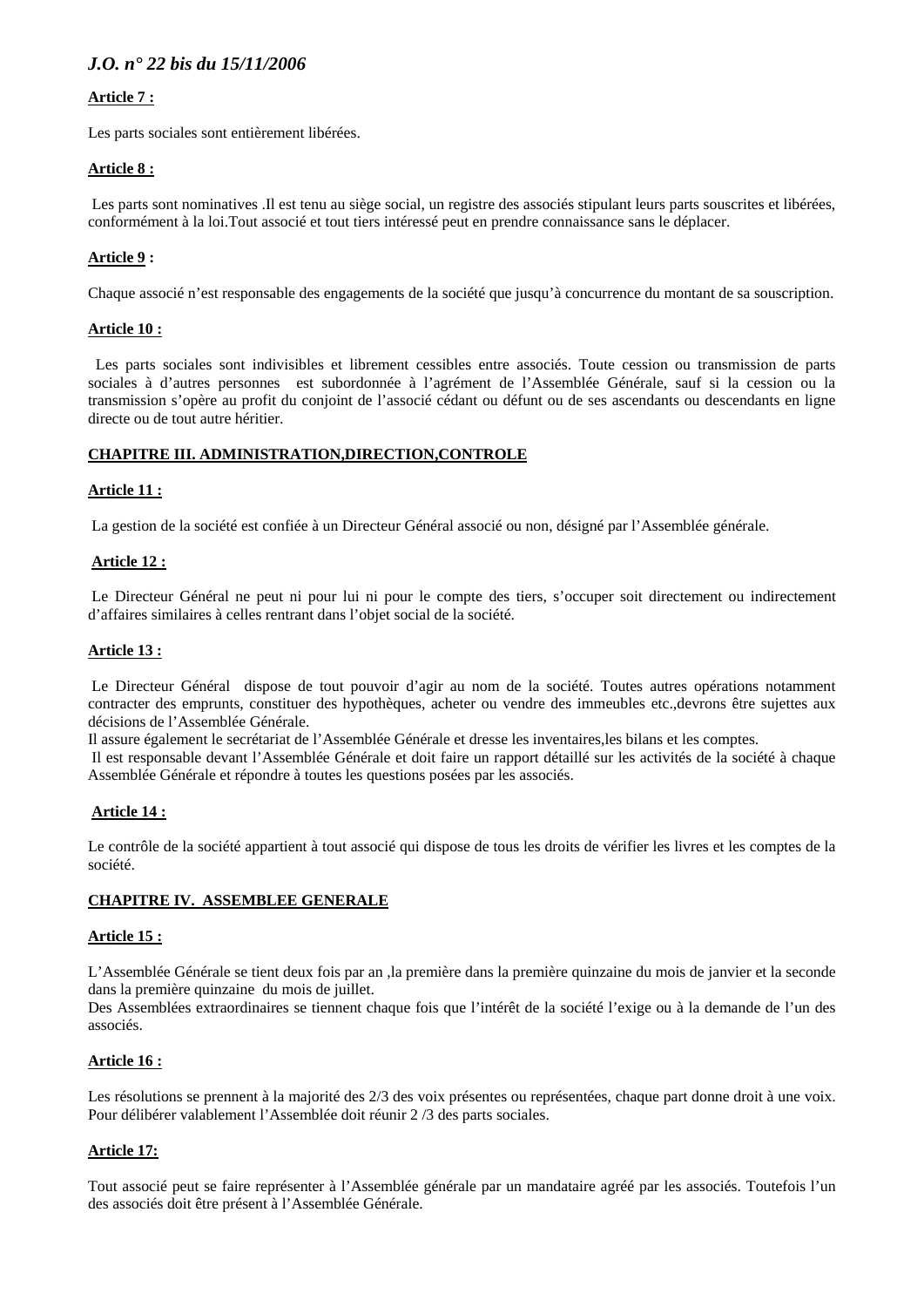# **Article 18 :**

Les procès verbaux de l' Assemblée Générale sont signés par tous les associés présents et représentés. Les expéditions ou extraits à produire en justice ou ailleurs sont signés par le Directeur Général .

#### **Article 19 :**

La présidence de l'Assemblée Générale est assurée par son président désigné par les associés à cet effet .Son mandat n'est que de l'exercice .

#### **CHAPITRE V. BILAN,INVENTAIRE,REPARTITION DES BENEFICES**

#### **Article 20 :**

L'exercice social commence le premier janvier et se termine le 31 décembre de chaque année.Toutefois le premier exercice prendra cours à partir du jour de l'inscription de la société au registre de commerce pour se terminer le 31 décembre suivant.

#### **Article 21 :**

Il est établi, à la fin de chaque exercice social ,par les soins du Directeur Général un inventaire général de l'actif et du passif, un bilan et un compte des pertes et profits, la tenue de la comptabilité est journalière, et à la fin de six mois d'exercice, le Directeur Général arrête la situation comptable et la présente à l'Assemblée Générale pour information de la bonne marche de la société.

#### **Article 22 :**

L'Assemblée Générale ordinaire statue sur l'adoption du bilan et les comptes des pertes et profits. Elle se prononce, après l'adoption du bilan, par un vote spécial sur la décharge du Directeur Général.

#### **Article 23 :**

Les bénéfices sont répartis entre associés au prorata de leurs parts, dans les limites et selon les modalités à fixer par l'Assemblée Générale qui peut affecter tout ou partie des bénéfices à telle réserve qu'elle estime nécessaire ou utile.

#### **CHAPITRE VI . DISSOLUTION,LIQUIDATION**

#### **Article 24 :**

La société pourra être dissoute ,soit en cas de diminution de la moitié du capital social, soit sur demande écrite et motivée de l'un des associés.

#### **Article 25 :**

En cas de dissolution, le solde bénéficiaire de la liquidation est partagé entre les associés suivant le nombre de leurs parts respectives,chaque part conférant un droit égal. Les pertes éventuelles sont supportées entre les associés dans la même proportion, sans toutefois qu'un associé puisse être tenu d'effectuer un versement au delà de son apport en société.

#### **CHAPITRE VII. DISPOSITIONS FINALES**

#### **Article 26 :**

Pour l'exécution des présents statuts, les associés font élection de domicile au siège social de la société avec attribution de juridiction aux tribunaux du Rwanda.

#### **Article 27 :**

Toute disposition légale à laquelle il n'est pas licitement dérogé par les présents statuts y est réputée inscrite et toute clause des présents statuts qui serait contraire à une disposition impérative de la loi est réputée non écrite.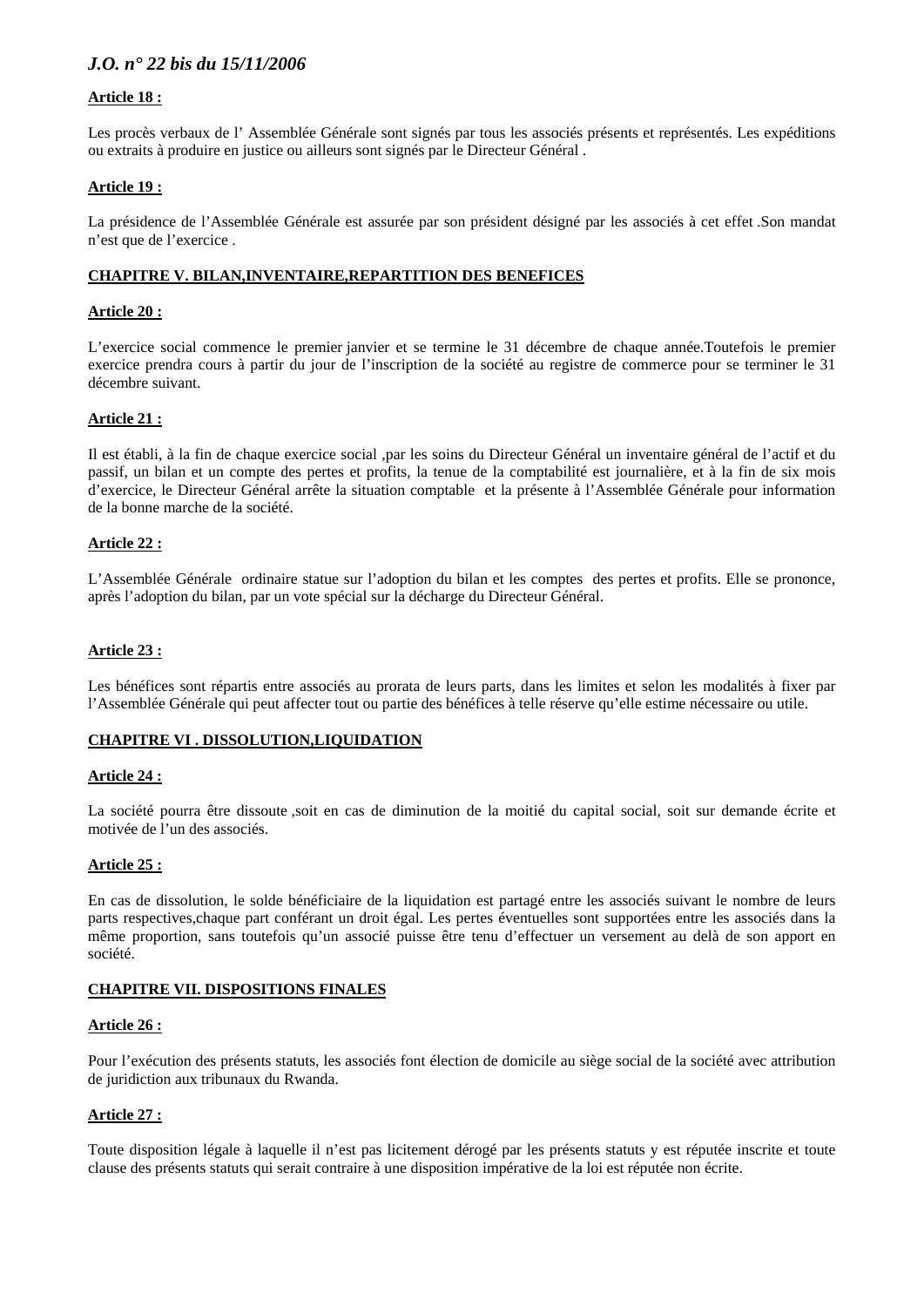#### **Article 28 :**

Les associés déclarent que les frais de constitution de la société s'élèvent à environ deux cent mille francs rwandais (200 000 Frw) et figureront au bilan du premier exercice au titre des frais de premier établissement.

#### **Article 29 :**

L'Assemblée Générale nomme pour la première fois Directeur Général , NYATANYI Léandre .

Fait à Kigali, le 06 juillet 2005

#### **LES ASSOCIES**

1.NYATANYI Léandre 2. BISAMAZA Ange  $(s\acute{e})$  (sé)

#### **ACTE NOTARIE NUMERO VINGT NEUF MILLE CENT VINGT ET UN VOLUME DLXXVII.**

L'an deux mille cinq, le sixième jour du mois de juillet , Nous NDIBWAMI Alain, Notaire Officiel de l'Etat Rwandais, étant et résidant à Kigali ,certifions que l'acte dont les clauses sont reproduites ci-avant Nous a été présenté par :

1. NYATANYI Léandre , résidant à Kigali. 2. BISAMAZA Ange , résidant à Kigali .

En présence de KAYITARE Vianney et de RUTAYISIRE Janvier , témoins instrumentaires à ce requis et réunissant les conditions exigées par la loi.

Lecture du contenu de l'acte ayant été faite aux comparants et aux témoins, les comparants ont déclaré devant Nous et en présence desdits témoins que l'acte tel qu'il est rédigé renferme bien l'expression de leur volonté.

En foi de quoi, le présent acte a été signé par les comparants, les témoins et Nous, Notaire et revêtu du sceau de l'Office Notarial de Kigali .

#### **LES COMPARANTS**

**LES TEMOINS**

1. NYATANYI Léandre 2. BISAMAZA Ange  $(s\acute{e})$  (see

1. KAYITARE Vianney 2. RUTAYISIRE Janvier  $(s\acute{e})$  (se)  $(s\acute{e})$ 

**LE NOTAIRE** NDIBWAMI Alain

(sé)

**-DROITS PERCUS** : Frais d'acte :deux mille cinq cents francs rwandais, enregistré par Nous NDIBWAMI Alain, Notaire Officiel de l'Etat Rwandais étant et résidant à Kigali, sous le numéro 29 121, volume DLXXVII dont le coût deux mille cinq cents francs rwandais perçus suivant quittance n° 1737664 du 5 Juillet deux mille cinq, délivrée par le comptable Public de Kigali .

# **LE NOTAIRE**

 NDIBWAMI Alain (sé)

**-FRAIS D'EXPEDITION** : POUR EXPEDITION AUTHENTIQUE DONT COUT SIX MILLE QUATRE CENTS FRANCS RWANDAIS ,PERCUS POUR UNE EXPEDITION AUTHENTIQUE SUR LA MEME QUITTANCE.

> **LE NOTAIRE** NDIBWAMI Alain (sé)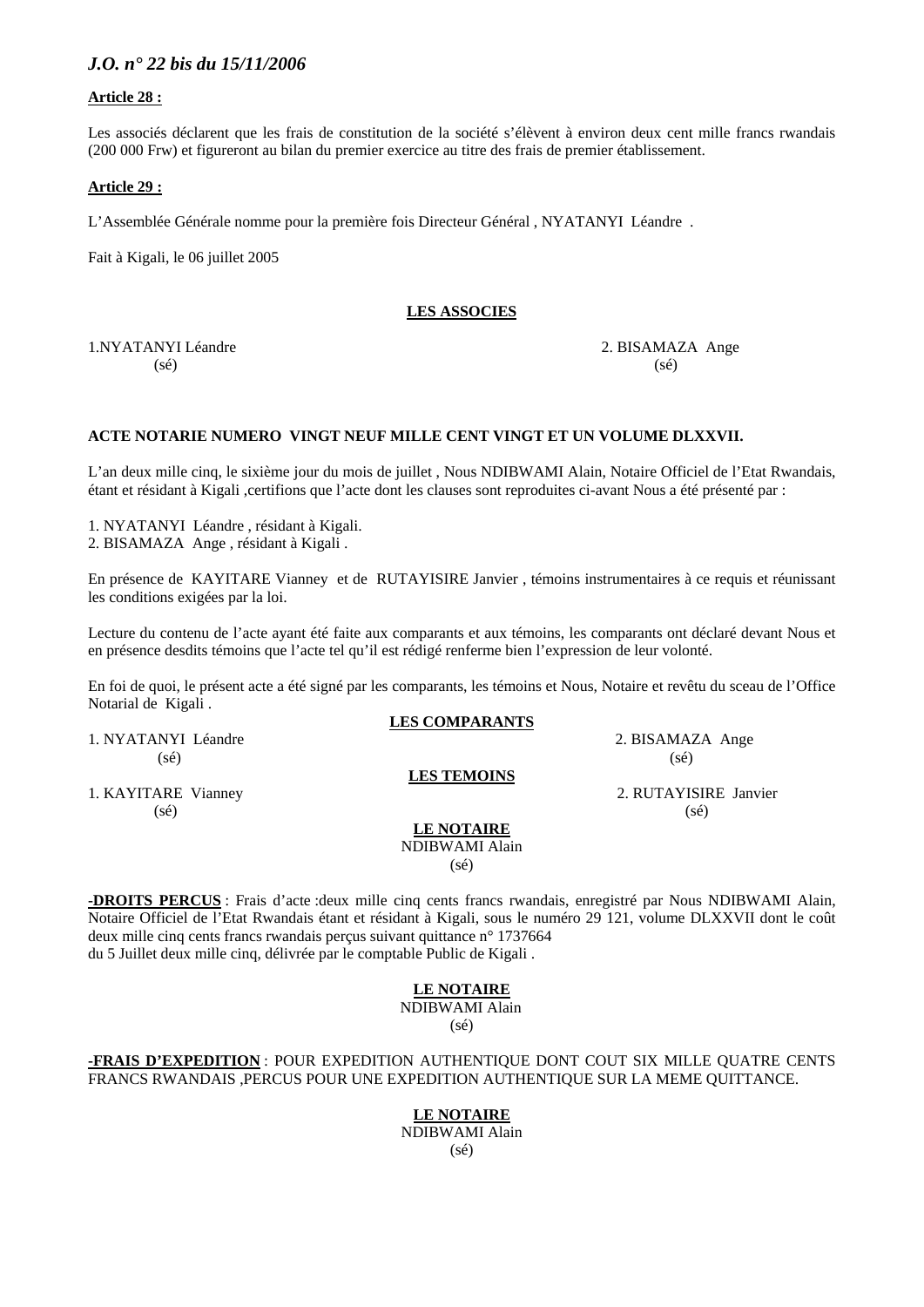# **A.S. N° 41877**

Reçu en dépôt au Greffe du Tribunal de Grande Instance de Nyarugenge, le 01/11/2006 et inscrit au registre adhoc des actes de société sous le n° RCA 9924/KIG le dépôt de : Statut de la société TCS Sarl.

Droit perçus :

-Droits de dépôt : 5000 Frw

-Amende pour dépôt tardif : …………..Frw

-Droit Proportionnel (1,20% du capital) : 60.000 Frw suivant quittance n° 1795490 du 25/07/2006

LE GREFFIER DU TRIBUNAL DE GRANDE INSTANCE DE NYARUGENGE **MUNYANTWARI Charles (sé)**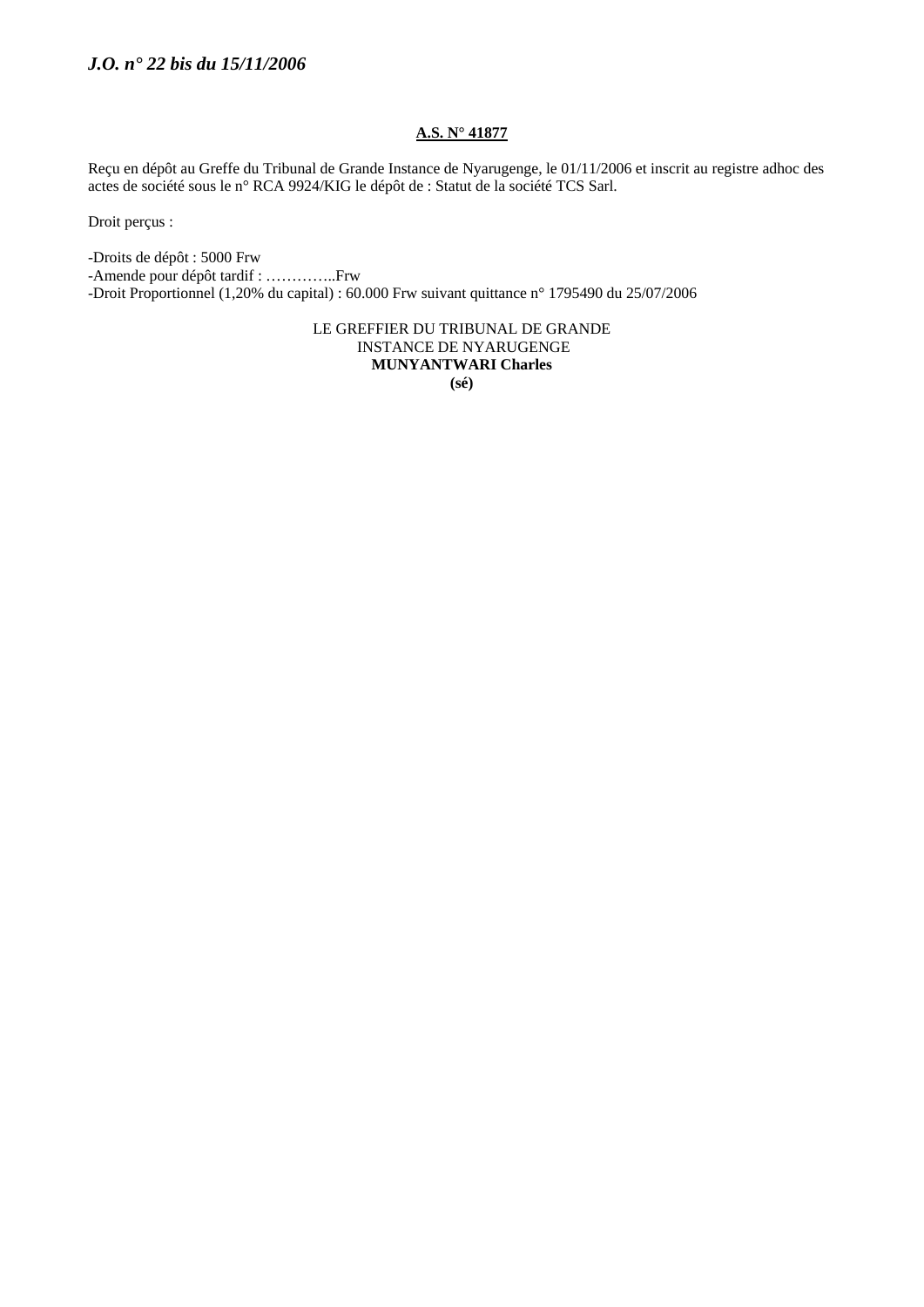# REPUBLIQUE DU RWANDA

**SOCIETE ANONYME** 

# **STATUTS**

**ET** 

# **ARTICLES REGISSANT LA SOCIETE**

# *TOP TOWER HOTELS SA*

Fait à Kigali le 08/09/2006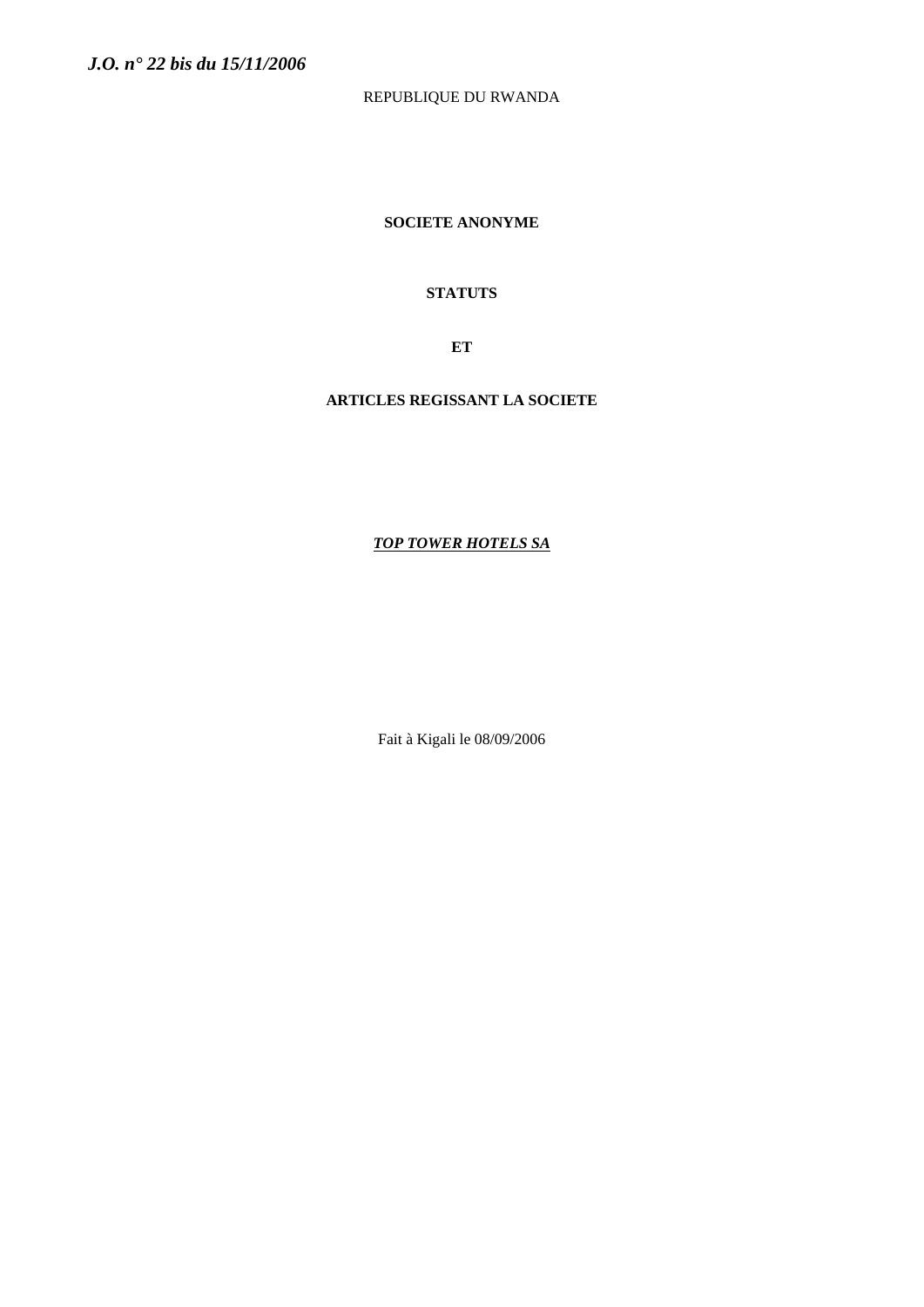#### **Société « TOP TOWER HOTELS SA »**

#### **STATUTS**

#### **LES COMPARANTS:**

- **1.** MUSONI NDAMAGE Thaddée, résidant au n° 9, rue du Progrès, District de Nyarugenge, Ville de Kigali (Rwanda), BP 196 **Kigali ;**
- **2.** KANZAYIRE Epiphanie, résidant au n° 9, rue du Progrès, District de Nyarugenge, Ville de Kigali (Rwanda), BP 196 **Kigali ;**
- **3.** MUSONI Hubert Maurice, résidant au n° 17, avenue de l'Amphore, 1020 Bruxelles (Belgique) ; représenté par KANZAYIRE Epiphanie suivant procuration ci-annexée établie à Bruxelles le 05 avril 2006 et légalisée par le Premier Secrétaire de l'Ambassade du Rwanda à Bruxelles le 06 avril 2006 ;
- **4.** MUSONI Yves Bernard, résidant au n° 9, rue du Progrès, District de Nyarugenge, Ville de Kigali (Rwanda), BP 196 **Kigali ;**
- **5.** MUSONI Yvette Monique, résidant au n° 17, avenue de l'Amphore, 1020 Bruxelles (Belgique) ; représentée par KANZAYIRE Epiphanie suivant procuration ci-annexée établie à Bruxelles le 05 avril 2006 et légalisée par le Premier Secrétaire de l'Ambassade du Rwanda à Bruxelles le 06 avril 2006;
- **6.** MUSONI IHOZO Nathalie, résidant au n° 17, avenue de l'Amphore, 1020 Bruxelles (Belgique) ; représentée par KANZAYIRE Epiphanie suivant procuration ci-annexée établie à Bruxelles le 05 avril 2006 et légalisée par le Premier Secrétaire de l'Ambassade du Rwanda à Bruxelles le 06 avril 2006;
- **7.** MUSONI IHOGOZA Paola, résidant au n° 17, avenue de l'Amphore, 1020 Bruxelles (Belgique) ; représentée par KANZAYIRE Epiphanie suivant procuration ci-annexée établie à Bruxelles le 05 avril 2006 et légalisée par le Premier Secrétaire de l'Ambassade du Rwanda à Bruxelles le 06 avril 2006;

**Déclarent** constituer entre eux une société anonyme de droit rwandais dont ils arrêtent les statuts comme suit :

#### **CHAPITRE PREMIER : FORME, DENOMINATION, SIEGE, OBJET ET DUREE**

#### **Article premier :**

Sous le régime de la législation en vigueur au Rwanda, il est constitué une société anonyme sans appel public à l'épargne, dénommée « TOP TOWER HOTELS SA » en abrégé « T.T.H.sa »

#### **Article 2 :**

Le siège social de la société est établi à Kigali. Il peut être transféré en tout autre localité du Rwanda sur décision de l'Assemblée Générale des actionnaires délibérant dans les formes requises par la loi pour la modification des statuts de la société.

Des bureaux, succursales et agences peuvent être ouverts ailleurs au Rwanda ou à l'étranger par décision de l'Assemblée Générale.

#### **Article 3 :**

La société a pour objet le développement et la promotion des activités hôtelières et touristiques, notamment par la construction, l'exploitation, la gestion, la mise en location des hôtels et des motels, par l'organisation des transports, des voyages et des excursions touristiques, d'affaires et d'agrément, par l'établissement des relations de partenariat avec les opérateurs nationaux ou étrangers oeuvrant dans le secteur de l'hôtellerie et du tourisme, par la promotion des activités culturelles liées de près ou de loin de l'industrie hôtelière et du tourisme, par la représentation des entreprises et sociétés concernées par l'hôtellerie, le tourisme, la mobilité et la culture.

La société pourra, de manière générale, s'intéresser à toutes opérations hôtelières, industrielles, commerciales, financières, mobilières et immobilières, import-export, utiles à la réalisation de tout ou partie de son objet social.

L'objet social pourra en tout temps être étendu ou restreint par voie de modification des statuts.

#### **Article 4** :

La Société est constituée pour une durée indéterminée prenant cours le jour de son immatriculation au registre de commerce.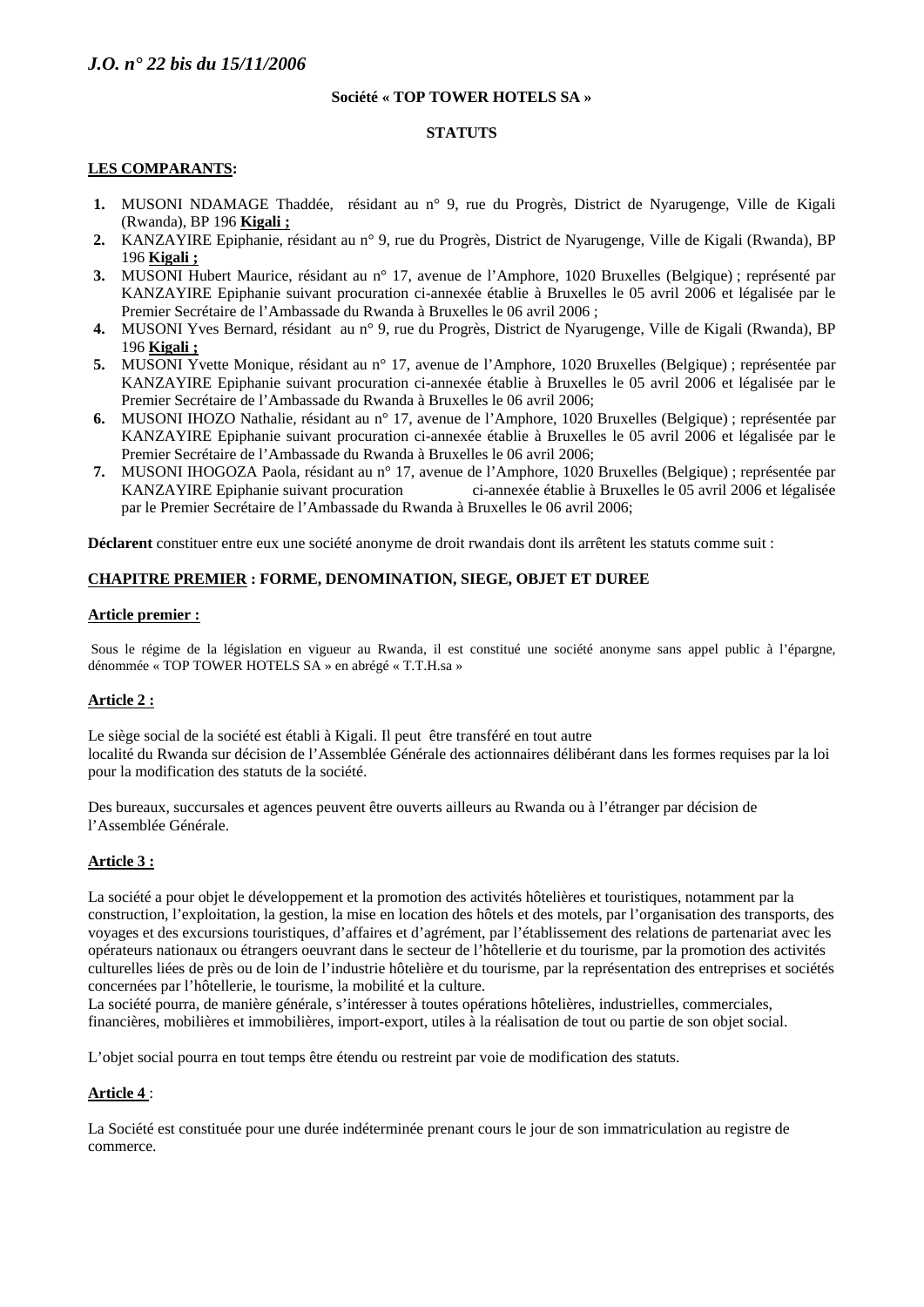#### **CHAPITRE II : CAPITAL SOCIAL-ACTIONS-SOUSCRIPTION-LIBERATION**

#### **Article 5 :**

Le capital social est fixé à cent six millions ( 106.000.000 Frw) de Francs Rwandais représenté par 10.600 actions d'une valeur nominale de dix mille (10.000) francs rwandais chacune.

#### **Article 6 :**

Les actionnaires déclarent que le capital social est entièrement souscrit et libéré comme suit :

- Apport par MUSONI NDAMAGE Thaddée de l'immeuble érigé à Kacyiru (Ville de Kigali) dans la parcelle n° 711 du plan cadastral de Kigali et évalué à la somme de cent millions (100.000.000) de francs rwandais équivalent à dix mille actions
	- (10. 000 actions).
- Apports en espèces effectués comme suit :

| 1.000.000 Frw |
|---------------|
| 1.000.000 Frw |
| 1.000.000 Frw |
| 1.000.000 Frw |
| 1.000.000 Frw |
| 1.000.000 Frw |
|               |

Les actions ainsi créées sont reparties comme suit :

| 1. MUSONI NDAMAGE Thaddée : | 1.590 actions |
|-----------------------------|---------------|
| 2. KANZAYIRE Epiphanie:     | 1.590 actions |
| 3. MUSONI Hubert Maurice:   | 2.650 actions |
| 4. MUSONI Yves Bernard:     | 2.120 actions |
| 5. MUSONI Yvette Monique :  | 1.590 actions |
| 6. MUSONI IHOZO Nathalie:   | 530 actions   |
| 7. MUSONI IHOGOZA Paola:    | 530 actions   |
|                             |               |

# **Article 7 :**

Le capital social pourra être augmenté en une ou plusieurs fois, par décision de l'Assemblée Générale extraordinaire. Lors de toute augmentation du capital, l'Assemblée Générale fixe le taux et les conditions d'émission des actions nouvelles. Celles-ci sont offertes par préférence aux propriétaires des émissions des actions existant au jour de l'émission au prorata des actions appartenant à chacun d'eux.

Le droit de préemption s'exerce dans le délai de trois mois et aux conditions fixées par l'Assemblée Générale.

Pour la libération des actions souscrites en cas d'augmentation du capital, le conseil d'administration fait, selon les besoins de la société, des appels aux fonds aux actionnaires souscripteurs, la lettre recommandée, au moins un mois avant la date fixé pour les versements.

Un actionnaire en défaut de payer à temps ce qu'il doit pour les actions qu'il a souscrites est, sans mise en demeure, débiteur d'intérêts calculés à compter de la date à laquelle le paiement était échu, au taux que fixera l'Assemblée Générale des actionnaires. L'exercice du droit de vote rattaché aux actions souscrites mais libérées est suspendu. La liste des actionnaires dont les actions ne sont pas entièrement publiées et comportant les montants encore dus par eux est publiée annuellement par la société, à la suite de son bilan.

Lorsque l'augmentation du capital est faite à l'aide d'apports nouveaux, les règles relatives à la constitution du capital sont applicables.

#### **Article 8 :**

Il est tenu, dans les formes prévues par la loi, au siège social, un registre des actions nominatives et indivisibles.

#### **Article 9 :**

La possession d'une action emporte de plein droit adhésion aux statuts de la société et aux décisions de l'Assemblée Générale. Chaque action confère un droit égal dans la répartition des bénéfices et du produit de liquidation.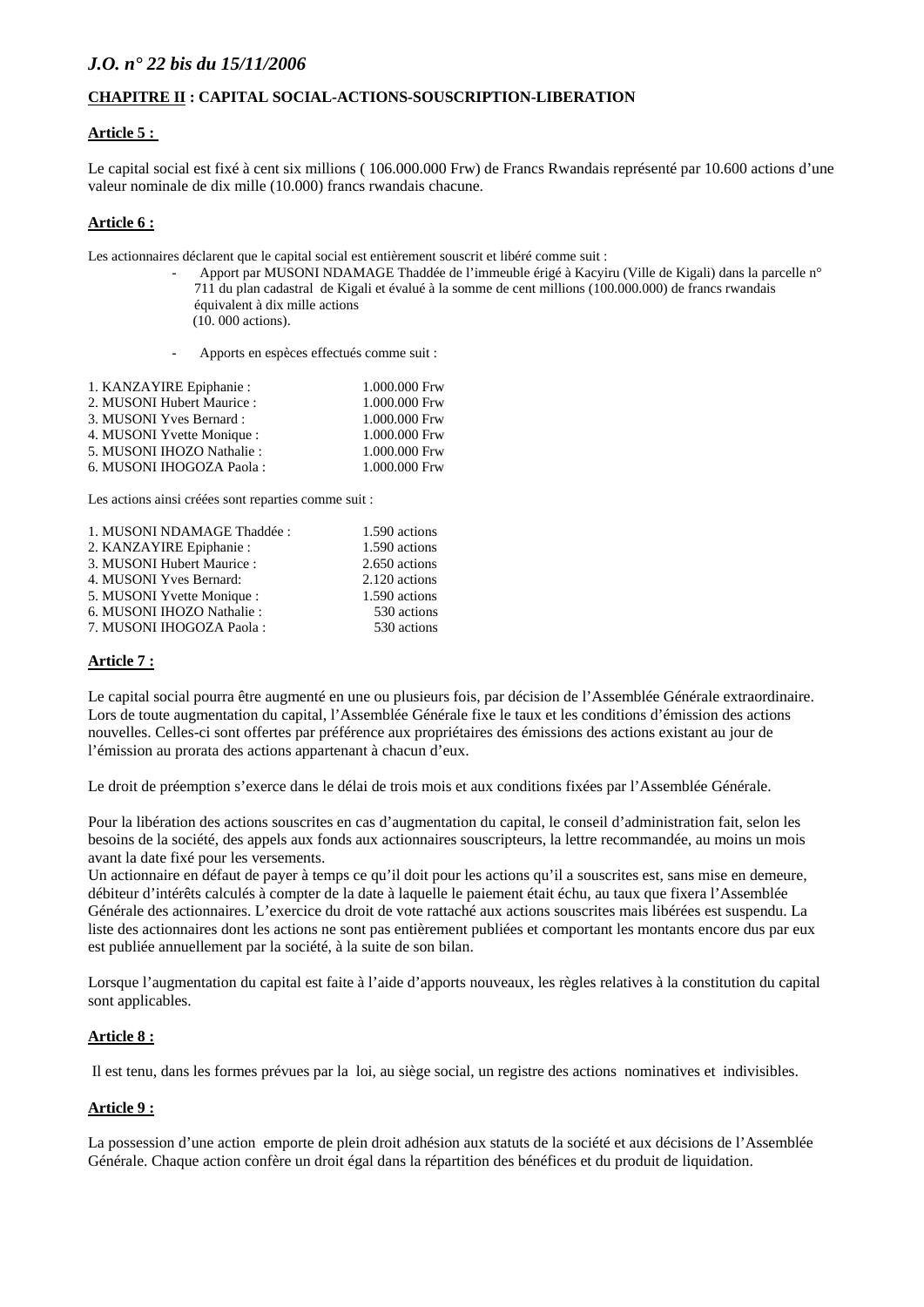# **CHAPITRE III : ASSEMBLEE GENERALE**

#### **Article 10 :**

L'Assemblée Générale est composée de tous les actionnaires ou leurs porteurs de procuration. Elle a les pouvoirs les plus étendus pour accomplir ou ratifier tous les actes qui intéressent la société.

Elle a notamment le droit :

-d'apporter des modifications aux statuts ; -de nommer les administrateurs et les commissaires aux comptes ; -de nommer et révoquer le personnel ; -statuer le bilan et le compte de pertes et profits.

#### **Article 11 :**

L'Assemblée Générale ordinaire se tiendra chaque année au mois de décembre au siège social de la société ou à titre exceptionnel, en tout autre endroit, sur convocation du Directeur Général. Des Assemblées Générales Extraordinaires se tiendront chaque fois que l'intérêt de la société l'exigera, même à la demande des actionnaires réunissant à la majorité des actions. Les décisions se prennent par consensus ou à défaut à la majorité des actions présentes ou représentées.

#### **Article 12 :**

L'Assemblée Générale des actionnaires choisit en son sein un Président, un Scrutateur et un Secrétaire. Ils ne sont pas rémunérés. Toutefois, les frais exposés peuvent être remboursés.

#### **Article 13 :**

 Les délibérations de l'Assemblée Générale sont consignées dans les procès verbaux signés par les actionnaires. Les copies ou extraits de ces procès-verbaux à produire en justice ou ailleurs sont signés conjointement par le Directeur Général et le Secrétaire.

#### **Article 14 :**

 Les convocations de l'Assemblée Générale énoncent l'ordre du jour et le lieu de la réunion. Elles sont envoyées par lettres recommandées ou remises contre récépissé 15 jours au moins avant l'Assemblé Générale Ordinaire et 8 jours au moins avant les Assemblées Générales Extraordinaires.

#### **CHAPITRE IV : ADMINISTRATION, DIRECTION, SURVEILLANCE**

#### **Article 15** :

 La gestion journalière est assurée par un Gérant, associé ou non, désigné par l'Assemblée Générale pour un mandat d'une année renouvelable. Il peut être révoqué dans les mêmes formes que sa désignation. Il ne peut démissionner que moyennant un préavis de trois mois. Ses émoluments et autres avantages sont fixés par l'Assemblée Générale. Il ne peut sans autorisation de l'Assemblée Générale, exercer à son propre compte ou pour les comptes des tiers, une activité similaire à celle de la société. Pour le premier mandat est nommé Gérant MUSONI Yves Bernard. Les actionnaires déclarent en outre nommé le Directeur Générale Monsieur MUSONI NDAMAGE Thaddée pour assister le Gérant durant l'exercice de ses fonctions.

#### **Article 16 :**

Le Gérant a tous les pouvoirs de gestion journalière pour le compte de la société. Il s'occupe et tient les livres comptables suivant les exigences de la loi régissant la comptabilité et la fiscalité au Rwanda.

#### **Article 17 :**

 Le Directeur Général conclut et exécute tous marchés, dresse et arrête tous comptes et factures, este en justice tant en demandant qu'en défendant, concilie, transige, exécute toutes décisions judiciaires, signe toutes lettres ou tous contrats, amorce tous contacts avec l'autorité publique ou avec des firmes privées.

Tout document comptable engageant la société vis-à-vis des tiers doit porter sa signature. En cas d'absence ou d'empêchement, il peut déléguer ses pouvoirs au Gérant.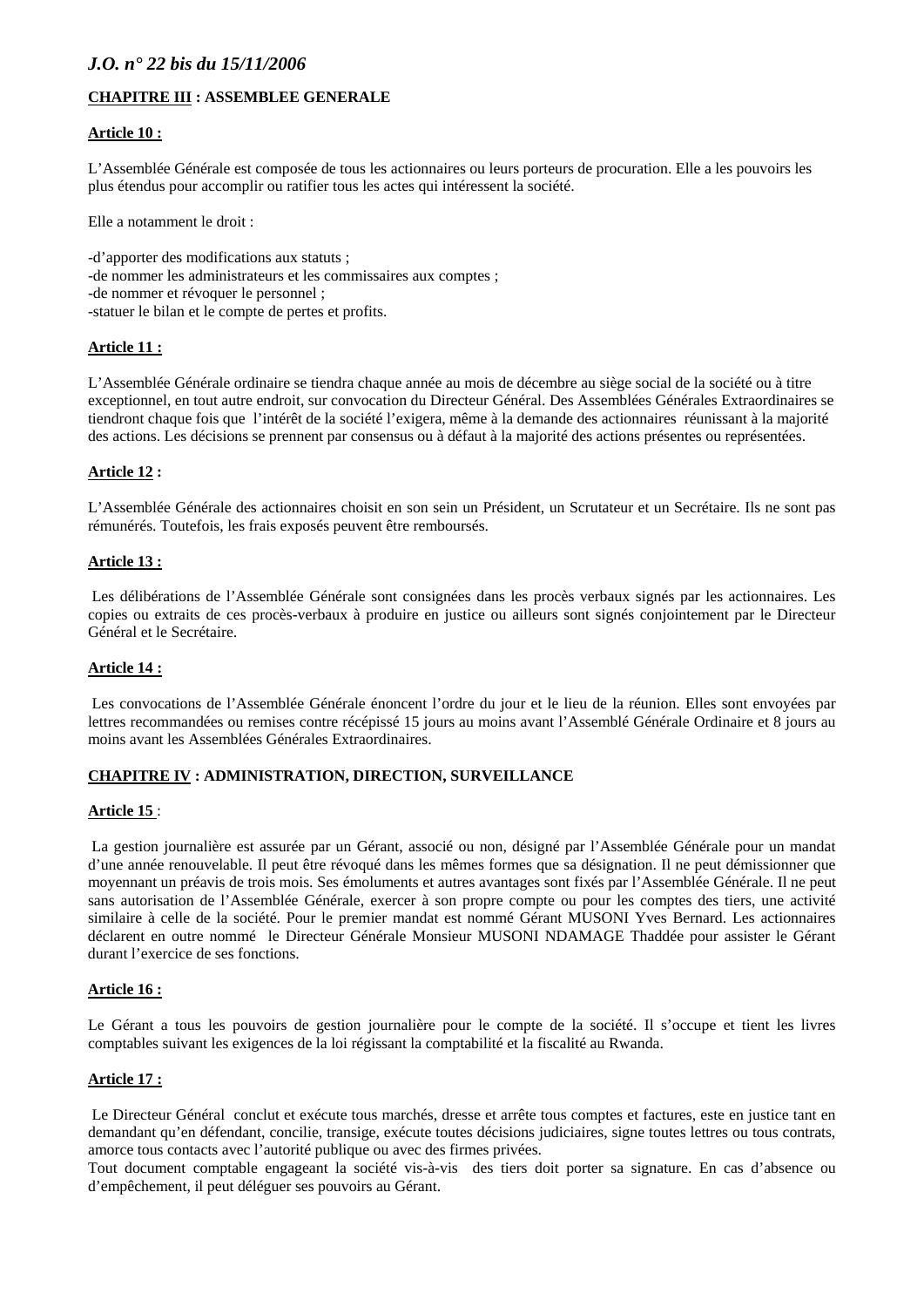## **Article 18 :**

Chaque fois que de besoin, la surveillance de la gestion de la société sera confiée à un ou plusieurs commissaires aux comptes, associés ou non, nommés par l'Assemblée Générale qui détermine leur mandat.

#### **CHAPITRE V : EXERCICE SOCIAL, INVENTAIRE, BILAN, ET REPARTITION DES BENEFICES**

#### **Article 19 :**

L'exercice social commence le premier janvier et se termine le 31 décembre de chaque année. Le premier exercice commence le jour de l'immatriculation au registre de commerce pour se terminer le 31 décembre suivant.

#### **Article 20 :**

Le Gérant dresse, à la fin de chaque exercice fiscal un inventaire général de l'actif et du passif de la société contenant le résumé de tous les engagements et des avoirs de la société.

### **Article 21 :**

L'excédent favorable du bilan, après déduction des frais généraux, amortissements nécessaires et autres charges, constitue le bénéfice net de l'exercice. Sur les bénéfices nets, il est successivement prélevé :

- (a) 5% pour former le fonds de réserve fiscal ; ce prélèvement sera facultatif lorsque ce fonds aura atteint 10% du capital social.
- (b) 5% affecté à la formation du fonds de réserve prévu à l'article 220 de la loi n°6/88 du 12 février 1988 relatives aux sociétés commerciales ; ce prélèvement cessera être obligatoire lorsque ce fond aura atteint 10% du capital.

L'Assemblée Générale pourra affecter les montants qu'elle exige nécessaire à la constitution de tous autres fonds spéciaux : de réserve, de provision ou de renouvellement. Le solde sera réparti entre les actionnaires à titre de bénéfice et le paiement se fera aux époques et aux endroits fixés par l'Assemblée Générale.

### **CHAPITRE VI : DISSOLUTION ET LIQUIDATION**

#### **Article 22 :**

 La société peut être dissoute en tout temps sur décision de l'Assemblé Générale. Elle ne peut néanmoins être dissoute pour cause d'interdiction, faillite, déconfiture ou la mort d'un actionnaire.

#### **Article 23 :**

 En cas de perte d'un tiers du capital, le Directeur Général soumet la question de la dissolution de la société à l'Assemblée Générale. Celle-ci désigne les liquidateurs. Le solde favorable de la liquidation sera partagé entre les actionnaires au prorata de leurs actions.

#### **CHAPITRE VII : DISPOSITIONS GENERALES**

#### **Article 24 :**

Pour tout ce qui n'est pas prévu par les présents statuts, de même que pour leur interprétation, les actionnaires se conformeront à la législation en vigueur au Rwanda.

En conséquence, les dispositions de cette législation auxquelles il n'est pas licitement dérogé par les présents statuts y sont réputées inscrites et les clauses qui seraient contraires aux dispositions impératives de ces lois sont réputées non écrites.

### **Article 25 :**

Toute contestation ou litige concernant l'interprétation ou l'application des présents statuts seront de la compétence des juridictions du siège social de la société.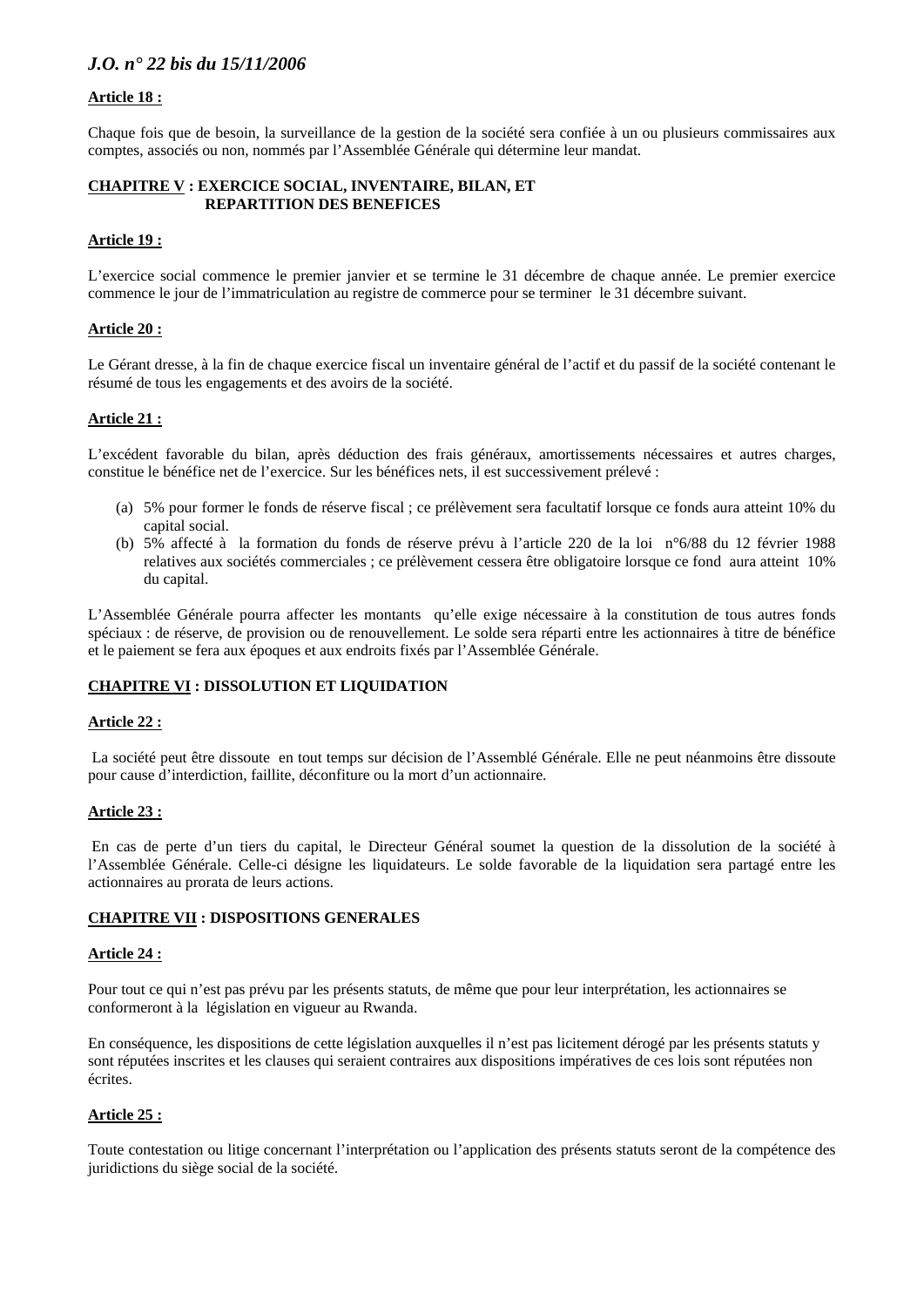### **Article 26 :**

Les présents statuts entrent en vigueur le jour l'immatriculation de la société au registre de commerce.

### **Article 27 :**

Le montant approximatif des frais, dépenses, rémunérations ou charges, sous quelque forme que ce soit, qui incombent à la société ou qui sont mis à sa charge en raison de sa constitution s'élèvent approximativement à cinq millions de Frw (5. 000.000 frw).

Kigali, le 08/09/ 2006

### **LES COMPARANTS**

MUSONI NDAMAGE Thaddée KANZAYIRE Epiphanie  $(s\acute{e})$  (sé)

MUSONI Hubert Maurice représenté MUSONI Yves Bernard par KANZAYIRE Epiphanie  $(s\acute{e})$  (sé)

par KANZAYIRE Epiphanie par KANZAYIRE Epiphanie  $(s\acute{e})$  (sé)

MUSONI Yvette Monique représentée MUSONI IHOZO Nathalie représentée

MUSONI IHOGOZA Paola représentée par KANZAYIRE Epiphanie (sé)

#### **ACTE NOTARIE NUMERO TROIS CENT QUATRE VINGT VOLUME VII D.K.**

L'an deux mille six, le huitième jour du mois de septembre, Nous **RUZINDANA Landrine**, Notaire Officiel de l'Etat Rwandais, étant et résidant à KIGALI, certifions que l'acte dont les clauses sont reproduites ci-avant, Nous a été présenté par :

- 1. MUSONI NDAMAGE Thaddée, résidant à Kigali
- 2. KANZAYIRE Epiphanie, résidant à Kigali
- 3. MUSONI Hubert Maurice, résidant en Belgique, représenté par KANZAYIRE Epiphanie
- 4. MUSONI Yves Bernard, résidant à Kigali
- 5. MUSONI Yvette Monique, résidant en Belgique, représentée par KANZAYIRE Epiphanie
- 6. MUSONI IHOZO Nathalie, résidant en Belgique, représentée par KANZAYIRE Epiphanie
- 7. MUSONI IHOGOZA Paola, résidant en Belgique, représentée par KANZAYIRE Epiphanie

En présence de KAREKEZI Emmanuel résidant à Kigali et de NDAHAYO Isacar, résidant à Kigali, témoins instrumentaires à ce requis et réunissant les conditions exigées par la loi.

Lecture du contenu de l'acte ayant été fait aux comparants et aux témoins, les comparants ont déclaré devant Nous et en présence desdits témoins que l'acte tel qu'il est rédigé renferme bien l'expression de leur volonté.

En foi de quoi, le présent acte a été signé par les comparants, les témoins et Nous, Notaire et revêtu du sceau de l'Office Notarial de Kigali.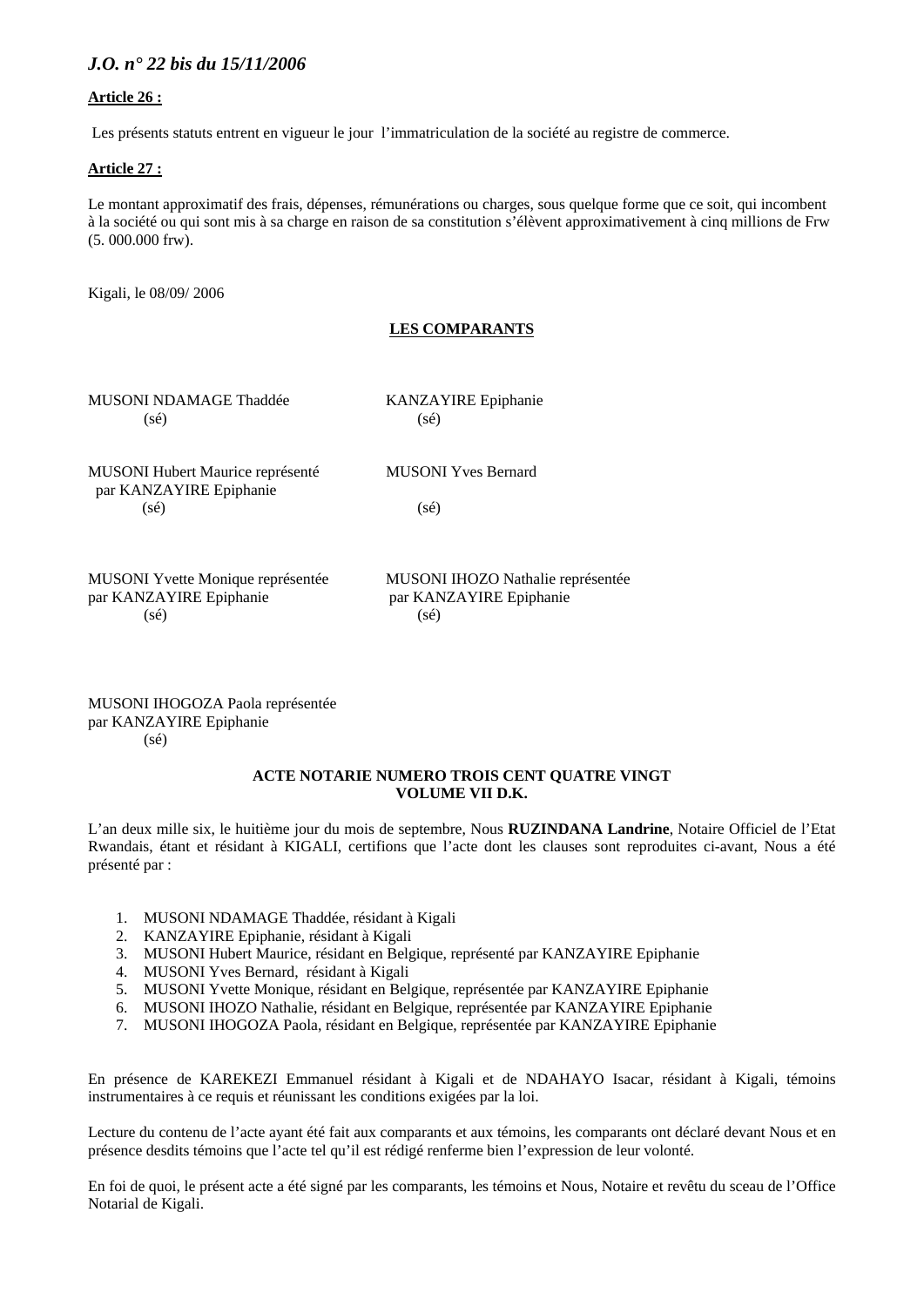#### **Les comparants:**

MUSONI NDAMAGE Thaddée (sé) KANZAYIRE Epiphanie (sé)

MUSONI Hubert Maurice représe MUSONI Yves Bernard (sé) par KANZAYIRE Epiphanie (sé)

MUSONI Yvette Monique MUSONI IHOZO Nathalie représentée par KANZAYIRE Epiphanie représentée par KANZAYIRE Epiphanie

 $(s\acute{e})$  (sé) MUSONI IHOGOZA Paola représentée par KANZAYIRE Epiphanie (sé)

**Les témoins**

KAREKEZI Emmanuel NDAHAYO Isacar  $(s\acute{e})$  (sé)

 **Le Notaire RUZINDANA Landrine** (sé)

**DROITS PERCUS** : Frais d'acte : Deux mille cinq cents francs rwandais, enregistré par Nous, **RUZINDANA Landrine**, Notaire Officiel de l'Etat Rwandais étant et résidant à Kigali, **sous le numéro** 380 **volume** VII, dont le coût de deux mille cinq cents francs rwandais perçus suivant **quittance n°CAR/11/156368 du 08 août** 2006, délivrée par la BCDI pour le compte du District de Kicukiro.

#### **Le Notaire RUZINDANA Landrine**  $(s<sub>6</sub>)$

**FRAIS D'EXPEDITION**. POUR EXPEDITION AUTHENTIQUE DONT COUT EST DE QUATRE MILLE HUIT CENT FRANCS RWANDAIS, PERCUS POUR UNE EXPEDITION AUTHENTIQUE SUR LA MEME QUITTANCE.

> **Le Notaire RUZINDANA Landrine** (sé)

#### **A.S. N° 41732**

Reçu en dépôt au Greffe du Tribunal de Grande Instance de Nyarugenge, le 12/9/2006 et inscrit au registre adhoc des actes de société sous le n° RCA 351/06/KIG le dépôt de : Statut de la société TOP TOWER HOTELS S.A.

Droit perçus :

-Droits de dépôt : 5000 Frw -Amende pour dépôt tardif : …………..Frw -Droit Proportionnel (1,20% du capital) : 1.272.000 Frw suivant quittance n° 2345229 du 12/09/2006

> LE GREFFIER DU TRIBUNAL DE GRANDE INSTANCE DE NYARUGENGE **MUNYANTWARI Charles (sé)**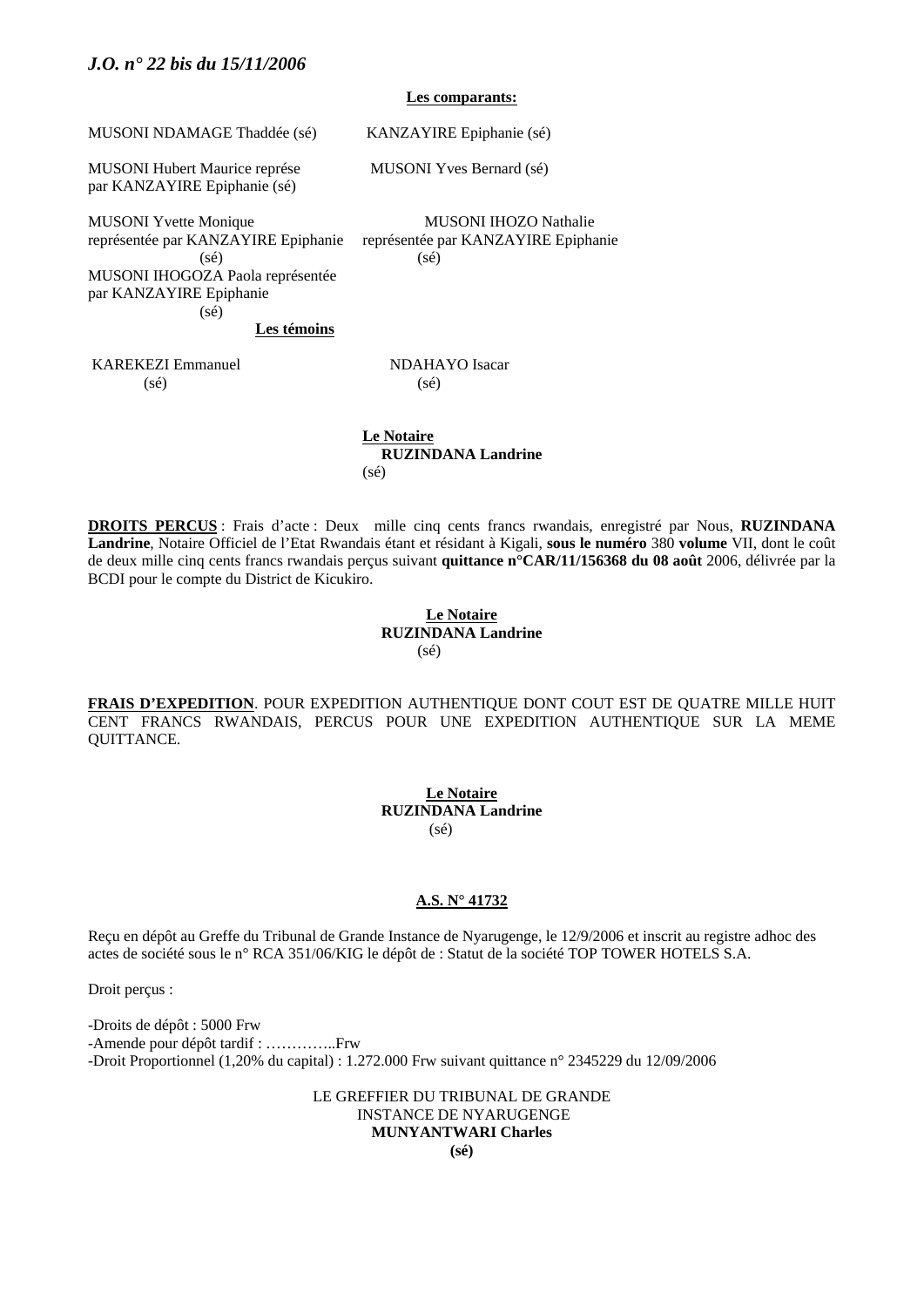## **SITUATION MENSUELLE A FIN SEPTEMBRE 2006**

## **I. Compte de pertes et profits**

|                                           |                | <b>30 septembre 2006</b> | 30 septembre 2005    |
|-------------------------------------------|----------------|--------------------------|----------------------|
| Intérêts reçus                            | 1              | 8 262 670 883            | 4 4 0 6 1 7 2 8 4 5  |
| Intérêts payés                            | $\overline{2}$ | (2317124735)             | (81832369)           |
| Intérêts nets                             |                | 5 945 546 148            | 3 587 849 146        |
| Frais et Commissions nets                 | 3              | 122 402 211              | 76 454 880           |
| Gains sur opérations de change            | $\overline{4}$ | 1 341 959 003            | 1 420 085 726        |
| Autres produits d'exploitation            | 5              | 2 186 136 075            | 1 069 195 644        |
| Résultat sur opérations                   |                | 9 596 043 437            | 6 153 585 396        |
| Charges d'exploitation                    | 6              | (4611610657)             | $(3\,308\,073\,734)$ |
| Variation des cours des avoirs extérieurs | 7              | (1733513549)             | (5141141294)         |
| <b>RESULTAT DE LA PERIODE</b>             |                | 3 250 919 231            | (2 295 629 632)      |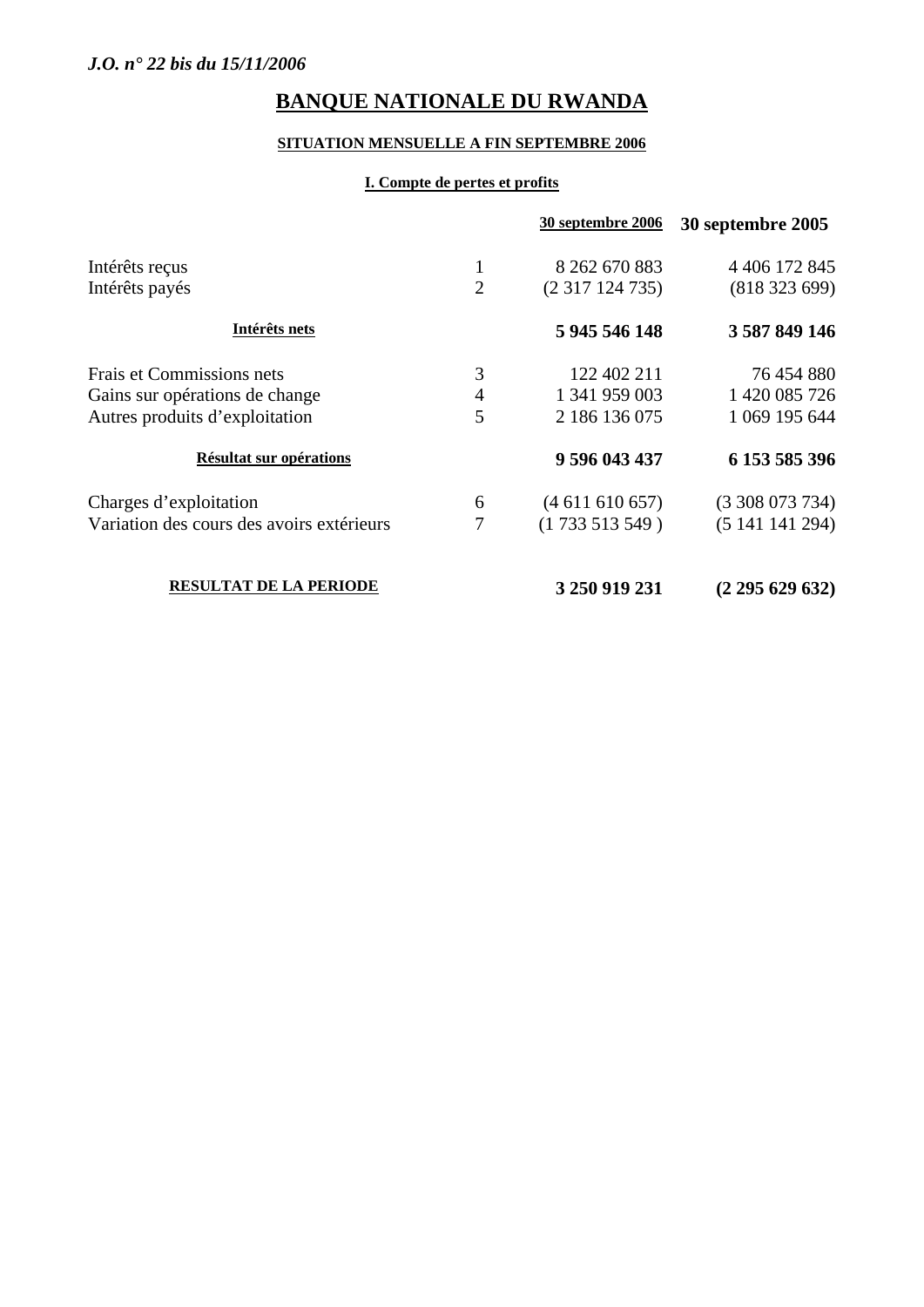## **II. Bilan au 30 septembre 2006**

| <b>ACTIF</b>                            |    | 30 septembre 2006 | 30 septembre 2005 |
|-----------------------------------------|----|-------------------|-------------------|
| Caisse                                  |    | 683 272 460       | 739 519 494       |
| Créances extérieures                    | 8  | 229 845 277 156   | 185 029 198 053   |
| Quote-part auprès du FMI                |    | 65 168 899 505    | 64 445 055 750    |
| Créances sur l'Etat et Assimilés        | 9  | 41 821 420 080    | 42 209 412 768    |
| Créances sur les Banques et AIF locales | 10 | 1 569 768 562     | 1884982175        |
| Prêts au personnel                      | 11 | 2 974 902 631     | 2 625 528 938     |
| Créances diverses                       | 12 | 407 655 760       | 488 297 487       |
| Immobilisations incorporelles           | 13 | 96 432 080        | 222 973 835       |
| Immeubles de placement                  | 14 | 236 850 164       | 291 710 917       |
| Autres immobilisations corporelles      | 15 | 1781947308        | 2 114 848 874     |
| Charges à répartir                      | 16 | 2 095 376 153     | 3 628 439 764     |
| Titres de participation                 | 17 | 450 000 000       | 450 000 000       |
| <b>TOTAL ACTIF</b>                      |    | 347 131 801 859   | 304 129 968 055   |
| <b>PASSIF</b>                           |    |                   |                   |
| Circulation fiduciaire                  | 18 | 53 903 059 074    | 45 350 181 037    |
| Dépôts de l'Etat et Assimilés           | 19 | 123 863 409 929   | 84 225 536 405    |
| Dépôts des banques et AIF locales       | 20 | 61 568 901 010    | 33 608 379 966    |
| Engagements envers le FMI               | 21 | 78 644 598 704    | 121 516 276 971   |
| Autres engagements extérieurs           | 22 | 1 101 733 303     | 1 368 398 554     |
| <b>Autres</b> dettes                    | 23 | 9 966 246 675     | 5 933 563 541     |
| <b>TOTAL PASSIF</b>                     |    | 329 047 948 695   | 292 002 336 474   |
| <b>FONDS PROPRES</b>                    |    |                   |                   |
| Capital                                 | 24 | 2 000 000 000     | 2 000 000 000     |
| Fonds général de réserves               | 25 | 8 029 617 568     | 7 082 165 144     |
| Autres réserves                         | 26 | 4763316365        | 5 341 096 069     |
| Résultat de la période                  |    | 3 250 919 231     | (2295629632)      |
| <b>TOTAL DES FONDS PROPRES</b>          |    | 18 083 853 164    | 12 127 631 581    |
| <b>TOTAL PASSIF ET FONDS PROPRES</b>    |    | 347 131 801 859   | 304 129 968 055   |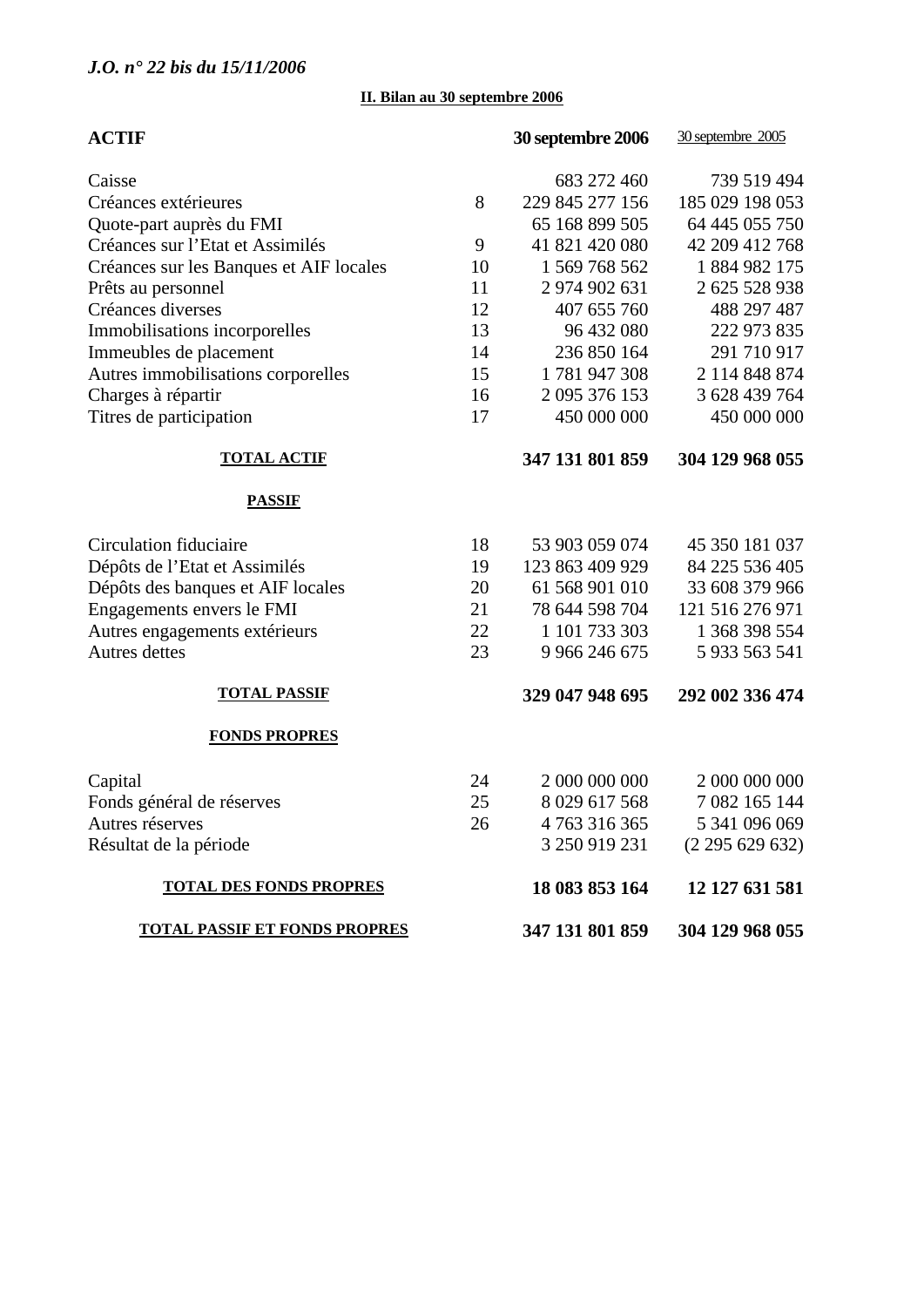## **SITUATION MENSUELLE A FIN OCTOBRE 2006**

## **I. Compte de pertes et profits**

|                                                            | 31 octobre 206  | <b>31 octobre 2005</b> |
|------------------------------------------------------------|-----------------|------------------------|
| Intérêts reçus                                             | 9 227 043 447   | 4 874 514 000          |
| Intérêts payés                                             | (2 611 889 230) | (977182090)            |
| Intérêts nets                                              | 6 615 154 217   | 3897331910             |
| Frais et Commissions nets                                  | 140 021 231     | 98 524 840             |
| Gains sur opérations de change                             | 1 392 853 022   | 1 546 451 090          |
| Autres produits d'exploitation                             | 2 620 182 849   | 1 238 445 722          |
| Résultat sur opérations                                    | 10 768 211 319  | 6781182997             |
| Charges d'exploitation                                     | (5110853342)    | (3617829905)           |
| Résultat sur variations des cours des avoirs<br>extérieurs | (1445194783)    | (5258445722)           |
| RESULTAT DE LA PERIODE                                     | 4 212 163 194   | (2 095 092 630)        |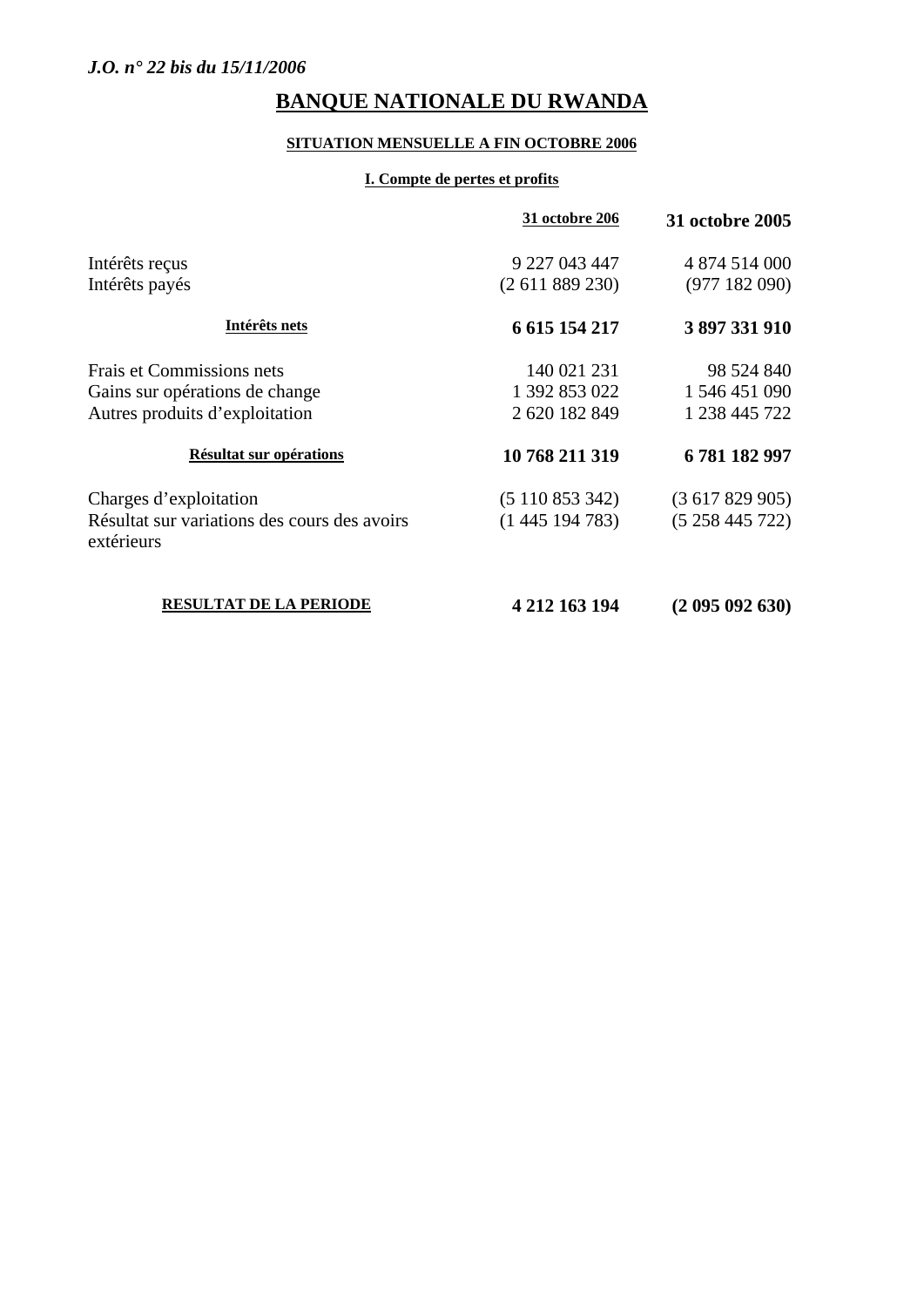## **II. Bilan au 31 Octobre 2006**

| <b>ACTIF</b>                                | <b>31 octobre 2006</b> | 31 octobre 2005                 |
|---------------------------------------------|------------------------|---------------------------------|
| Caisse                                      | 860 659 902            | 675 479 114                     |
| Créances extérieures                        | 226 701 942 291        | 195 204 593 383                 |
| Quote-part au Fonds Monétaire International | 65 379 067 007         | 64 353 092 940                  |
| Créances sur l'Etat et Assimilés            | 41 819 555 321         | 42 209 534 758                  |
| Créances sur les Banques et AIF locales     | 1 522 197 547          | 1857614981                      |
| Prêts au Personnel                          | 2 965 187 320          | 2 660 372 921                   |
| Créances diverses                           | 925 364 764            | 402 291 360                     |
| Immobilisations incorporelles               | 89 979 469             | 222 973 835                     |
| Immeubles de placement                      | 234 237 747            | 291 710 917                     |
| Autres immobilisations corporelles          | 1 743 413 433          | 2 109 896 971                   |
| Charges à répartir                          | 2 022 373 124          | 3 628 785 444                   |
| Titres de participation                     | 450 000 000            | 450 000 000                     |
| <b>TOTAL ACTIF</b>                          |                        | 344 713 977 925 314 738 178 051 |
| <b>PASSIF</b>                               |                        |                                 |
| Circulation fiduciaire                      | 54 381 281 458         | 45 996 419 951                  |
| Dépôts de l'Etat et Assimilés               | 116 133 162 405        | 92 251 851 669                  |
| Dépôts des banques et AIF locales           | 68 451 968 870         | 37 543 108 027                  |
| Engagements envers le FMI                   | 78 898 224 880         | 120 386 816 598                 |
| Autres engagements extérieurs               | 976 031 042            | 1 071 366 090                   |
| Autres dettes                               | 6 821 166 075          | 4 4 8 6 1 5 7 1 6               |
| <b>TOTAL PASSIF</b>                         |                        | 325 661 834 730 301 738 178 051 |
| <b>FONDS PROPRES</b>                        |                        |                                 |

| Capital                   | 2 000 000 000 | 2 000 000 000                 |
|---------------------------|---------------|-------------------------------|
| Fonds général de réserves | 8 069 617 568 | 7 082 165 144                 |
| Autres réserves           | 4 770 362 433 | 5 341 096 069                 |
| Résultat de la période    |               | 4 212 163 194 (2 095 092 630) |
|                           |               |                               |

| 8 0 69 617 568 | 7 082 165 144 |
|----------------|---------------|
| 4 770 362 433  | 5 341 096 069 |
| 4 212 163 194  | (2095092630)  |
|                |               |

## **TOTAL DES FONDS PROPRES 19 052 143 195 12 328 168 583**

## **TOTAL PASSIF ET FONDS PROPRES 344 713 977 925 314 066 346 634**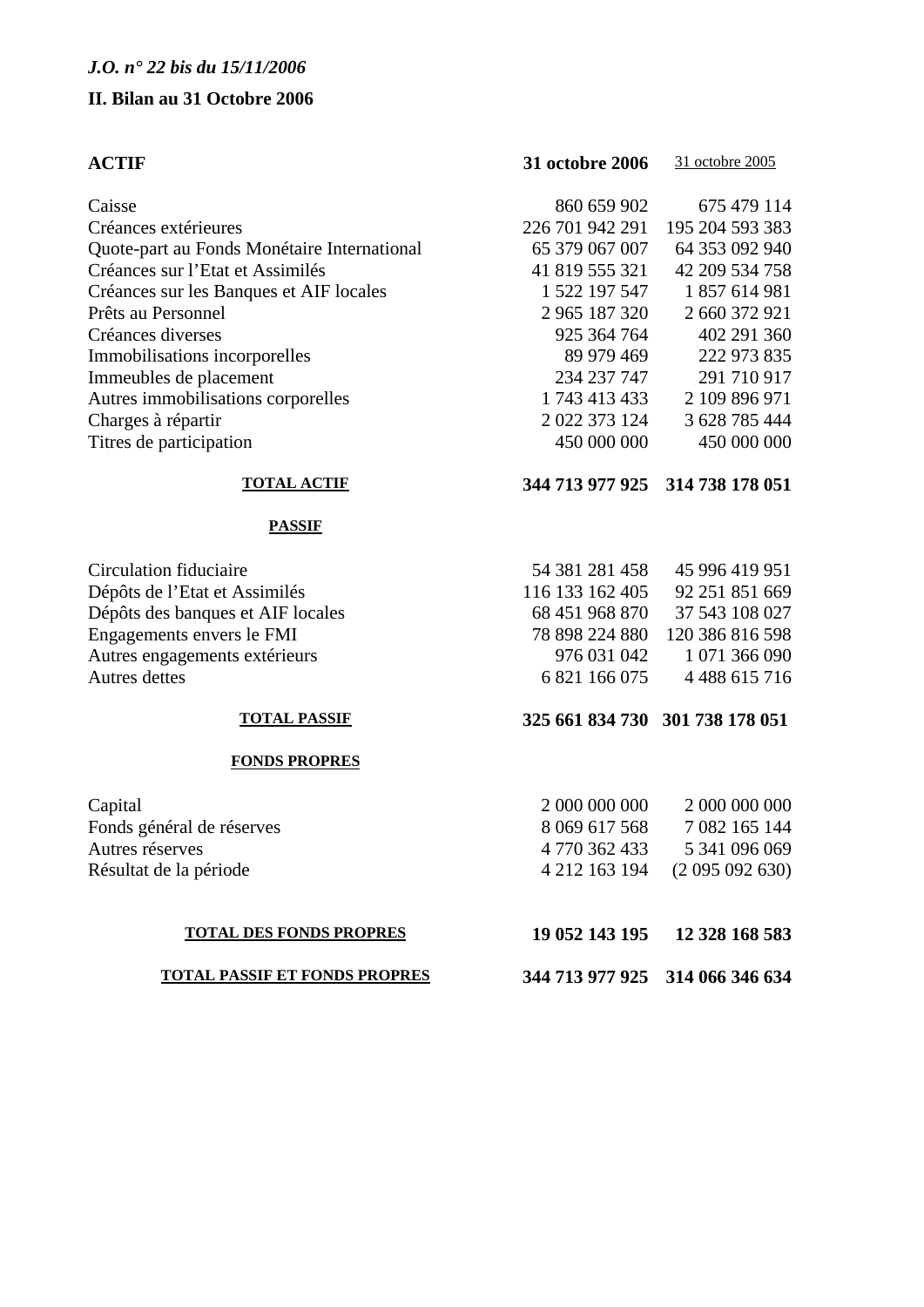# **SITUATION MENSUELLE A FIN NOVEMBRE 2006**

## **I. Compte de pertes et profits**

|                                            | <b>30 novembre 2006</b> | <b>30 novembre 2005</b> |
|--------------------------------------------|-------------------------|-------------------------|
| Intérêts reçus                             | 10 187 723 544          | 5 410 130 934           |
| Intérêts payés                             | (3087746478)            | (1176034207)            |
| Intérêts nets                              | 7 099 977 066           | 4 234 096 727           |
| Frais et Commissions nets                  | 149 948 544             | 102 790 305             |
| Gains sur opérations de change             | 1 478 317 905           | 1707400479              |
| Autres produits d'exploitation             | 2975816815              | 1 423 215 452           |
| Résultat sur opérations                    | 11 704 060 330          | 7 467 502 963           |
| Charges d'exploitation                     | (5595482095)            | (3957158881)            |
| Variations des cours des avoirs extérieurs | $(1\,395\,679\,342)$    | (4704655325)            |
| <b>RESULTAT DE LA PERIODE</b>              | 4712898893              | (1194311243)            |